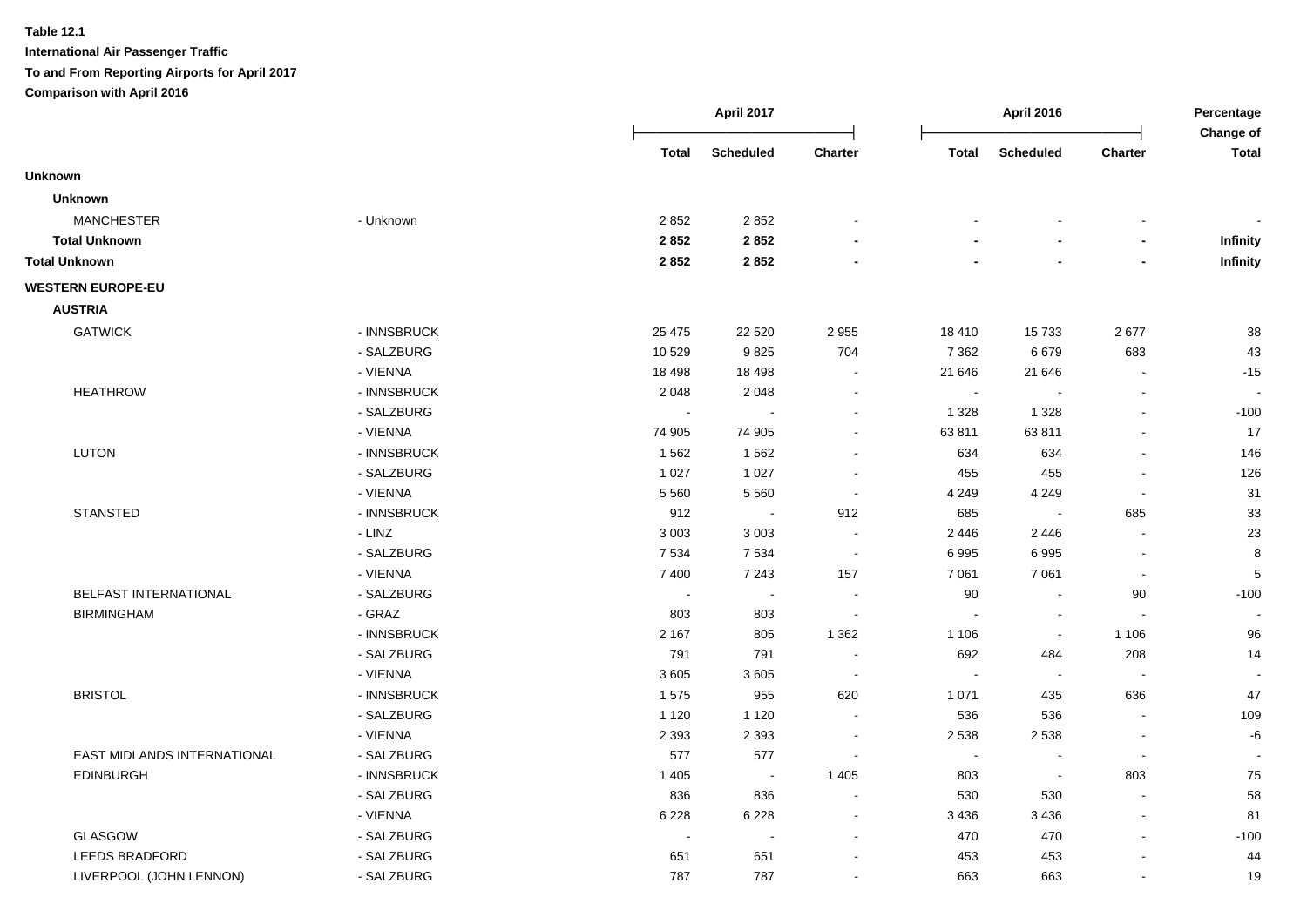|                             |             |                | April 2017            |                          |                          | April 2016       |                          | Percentage                |
|-----------------------------|-------------|----------------|-----------------------|--------------------------|--------------------------|------------------|--------------------------|---------------------------|
|                             |             | <b>Total</b>   | <b>Scheduled</b>      | Charter                  | <b>Total</b>             | <b>Scheduled</b> | Charter                  | Change of<br><b>Total</b> |
| <b>MANCHESTER</b>           | - INNSBRUCK | 5 2 0 9        | 3 3 4 1               | 1868                     | 3646                     | 1 4 3 4          | 2 2 1 2                  | 43                        |
|                             | - SALZBURG  | 1 2 9 0        | 1 2 9 0               |                          | 847                      | 695              | 152                      | 52                        |
|                             | - VIENNA    | 9669           | 9669                  |                          | 8 3 4 6                  | 8 3 4 6          |                          | 16                        |
| <b>NEWCASTLE</b>            | - INNSBRUCK | $\sim$         | $\blacksquare$        | $\blacksquare$           | 170                      | 170              | $\sim$                   | $-100$                    |
| <b>Total AUSTRIA</b>        |             | 197 559        | 187 576               | 9983                     | 160 479                  | 151 227          | 9 2 5 2                  | 23                        |
| <b>BELGIUM</b>              |             |                |                       |                          |                          |                  |                          |                           |
| <b>HEATHROW</b>             | - BRUSSELS  | 58 394         | 58 394                |                          | 27 480                   | 27 480           | $\overline{\phantom{a}}$ | 112                       |
|                             | - LIEGE     | $\sim$         | $\blacksquare$        |                          | 1873                     | 1873             | $\sim$                   | $-100$                    |
| <b>LONDON CITY</b>          | - ANTWERP   | 5 0 0 5        | 5 0 0 5               | $\blacksquare$           | 5 1 1 4                  | 5 1 1 4          | $\blacksquare$           | $-2$                      |
| BELFAST CITY (GEORGE BEST)  | - ANTWERP   |                |                       | $\sim$                   | 88                       | 88               | $\sim$                   | $-100$                    |
|                             | - BRUSSELS  |                |                       | $\sim$                   | 962                      | 962              |                          | $-100$                    |
| <b>BIRMINGHAM</b>           | - ANTWERP   |                | $\overline{a}$        | $\sim$                   | 152                      | 152              | $\sim$                   | $-100$                    |
|                             | - BRUSSELS  | 11 707         | 11 707                | $\blacksquare$           | 6558                     | 6 5 5 8          | $\sim$                   | 79                        |
| <b>BRISTOL</b>              | - ANTWERP   | $\sim$         |                       |                          | 89                       | $\sim$           | 89                       | $-100$                    |
|                             | - BRUSSELS  | 4845           | 4845                  | $\sim$                   | 2736                     | 2736             | $\sim$                   | 77                        |
| EAST MIDLANDS INTERNATIONAL | - BRUSSELS  | 1 4 5 9        | 1 4 5 9               |                          | 671                      | 671              |                          | 117                       |
| <b>EDINBURGH</b>            | - ANTWERP   | $\sim$         | $\overline{a}$        | $\sim$                   | 689                      | 689              | $\sim$                   | $-100$                    |
|                             | - BRUSSELS  | 9 2 4 7        | 9 2 4 7               |                          | 5 6 0 8                  | 5 6 0 8          |                          | 65                        |
|                             | - CHARLEROI | 7 3 3 0        | 7 3 3 0               |                          | 6996                     | 6996             |                          | 5                         |
| GLASGOW                     | - CHARLEROI | 3010           | 3010                  | $\blacksquare$           | $\sim$                   |                  |                          |                           |
| <b>MANCHESTER</b>           | - ANTWERP   | $\sim$         | $\sim$                | $\sim$                   | 336                      | 336              | $\sim$                   | $-100$                    |
|                             | - BRUSSELS  | 20 5 14        | 19 0 22               | 1 4 9 2                  | 10 944                   | 10 944           | $\sim$                   | 87                        |
|                             | - CHARLEROI | 16 947         | 16 947                | $\overline{a}$           | 14 5 66                  | 14 5 66          | $\sim$                   | 16                        |
| <b>NEWCASTLE</b>            | - BRUSSELS  | 1707           | 1707                  | $\overline{\phantom{a}}$ | 842                      | 789              | 53                       | 103                       |
| <b>SOUTHAMPTON</b>          | - ANTWERP   | $\blacksquare$ | $\tilde{\phantom{a}}$ | $\ddot{\phantom{a}}$     | 70                       | 70               | $\sim$                   | $-100$                    |
| <b>Total BELGIUM</b>        |             | 140 165        | 138 673               | 1492                     | 85 774                   | 85 632           | 142                      | 63                        |
| <b>CROATIA</b>              |             |                |                       |                          |                          |                  |                          |                           |
| <b>GATWICK</b>              | - DUBROVNIK | 16715          | 16715                 | $\blacksquare$           | 11 7 35                  | 11 348           | 387                      | 42                        |
|                             | - PULA      | 218            | 218                   | $\sim$                   | 582                      | 582              |                          | $-63$                     |
|                             | - SPLIT     | 7605           | 7 6 0 5               |                          | 5 3 7 4                  | 5 3 7 4          | $\mathbf{r}$             | 42                        |
|                             | - ZAGREB    | 758            | 758                   |                          | 90                       | 90               | $\sim$                   | 742                       |
| <b>HEATHROW</b>             | - RIJEKA    | 49             | 49                    | ÷                        | 46                       | 46               |                          | $\overline{7}$            |
|                             | - SPLIT     | 1 3 3 7        | 1 3 3 7               | $\blacksquare$           | 867                      | 867              |                          | 54                        |
|                             | - ZAGREB    | 14 697         | 14 697                | $\sim$                   | 14 157                   | 14 157           | $\overline{\phantom{a}}$ | $\overline{4}$            |
| <b>LUTON</b>                | - DUBROVNIK | 1 5 0 5        | 1 5 0 5               |                          | $\overline{\phantom{a}}$ |                  |                          | $\sim$                    |
|                             | - SPLIT     | 1793           | 1793                  |                          | $\overline{\phantom{a}}$ |                  |                          | $\sim$                    |
|                             |             |                |                       |                          |                          |                  |                          |                           |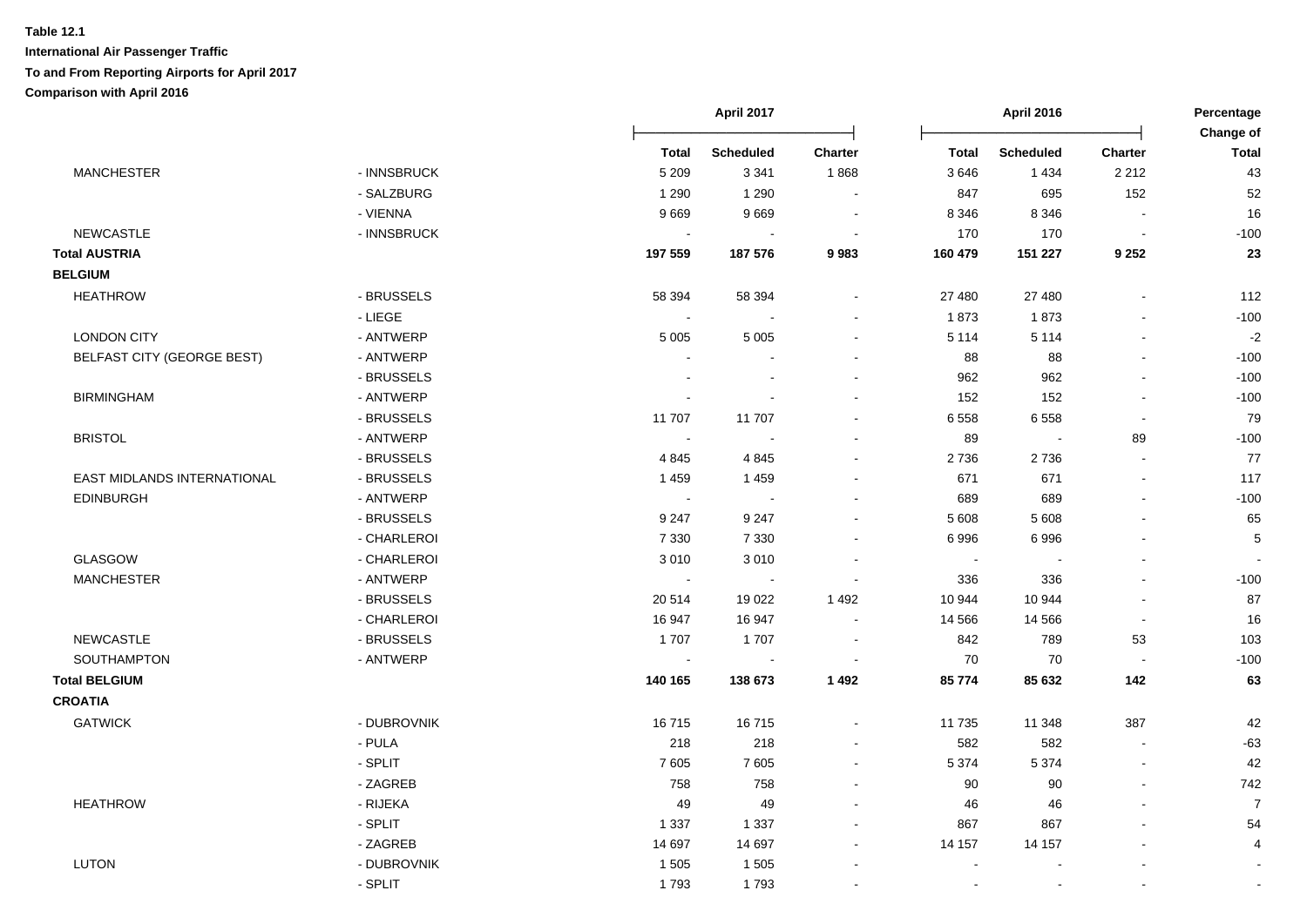|                             |             |                | April 2017                 |                          |                          | <b>April 2016</b>        |                          | Percentage                |
|-----------------------------|-------------|----------------|----------------------------|--------------------------|--------------------------|--------------------------|--------------------------|---------------------------|
|                             |             | <b>Total</b>   | <b>Scheduled</b>           | <b>Charter</b>           | <b>Total</b>             | <b>Scheduled</b>         | <b>Charter</b>           | Change of<br><b>Total</b> |
| <b>STANSTED</b>             | - DUBROVNIK | 2 2 5 2        | 2 2 5 2                    | $\blacksquare$           | 609                      | 481                      | 128                      | 270                       |
|                             | - OSIJEK    | $\blacksquare$ |                            | $\blacksquare$           | 2 9 2 1                  | 2921                     |                          | $-100$                    |
|                             | - PULA      | 2924           | 2924                       |                          | 2 1 2 7                  | 2 1 2 7                  |                          | 37                        |
|                             | - SPLIT     | 1581           | 1581                       |                          | 208                      | 208                      |                          | 660                       |
|                             | - ZADAR     | 4 1 8 5        | 4 1 8 5                    | $\overline{a}$           | 3579                     | 3579                     |                          | 17                        |
| BELFAST INTERNATIONAL       | - DUBROVNIK | 682            | 682                        | $\blacksquare$           | $\sim$                   | $\sim$                   | $\sim$                   |                           |
| <b>BIRMINGHAM</b>           | - DUBROVNIK | $\blacksquare$ |                            | $\sim$                   | 383                      | $\blacksquare$           | 383                      | $-100$                    |
| <b>BRISTOL</b>              | - DUBROVNIK | 187            | 187                        | $\blacksquare$           | $\blacksquare$           | $\blacksquare$           | $\blacksquare$           |                           |
|                             | - SPLIT     | 416            | 416                        | $\overline{\phantom{a}}$ | 156                      | 156                      | $\blacksquare$           | 167                       |
|                             | - ZADAR     | 2782           | 2782                       | $\overline{a}$           |                          | $\blacksquare$           |                          |                           |
| EAST MIDLANDS INTERNATIONAL | - DUBROVNIK | 119            | 119                        | $\overline{\phantom{a}}$ | $\overline{\phantom{a}}$ | $\overline{\phantom{a}}$ |                          | $\blacksquare$            |
|                             | - SPLIT     | 82             | 82                         |                          | $\overline{\phantom{a}}$ | $\overline{\phantom{a}}$ |                          |                           |
| <b>EDINBURGH</b>            | - DUBROVNIK | 909            | 909                        |                          | 482                      | 482                      |                          | 89                        |
|                             | - PULA      | 77             | 77                         |                          | $\sim$                   |                          |                          |                           |
|                             | - SPLIT     | 103            | 103                        |                          |                          |                          |                          |                           |
| GLASGOW                     | - DUBROVNIK | 179            | 179                        |                          |                          |                          |                          |                           |
|                             | - SPLIT     | 183            | 183                        | ÷                        |                          |                          |                          |                           |
| <b>HUMBERSIDE</b>           | - DUBROVNIK | 45             | $\sim$                     | 45                       |                          |                          |                          |                           |
| <b>LEEDS BRADFORD</b>       | - DUBROVNIK | 1 4 6 4        | 1464                       | $\blacksquare$           | $\overline{\phantom{a}}$ | $\overline{\phantom{a}}$ |                          |                           |
|                             | - SPLIT     | 108            | 108                        | $\overline{\phantom{a}}$ | 119                      | 119                      |                          | -9                        |
| <b>MANCHESTER</b>           | - DUBROVNIK | 4539           | 4539                       | $\overline{a}$           | 365                      | 365                      |                          | 1144                      |
|                             | - PULA      | 114            | 114                        | $\overline{a}$           | $\overline{\phantom{a}}$ |                          |                          |                           |
|                             | - SPLIT     | 324            | 324                        | $\blacksquare$           | 524                      | 524                      |                          | $-38$                     |
|                             | - ZADAR     | $\sim$         | $\mathcal{L}_{\mathbf{r}}$ | $\blacksquare$           | 2 7 5 4                  | 2754                     |                          | $-100$                    |
|                             | - ZAGREB    | 176            | 176                        | $\overline{\phantom{a}}$ | $\blacksquare$           | $\overline{\phantom{a}}$ |                          |                           |
| <b>NEWCASTLE</b>            | - DUBROVNIK | 117            | 117                        | $\overline{\phantom{a}}$ | $\overline{\phantom{a}}$ |                          |                          |                           |
| <b>Total CROATIA</b>        |             | 68 225         | 68 180                     | 45                       | 47 078                   | 46 180                   | 898                      | 45                        |
| <b>CYPRUS</b>               |             |                |                            |                          |                          |                          |                          |                           |
| <b>GATWICK</b>              | - LARNACA   | 20913          | 16 301                     | 4 6 1 2                  | 20 6 29                  | 17491                    | 3 1 3 8                  | $\mathbf{1}$              |
|                             | - PAPHOS    | 39 844         | 29 236                     | 10 608                   | 35 987                   | 27 676                   | 8 3 1 1                  | 11                        |
| <b>HEATHROW</b>             | - LARNACA   | 29 8 65        | 29 8 65                    | $\sim$                   | 27 630                   | 27 630                   |                          | 8                         |
| <b>LUTON</b>                | - LARNACA   | 5 1 1 5        | 5 1 1 5                    | $\sim$                   | 3 0 4 6                  | 3 0 4 6                  | $\overline{\phantom{a}}$ | 68                        |
|                             | - PAPHOS    | 9 1 0 3        | 7844                       | 1 2 5 9                  | 7 2 2 6                  | 5798                     | 1 4 2 8                  | 26                        |
| <b>STANSTED</b>             | - LARNACA   | 1 3 5 2        | 1 3 5 2                    | $\sim$                   | $\sim$                   | $\sim$                   | $\sim$                   |                           |
|                             | - PAPHOS    | 15 956         | 12 210                     | 3746                     | 13 980                   | 10745                    | 3 2 3 5                  | 14                        |
| BELFAST INTERNATIONAL       | - LARNACA   | 1 1 0 7        | $\sim$                     | 1 1 0 7                  | 1661                     | $\blacksquare$           | 1661                     | $-33$                     |
|                             |             |                |                            |                          |                          |                          |                          |                           |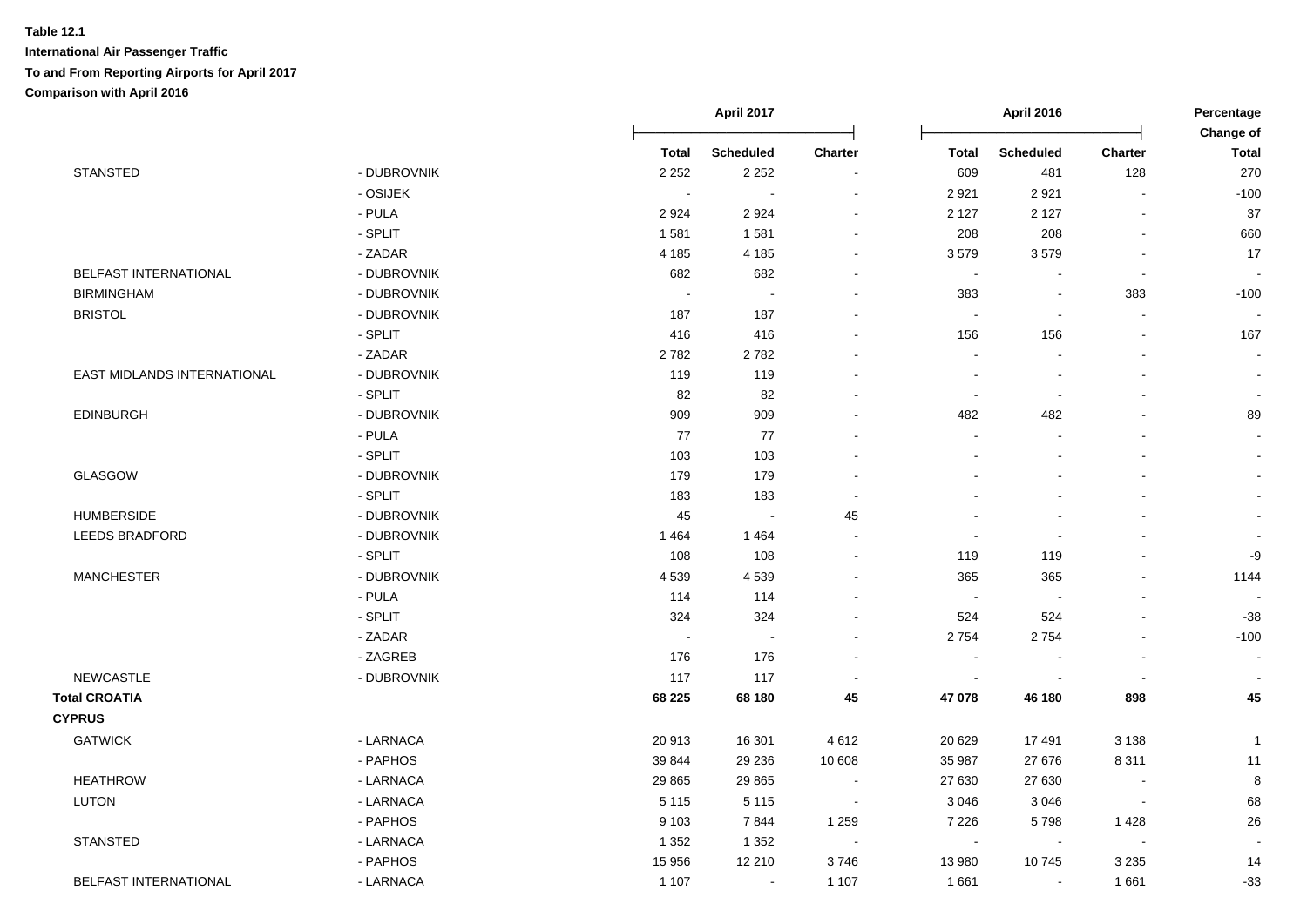| <b>BIRMINGHAM</b>           |                     |         |                  |                          |                |                  |                          | Change of      |
|-----------------------------|---------------------|---------|------------------|--------------------------|----------------|------------------|--------------------------|----------------|
|                             |                     | Total   | <b>Scheduled</b> | <b>Charter</b>           | Total          | <b>Scheduled</b> | <b>Charter</b>           | <b>Total</b>   |
|                             | - LARNACA           | 8 3 8 3 | 6787             | 1596                     | 7980           | 4 9 8 9          | 2991                     | 5              |
|                             | - PAPHOS            | 8 2 6 5 | 4476             | 3789                     | 9 0 9 5        | 3 4 4 1          | 5 6 5 4                  | -9             |
| <b>BOURNEMOUTH</b>          | - PAPHOS            | 1 4 2 7 | $\sim$           | 1 4 2 7                  | 1449           | $\sim$           | 1449                     | $-2$           |
| <b>BRISTOL</b>              | - LARNACA           | 2 1 2 6 | 2 1 2 6          | $\sim$                   | 1 5 5 4        | $\sim$           | 1 5 5 4                  | 37             |
|                             | - PAPHOS            | 6315    | 6315             | $\sim$                   | 5 8 2 3        | 4 1 0 3          | 1720                     | 8              |
| <b>CARDIFF WALES</b>        | - PAPHOS            | 1 4 8 9 | $\sim$           | 1 4 8 9                  | 1 4 7 4        | $\sim$           | 1 4 7 4                  | $\mathbf{1}$   |
| DONCASTER SHEFFIELD         | - PAPHOS            | 1511    | $\sim$           | 1511                     | 1514           | $\sim$           | 1514                     |                |
| EAST MIDLANDS INTERNATIONAL | - LARNACA           | 4509    | 2730             | 1779                     | 208            | 208              | $\overline{\phantom{a}}$ | 2068           |
|                             | - PAPHOS            | 4 1 1 8 | 2685             | 1 4 3 3                  | 4 6 0 2        | 1 3 4 2          | 3 2 6 0                  | $-11$          |
| <b>EDINBURGH</b>            | - LARNACA           | 301     | 152              | 149                      | $\sim$         |                  |                          |                |
|                             | - PAPHOS            | 7 3 9 3 | 4 3 9 4          | 2 9 9 9                  | 4 1 3 7        | 2669             | 1468                     | 79             |
| <b>EXETER</b>               | - LARNACA           | 1588    | $\sim$           | 1588                     | $\sim$         |                  |                          |                |
|                             | - PAPHOS            | 1617    | $\sim$           | 1 6 1 7                  | 1410           | $\sim$           | 1410                     | 15             |
| <b>GLASGOW</b>              | - LARNACA           | 3 1 6 8 | 162              | 3 0 0 6                  | 1918           | 235              | 1683                     | 65             |
|                             | - PAPHOS            | 4 5 5 0 | 2981             | 1 5 6 9                  | 4768           | 1446             | 3 3 2 2                  | $-5$           |
| <b>LEEDS BRADFORD</b>       | - LARNACA           | 1 4 6 7 | 1 4 6 7          |                          | 2 3 5 3        | 2 3 5 3          |                          | $-38$          |
|                             | - PAPHOS            | 3 3 3 3 | 3 3 3 3          | $\blacksquare$           | 1428           | 1428             | $\overline{a}$           | 133            |
| LIVERPOOL (JOHN LENNON)     | - LARNACA           | 2997    | 2997             | $\sim$                   | 2843           | 2843             | $\blacksquare$           | $\sqrt{5}$     |
| <b>MANCHESTER</b>           | - LARNACA           | 11 594  | 8515             | 3 0 7 9                  | 6965           | 3856             | 3 1 0 9                  | 66             |
|                             | - PAPHOS            | 29 7 64 | 19879            | 9885                     | 28 5 64        | 20 5 23          | 8 0 4 1                  | 4              |
| <b>NEWCASTLE</b>            | - LARNACA           | 2 2 6 8 | 2 2 6 8          |                          | 1 5 3 5        | 1535             |                          | 48             |
|                             | - PAPHOS            | 3014    | 3014             |                          | 4 2 4 3        | 4 2 4 3          |                          | $-29$          |
| <b>Total CYPRUS</b>         |                     | 234 452 | 176 204          | 58 248                   | 204 022        | 147 600          | 56 422                   | 15             |
| <b>DENMARK</b>              |                     |         |                  |                          |                |                  |                          |                |
| <b>GATWICK</b>              | - AALBORG           | 3863    | 3863             |                          | 2838           | 2838             |                          | 36             |
|                             | - COPENHAGEN        | 69 4 20 | 69 4 20          |                          | 66 079         | 66 079           |                          | $\mathbf 5$    |
| <b>HEATHROW</b>             | - BILLUND           | 11 4 28 | 11 4 28          |                          | $\sim$         |                  |                          |                |
|                             | - COPENHAGEN        | 82721   | 82721            |                          | 75 273         | 75 273           |                          | 10             |
| <b>LONDON CITY</b>          | - BILLUND           | 1 3 7 5 | 1 3 7 5          |                          | 2 0 4 8        | 2 0 4 8          | $\overline{a}$           | $-33$          |
| <b>LUTON</b>                | - COPENHAGEN        | 10 660  | 10 660           |                          | 64 471         | 64 471           | L,                       | $-83$          |
| SOUTHEND                    | - BILLUND           | $\sim$  | $\blacksquare$   | $\sim$                   | 58             | 58               | $\blacksquare$           | $-100$         |
| <b>STANSTED</b>             | - AARHUS (TIRSTRUP) | 10 321  | 10 3 21          |                          | 10 101         | 10 101           | $\blacksquare$           | $\overline{2}$ |
|                             | - BILLUND           | 18754   | 18754            |                          | 18 616         | 18616            |                          | $\mathbf{1}$   |
|                             | - COPENHAGEN        | 31 159  | 31 159           | $\overline{\phantom{a}}$ | $\blacksquare$ |                  | $\blacksquare$           |                |
| ABERDEEN                    | - COPENHAGEN        | 1763    | 1763             |                          | 2643           | 2643             |                          | $-33$          |
|                             | - ESBJERG           | 572     | 572              |                          | 536            | 536              | $\overline{a}$           | $\overline{7}$ |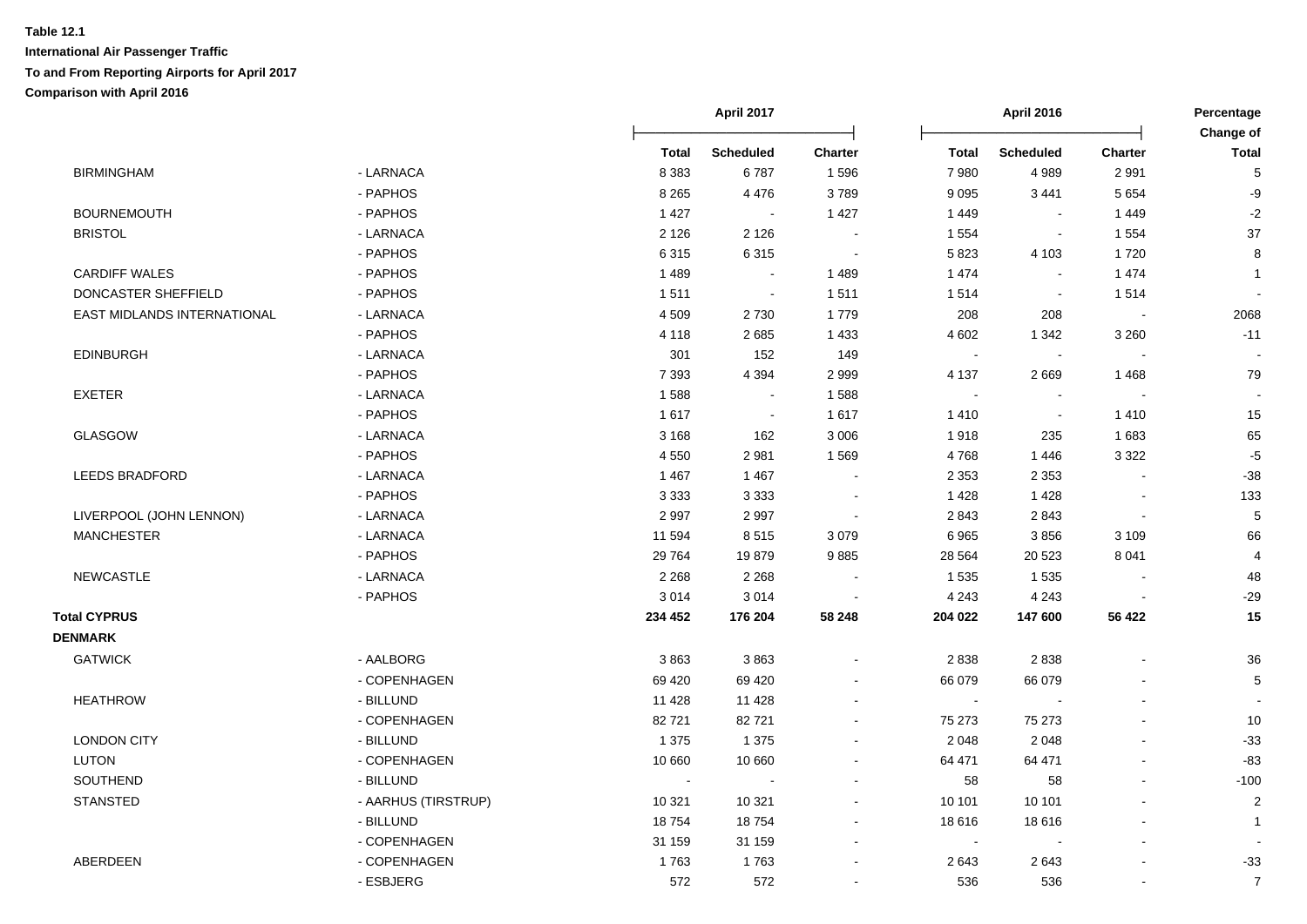|                      |                                |                          | April 2017       |                |                | <b>April 2016</b> |                          | Percentage<br>Change of |  |
|----------------------|--------------------------------|--------------------------|------------------|----------------|----------------|-------------------|--------------------------|-------------------------|--|
|                      |                                | <b>Total</b>             | <b>Scheduled</b> | <b>Charter</b> | <b>Total</b>   | <b>Scheduled</b>  | Charter                  | <b>Total</b>            |  |
| <b>BIRMINGHAM</b>    | - COPENHAGEN                   | 7433                     | 7433             |                | 9 107          | 9 1 0 7           |                          | $-18$                   |  |
| <b>BRISTOL</b>       | - COPENHAGEN                   | 2643                     | 2643             |                | 2 6 0 3        | 2 6 0 3           | $\sim$                   | $\overline{c}$          |  |
| <b>EDINBURGH</b>     | - COPENHAGEN                   | 21 095                   | 21 095           |                | 21 842         | 21 842            | $\blacksquare$           | $-3$                    |  |
| GLASGOW              | - ESBJERG                      | $\overline{\phantom{a}}$ |                  | $\sim$         | 277            | $\blacksquare$    | 277                      | $-100$                  |  |
| <b>HUMBERSIDE</b>    | - AALBORG                      |                          | $\sim$           |                | 128            | 81                | 47                       | $-100$                  |  |
|                      | - BILLUND                      |                          |                  |                | 82             | 6                 | 76                       | $-100$                  |  |
| <b>MANCHESTER</b>    | - BILLUND                      | 1763                     | 1763             | $\sim$         | 2 0 5 4        | 2 0 5 4           | $\blacksquare$           | $-14$                   |  |
|                      | - COPENHAGEN                   | 29812                    | 29812            | $\blacksquare$ | 29 854         | 29 854            | $\sim$                   |                         |  |
| <b>NEWCASTLE</b>     | - BILLUND                      | 93                       |                  | 93             | 95             |                   | 95                       | $-2$                    |  |
|                      | - COPENHAGEN                   | 1 900                    | 1 900            | $\sim$         | 1855           | 1855              | $\sim$                   | $\overline{2}$          |  |
| <b>Total DENMARK</b> |                                | 306 775                  | 306 682          | 93             | 310 560        | 310 065           | 495                      | $-1$                    |  |
| <b>FINLAND</b>       |                                |                          |                  |                |                |                   |                          |                         |  |
| <b>GATWICK</b>       | - HELSINKI                     | 19 179                   | 19 179           |                | 18 261         | 18 261            | $\sim$                   | $\sqrt{5}$              |  |
|                      | - KITTILA                      | $\sim$                   |                  |                | 444            |                   | 444                      | $-100$                  |  |
| <b>HEATHROW</b>      | - HELSINKI                     | 62 176                   | 62 176           |                | 52 819         | 52 819            | $\overline{\phantom{a}}$ | 18                      |  |
| <b>EDINBURGH</b>     | - HELSINKI                     | 3 1 1 8                  | 3 1 1 8          |                | 1 3 6 7        | 952               | 415                      | 128                     |  |
| <b>MANCHESTER</b>    | - HELSINKI                     | 9655                     | 9655             |                | 8887           | 8887              | $\overline{\phantom{a}}$ | 9                       |  |
|                      | - KITTILA                      | $\blacksquare$           |                  |                | 526            | $\blacksquare$    | 526                      | $-100$                  |  |
| <b>Total FINLAND</b> |                                | 94 128                   | 94 128           |                | 82 304         | 80 919            | 1 3 8 5                  | 14                      |  |
| <b>FRANCE</b>        |                                |                          |                  |                |                |                   |                          |                         |  |
| <b>GATWICK</b>       | - AJACCIO                      | 177                      | 177              |                |                |                   |                          |                         |  |
|                      | - BASTIA                       | 174                      | 174              |                |                |                   |                          |                         |  |
|                      | - BORDEAUX                     | 26 247                   | 26 247           | $\sim$         | 26 740         | 26 740            |                          | $-2$                    |  |
|                      | - CHAMBERY                     | 7962                     | $\sim$           | 7962           | 5 3 8 8        | $\sim$            | 5 3 8 8                  | 48                      |  |
|                      | - GRENOBLE                     | 22 110                   | 9 1 6 5          | 12 945         | 16 587         | 8 2 9 1           | 8 2 9 6                  | 33                      |  |
|                      | - LYON                         | 20 642                   | 19706            | 936            | 20 336         | 18758             | 1578                     | $\sqrt{2}$              |  |
|                      | - MARSEILLE                    | 15 139                   | 15 139           |                | 13 687         | 13 687            |                          | 11                      |  |
|                      | - MONTPELLIER                  | 14 5 25                  | 14 5 25          | $\sim$         | 12758          | 12758             |                          | 14                      |  |
|                      | - NANTES                       | 14 271                   | 14 271           | $\sim$         | 12 990         | 12 990            | $\overline{\phantom{a}}$ | 10                      |  |
|                      | $-$ NICE                       | 55 793                   | 55 793           | $\blacksquare$ | 49 120         | 49 120            | $\blacksquare$           | 14                      |  |
|                      | - PARIS (CHARLES DE GAULLE)    | 39 848                   | 39 692           | 156            | 21 056         | 21 056            | $\blacksquare$           | 89                      |  |
|                      | - PARIS (LE BOURGET)           | $\blacksquare$           | $\blacksquare$   | $\sim$         | 66             |                   | 66                       | $-100$                  |  |
|                      | - RENNES                       | 1845                     | 1845             | $\sim$         |                | $\blacksquare$    |                          |                         |  |
|                      | - TARBES-LOURDES INTERNATIONAL | 1 0 2 6                  | $\bullet$        | 1 0 2 6        | 1 0 5 2        | $\blacksquare$    | 1 0 5 2                  | $-2$                    |  |
|                      | - TOULOUSE (BLAGNAC)           | 24 487                   | 24 2 29          | 258            | 22 716         | 22 053            | 663                      | 8                       |  |
| <b>HEATHROW</b>      | - BIARRITZ                     | 141                      | 141              | $\blacksquare$ | $\blacksquare$ | $\blacksquare$    | $\blacksquare$           |                         |  |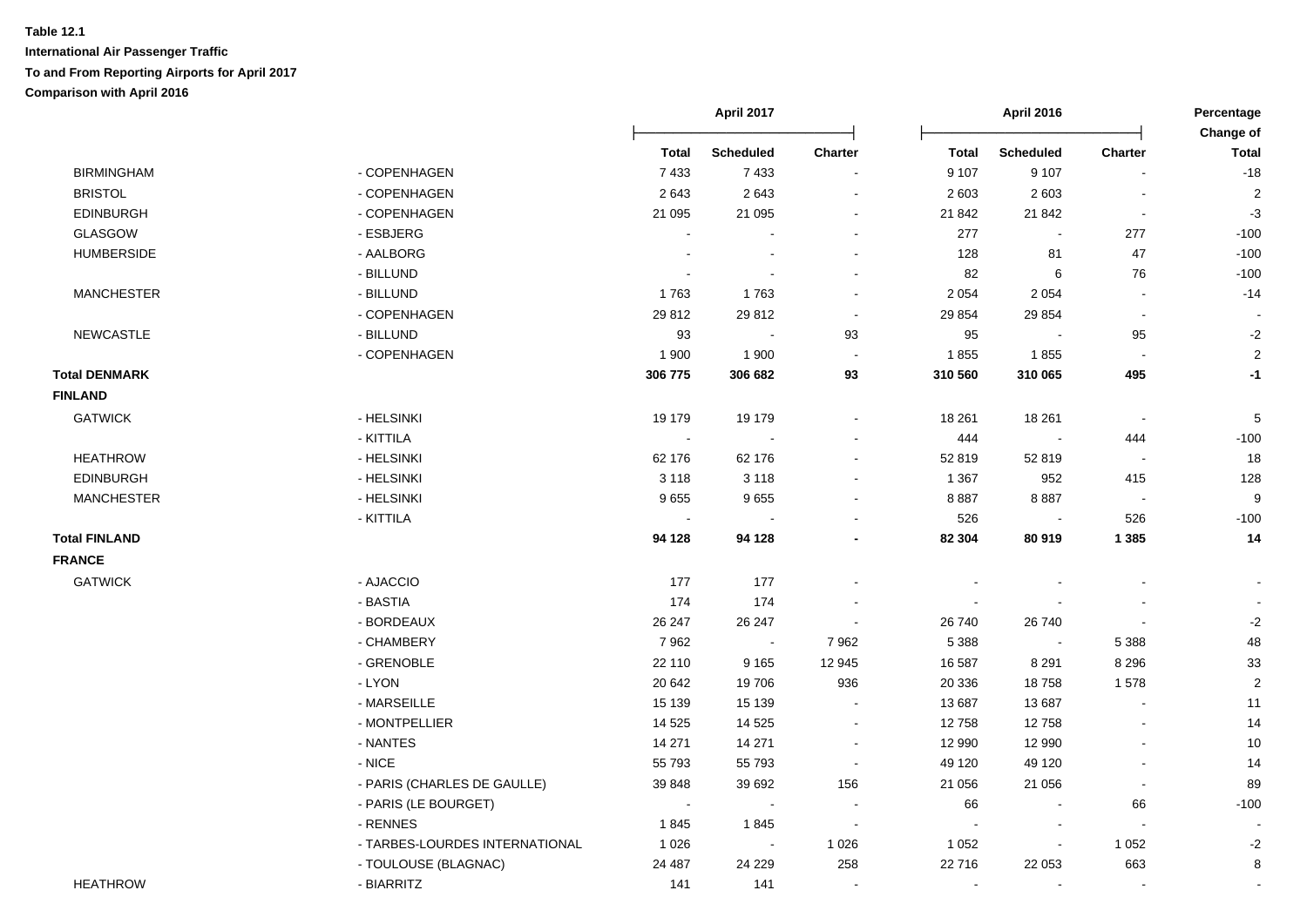|                    |                             |              | April 2017       |         |                | April 2016       |                                                                                  | Percentage<br>Change of |  |
|--------------------|-----------------------------|--------------|------------------|---------|----------------|------------------|----------------------------------------------------------------------------------|-------------------------|--|
|                    |                             | <b>Total</b> | <b>Scheduled</b> | Charter | <b>Total</b>   | <b>Scheduled</b> | Charter<br>619<br>217<br>$\overline{\phantom{a}}$<br>139<br>$\blacksquare$<br>38 | <b>Total</b>            |  |
|                    | - GRENOBLE                  | 1822         |                  | 1822    | 619            |                  |                                                                                  | 194                     |  |
|                    | - LYON                      | 22 816       | 22 8 16          |         | 21 131         | 21 131           |                                                                                  | 8                       |  |
|                    | - MARSEILLE                 | 23 4 81      | 23 4 81          |         | 22 2 21        | 22 221           |                                                                                  | $\,6$                   |  |
|                    | - NANTES                    | 1 606        | 1 60 6           |         | $\blacksquare$ |                  |                                                                                  |                         |  |
|                    | $-NICE$                     | 52716        | 52716            |         | 43 309         | 43 309           |                                                                                  | 22                      |  |
|                    | - PARIS (CHARLES DE GAULLE) | 102 538      | 102 538          |         | 94 671         | 94 671           |                                                                                  | $\bf8$                  |  |
|                    | - PARIS (ORLY)              | 26 5 68      | 26 5 68          |         | 26 511         | 26 511           |                                                                                  |                         |  |
|                    | - TOULOUSE (BLAGNAC)        | 23 3 88      | 23 3 88          |         | 21 278         | 21 278           |                                                                                  | 10                      |  |
| <b>LONDON CITY</b> | - ANGERS- MARCE             |              |                  |         | 652            | 652              |                                                                                  | $-100$                  |  |
|                    | - BERGERAC                  | 22           | 22               |         | $\blacksquare$ |                  |                                                                                  |                         |  |
|                    | - CHAMBERY                  | 417          | 417              |         | 380            | 380              |                                                                                  | 10                      |  |
|                    | - NANTES                    |              | $\sim$           |         | 2 4 4 0        | 2 4 4 0          |                                                                                  | $-100$                  |  |
|                    | $-NICE$                     | 3 4 4 2      | 3442             | $\sim$  | 3 0 3 6        | 3 0 3 6          |                                                                                  | 13                      |  |
|                    | - PARIS (CHARLES DE GAULLE) | 192          | $\blacksquare$   | 192     | 1 2 1 2        | 1 2 1 2          |                                                                                  | $-84$                   |  |
|                    | - PARIS (ORLY)              | $\sim$       | $\sim$           |         | 9609           | 9609             |                                                                                  | $-100$                  |  |
|                    | - TOULON / HYERES           | 676          | 676              |         | $\blacksquare$ |                  |                                                                                  |                         |  |
| <b>LUTON</b>       | - BEZIERS                   | 3634         | 3634             |         | 4 9 2 2        | 4 9 2 2          |                                                                                  | $-26$                   |  |
|                    | - BORDEAUX                  | 8 1 3 5      | 8 1 3 5          |         | 6921           | 6921             |                                                                                  | 18                      |  |
|                    | - BREST                     | 368          | 368              |         | $\sim$         |                  |                                                                                  | $\sim$                  |  |
|                    | - CLERMONT FERRAND          | 406          | 406              | $\sim$  | $\sim$         |                  |                                                                                  |                         |  |
|                    | - GRENOBLE                  | 2 1 9 1      | 1834             | 357     | 1 3 9 4        | 1 1 7 7          |                                                                                  | 57                      |  |
|                    | - LYON                      | 9 2 1 3      | 9 2 1 3          | $\sim$  | 8 4 6 0        | 8 4 6 0          |                                                                                  | 9                       |  |
|                    | - MARSEILLE                 | 3928         | 3928             |         | $\sim$         |                  |                                                                                  | $\blacksquare$          |  |
|                    | - MONTPELLIER               | 190          | 190              |         |                |                  |                                                                                  | $\blacksquare$          |  |
|                    | - NANTES                    | 4 3 7 0      | 4 3 7 0          |         |                |                  |                                                                                  |                         |  |
|                    | $-NICE$                     | 17419        | 17419            |         | 14 936         | 14 936           |                                                                                  | 17                      |  |
|                    | - NIMES                     | 4 0 7 8      | 4 0 7 8          |         | 8715           | 8715             |                                                                                  | $-53$                   |  |
|                    | - PARIS (CHARLES DE GAULLE) | 25 617       | 25 617           |         | 21 503         | 21 3 64          |                                                                                  | 19                      |  |
|                    | - PARIS (ORLY)              | 5 1 9 9      | 5 1 9 9          |         | 2637           | 2637             |                                                                                  | 97                      |  |
|                    | - STRASBOURG                | 108          | 108              |         | $\blacksquare$ |                  |                                                                                  | $\sim$                  |  |
|                    | - TOULON / HYERES           | $\sim$       |                  |         | 38             |                  |                                                                                  | $-100$                  |  |
|                    | - TOULOUSE (BLAGNAC)        | 6648         | 6648             |         | $\sim$         |                  |                                                                                  |                         |  |
| SOUTHEND           | - CAEN                      | 1 4 6 0      | 1 4 6 0          |         | 1 0 0 4        | 1 0 0 4          |                                                                                  | 45                      |  |
|                    | - LYON                      | 767          | 767              |         | 404            | 404              |                                                                                  | $90\,$                  |  |
|                    | - PARIS (CHARLES DE GAULLE) | 4 5 4 3      | 4543             |         | 4 2 1 3        | 4 2 1 3          |                                                                                  | 8                       |  |
|                    | - RENNES                    | 4514         | 4514             |         | 3 4 4 0        | 3 4 4 0          |                                                                                  | 31                      |  |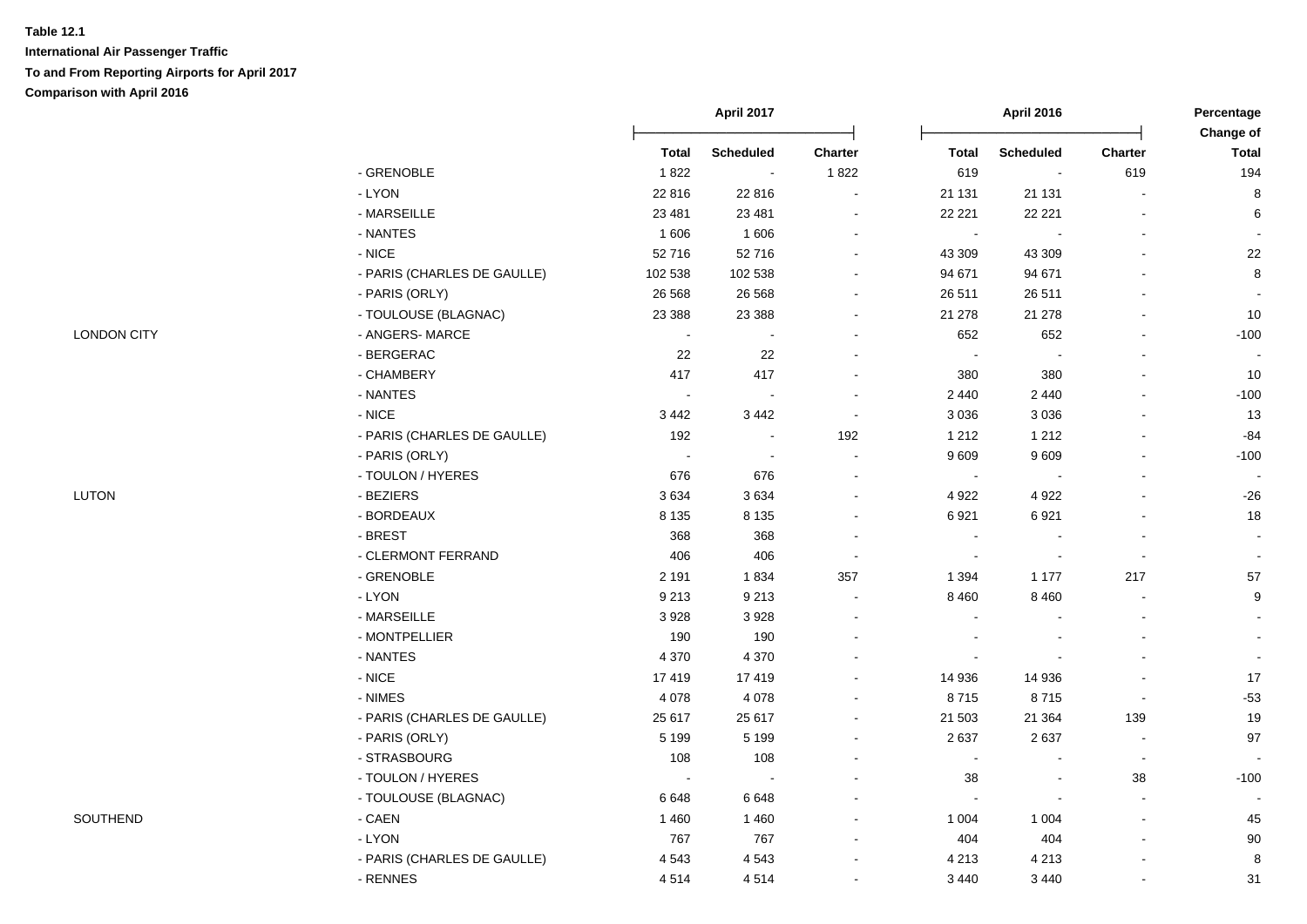|                       |                                |         | April 2017       |                |              | April 2016               |                          | Percentage<br>Change of  |
|-----------------------|--------------------------------|---------|------------------|----------------|--------------|--------------------------|--------------------------|--------------------------|
|                       |                                | Total   | <b>Scheduled</b> | Charter        | <b>Total</b> | <b>Scheduled</b>         | <b>Charter</b>           | <b>Total</b>             |
| <b>STANSTED</b>       | - BERGERAC                     | 9870    | 9870             |                | 9 3 4 4      | 9 3 4 4                  |                          | $\,6\,$                  |
|                       | - BIARRITZ                     | 10 232  | 10 232           |                | 9 3 4 4      | 9 3 4 4                  |                          | $10$                     |
|                       | - BORDEAUX                     | 4989    | 4989             |                | 4 0 1 5      | 4 0 1 5                  |                          | 24                       |
|                       | - BRIVE-LA-GAILLARDE           | 2614    | 2614             |                | 2697         | 2697                     |                          | $-3$                     |
|                       | - CARCASSONNE                  | 9934    | 9934             |                | 9 3 3 6      | 9 3 3 6                  |                          | 6                        |
|                       | - CHAMBERY                     | 3 3 6 7 | 807              | 2 5 6 0        | 2 0 7 9      | $\sim$                   | 2079                     | 62                       |
|                       | - DEAUVILLE                    | 2419    | 2419             |                | 2 3 0 3      | 2 3 0 3                  |                          | $\mathbf 5$              |
|                       | - DINARD                       | 8 4 3 9 | 8 4 3 9          | $\sim$         | 7878         | 7878                     | $\overline{\phantom{a}}$ | $\overline{7}$           |
|                       | - GRENOBLE                     | 1517    | 1 2 8 3          | 234            | 814          | 686                      | 128                      | 86                       |
|                       | - LA ROCHELLE                  | 5 9 6 9 | 5969             | $\sim$         | 5 1 0 1      | 5 1 0 1                  |                          | 17                       |
|                       | - LIMOGES                      | 8918    | 8918             | $\sim$         | 8753         | 8753                     |                          | $\sqrt{2}$               |
|                       | - LYON                         | 662     | $\sim$           | 662            | $\sim$       |                          |                          | $\overline{\phantom{a}}$ |
|                       | - MARSEILLE                    | 12 994  | 12 994           | $\blacksquare$ | 12 404       | 12 404                   |                          | $\sqrt{5}$               |
|                       | $-$ NICE                       | 6 2 2 6 | 6 2 2 6          | $\blacksquare$ | 5 3 2 5      | 5 3 2 5                  |                          | 17                       |
|                       | - NIMES                        | 5 2 1 8 | 5 2 1 8          |                | $\sim$       |                          |                          | $\blacksquare$           |
|                       | - PERPIGNAN                    | 5745    | 5745             | $\blacksquare$ | 5 0 7 7      | 5 0 7 7                  |                          | 13                       |
|                       | - POITIERS                     | 5 6 0 6 | 5 606            | $\blacksquare$ | 5436         | 5 4 3 6                  |                          | $\mathbf{3}$             |
|                       | - STRASBOURG                   | 2961    | 2 9 6 1          |                | $\sim$       |                          |                          | $\blacksquare$           |
|                       | - TARBES-LOURDES INTERNATIONAL | 4839    | 4 0 9 6          | 743            | 4 9 3 2      | 4 3 1 8                  | 614                      | $-2$                     |
|                       | - TOULOUSE (BLAGNAC)           | 15 166  | 15 166           |                | $\sim$       |                          |                          | $\sim$                   |
|                       | - TOURS                        | 6855    | 6855             |                | 6862         | 6 8 6 2                  |                          |                          |
| ABERDEEN              | - PARIS (CHARLES DE GAULLE)    | 6871    | 6871             |                | 8859         | 8859                     |                          | $-22$                    |
| BELFAST INTERNATIONAL | - LYON                         | 877     | 877              | $\overline{a}$ | 146          | 146                      |                          | 501                      |
|                       | $-NICE$                        | 186     | 186              | $\blacksquare$ | 2 1 8 6      | 2 1 8 6                  |                          | $-91$                    |
|                       | - PARIS (CHARLES DE GAULLE)    | 5 5 9 6 | 5 5 9 6          |                | 5 6 6 6      | 5 6 6 6                  | $\overline{\phantom{a}}$ | $-1$                     |
|                       | - TARBES-LOURDES INTERNATIONAL | 188     | $\sim$           | 188            | 179          | $\blacksquare$           | 179                      | $\overline{5}$           |
| <b>BIRMINGHAM</b>     | - BERGERAC                     | 1 1 1 3 | 1 1 1 3          |                | 712          | 712                      | $\overline{\phantom{a}}$ | 56                       |
|                       | - BORDEAUX                     | 3 1 4 9 | 3 1 4 9          | $\sim$         | 2633         | 2633                     |                          | $20\,$                   |
|                       | - CHAMBERY                     | 2 5 9 4 | 361              | 2 2 3 3        | 1 5 3 3      | 273                      | 1 2 6 0                  | 69                       |
|                       | - GRENOBLE                     | 1728    | 700              | 1 0 28         | 1 1 3 7      | 486                      | 651                      | 52                       |
|                       | - LA ROCHELLE                  |         | $\sim$           |                | 246          | 246                      |                          | $-100$                   |
|                       | - LYON                         | 4 0 3 9 | 4 0 3 9          |                | 4 3 3 2      | 4 3 3 2                  |                          | $-7$                     |
|                       | - NANTES                       | 1979    | 1979             |                | $\sim$       | $\overline{\phantom{a}}$ | $\overline{\phantom{a}}$ | $\blacksquare$           |
|                       | - PARIS (CHARLES DE GAULLE)    | 34 0 74 | 34 074           |                | 33 157       | 32 829                   | 328                      | 3                        |
|                       | - PARIS (ORLY)                 | 3631    | 3631             |                |              |                          |                          | $\blacksquare$           |
|                       | - PERPIGNAN                    | 2 6 0 2 | 2 6 0 2          |                |              |                          |                          |                          |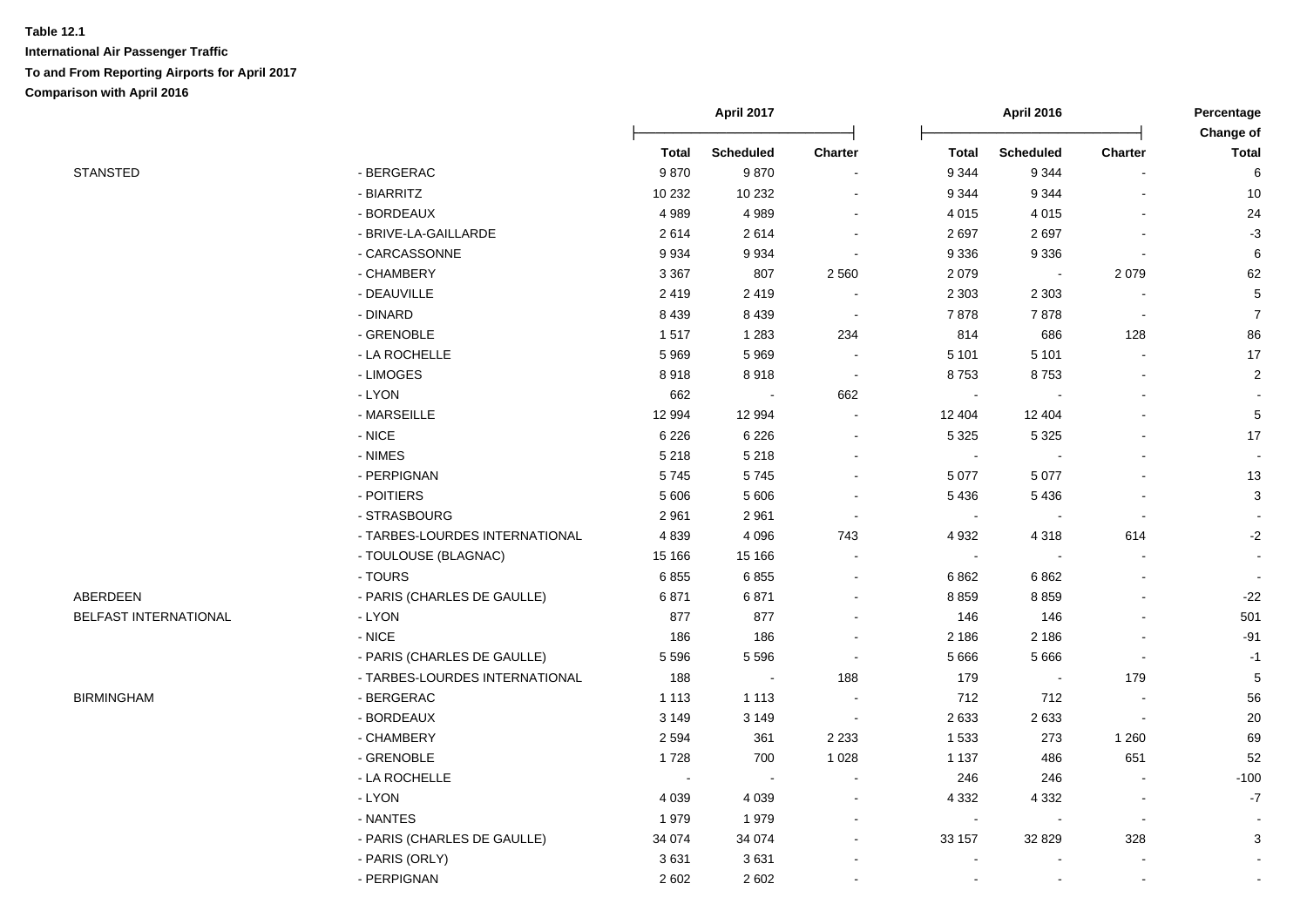**International Air Passenger Traffic To and From Reporting Airports for April 2017 Comparison with April 2016**

|                             |                                |         | <b>April 2017</b>        |                          |                | <b>April 2016</b>        |                | Percentage<br>Change of  |
|-----------------------------|--------------------------------|---------|--------------------------|--------------------------|----------------|--------------------------|----------------|--------------------------|
|                             |                                | Total   | <b>Scheduled</b>         | Charter                  | <b>Total</b>   | <b>Scheduled</b>         | Charter        | <b>Total</b>             |
|                             | - RENNES                       | 719     | 719                      |                          | $\sim$         | $\blacksquare$           |                | $\overline{\phantom{a}}$ |
|                             | - TARBES-LOURDES INTERNATIONAL | $\sim$  | $\sim$                   | $\overline{a}$           | 140            | $\mathbf{r}$             | 140            | $-100$                   |
|                             | - TOULOUSE (BLAGNAC)           | 3 2 3 9 | 3 2 3 9                  | $\blacksquare$           | $\sim$         | $\overline{a}$           |                |                          |
| <b>BRISTOL</b>              | - BEZIERS                      | 3881    | 3881                     | $\blacksquare$           | 3837           | 3837                     | ä,             | $\overline{1}$           |
|                             | - BORDEAUX                     | 4 0 5 5 | 4 0 5 5                  | $\overline{\phantom{a}}$ | 3 0 8 1        | 3 0 8 1                  |                | 32                       |
|                             | - BRIVE-LA-GAILLARDE           | 66      | $\overline{\phantom{a}}$ | 66                       | $\blacksquare$ |                          |                |                          |
|                             | - CHAMBERY                     | 2 1 8 0 | 1 0 9 3                  | 1 0 8 7                  | 1 2 0 6        | $\overline{\phantom{a}}$ | 1 2 0 6        | 81                       |
|                             | - GRENOBLE                     | 980     | 980                      | $\sim$                   | 509            | 509                      |                | 93                       |
|                             | - LIMOGES                      | 2695    | 2695                     | $\sim$                   | 2938           | 2938                     |                | $\mbox{-}8$              |
|                             | $-LYON$                        | 1 0 1 3 | 1 0 1 3                  | $\blacksquare$           | 855            | 855                      |                | 18                       |
|                             | - MARSEILLE                    | 475     | 475                      | $\overline{\phantom{0}}$ | 622            | 622                      | ä,             | $-24$                    |
|                             | - NANTES                       | $\sim$  |                          |                          | 1 2 7 4        | 1 2 7 4                  | $\mathbf{r}$   | $-100$                   |
|                             | $-$ NICE                       | 10584   | 10 584                   | $\sim$                   | 9 4 3 7        | 9 4 3 7                  |                | 12                       |
|                             | - PARIS (CHARLES DE GAULLE)    | 12 5 63 | 12 4 8 5                 | 78                       | 11 647         | 11 647                   | $\overline{a}$ | 8                        |
|                             | - TARBES-LOURDES INTERNATIONAL | 159     | 159                      | $\overline{\phantom{a}}$ | $\sim$         |                          | $\blacksquare$ |                          |
|                             | - TOULOUSE (BLAGNAC)           | 9860    | 8566                     | 1 2 9 4                  | 9 4 8 1        | 7661                     | 1820           | 4                        |
| <b>CARDIFF WALES</b>        | - CHAMBERY                     | $\sim$  | $\blacksquare$           | $\blacksquare$           | 308            | 308                      | $\blacksquare$ | $-100$                   |
|                             | - MONTPELLIER                  | $\sim$  | $\overline{\phantom{a}}$ |                          | 169            |                          | 169            | $-100$                   |
|                             | - PARIS (CHARLES DE GAULLE)    | 5 3 4 5 | 5 3 4 5                  | $\sim$                   | 3758           | 3758                     | $\sim$         | 42                       |
|                             | - TARBES-LOURDES INTERNATIONAL | 445     | $\sim$                   | 445                      | 291            |                          | 291            | 53                       |
| DONCASTER SHEFFIELD         | - PARIS (CHARLES DE GAULLE)    | 4 0 8 1 | 4 0 8 1                  | $\blacksquare$           | 5 6 9 2        | 5 6 9 2                  |                | $-28$                    |
| EAST MIDLANDS INTERNATIONAL | - BERGERAC                     | 2698    | 2698                     | $\blacksquare$           | 2 1 7 8        | 2 1 7 8                  | $\sim$         | 24                       |
|                             | - CARCASSONNE                  | 3737    | 3737                     | $\blacksquare$           | 4 0 9 4        | 4 0 9 4                  | $\blacksquare$ | -9                       |
|                             | - CHAMBERY                     | $\sim$  | $\overline{\phantom{a}}$ |                          | 1 3 7 4        | 810                      | 564            | $-100$                   |
|                             | - DINARD                       | 4 1 4 7 | 4 1 4 7                  |                          | 3818           | 3818                     | $\sim$         | 9                        |
|                             | - LIMOGES                      | 4 2 3 1 | 4 2 3 1                  |                          | 3 9 8 6        | 3986                     | $\sim$         | 6                        |
|                             | - PARIS (CHARLES DE GAULLE)    | 2787    | 2787                     | $\blacksquare$           | 717            |                          | 717            | 289                      |
|                             | - PARIS (ORLY)                 | $\sim$  | $\sim$                   | ۰                        | 104            |                          | 104            | $-100$                   |
| <b>EDINBURGH</b>            | - BEZIERS                      | 3010    | 3010                     | $\overline{\phantom{a}}$ | 2 5 5 1        | 2 5 5 1                  | $\blacksquare$ | 18                       |
|                             | - BORDEAUX                     | 4 5 6 4 | 4564                     | $\sim$                   | 4 2 2 0        | 4 2 2 0                  | $\sim$         | 8                        |
|                             | - CHAMBERY                     | 962     | $\sim$                   | 962                      | 960            | 475                      | 485            |                          |
|                             | - GRENOBLE                     | 985     | 985                      | $\sim$                   | 511            | 511                      | $\blacksquare$ | 93                       |
|                             | - LYON                         | 2 4 9 5 | 2 4 9 5                  | $\blacksquare$           | 2 5 6 6        | 2 5 6 6                  | $\blacksquare$ | $-3$                     |
|                             | - MARSEILLE                    | 2829    | 2829                     | $\blacksquare$           | 3 2 3 6        | 3 1 9 7                  | 39             | $-13$                    |
|                             | - NICE                         | 8 4 0 2 | 8 4 0 2                  | $\overline{\phantom{0}}$ | 6894           | 6894                     | $\overline{a}$ | 22                       |
|                             | - PARIS (CHARLES DE GAULLE)    | 30 067  | 30 067                   | $\blacksquare$           | 25 4 21        | 25 4 21                  | $\blacksquare$ | 18                       |
|                             |                                |         |                          |                          |                |                          |                |                          |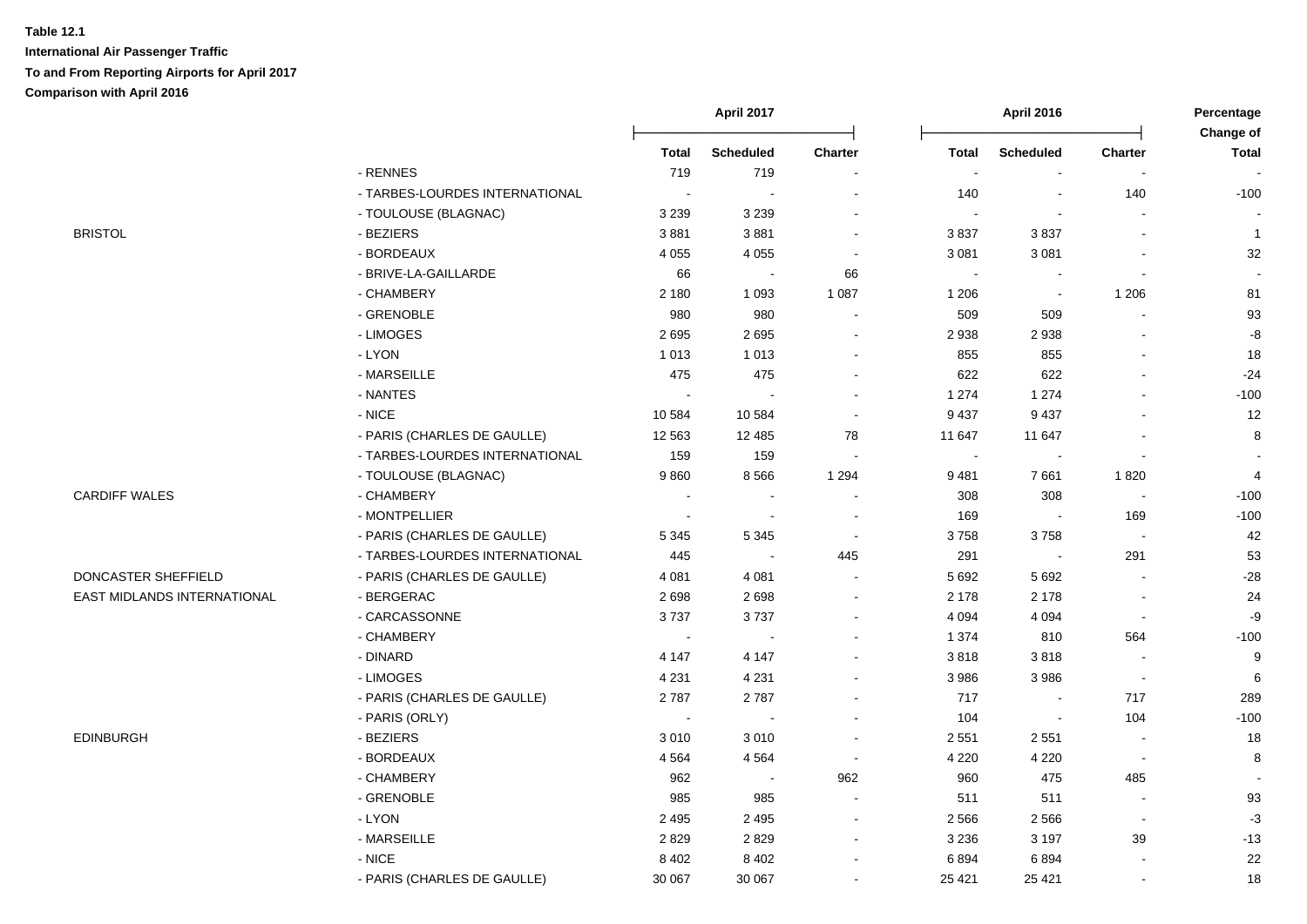|                         |                                |                             | April 2017                  |                       |                | <b>April 2016</b>        |                          | Percentage<br>Change of  |
|-------------------------|--------------------------------|-----------------------------|-----------------------------|-----------------------|----------------|--------------------------|--------------------------|--------------------------|
|                         |                                | <b>Total</b>                | <b>Scheduled</b>            | Charter               | <b>Total</b>   | <b>Scheduled</b>         | Charter                  | <b>Total</b>             |
|                         | - PARIS (ORLY)                 | 4676                        | 4676                        | $\blacksquare$        | 5 0 5 3        | 5 0 5 3                  |                          | $-7$                     |
| EXETER                  | - BERGERAC                     | 471                         | 471                         | $\blacksquare$        | 61             | 61                       | $\blacksquare$           | 672                      |
|                         | - CHAMBERY                     | $\mathcal{L}_{\mathcal{A}}$ | $\sim$                      | $\blacksquare$        | 190            | 190                      | $\blacksquare$           | $-100$                   |
|                         | - PARIS (CHARLES DE GAULLE)    | 3842                        | 3842                        | $\sim$                | 3 2 1 9        | 3 2 1 9                  | $\blacksquare$           | 19                       |
| GLASGOW                 | - CARCASSONNE                  | 2983                        | 2983                        | $\blacksquare$        | 2 8 0 1        | 2801                     | $\sim$                   | 6                        |
|                         | - CHAMBERY                     | 1 0 4 8                     | $\mathcal{L}_{\mathcal{A}}$ | 1 0 4 8               | 578            | $\blacksquare$           | 578                      | 81                       |
|                         | - GRENOBLE                     | 649                         | 649                         | $\sim$                | $\blacksquare$ |                          | $\blacksquare$           | $\overline{\phantom{a}}$ |
|                         | - LYON                         | $\sim$                      |                             | $\blacksquare$        | 165            |                          | 165                      | $-100$                   |
|                         | - MARSEILLE                    | $\sim$                      | $\blacksquare$              | $\blacksquare$        | 39             |                          | 39                       | $-100$                   |
|                         | - PARIS (CHARLES DE GAULLE)    | 13 065                      | 13 065                      | $\blacksquare$        | 14 851         | 14 8 51                  | $\sim$                   | $-12$                    |
|                         | - TARBES-LOURDES INTERNATIONAL | 741                         | $\sim$                      | 741                   | 183            | $\overline{\phantom{a}}$ | 183                      | 305                      |
| <b>GUERNSEY</b>         | - DINARD                       | 369                         | 261                         | 108                   | 244            | 244                      | $\overline{\phantom{a}}$ | 51                       |
| <b>HUMBERSIDE</b>       | - PERPIGNAN                    | $\sim$                      | $\sim$                      | $\sim$                | 151            | $\blacksquare$           | 151                      | $-100$                   |
| LEEDS BRADFORD          | - BERGERAC                     | 78                          | 78                          | $\sim$                | $\blacksquare$ | $\sim$                   | $\blacksquare$           |                          |
|                         | - CHAMBERY                     | $\mathcal{L}_{\mathbf{r}}$  | $\blacksquare$              | $\overline{a}$        | 908            | 908                      | $\blacksquare$           | $-100$                   |
|                         | - GRENOBLE                     | 651                         | 651                         | $\blacksquare$        | $\blacksquare$ | $\blacksquare$           | $\blacksquare$           |                          |
|                         | - LIMOGES                      | 2933                        | 2933                        | $\blacksquare$        | 2 2 8 2        | 2 2 8 2                  | $\blacksquare$           | 29                       |
|                         | $-$ NICE                       | 2073                        | 2073                        | $\blacksquare$        | 162            | 162                      | $\blacksquare$           | 1180                     |
|                         | - PARIS (CHARLES DE GAULLE)    | 4 2 7 2                     | 4 2 7 2                     | $\blacksquare$        | 4 1 4 8        | 4 1 4 8                  |                          | 3                        |
|                         | - PERPIGNAN                    | 212                         | $\sim$                      | 212                   | $\sim$         |                          |                          |                          |
| LIVERPOOL (JOHN LENNON) | - BERGERAC                     | 3076                        | 3076                        | $\tilde{\phantom{a}}$ | 2988           | 2988                     |                          | $\mathbf{3}$             |
|                         | - GRENOBLE                     | 520                         | 520                         | $\blacksquare$        | 634            | 634                      |                          | $-18$                    |
|                         | - NICE                         | 9440                        | 9 4 4 0                     | $\sim$                | 9 0 7 4        | 9074                     |                          | 4                        |
|                         | - PARIS (CHARLES DE GAULLE)    | 9 2 3 6                     | 9 2 3 6                     | $\mathbf{r}$          | 8 5 4 3        | 8 5 4 3                  |                          | 8                        |
| <b>MANCHESTER</b>       | - BEAUVAIS                     | 3874                        | 3874                        | $\blacksquare$        | 4 1 5 8        | 4 1 5 8                  |                          | $-7$                     |
|                         | - BERGERAC                     | $\blacksquare$              | $\sim$                      | $\overline{a}$        | 161            | 161                      | $\sim$                   | $-100$                   |
|                         | - BEZIERS                      | 2981                        | 2981                        | $\sim$                | 2979           | 2979                     | $\blacksquare$           |                          |
|                         | - CARCASSONNE                  | 2 8 0 5                     | 2 8 0 5                     | $\blacksquare$        | 3 1 4 6        | 3 1 4 6                  | $\blacksquare$           | $-11$                    |
|                         | - CHAMBERY                     | 2 2 2 8                     | 169                         | 2 0 5 9               | 2944           | 2 1 2 1                  | 823                      | $-24$                    |
|                         | - GRENOBLE                     | 5 0 9 3                     | 4 4 6 2                     | 631                   | 3 2 3 2        | 3 0 5 9                  | 173                      | 58                       |
|                         | - LILLE                        | $\blacksquare$              | $\sim$                      | $\blacksquare$        | 65             | 65                       | $\overline{\phantom{a}}$ | $-100$                   |
|                         | - LIMOGES                      | 4615                        | 4615                        | $\blacksquare$        | 3722           | 3722                     | $\sim$                   | 24                       |
|                         | - LYON                         | 5 6 21                      | 5 6 21                      | $\blacksquare$        | 2 4 9 4        | 1862                     | 632                      | 125                      |
|                         | - MARSEILLE                    | 2710                        | 2710                        | $\blacksquare$        | 2 4 1 7        | 2417                     | $\sim$                   | 12                       |
|                         | - MONTPELLIER                  | $\sim$                      |                             | ÷                     | 200            | $\sim$                   | 200                      | $-100$                   |
|                         | - NANTES                       | 1611                        | 1611                        | $\overline{a}$        | 1 3 3 4        | 1 3 3 4                  | $\blacksquare$           | 21                       |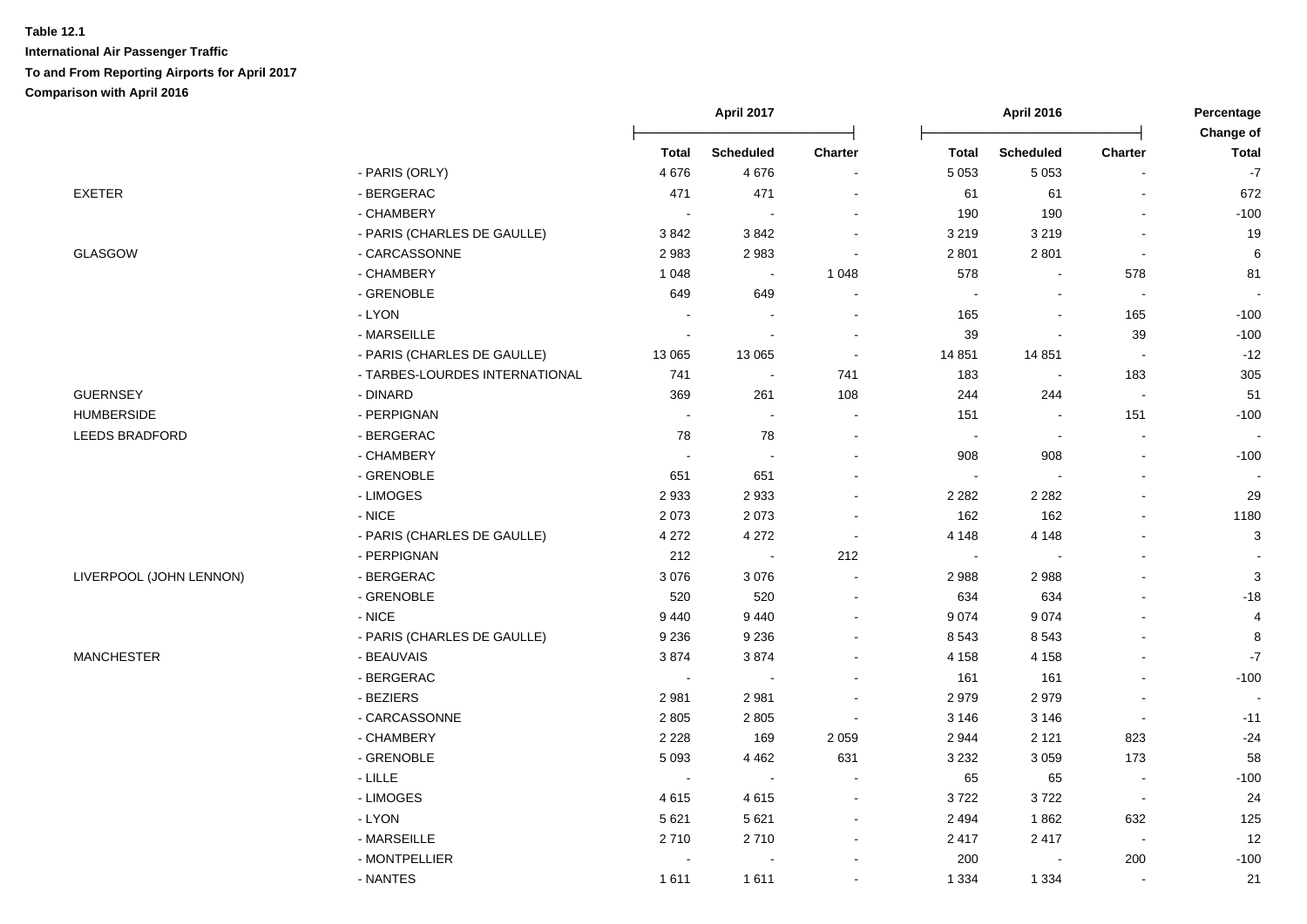**International Air Passenger Traffic To and From Reporting Airports for April 2017 Comparison with April 2016**

|                     |                                |              | April 2017       |                | April 2016   |                  | Percentage<br>Change of  |                 |
|---------------------|--------------------------------|--------------|------------------|----------------|--------------|------------------|--------------------------|-----------------|
|                     |                                | <b>Total</b> | <b>Scheduled</b> | <b>Charter</b> | <b>Total</b> | <b>Scheduled</b> | <b>Charter</b>           | <b>Total</b>    |
|                     | - NICE                         | 2 3 4 4      | 2 3 4 4          | $\sim$         | 2 2 1 4      | 2 2 1 4          |                          | 6               |
|                     | - PARIS (CHARLES DE GAULLE)    | 54 912       | 54 912           |                | 43 662       | 42 111           | 1 5 5 1                  | 26              |
|                     | - PARIS (LE BOURGET)           |              |                  | $\blacksquare$ | 64           |                  | 64                       | $-100$          |
|                     | - PARIS (ORLY)                 |              |                  | $\sim$         | 522          | 522              | $\blacksquare$           | $-100$          |
|                     | - PERPIGNAN                    |              | $\sim$           | $\sim$         | 96           |                  | 96                       | $-100$          |
|                     | - TARBES-LOURDES INTERNATIONAL | 1 0 3 3      | $\sim$           | 1 0 3 3        | 711          | $\sim$           | 711                      | 45              |
|                     | - TOULOUSE (BLAGNAC)           | 4593         | 4 0 61           | 532            | 360          | 176              | 184                      | 1176            |
| <b>NEWCASTLE</b>    | - CHAMBERY                     |              | $\sim$           | $\sim$         | 424          | 424              | $\blacksquare$           | $-100$          |
|                     | - GRENOBLE                     | 609          | 609              | $\sim$         | $\sim$       |                  | $\sim$                   |                 |
|                     | $-$ NICE                       | 1 0 6 5      | 1 0 6 5          | $\blacksquare$ | 1676         | 1676             | $\blacksquare$           | $-36$           |
|                     | - PARIS (CHARLES DE GAULLE)    | 12 158       | 12 158           | $\sim$         | 11 783       | 11783            | $\sim$                   | $\mathbf{3}$    |
|                     | - TARBES-LOURDES INTERNATIONAL | 379          | 379              | $\sim$         | 250          |                  | 250                      | 52              |
| SOUTHAMPTON         | - BERGERAC                     | 3530         | 3530             | $\sim$         | 2 5 6 5      | 2 5 6 5          | $\sim$                   | 38              |
|                     | - BORDEAUX                     | 1 4 3 7      | 1 4 3 7          | $\sim$         |              |                  |                          |                 |
|                     | - CHAMBERY                     | 1 2 8 2      | 742              | 540            | 971          | 521              | 450                      | 32              |
|                     | - LA ROCHELLE                  | 1 1 6 2      | 1 1 6 2          | $\sim$         | 794          | 794              |                          | 46              |
|                     | - LIMOGES                      | 1813         | 1813             | $\sim$         | $\sim$       |                  |                          | $\sim$          |
|                     | - LYON                         | 1649         | 1649             | $\blacksquare$ |              |                  |                          | $\sim$          |
|                     | - NANTES                       | 1884         | 1884             | $\blacksquare$ | 2 2 6 8      | 2 2 6 8          |                          | $-17$           |
|                     | - PARIS (CHARLES DE GAULLE)    | 6 0 5 3      | 6 0 5 3          | $\blacksquare$ | 2 5 5 4      | 2 5 5 4          | ä,                       | 137             |
|                     | - PARIS (ORLY)                 |              |                  |                | 5417         | 5417             |                          | $-100$          |
|                     | - RENNES                       | 1543         | 1 5 4 3          |                | 1 100        | 1 1 0 0          | ä,                       | 40              |
| <b>Total FRANCE</b> |                                | 1 132 599    | 1 088 461        | 44 138         | 969 070      | 933 990          | 35 080                   | 17              |
| <b>GERMANY</b>      |                                |              |                  |                |              |                  |                          |                 |
| <b>GATWICK</b>      | - BERLIN (SCHONEFELD)          | 43 975       | 43 975           | $\blacksquare$ | 47 617       | 47 617           | $\overline{\phantom{a}}$ | -8              |
|                     | - FRIEDRICHSHAFEN              | 3801         | 3552             | 249            | 2 8 0 4      | 1859             | 945                      | 36              |
|                     | - HAMBURG                      | 15 683       | 15 683           | $\sim$         | 15 380       | 15 380           | $\blacksquare$           | $\overline{2}$  |
|                     | - LEIPZIG                      | 60           |                  | 60             |              |                  |                          |                 |
|                     | - MUNICH                       | 24 1 24      | 24 124           |                | 22 842       | 22 842           |                          | $\,6\,$         |
|                     | - STUTTGART                    | 12 655       | 12 655           | $\sim$         | 11 883       | 11883            |                          | 6               |
| <b>HEATHROW</b>     | - BERLIN (TEGEL)               | 63 098       | 63 098           | $\sim$         | 67 699       | 67 699           |                          | $\mathbf{-7}$   |
|                     | - COLOGNE BONN                 | 15 4 83      | 15 4 83          | $\sim$         | 13 998       | 13 998           | $\blacksquare$           | 11              |
|                     | - DORTMUND                     | $\sim$       |                  | $\blacksquare$ | 117          | 117              | ä,                       | $-100$          |
|                     | - DUSSELDORF                   | 64 867       | 64 867           |                | 56 974       | 56 974           |                          | 14              |
|                     | - FRANKFURT MAIN               | 136 194      | 136 194          | $\blacksquare$ | 123 226      | 123 226          |                          | 11              |
|                     | - HAMBURG                      | 51 876       | 51 876           | $\blacksquare$ | 49 370       | 49 370           | ä,                       | $5\phantom{.0}$ |
|                     |                                |              |                  |                |              |                  |                          |                 |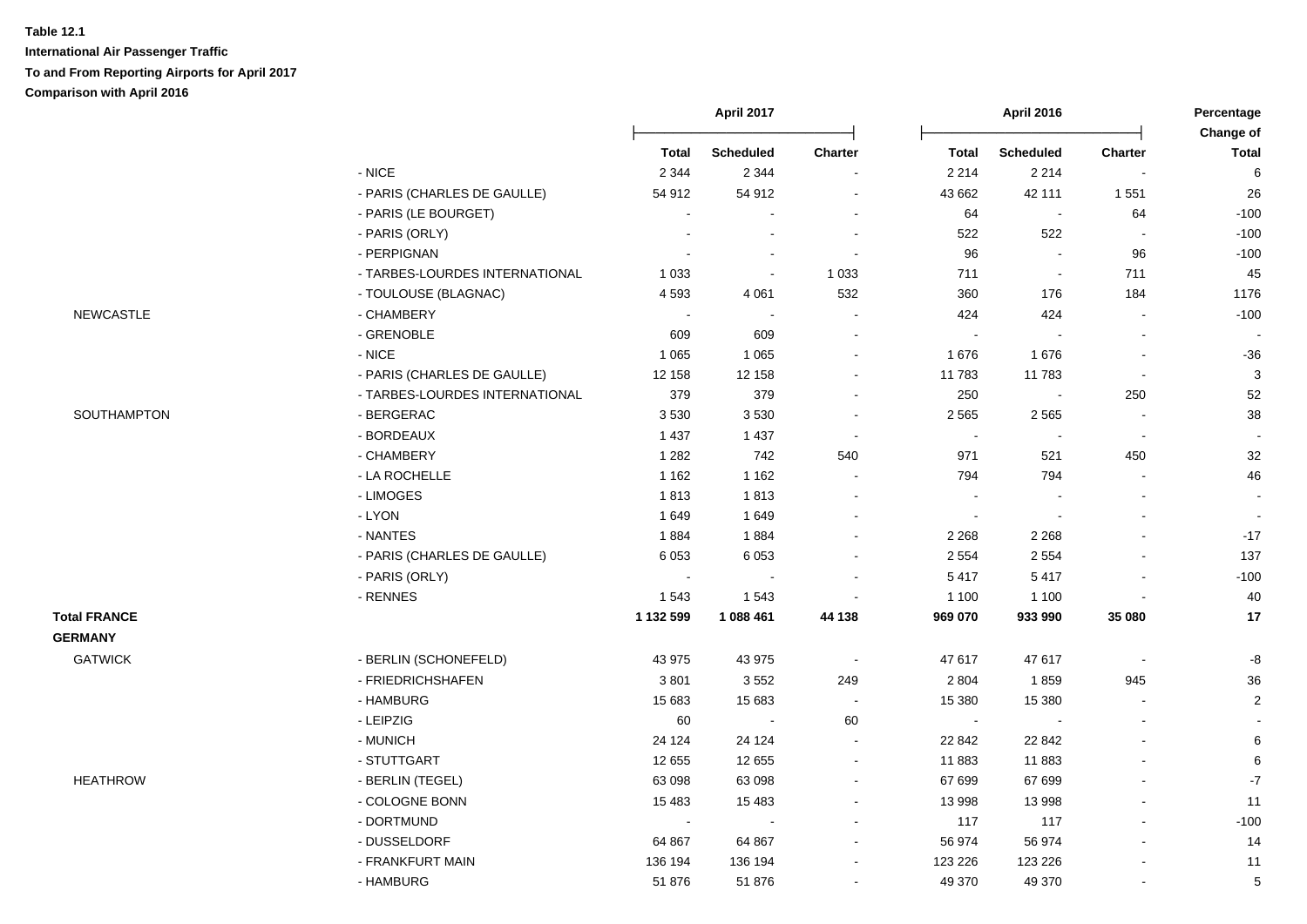|                       |                         |                | April 2017       |                          | April 2016                  |                          | Percentage               |                    |
|-----------------------|-------------------------|----------------|------------------|--------------------------|-----------------------------|--------------------------|--------------------------|--------------------|
|                       |                         | <b>Total</b>   | <b>Scheduled</b> | <b>Charter</b>           | <b>Total</b>                | <b>Scheduled</b>         | <b>Charter</b>           | Change of<br>Total |
|                       | - HANOVER               | 19 169         | 19 169           | $\blacksquare$           | 16 808                      | 16 808                   |                          | 14                 |
|                       | - MUNICH                | 104 228        | 104 228          |                          | 94 509                      | 94 509                   |                          | 10                 |
|                       | - STUTTGART             | 28 162         | 28 162           | $\ddot{\phantom{a}}$     | 24 639                      | 24 639                   |                          | 14                 |
| <b>LONDON CITY</b>    | - BERLIN (TEGEL)        | 8888           | 8888             |                          | $\sim$                      |                          | $\overline{a}$           |                    |
|                       | - DUSSELDORF            | 13 4 20        | 13 4 20          |                          | 4747                        | 4747                     | $\blacksquare$           | 183                |
|                       | - FRANKFURT MAIN        | 19 690         | 19 690           | $\overline{\phantom{a}}$ | 20 904                      | 20 904                   | $\blacksquare$           | $-6$               |
|                       | - HAMBURG               | $\blacksquare$ | $\blacksquare$   | $\blacksquare$           | 1 0 0 2                     | 1 0 0 2                  | $\overline{\phantom{a}}$ | $-100$             |
| <b>LUTON</b>          | - BERLIN (SCHONEFELD)   | 17491          | 17491            | $\blacksquare$           | 13 650                      | 13 650                   | $\blacksquare$           | 28                 |
|                       | - DORTMUND              | 8 2 5 9        | 8 2 5 9          | $\blacksquare$           | 7741                        | 7741                     | $\blacksquare$           | $\overline{7}$     |
|                       | - HAMBURG               | 8567           | 8567             | $\blacksquare$           | 8 1 0 9                     | 8 1 0 9                  | $\blacksquare$           | 6                  |
|                       | - MEMMINGEN ALLGAU      | $\overline{2}$ |                  | $\overline{2}$           | $\blacksquare$              |                          | $\blacksquare$           |                    |
|                       | - MUNICH                | 7 2 6 0        | 7 2 6 0          | ÷,                       | 5795                        | 5795                     | $\blacksquare$           | 25                 |
|                       | - NIEDERRHEIN           | 3 1 0 1        | 3 1 0 1          | $\overline{\phantom{a}}$ | $\blacksquare$              |                          | L.                       |                    |
| <b>STANSTED</b>       | - BERLIN (SCHONEFELD)   | 38772          | 38772            | $\ddot{\phantom{0}}$     | 35 700                      | 35 700                   | $\blacksquare$           | 9                  |
|                       | - BERLIN (TEGEL)        | 674            | 674              | $\overline{a}$           | $\sim$                      |                          |                          |                    |
|                       | - BREMEN                | 10 227         | 10 227           | $\overline{\phantom{a}}$ | 15 273                      | 15 273                   | $\blacksquare$           | $-33$              |
|                       | - COLOGNE BONN          | 35 011         | 35 011           |                          | 36 418                      | 36 418                   |                          | $-4$               |
|                       | - DORTMUND              | 10 559         | 10 559           | $\overline{a}$           | 9700                        | 9700                     | L,                       | 9                  |
|                       | - HAHN                  | 10 503         | 10 503           | $\overline{\phantom{a}}$ | 19 408                      | 19 408                   |                          | $-46$              |
|                       | - HAMBURG               | 21 409         | 21 409           | $\overline{\phantom{a}}$ | $\mathcal{L}_{\mathcal{A}}$ |                          | $\blacksquare$           |                    |
|                       | - HANOVER               | 4628           | 4628             | $\sim$                   | 4788                        | 4788                     |                          | $-3$               |
|                       | - KARLSRUHE/BADEN BADEN | 10 673         | 10 673           | $\overline{\phantom{a}}$ | 10 198                      | 10 198                   |                          | $\,$ 5 $\,$        |
|                       | - LEIPZIG               | 4 2 1 8        | 4 2 1 8          | $\overline{\phantom{a}}$ | 3700                        | 3700                     | $\overline{a}$           | 14                 |
|                       | - MEMMINGEN ALLGAU      | 8 3 7 4        | 8 3 7 4          | $\sim$                   | 7574                        | 7574                     | $\blacksquare$           | 11                 |
|                       | - MUNICH                | 13 668         | 13 668           |                          | 8 5 3 9                     | 8539                     | $\overline{a}$           | 60                 |
|                       | - NIEDERRHEIN           | $\sim$         | $\sim$           | $\blacksquare$           | 8 6 6 4                     | 8 6 6 4                  | $\overline{a}$           | $-100$             |
|                       | - NUREMBERG             | 16 986         | 16 986           |                          | 10 377                      | 10 377                   |                          | 64                 |
|                       | - STUTTGART             | 7 0 6 5        | 7 0 6 5          | $\blacksquare$           | 5 3 3 1                     | 5 3 3 1                  | L,                       | 33                 |
| ABERDEEN              | - FRANKFURT MAIN        | 9 0 7 4        | 9074             | $\ddot{\phantom{a}}$     | 10 965                      | 10 965                   | $\overline{a}$           | $-17$              |
| BELFAST INTERNATIONAL | - BERLIN (SCHONEFELD)   | 4 0 9 7        | 4 0 9 7          | $\overline{a}$           | $\mathcal{L}_{\mathcal{A}}$ | $\overline{\phantom{a}}$ | $\overline{a}$           | $\blacksquare$     |
| <b>BIRMINGHAM</b>     | - BERLIN (TEGEL)        | 6552           | 6552             | $\overline{a}$           | 5 3 7 4                     | 5 3 7 4                  | $\blacksquare$           | 22                 |
|                       | - DUSSELDORF            | 23 579         | 23 579           | $\blacksquare$           | 21 0 24                     | 21 0 24                  | $\overline{a}$           | 12                 |
|                       | - FRANKFURT MAIN        | 29 35 6        | 29 35 6          | $\sim$                   | 28 270                      | 28 270                   | $\mathbf{r}$             | 4                  |
|                       | - HAMBURG               | 2541           | 2541             | $\blacksquare$           | 3 2 0 2                     | 3 2 0 2                  | L,                       | $-21$              |
|                       | - HANOVER               | 3623           | 3623             |                          | 5 1 9 5                     | 5 1 9 5                  |                          | $-30$              |
|                       | - MUNICH                | 16 270         | 16 270           | $\overline{\phantom{a}}$ | 16 388                      | 16 388                   | L,                       | $-1$               |
|                       |                         |                |                  |                          |                             |                          |                          |                    |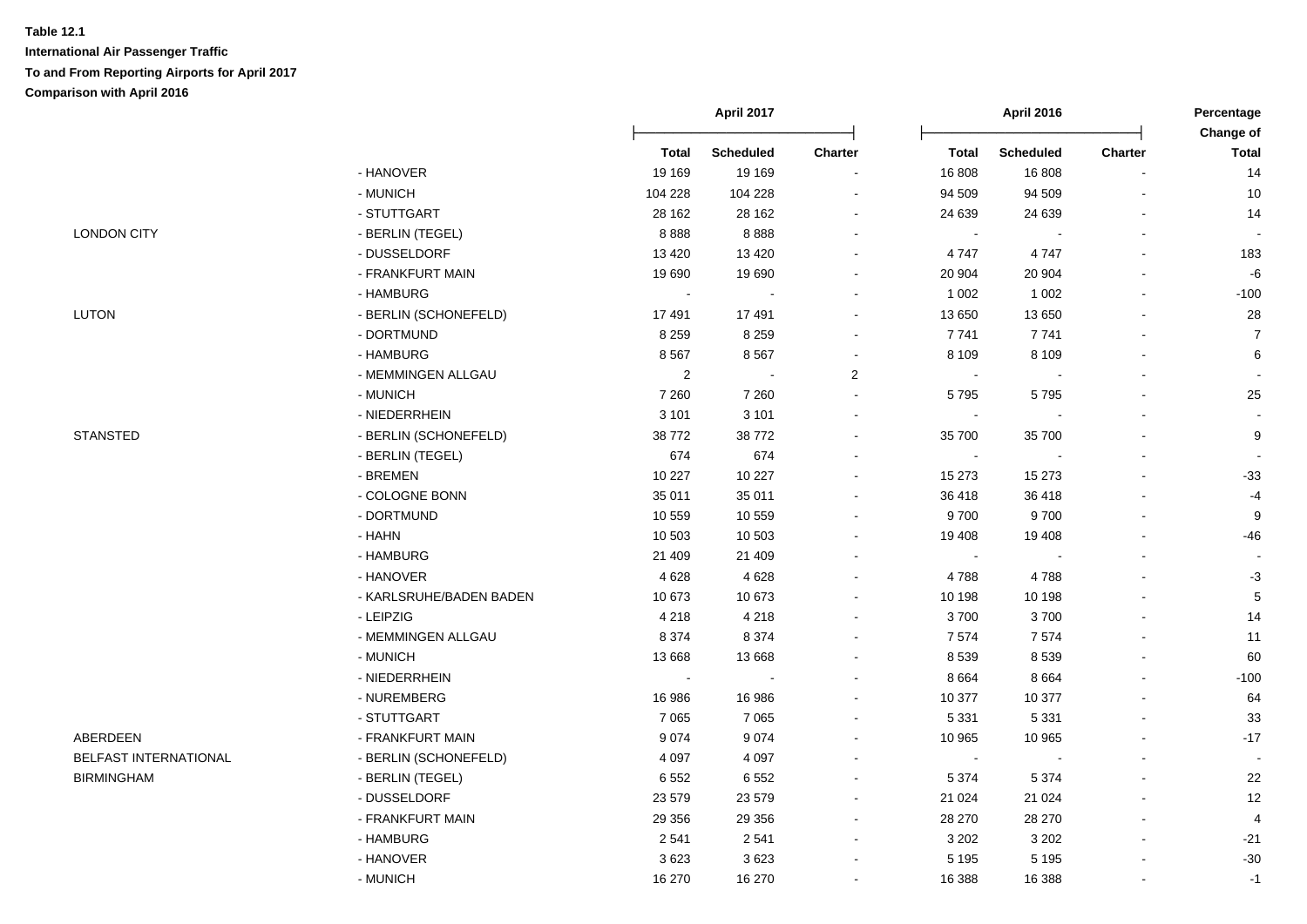|                             |                       |              | April 2017               |         |                | <b>April 2016</b>        |                | Percentage<br>Change of |
|-----------------------------|-----------------------|--------------|--------------------------|---------|----------------|--------------------------|----------------|-------------------------|
|                             |                       | <b>Total</b> | <b>Scheduled</b>         | Charter | <b>Total</b>   | <b>Scheduled</b>         | <b>Charter</b> | <b>Total</b>            |
|                             | - PADERBORN           | 443          | 443                      |         | 1 0 6 9        | $\sim$                   | 1 0 6 9        | $-59$                   |
|                             | - STUTTGART           | 6 3 21       | 6 3 2 1                  |         | 8 3 1 5        | 8 3 1 5                  |                | $-24$                   |
| <b>BRISTOL</b>              | - BERLIN (SCHONEFELD) | 7648         | 7648                     |         | 7 0 0 8        | 7 0 0 8                  |                | 9                       |
|                             | - DUSSELDORF          | 1 2 3 9      | 1 2 3 9                  |         | 1 0 2 7        | 1 0 2 7                  |                | 21                      |
|                             | - FRANKFURT MAIN      | 3 9 9 4      | 3994                     |         | 3689           | 3689                     |                | 8                       |
|                             | - HAMBURG             | 1 3 2 4      | 1 3 2 4                  |         | 1 2 6 7        | 1 2 6 7                  |                | $\overline{4}$          |
|                             | - MUNICH              | 3 1 1 0      | 3 1 1 0                  |         | 3 0 5 5        | 3 0 5 5                  |                | $\sqrt{2}$              |
| <b>CARDIFF WALES</b>        | - BERLIN (TEGEL)      | 1 6 2 0      | 1 6 2 0                  |         |                |                          |                |                         |
|                             | - DUSSELDORF          | 317          | 317                      |         | 365            | 365                      |                | $-13$                   |
|                             | - MUNICH              | 1 5 5 4      | 1 5 5 4                  |         | 1 2 3 9        | 1 2 3 9                  |                | 25                      |
| DONCASTER SHEFFIELD         | - BERLIN (TEGEL)      | 2 1 0 3      | 2 1 0 3                  |         | 1894           | 1894                     |                | 11                      |
| EAST MIDLANDS INTERNATIONAL | - BERLIN (SCHONEFELD) | 4 0 3 6      | 4 0 3 6                  |         | 4 182          | 4 1 8 2                  |                | $-3$                    |
|                             | - HAMBURG             | 174          | 174                      |         |                |                          |                |                         |
| <b>EDINBURGH</b>            | - BERLIN (SCHONEFELD) | 8 4 2 2      | 8 4 2 2                  |         | 6 177          | 6 177                    |                | 36                      |
|                             | - BREMEN              | 4410         | 4410                     |         | 3809           | 3809                     |                | 16                      |
|                             | - COLOGNE BONN        | 6 1 2 7      | 6 1 2 7                  |         | 5 5 7 4        | 5 5 7 4                  |                | 10                      |
|                             | - DUSSELDORF          | 2861         | 2861                     |         | 1725           | 1725                     |                | 66                      |
|                             | - FRANKFURT MAIN      | 17 117       | 17 117                   |         | 16 329         | 16 3 29                  |                | 5                       |
|                             | - HAHN                | 4 4 5 7      | 4 4 5 7                  |         | 4 2 4 5        | 4 2 4 5                  |                | 5                       |
|                             | - HAMBURG             | 7 3 5 1      | 7 3 5 1                  |         | 5 0 6 9        | 5 0 6 9                  |                | 45                      |
|                             | - MUNICH              | 13 2 31      | 13 2 31                  |         | 8 4 7 2        | 8 4 7 2                  |                | 56                      |
|                             | - NIEDERRHEIN         | 4588         | 4588                     |         | 4 2 6 0        | 4 2 6 0                  |                | 8                       |
|                             | - STUTTGART           | 2 4 2 7      | 2 4 2 7                  |         | 4 2 1 8        | 4 2 1 8                  | $\blacksquare$ | $-42$                   |
| <b>GLASGOW</b>              | - BERLIN (SCHONEFELD) | 18 260       | 18 260                   |         | 13 094         | 13 094                   |                | 39                      |
|                             | - DUSSELDORF          | 4 9 3 2      | 4932                     |         | 2 3 5 6        | 2 3 5 6                  |                | 109                     |
| <b>GUERNSEY</b>             | - DUSSELDORF          | 36           | 36                       |         | 95             | 95                       |                | $-62$                   |
|                             | - STUTTGART           |              |                          |         | 23             | 23                       |                | $-100$                  |
| <b>HUMBERSIDE</b>           | - HAMBURG             |              |                          |         | 54             | $\blacksquare$           | 54             | $-100$                  |
| <b>JERSEY</b>               | - BERLIN (TEGEL)      |              |                          |         | 3              | 3                        | $\sim$         | $-100$                  |
|                             | - DUSSELDORF          | 714          | 714                      |         | 84             | 84                       | $\blacksquare$ | 750                     |
|                             | - FRANKFURT MAIN      | 147          | 147                      |         | $\blacksquare$ | $\overline{\phantom{a}}$ | $\overline{a}$ |                         |
|                             | - HANOVER             |              |                          |         | 58             | 58                       |                | $-100$                  |
|                             | - STUTTGART           |              | $\overline{\phantom{a}}$ |         | 50             | 50                       |                | $-100$                  |
| <b>LEEDS BRADFORD</b>       | - BERLIN (SCHONEFELD) | 1697         | 1697                     |         |                |                          |                |                         |
|                             | - DUSSELDORF          | 4 2 4 5      | 4 2 4 5                  |         | 3 9 5 4        | 3 9 5 4                  |                | $\overline{7}$          |
| LIVERPOOL (JOHN LENNON)     | - BERLIN (SCHONEFELD) | 5465         | 5 4 6 5                  |         | 5708           | 5708                     |                | $-4$                    |
|                             |                       |              |                          |         |                |                          |                |                         |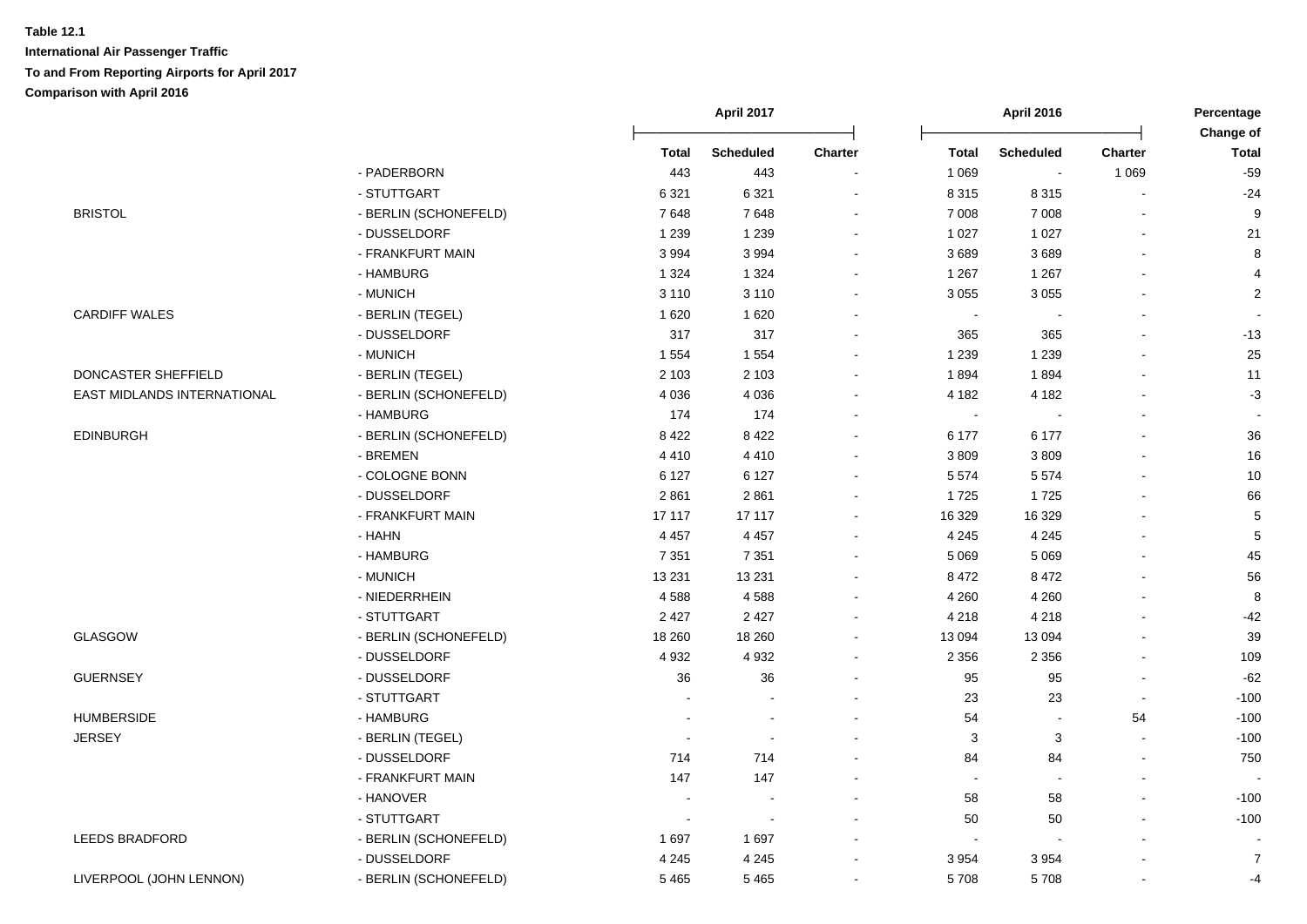|                        |                       |                            | April 2017 |                          |              | <b>April 2016</b> |                          | Percentage<br>Change of |
|------------------------|-----------------------|----------------------------|------------|--------------------------|--------------|-------------------|--------------------------|-------------------------|
|                        |                       | <b>Total</b>               | Scheduled  | Charter                  | <b>Total</b> | <b>Scheduled</b>  | Charter                  | <b>Total</b>            |
|                        | - DORTMUND            | $\sim$                     |            |                          | 1 3 7 9      |                   | 1 3 7 9                  | $-100$                  |
|                        | - HAMBURG             | 1 1 9 8                    | 1 1 9 8    |                          | ÷,           |                   |                          |                         |
| <b>MANCHESTER</b>      | - BERLIN (SCHONEFELD) | 27 166                     | 27 166     | ÷.                       | 12 302       | 12 30 2           | $\overline{\phantom{a}}$ | 121                     |
|                        | - BREMEN              | $\sim$                     | $\sim$     | $\sim$                   | 2690         | 2690              | $\blacksquare$           | $-100$                  |
|                        | - COLOGNE BONN        | 4 2 7 7                    | 4 2 7 7    | $\sim$                   | 4724         | 3912              | 812                      | $-9$                    |
|                        | - DUSSELDORF          | 20794                      | 20794      |                          | 15 887       | 15 887            |                          | 31                      |
|                        | - FRANKFURT MAIN      | 33 178                     | 33 178     | $\sim$                   | 34 899       | 34 899            |                          | $-5$                    |
|                        | - HAMBURG             | 29 1 22                    | 29 122     |                          | 11 361       | 11 361            |                          | 156                     |
|                        | - HANOVER             | 3595                       | 3595       |                          | 4738         | 4738              |                          | $-24$                   |
|                        | - MUNICH              | 30 180                     | 30 180     | $\overline{\phantom{a}}$ | 29 3 95      | 29 3 95           |                          | $\mathbf{3}$            |
|                        | - NUREMBERG           | 9542                       | 9542       | $\sim$                   | $\mathbf{1}$ | -1                | $\blacksquare$           | 954100                  |
|                        | - STUTTGART           | 9 1 4 7                    | 9 1 4 7    | $\overline{\phantom{a}}$ | 8 4 7 9      | 8 4 7 9           |                          | 8                       |
| NEWCASTLE              | - BERLIN (SCHONEFELD) | 3413                       | 3413       |                          | $\sim$       |                   |                          |                         |
|                        | - DUSSELDORF          | 4575                       | 4575       |                          | 3 2 2 0      | 3 2 2 0           |                          | 42                      |
| NEWQUAY                | - HAHN                | 2 4 2 6                    | 2 4 2 6    |                          | 1 609        | 1 609             |                          | 51                      |
| SOUTHAMPTON            | - DUSSELDORF          | 2 5 6 2                    | 2 5 6 2    | $\sim$                   | 2 3 1 7      | 2 3 1 7           |                          | 11                      |
|                        | - HAMBURG             | $\mathcal{L}_{\mathbf{r}}$ | $\sim$     | $\sim$                   | 389          | 389               |                          | $-100$                  |
|                        | - MUNICH              | 2 3 6 5                    | 2 3 6 5    | $\sim$                   | 771          | 771               |                          | 207                     |
| <b>Total GERMANY</b>   |                       | 1 281 822                  | 1 281 511  | 311                      | 1 128 530    | 1 124 271         | 4 2 5 9                  | $14$                    |
| <b>GIBRALTAR</b>       |                       |                            |            |                          |              |                   |                          |                         |
| <b>GATWICK</b>         | - GIBRALTAR           | 19 9 25                    | 19 9 25    |                          | 14 646       | 14 646            |                          | 36                      |
| <b>HEATHROW</b>        | - GIBRALTAR           | 11742                      | 11742      |                          | 11 161       | 11 161            |                          | $\overline{5}$          |
| LUTON                  | - GIBRALTAR           | 5 3 9 9                    | 5 3 9 9    | $\sim$                   | 4 0 0 8      | 4 0 0 8           |                          | 35                      |
| <b>BIRMINGHAM</b>      | - GIBRALTAR           | 4 9 0 9                    | 4 9 0 9    |                          | 2780         | 2780              |                          | $77\,$                  |
| <b>BRISTOL</b>         | - GIBRALTAR           | 3852                       | 3852       |                          | 3 4 9 0      | 3 4 9 0           |                          | $10$                    |
| <b>MANCHESTER</b>      | - GIBRALTAR           | 10 110                     | 10 110     |                          | 4 9 5 1      | 4 9 5 1           |                          | 104                     |
| <b>Total GIBRALTAR</b> |                       | 55 937                     | 55 937     |                          | 41 036       | 41 036            |                          | 36                      |
| <b>GREECE</b>          |                       |                            |            |                          |              |                   |                          |                         |
| <b>GATWICK</b>         | - ATHENS              | 16 079                     | 16 079     |                          | 14 726       | 14726             | $\overline{\phantom{a}}$ | 9                       |
|                        | - CHANIA              | 9940                       | 9940       | $\overline{\phantom{a}}$ | 4883         | 4817              | 66                       | 104                     |
|                        | - CORFU               | 11 363                     | 11 201     | 162                      | 10 634       | 10 634            |                          | $\overline{7}$          |
|                        | - HERAKLION           | 16760                      | 13 667     | 3 0 9 3                  | 17 267       | 14 497            | 2770                     | $-3$                    |
|                        | - KALAMATA            | 2745                       | 2745       |                          | 2 5 4 5      | 2545              |                          | 8                       |
|                        | - KEFALLINIA          | 2996                       | 2996       |                          | 2646         | 2646              |                          | 13                      |
|                        | - KOS                 | 1462                       | 1 4 6 1    | $\overline{1}$           | 189          | 189               |                          | 674                     |
|                        | - MIKONOS             | 3 2 0 3                    | 3 2 0 3    | $\sim$                   | 622          | 622               |                          | 415                     |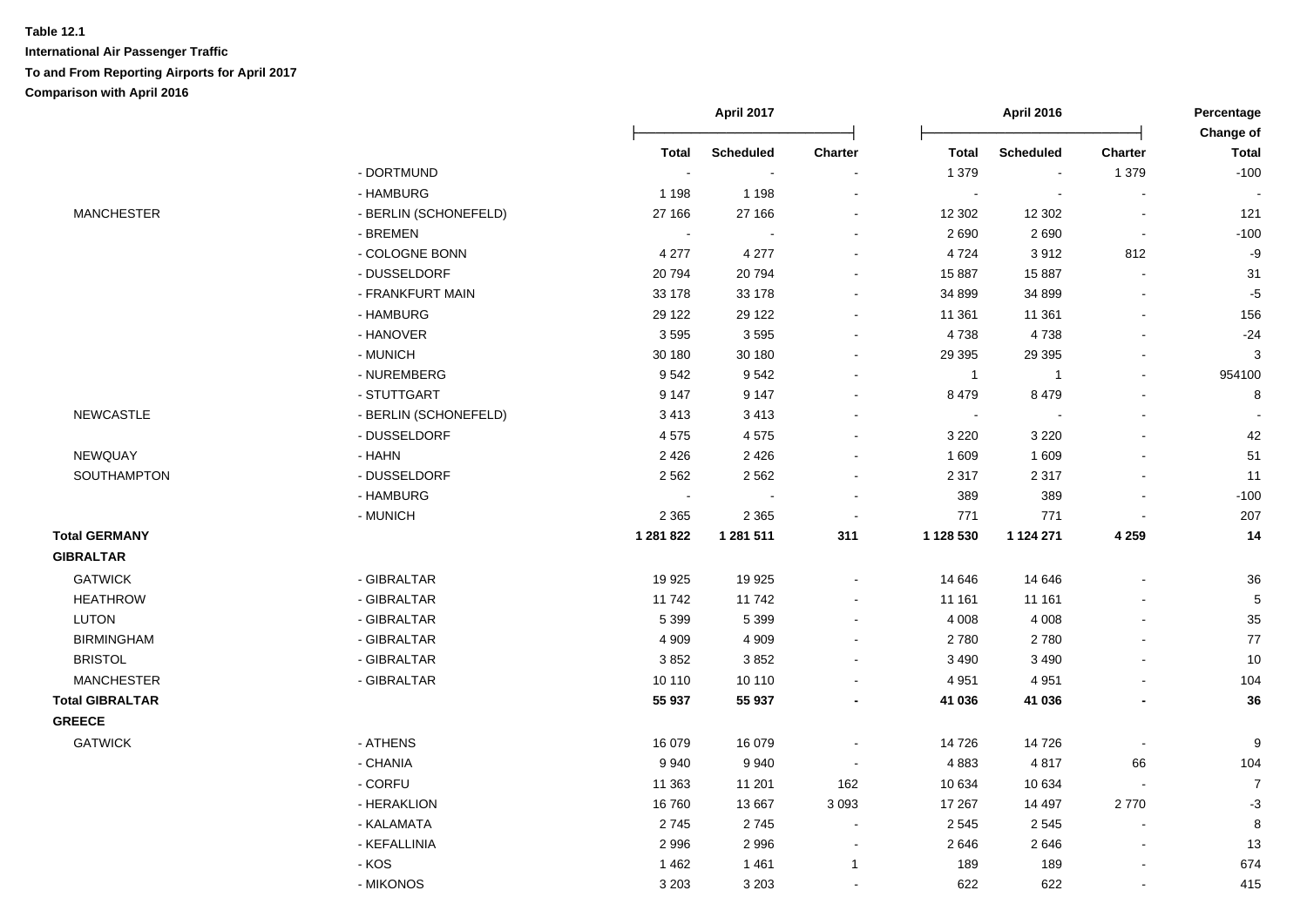|                             |                     |                  | April 2017<br><b>April 2016</b> |                          |              | Percentage<br>Change of |                          |                          |
|-----------------------------|---------------------|------------------|---------------------------------|--------------------------|--------------|-------------------------|--------------------------|--------------------------|
|                             |                     | <b>Total</b>     | <b>Scheduled</b>                | Charter                  | <b>Total</b> | <b>Scheduled</b>        | Charter                  | <b>Total</b>             |
|                             | - MYTILINI          | $\sim$           | $\sim$                          | ÷,                       | 953          | 953                     |                          | $-100$                   |
|                             | - PREVEZA           | 262              | 262                             | $\sim$                   | $\sim$       | $\Delta$                | $\sim$                   |                          |
|                             | - RHODES            | 7854             | 4727                            | 3 1 2 7                  | 7729         | 4 5 5 1                 | 3 1 7 8                  | $\overline{c}$           |
|                             | - SALONIKA          | 14 2 34          | 14 2 34                         | $\blacksquare$           | 13 5 65      | 13 5 65                 | $\overline{\phantom{a}}$ | $\sqrt{5}$               |
|                             | - THIRA (SANTORINI) | 10793            | 10793                           | $\blacksquare$           | 7 2 6 3      | 7 2 6 3                 | $\blacksquare$           | 49                       |
|                             | - ZAKINTHOS         | 3802             | 3717                            | 85                       | 2 2 7 4      | 2 1 5 3                 | 121                      | 67                       |
| <b>HEATHROW</b>             | - ATHENS            | 66 410           | 66 410                          | $\blacksquare$           | 60 105       | 60 105                  | $\blacksquare$           | 10                       |
|                             | - CHANIA            | $\blacksquare$   | $\sim$                          | $\overline{\phantom{a}}$ | 172          | 172                     |                          | $-100$                   |
|                             | - CORFU             | 187              | 187                             | $\blacksquare$           | 325          | 325                     | $\overline{\phantom{a}}$ | $-42$                    |
|                             | - KALAMATA          | 118              | 118                             | $\blacksquare$           | 151          | 151                     | $\blacksquare$           | $-22$                    |
|                             | $-KOS$              | $\sim$           | $\sim$                          | $\blacksquare$           | 185          | 185                     |                          | $-100$                   |
|                             | - MIKONOS           | $\sim$           | $\blacksquare$                  | $\sim$                   | 153          | 153                     |                          | $-100$                   |
|                             | - PREVEZA           | 176              | $\sim$                          | 176                      | $\sim$       |                         |                          |                          |
|                             | - THIRA (SANTORINI) | 229              | 229                             |                          | 197          | 197                     |                          | 16                       |
| <b>LUTON</b>                | - ATHENS            | $\boldsymbol{9}$ | $\sim$                          | 9                        | $\sim$       |                         |                          |                          |
|                             | - CORFU             | 3 1 6 2          | 3 1 6 2                         | $\blacksquare$           | 2898         | 2898                    |                          | $\boldsymbol{9}$         |
|                             | - HERAKLION         | 2712             | 2712                            | $\overline{a}$           | 2686         | 2686                    |                          | $\mathbf{1}$             |
|                             | - MIKONOS           | 193              | 193                             | $\blacksquare$           | $\sim$       | $\blacksquare$          |                          |                          |
| <b>STANSTED</b>             | - ATHENS            | 16 650           | 16 650                          | $\sim$                   | 20 30 8      | 20 308                  |                          | $-18$                    |
|                             | - CHANIA            | 2727             | 2727                            | $\blacksquare$           | 2 9 4 4      | 2944                    |                          | $\textbf{-7}$            |
|                             | - CORFU             | 2878             | 2878                            | $\blacksquare$           | 2 3 0 9      | 2 3 0 9                 |                          | 25                       |
|                             | - HERAKLION         | 194              | 194                             | $\blacksquare$           | $\sim$       |                         |                          | $\blacksquare$           |
|                             | - KOS               | $\sim$           | $\sim$                          | $\blacksquare$           | 3524         | 3524                    | $\overline{\phantom{a}}$ | $-100$                   |
|                             | - RHODES            | 3 1 8 1          | 3 1 8 1                         | $\blacksquare$           | 3781         | 3781                    |                          | $-16$                    |
|                             | - SALONIKA          | 10 251           | 10 251                          | $\overline{a}$           | 9676         | 9676                    |                          | $\,6$                    |
| <b>BIRMINGHAM</b>           | - CHANIA            | 2835             | 2835                            |                          | $\sim$       |                         |                          |                          |
|                             | - CORFU             | 1 4 7 3          | 1 4 7 3                         |                          | 411          | 411                     |                          | 258                      |
|                             | - HERAKLION         | 185              | 185                             |                          | $\sim$       | $\blacksquare$          |                          | $\overline{\phantom{a}}$ |
|                             | - RHODES            | 193              | 193                             | $\blacksquare$           | 1835         | $\sim$                  | 1835                     | $-89$                    |
| <b>BRISTOL</b>              | - CHANIA            | 2895             | 2895                            | $\blacksquare$           | 2 4 8 8      | 2 4 8 8                 | $\overline{\phantom{a}}$ | 16                       |
|                             | - CORFU             | 1703             | 1703                            | $\blacksquare$           | 374          | 374                     | $\sim$                   | 355                      |
|                             | - HERAKLION         | 2 5 2 0          | 2520                            | $\blacksquare$           | 1876         | 708                     | 1 1 6 8                  | 34                       |
|                             | - KEFALLINIA        | 425              | 425                             | $\blacksquare$           | $\sim$       | $\blacksquare$          | $\blacksquare$           |                          |
| EAST MIDLANDS INTERNATIONAL | - CHANIA            | 1 4 7 8          | 1 4 7 8                         | $\blacksquare$           | 1 3 4 4      | 1 3 4 4                 |                          | 10                       |
|                             | - CORFU             | 2 9 0 7          | 2 9 0 7                         | $\blacksquare$           | 2 0 4 0      | 2 0 4 0                 |                          | 42                       |
|                             | - HERAKLION         | 188              | 188                             | $\blacksquare$           | 179          | 179                     | $\blacksquare$           | $\sqrt{5}$               |
|                             |                     |                  |                                 |                          |              |                         |                          |                          |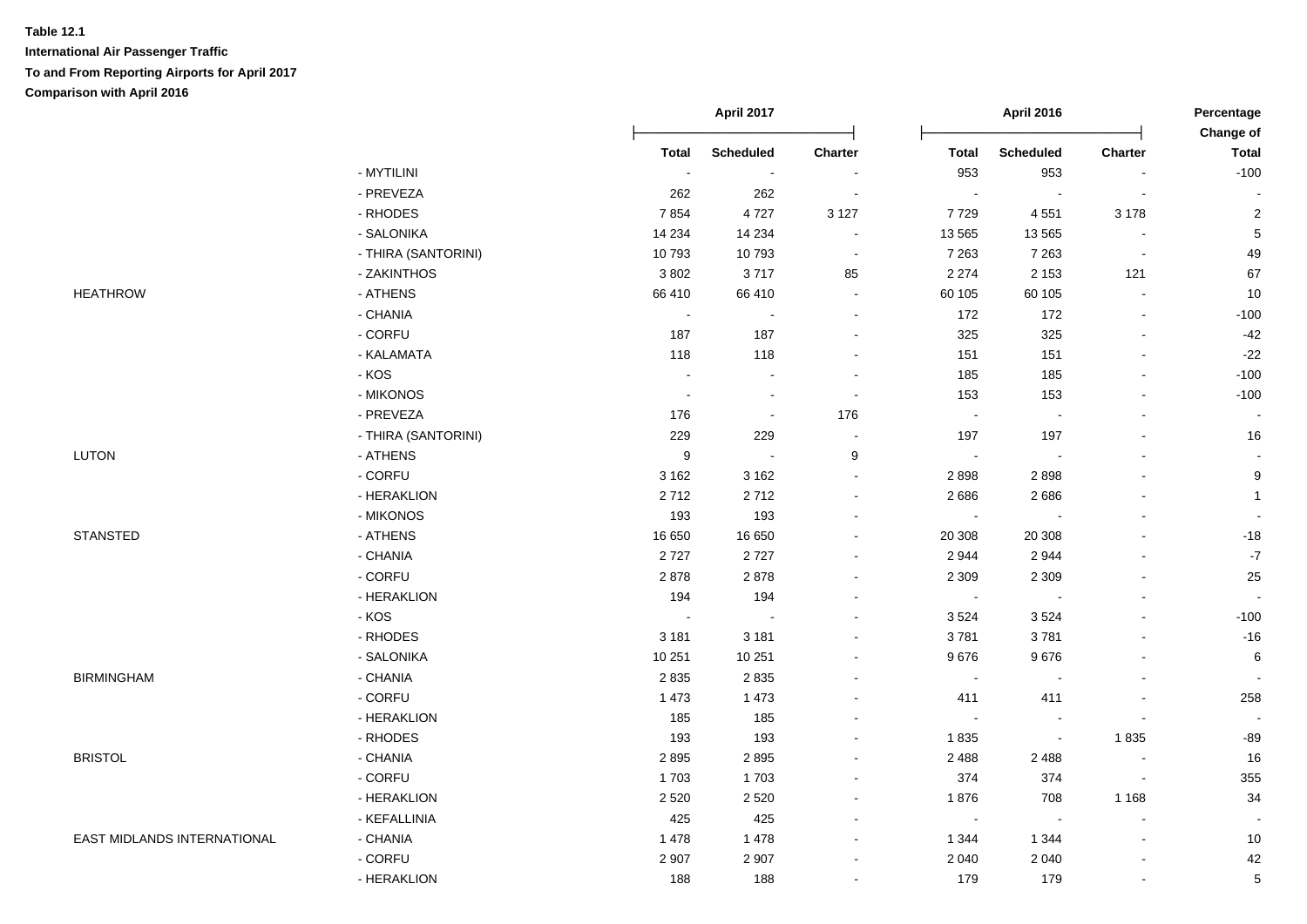|                         |                       |              | April 2017       |                          | <b>April 2016</b>        |                  |                | Percentage                |  |
|-------------------------|-----------------------|--------------|------------------|--------------------------|--------------------------|------------------|----------------|---------------------------|--|
|                         |                       | <b>Total</b> | <b>Scheduled</b> | Charter                  | <b>Total</b>             | <b>Scheduled</b> | <b>Charter</b> | Change of<br><b>Total</b> |  |
|                         | - RHODES              | 1962         | 1962             | $\blacksquare$           | 1 3 9 8                  | 1 3 9 8          | L.             | 40                        |  |
| <b>EDINBURGH</b>        | - ATHENS              | 3 1 8 5      | 3 1 8 5          | $\blacksquare$           | 2762                     | 2762             | $\blacksquare$ | 15                        |  |
|                         | - CORFU               | $\sim$       |                  |                          | 1 605                    | 1 605            | $\blacksquare$ | $-100$                    |  |
|                         | - HERAKLION           | 2765         | 2765             |                          | 2 176                    | 2 1 7 6          |                | 27                        |  |
|                         | - RHODES              | 174          | 174              |                          | $\overline{\phantom{a}}$ |                  |                |                           |  |
| GLASGOW                 | - CHANIA              | 1 2 3 3      | 1 2 3 3          |                          | $\sim$                   | $\overline{a}$   | ÷.             | $\overline{\phantom{a}}$  |  |
|                         | - HERAKLION           | 353          | 353              |                          | 195                      | 195              | $\overline{a}$ | 81                        |  |
|                         | - KOS                 | 365          | 365              |                          | 175                      | 175              | $\blacksquare$ | 109                       |  |
|                         | - RHODES              | 166          | 166              | $\sim$                   | 183                      | 183              | L,             | $-9$                      |  |
| <b>LEEDS BRADFORD</b>   | - CHANIA              | 2812         | 2812             |                          | 2 5 8 3                  | 2 5 8 3          |                | $\boldsymbol{9}$          |  |
|                         | - CORFU               | 1 3 7 3      | 1 3 7 3          |                          | 1 0 9 8                  | 1 0 9 8          | ÷.             | 25                        |  |
|                         | - HERAKLION           | 223          | 223              |                          | 407                      | 407              | $\blacksquare$ | $-45$                     |  |
|                         | - RHODES              | 174          | 174              |                          | 167                      | 167              | $\blacksquare$ | $\overline{4}$            |  |
| LIVERPOOL (JOHN LENNON) | - RHODES              | 679          | 679              |                          | 341                      | 341              |                | 99                        |  |
| <b>MANCHESTER</b>       | - ATHENS              | 8 0 3 2      | 8 0 3 2          |                          | 6 5 25                   | 6525             |                | 23                        |  |
|                         | - CHANIA              | 3 1 4 3      | 3 1 4 3          |                          | 2 9 9 7                  | 2997             |                | $\overline{5}$            |  |
|                         | - CORFU               | 6931         | 6931             |                          | 5 2 1 6                  | 5 2 1 6          | $\overline{a}$ | 33                        |  |
|                         | - HERAKLION           | 7915         | 4 9 9 2          | 2923                     | 10 211                   | 7 2 6 0          | 2951           | $-22$                     |  |
|                         | - KEFALLINIA          | 1 0 2 7      | 982              | 45                       | $\blacksquare$           | $\blacksquare$   |                | $\blacksquare$            |  |
|                         | - MIKONOS             | 167          | 167              |                          | 170                      | 170              | $\blacksquare$ | $-2$                      |  |
|                         | - RHODES              | 4 2 3 8      | 1 2 5 1          | 2 9 8 7                  | 4 0 3 5                  | 2 2 4 2          | 1793           | $\mathbf 5$               |  |
|                         | - SALONIKA            | 4 0 7 9      | 4 0 7 9          |                          | 4 1 4 4                  | 4 1 4 4          | L.             | $-2$                      |  |
|                         | - THIRA (SANTORINI)   | 1 0 28       | 1 0 28           |                          | 404                      | 404              |                | 154                       |  |
| <b>NEWCASTLE</b>        | - HERAKLION           | 382          | 382              | $\overline{\phantom{a}}$ | 191                      | 191              | $\blacksquare$ | 100                       |  |
|                         | - RHODES              | 336          | 336              |                          | 179                      | 179              |                | 88                        |  |
| <b>Total GREECE</b>     |                       | 280 114      | 267 506          | 12 608                   | 252 419                  | 238 537          | 13882          | 11                        |  |
| <b>IRISH REPUBLIC</b>   |                       |              |                  |                          |                          |                  |                |                           |  |
| <b>GATWICK</b>          | $-CORK$               | 10 678       | 10 678           |                          | 9748                     | 9748             |                | 10                        |  |
|                         | - DUBLIN              | 108 666      | 108 666          |                          | 101 565                  | 101 565          | ÷.             | $\overline{7}$            |  |
|                         | - IRELAND WEST(KNOCK) | 7489         | 7489             |                          | 5 9 6 0                  | 5 9 6 0          | $\blacksquare$ | 26                        |  |
|                         | - SHANNON             | 10 169       | 10 169           |                          | 8 9 6 5                  | 8 9 6 5          | $\blacksquare$ | 13                        |  |
| <b>HEATHROW</b>         | - CORK                | 33 164       | 33 164           |                          | 30 883                   | 30 883           | $\blacksquare$ | $\boldsymbol{7}$          |  |
|                         | - DUBLIN              | 158 077      | 158 077          | $\sim$                   | 140 098                  | 140 098          |                | 13                        |  |
|                         | - SHANNON             | 23 0 39      | 23 039           |                          | 20 479                   | 20 479           | L,             | 13                        |  |
| <b>LONDON CITY</b>      | - CORK                |              |                  |                          | 6 171                    | 6 171            | $\blacksquare$ | $-100$                    |  |
|                         | - DUBLIN              | 38 988       | 38 988           |                          | 37 508                   | 37 508           | $\overline{a}$ | 4                         |  |
|                         |                       |              |                  |                          |                          |                  |                |                           |  |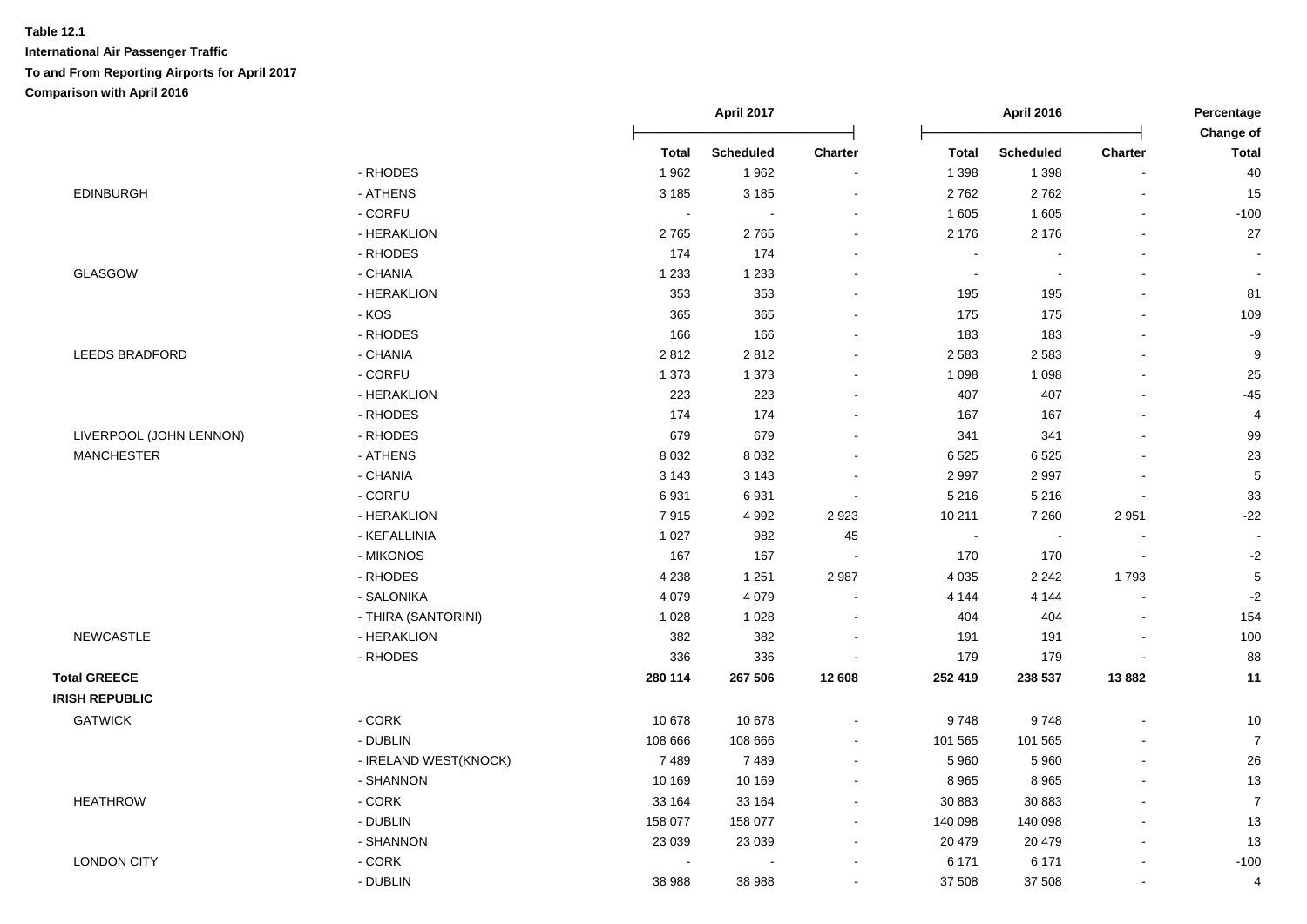|                             |                       |         | April 2017<br><b>April 2016</b> |                          | Percentage<br>Change of |                  |                          |                |
|-----------------------------|-----------------------|---------|---------------------------------|--------------------------|-------------------------|------------------|--------------------------|----------------|
|                             |                       | Total   | <b>Scheduled</b>                | <b>Charter</b>           | <b>Total</b>            | <b>Scheduled</b> | Charter                  | <b>Total</b>   |
| <b>LUTON</b>                | - CORK                |         |                                 |                          | 161                     | 161              |                          | $-100$         |
|                             | - DUBLIN              | 30732   | 30 732                          | $\blacksquare$           | 28 013                  | 28 012           | $\mathbf{1}$             | 10             |
|                             | - IRELAND WEST(KNOCK) | 13 24 2 | 13 24 2                         | $\sim$                   | 11 894                  | 11894            |                          | 11             |
|                             | - KERRY COUNTY        | 10 037  | 10 037                          |                          | 9 1 2 2                 | 9 1 2 2          |                          | 10             |
|                             | - WATERFORD           |         |                                 | $\blacksquare$           | 2 0 8 2                 | 2 0 8 2          |                          | $-100$         |
| SOUTHEND                    | - CORK                |         |                                 | $\blacksquare$           | 68                      | 68               |                          | $-100$         |
|                             | - DUBLIN              | 67      | 67                              | $\blacksquare$           | $\sim$                  |                  |                          |                |
| <b>STANSTED</b>             | - CORK                | 31 060  | 31 060                          | $\blacksquare$           | 26 947                  | 26 947           |                          | 15             |
|                             | - DUBLIN              | 73719   | 73719                           | $\blacksquare$           | 73 641                  | 73 641           |                          |                |
|                             | - IRELAND WEST(KNOCK) | 15 0 74 | 15 0 74                         | $\sim$                   | 12714                   | 12714            |                          | 19             |
|                             | - KERRY COUNTY        | 8 1 3 5 | 8 1 3 5                         | $\blacksquare$           | 6 0 63                  | 6 0 6 3          |                          | 34             |
|                             | - SHANNON             | 17 4 23 | 17423                           | $\blacksquare$           | 20 459                  | 20 459           |                          | $-15$          |
| ABERDEEN                    | - DUBLIN              | 4 2 9 0 | 4 2 9 0                         | $\blacksquare$           | 3 1 1 3                 | 3 1 1 3          | $\sim$                   | 38             |
| <b>BIRMINGHAM</b>           | $-CORK$               | 6 603   | 6 603                           | $\blacksquare$           | 6 0 5 5                 | 6 0 5 5          |                          | 9              |
|                             | - DUBLIN              | 79 043  | 79 043                          | $\sim$                   | 75 856                  | 75 856           |                          | 4              |
|                             | - IRELAND WEST(KNOCK) | 2 4 5 0 | 2 4 5 0                         |                          | 2 3 4 2                 | 2 3 4 2          |                          | 5              |
|                             | - SHANNON             | 3 3 1 6 | 3 3 1 6                         |                          | 2 4 5 1                 | 2 4 5 1          |                          | 35             |
|                             | - WATERFORD           | $\sim$  |                                 | $\sim$                   | 694                     | 694              |                          | $-100$         |
| <b>BRISTOL</b>              | - CORK                | 3872    | 3872                            | $\sim$                   | 3 5 0 8                 | 3508             |                          | 10             |
|                             | - DUBLIN              | 39 29 6 | 39 29 6                         | $\blacksquare$           | 33 672                  | 33 672           |                          | 17             |
|                             | - IRELAND WEST(KNOCK) | 3 9 8 0 | 3 9 8 0                         | $\blacksquare$           | 3 4 9 0                 | 3 4 9 0          |                          | 14             |
| <b>CARDIFF WALES</b>        | - CORK                | 1 1 9 6 | 1 1 9 6                         | $\overline{\phantom{a}}$ | 972                     | 972              |                          | 23             |
|                             | - DUBLIN              | 7671    | 7 5 0 5                         | 166                      | 8570                    | 8570             |                          | $-10$          |
|                             | - IRELAND WEST(KNOCK) | 40      | $\sim$                          | 40                       | $\tilde{\phantom{a}}$   |                  | $\overline{\phantom{a}}$ |                |
| DONCASTER SHEFFIELD         | - DUBLIN              | 4 2 4 0 | 4 2 4 0                         | $\sim$                   | 1889                    | 1841             | 48                       | 124            |
| EAST MIDLANDS INTERNATIONAL | - DUBLIN              | 18 475  | 18 4 75                         | $\blacksquare$           | 21 215                  | 21 215           |                          | $-13$          |
|                             | - IRELAND WEST(KNOCK) | 6781    | 6781                            | $\blacksquare$           | 5 5 8 3                 | 5 5 8 3          | $\sim$                   | 21             |
| <b>EDINBURGH</b>            | - CORK                | 4 3 8 8 | 4 3 8 8                         | ۰                        | 3 0 7 7                 | 3 0 7 7          |                          | 43             |
|                             | - DUBLIN              | 51 793  | 51 793                          |                          | 48 838                  | 48 838           |                          | 6              |
|                             | - IRELAND WEST(KNOCK) | 2 5 2 5 | 2525                            |                          | 1619                    | 1619             |                          | 56             |
|                             | - SHANNON             | 2 3 9 7 | 2 3 9 7                         | $\sim$                   | 2 2 3 0                 | 2 2 3 0          |                          | $\overline{7}$ |
| <b>EXETER</b>               | - DUBLIN              | 3659    | 3659                            | $\blacksquare$           | 3 0 1 7                 | 3017             |                          | 21             |
| <b>GLASGOW</b>              | - CORK                | 2 2 8 1 | 2 2 8 1                         | $\sim$                   | 1838                    | 1838             |                          | 24             |
|                             | - DONEGAL             | 1 0 3 1 | 1 0 3 1                         | $\blacksquare$           | 1 1 3 6                 | 1 1 3 6          |                          | -9             |
|                             | - DUBLIN              | 41 675  | 41 675                          | $\blacksquare$           | 40 163                  | 40 163           |                          | 4              |
| <b>INVERNESS</b>            | - DUBLIN              | 1830    | 1830                            | $\sim$                   | 1806                    | 1806             |                          | $\overline{1}$ |
|                             |                       |         |                                 |                          |                         |                  |                          |                |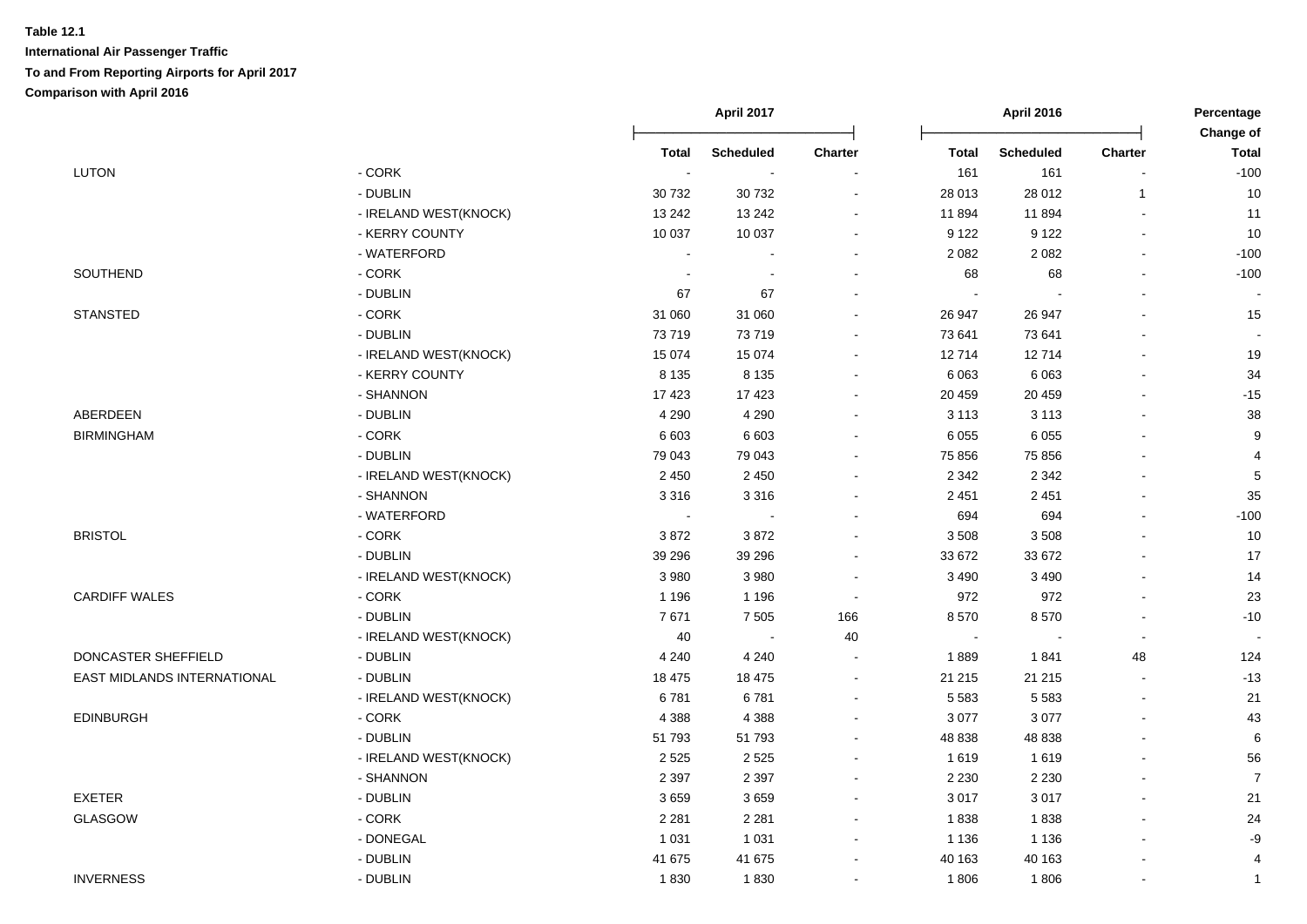|                             |                          |              | April 2017       |                          |              | April 2016       |                          | Percentage                |  |
|-----------------------------|--------------------------|--------------|------------------|--------------------------|--------------|------------------|--------------------------|---------------------------|--|
|                             |                          | <b>Total</b> | <b>Scheduled</b> | Charter                  | <b>Total</b> | <b>Scheduled</b> | Charter                  | Change of<br><b>Total</b> |  |
| <b>ISLE OF MAN</b>          | - DUBLIN                 | 3616         | 3616             |                          | 3 3 5 0      | 3 3 5 0          |                          | 8                         |  |
| <b>JERSEY</b>               | - CORK                   | 271          | 271              |                          | 39           | 39               | $\blacksquare$           | 595                       |  |
|                             | - DUBLIN                 | 1 3 3 7      | 1 3 3 7          |                          | 1 3 6 2      | 1 3 6 2          |                          | $-2$                      |  |
| <b>LEEDS BRADFORD</b>       | - CORK                   | $\sim$       | $\sim$           | ÷                        | 670          | 670              | $\overline{a}$           | $-100$                    |  |
|                             | - DUBLIN                 | 26 25 2      | 26 25 2          | $\blacksquare$           | 25 174       | 25 174           | $\overline{a}$           | 4                         |  |
| LIVERPOOL (JOHN LENNON)     | - CORK                   | 5 6 23       | 5 6 2 3          | $\blacksquare$           | 6 300        | 6 3 0 0          |                          | $-11$                     |  |
|                             | - DUBLIN                 | 35 293       | 35 293           | $\sim$                   | 47 887       | 47880            | $\overline{7}$           | $-26$                     |  |
|                             | - IRELAND WEST(KNOCK)    | 6917         | 6917             | $\sim$                   | 6778         | 6778             | $\sim$                   | $\overline{2}$            |  |
| <b>MANCHESTER</b>           | - CORK                   | 9 4 4 0      | 9 4 4 0          | $\sim$                   | 8 1 2 3      | 8 1 2 3          | $\overline{\phantom{a}}$ | 16                        |  |
|                             | - DUBLIN                 | 83777        | 83 401           | 376                      | 81 844       | 81 654           | 190                      | $\overline{2}$            |  |
|                             | - IRELAND WEST(KNOCK)    | 3 2 6 0      | 3 2 6 0          | $\sim$                   | 2 3 8 8      | 2 3 8 8          | $\blacksquare$           | 37                        |  |
|                             | - SHANNON                | 5821         | 5821             | $\overline{\phantom{a}}$ | 6 407        | 6 4 0 7          |                          | $-9$                      |  |
| <b>NEWCASTLE</b>            | - CORK                   | 1 1 7 5      | 1 1 7 5          |                          | 1526         | 1526             | ä,                       | $-23$                     |  |
|                             | - DUBLIN                 | 23 960       | 23 960           |                          | 18 550       | 18 550           |                          | 29                        |  |
| NEWQUAY                     | - DUBLIN                 | 1763         | 1763             |                          | 1 4 9 7      | 1 4 9 7          |                          | 18                        |  |
| SOUTHAMPTON                 | - CORK                   | 2 1 9 2      | 2 1 9 2          | $\blacksquare$           | 1 3 5 6      | 1 3 5 6          |                          | 62                        |  |
|                             | - DUBLIN                 | 11 343       | 11 343           | $\sim$                   | 10 934       | 10 934           | $\overline{a}$           | $\overline{4}$            |  |
| <b>Total IRISH REPUBLIC</b> |                          | 1 104 631    | 1 104 049        | 582                      | 1 049 860    | 1 049 614        | 246                      | 5                         |  |
| <b>ITALY</b>                |                          |              |                  |                          |              |                  |                          |                           |  |
| <b>GATWICK</b>              | - BARI (PALESE)          | 7775         | 7775             | $\sim$                   | 7929         | 7843             | 86                       | $-2$                      |  |
|                             | - BOLOGNA                | 8791         | 8791             | $\blacksquare$           | 7 9 6 5      | 7965             |                          | $10$                      |  |
|                             | - CAGLIARI (ELMAS)       | 565          | 565              | $\blacksquare$           | 321          | 321              | ä,                       | 76                        |  |
|                             | - CATANIA (FONTANAROSSA) | 23 450       | 21 891           | 1 5 5 9                  | 19 978       | 19 978           | $\sim$                   | 17                        |  |
|                             | - FLORENCE               | 7011         | 7011             |                          | 6934         | 6934             | $\blacksquare$           | $\overline{1}$            |  |
|                             | - GENOA                  | 6843         | 6843             |                          | 7918         | 7 1 7 0          | 748                      | $-14$                     |  |
|                             | - MILAN (LINATE)         | 25 7 26      | 25 7 26          |                          | 23 199       | 23 199           |                          | 11                        |  |
|                             | - MILAN (MALPENSA)       | 50 935       | 50 935           | $\overline{\phantom{a}}$ | 47 221       | 47 221           |                          | 8                         |  |
|                             | - NAPLES                 | 43 440       | 40728            | 2712                     | 42 219       | 39 217           | 3 0 0 2                  | 3                         |  |
|                             | - OLBIA                  | 4798         | 4798             |                          | 2891         | 2891             |                          | 66                        |  |
|                             | - PALERMO                | 4 0 9 6      | 4 0 9 6          |                          | 4 3 0 8      | 4 3 0 8          |                          | $-5$                      |  |
|                             | - PISA                   | 24 096       | 24 096           | $\overline{\phantom{a}}$ | 19670        | 19670            |                          | 23                        |  |
|                             | - ROME (FIUMICINO)       | 61 935       | 61 935           | $\sim$                   | 63 771       | 63771            | $\sim$                   | $-3$                      |  |
|                             | - TURIN                  | 17686        | 15 860           | 1826                     | 12 9 20      | 11 260           | 1660                     | 37                        |  |
|                             | - VENICE                 | 69 313       | 69 127           | 186                      | 57 896       | 56 987           | 909                      | $20\,$                    |  |
|                             | - VERONA VILLAFRANCA     | 23 962       | 23 274           | 688                      | 18 291       | 17 388           | 903                      | 31                        |  |
| <b>HEATHROW</b>             | - BOLOGNA                | 24 145       | 24 145           | $\sim$                   | 20 643       | 20 643           |                          | 17                        |  |
|                             |                          |              |                  |                          |              |                  |                          |                           |  |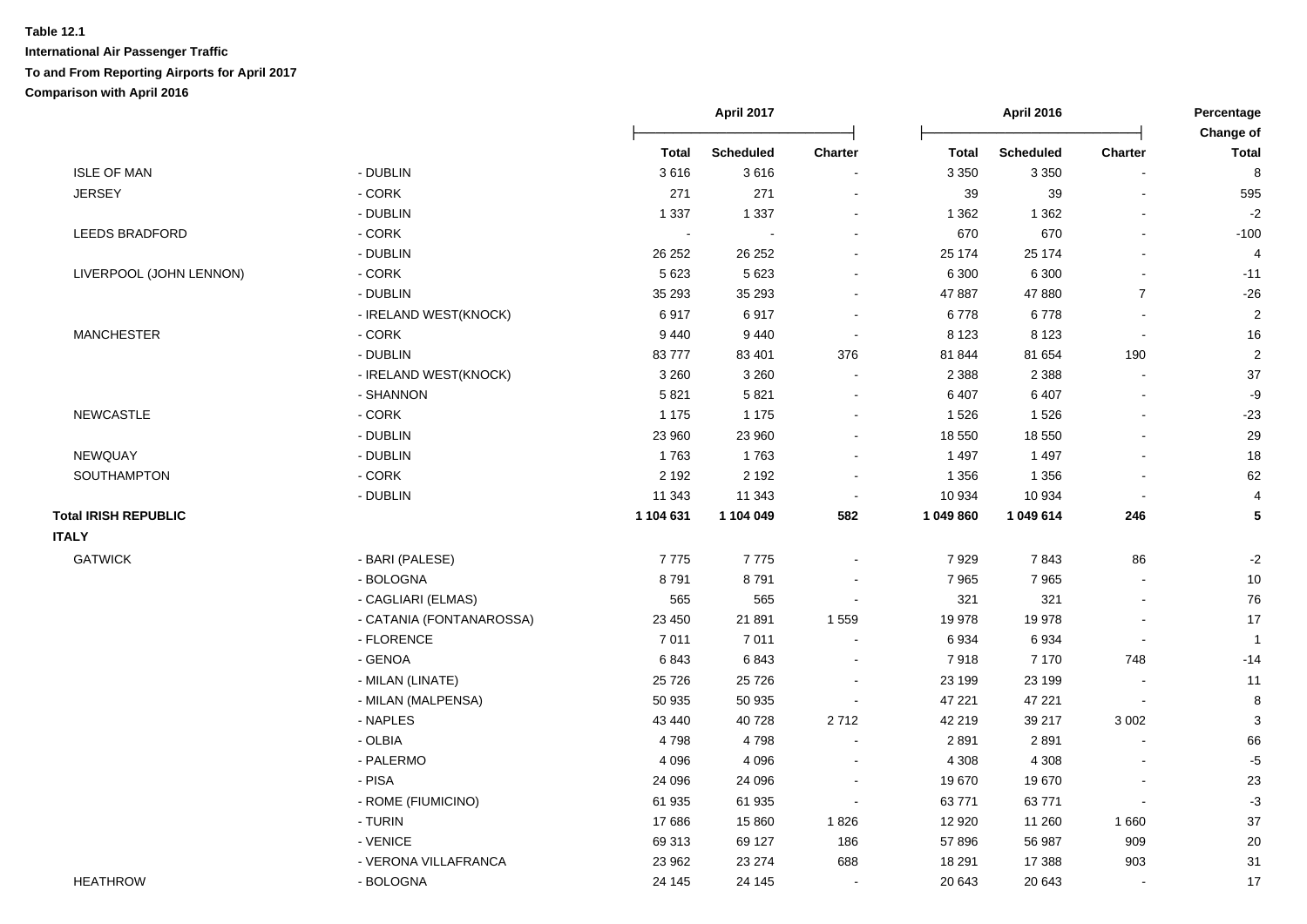|                    |                          |                          | April 2017       |         |                | April 2016       |                | Percentage                |
|--------------------|--------------------------|--------------------------|------------------|---------|----------------|------------------|----------------|---------------------------|
|                    |                          | <b>Total</b>             | <b>Scheduled</b> | Charter | <b>Total</b>   | <b>Scheduled</b> | <b>Charter</b> | Change of<br><b>Total</b> |
|                    | - MILAN (LINATE)         | 52 376                   | 52 376           |         | 50 100         | 50 100           | $\blacksquare$ | 5                         |
|                    | - MILAN (MALPENSA)       | 21 7 9 3                 | 21 793           |         | 20 073         | 20 073           |                | 9                         |
|                    | - OLBIA                  | 112                      |                  | 112     | 157            | 157              | $\blacksquare$ | $-29$                     |
|                    | - PALERMO                | 3 4 2 0                  | 3 4 2 0          |         | 179            | 179              | ä,             | 1811                      |
|                    | $-$ PISA                 | 11798                    | 11798            |         | 8 500          | 8 500            |                | 39                        |
|                    | - ROME (FIUMICINO)       | 87 033                   | 87 033           |         | 87 0 26        | 87 0 26          |                |                           |
|                    | - VENICE                 | 20 40 8                  | 20 40 8          |         | 12 6 28        | 12 6 28          | $\blacksquare$ | 62                        |
| <b>LONDON CITY</b> | - BOLOGNA                | 98                       | 98               |         | $\sim$         |                  | $\blacksquare$ |                           |
|                    | - FLORENCE               | 8 4 0 7                  | 8 4 0 7          |         | 7 2 6 9        | 7 2 6 9          | $\blacksquare$ | 16                        |
|                    | - MILAN (LINATE)         | 17943                    | 17943            | $\sim$  | 12 208         | 12 208           | ä,             | 47                        |
|                    | - PISA                   | $\sim$                   |                  |         | 69             | 69               | $\blacksquare$ | $-100$                    |
|                    | - ROME (FIUMICINO)       | 3725                     | 3725             |         | 3 9 7 2        | 3972             | $\blacksquare$ | $\textnormal{-}6$         |
|                    | - VENICE                 | 1807                     | 1807             |         | 1 5 5 2        | 1552             | $\blacksquare$ | 16                        |
| <b>LUTON</b>       | - BRINDISI               | $\sim$                   |                  |         | 8              |                  | 8              | $-100$                    |
|                    | - CATANIA (FONTANAROSSA) | 4701                     | 4701             |         | 4 2 2 5        | 4 2 2 5          | $\sim$         | 11                        |
|                    | - FLORENCE               | 230                      | 221              | 9       |                |                  | $\blacksquare$ |                           |
|                    | - MILAN (LINATE)         | $\overline{\phantom{a}}$ |                  |         | 5              |                  | 5              | $-100$                    |
|                    | - MILAN (MALPENSA)       | 16 583                   | 16 583           |         | 14 30 6        | 14 30 6          | $\sim$         | 16                        |
|                    | - NAPLES                 | 8 2 8 3                  | 8 2 8 3          |         | 5763           | 5763             |                | 44                        |
|                    | - OLBIA                  | 1 2 9 8                  | 1 2 9 8          |         | $\blacksquare$ |                  |                |                           |
|                    | - PISA                   | 7 4 31                   | 7431             |         | 3 603          | 3603             | $\sim$         | 106                       |
|                    | - ROME (CIAMPINO)        | $\sim$                   |                  |         | $\overline{1}$ |                  | $\mathbf{1}$   | $-100$                    |
|                    | - ROME (FIUMICINO)       | 13808                    | 13808            | $\sim$  | 9 3 2 3        | 9323             | $\blacksquare$ | 48                        |
|                    | - TURIN                  | 5 1 4 0                  | 4742             | 398     | 3850           | 3850             |                | 34                        |
|                    | - VENICE                 | 9 2 0 2                  | 9 2 0 2          | $\sim$  | 6 2 3 8        | 6 2 3 8          | ä,             | 48                        |
| SOUTHEND           | - FLORENCE               | $\sim$                   |                  |         | 78             | 78               | $\blacksquare$ | $-100$                    |
|                    | - VENICE                 |                          |                  |         | 4 9 3 6        | 4 9 3 6          |                | $-100$                    |
| <b>STANSTED</b>    | - ALGHERO (FERTILIA)     | 4 4 4 4                  | 4 4 4 4          |         | 4545           | 4545             |                | $-2$                      |
|                    | - ANCONA                 | 10 230                   | 10 230           |         | 9 3 9 0        | 9 3 9 0          | $\blacksquare$ | 9                         |
|                    | - BARI (PALESE)          | 10 4 31                  | 10 431           | $\sim$  | 10 119         | 10 119           | $\blacksquare$ | $\ensuremath{\mathsf{3}}$ |
|                    | - BERGAMO                | 41 550                   | 41 550           | $\sim$  | 38 627         | 38 627           | $\overline{a}$ | 8                         |
|                    | - BOLOGNA                | 19663                    | 19663            |         | 18 677         | 18 677           |                | $\,$ 5 $\,$               |
|                    | - BRINDISI               | 7498                     | 7498             |         | 6 3 4 9        | 6 3 4 9          |                | $18$                      |
|                    | - CAGLIARI (ELMAS)       | 13 0 78                  | 13 0 78          |         | 8 3 8 3        | 8 3 8 3          |                | 56                        |
|                    | - COMISO                 | 2629                     | 2629             |         | 2918           | 2918             |                | $-10$                     |
|                    | - GENOA                  | 8 4 4 6                  | 8 4 4 6          |         | 8 1 4 0        | 8 1 4 0          | $\blacksquare$ | $\overline{4}$            |
|                    |                          |                          |                  |         |                |                  |                |                           |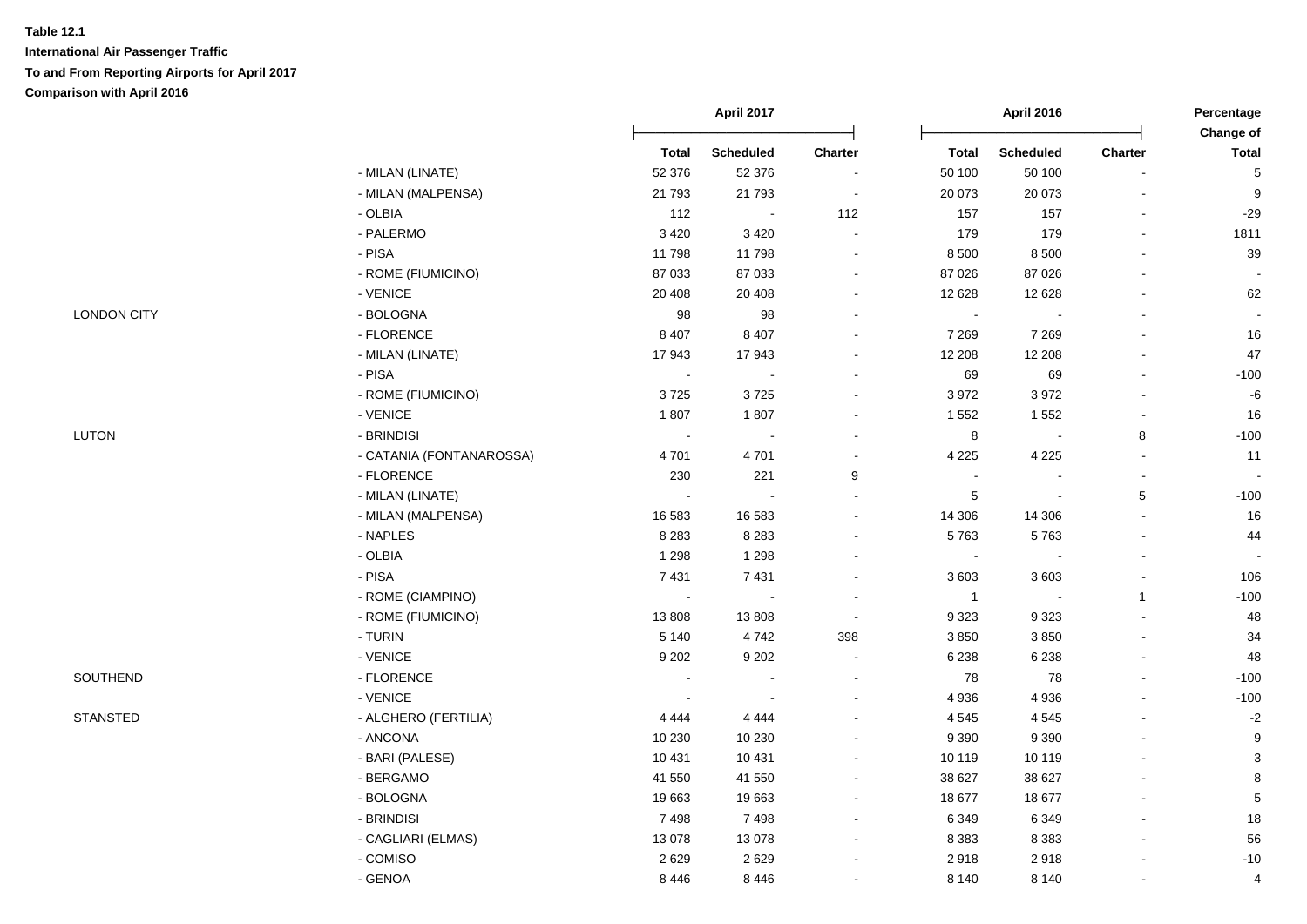|                       |                                  | April 2017   |                          |                |                | <b>April 2016</b> |                          | Percentage                |
|-----------------------|----------------------------------|--------------|--------------------------|----------------|----------------|-------------------|--------------------------|---------------------------|
|                       |                                  | <b>Total</b> | <b>Scheduled</b>         | Charter        | <b>Total</b>   | <b>Scheduled</b>  | Charter                  | Change of<br><b>Total</b> |
|                       | - LAMETIA-TERME                  | 5 6 6 7      | 5 6 6 7                  |                | 3 9 5 8        | 3 9 5 8           |                          | 43                        |
|                       | - MILAN (LINATE)                 | 159          | 159                      |                | 92             | 92                | $\blacksquare$           | 73                        |
|                       | - MILAN (MALPENSA)               | 20 454       | 20 454                   |                | 18 857         | 18857             |                          | 8                         |
|                       | - NAPLES                         | 16750        | 16750                    |                | 16 989         | 16 989            |                          | $-1$                      |
|                       | - PALERMO                        | 10 625       | 10 625                   |                | 10 354         | 10 354            | $\blacksquare$           | 3                         |
|                       | - PARMA                          | $\sim$       | $\sim$                   | $\sim$         | 3595           | 3595              | $\blacksquare$           | $-100$                    |
|                       | - PERUGIA                        | 8 3 1 8      | 8318                     | $\sim$         | 7843           | 7843              | $\blacksquare$           | 6                         |
|                       | - PESCARA                        | 7467         | 7467                     |                | 6965           | 6965              |                          | $\overline{7}$            |
|                       | - PISA                           | 31 089       | 31 089                   |                | 30 166         | 30 166            |                          | 3                         |
|                       | - ROME (CIAMPINO)                | 53 265       | 53 265                   |                | 51 419         | 51 419            | $\blacksquare$           | 4                         |
|                       | - TREVISO                        | 28 413       | 28 413                   |                | 27 412         | 27 412            | $\blacksquare$           | 4                         |
|                       | - TRIESTE (RONCHI DEI LEGIONARI) | 5754         | 5754                     | $\sim$         | 7 2 5 7        | 7 2 5 7           | $\sim$                   | $-21$                     |
|                       | - TURIN                          | 10 908       | 10 345                   | 563            | 9512           | 9 3 2 4           | 188                      | 15                        |
|                       | - VERONA VILLAFRANCA             | 7 1 1 5      | 7 1 1 5                  |                | 6 1 4 6        | 6 1 4 6           | $\sim$                   | 16                        |
| BELFAST INTERNATIONAL | - BERGAMO                        | 2839         | 2839                     |                | $\blacksquare$ |                   |                          |                           |
|                       | - PARMA                          |              |                          |                | 170            |                   | 170                      | $-100$                    |
| <b>BIRMINGHAM</b>     | - BERGAMO                        |              |                          |                | 404            | 404               | $\overline{\phantom{a}}$ | $-100$                    |
|                       | - BOLOGNA                        |              | $\sim$                   |                | 156            | $\blacksquare$    | 156                      | $-100$                    |
|                       | - GENOA                          |              | $\overline{\phantom{a}}$ |                | 748            | $\sim$            | 748                      | $-100$                    |
|                       | - MILAN (MALPENSA)               | 8 2 0 8      | 8 2 0 8                  |                | 9795           | 9795              | $\overline{\phantom{a}}$ | $-16$                     |
|                       | - NAPLES                         | 1 3 9 2      | $\bullet$                | 1 3 9 2        | 1599           | $\blacksquare$    | 1599                     | $-13$                     |
|                       | - ROME (FIUMICINO)               | 6773         | 6773                     | $\blacksquare$ | 4886           | 4886              | $\blacksquare$           | 39                        |
|                       | - TURIN                          | 1 1 8 4      | 685                      | 499            | 1 1 5 9        | 503               | 656                      | $\sqrt{2}$                |
|                       | - VENICE                         | 3 2 1 7      | 3 0 5 0                  | 167            | 3 0 1 5        | 2 2 7 2           | 743                      | $\overline{7}$            |
|                       | - VERONA VILLAFRANCA             | 2892         | 2783                     | 109            | 3 3 4 4        | 3 0 6 5           | 279                      | $-14$                     |
| <b>BOURNEMOUTH</b>    | - GENOA                          |              |                          |                | 188            |                   | 188                      | $-100$                    |
|                       | - VENICE                         |              |                          |                | 111            |                   | 111                      | $-100$                    |
| <b>BRISTOL</b>        | - BERGAMO                        | 4 4 5 0      | 4 4 5 0                  |                | 3 5 5 0        | 3550              |                          | 25                        |
|                       | - BOLOGNA                        | 3 0 4 1      | 3 0 4 1                  |                | 2 3 3 7        | 2 3 3 7           |                          | $30\,$                    |
|                       | - MILAN (MALPENSA)               | 412          | 412                      |                | 518            | 518               | $\blacksquare$           | $-20$                     |
|                       | - NAPLES                         | 2 1 3 1      | 2 1 3 1                  |                | 1732           | $\blacksquare$    | 1732                     | 23                        |
|                       | - PISA                           | 4 6 4 5      | 4645                     | $\sim$         | 3748           | 3748              | $\blacksquare$           | 24                        |
|                       | - ROME (FIUMICINO)               | 10 283       | 10 283                   |                | 9978           | 9978              | $\overline{\phantom{a}}$ | 3                         |
|                       | - TREVISO                        | $\sim$       | $\blacksquare$           |                | 4 1 2 7        | 4 1 2 7           | $\bullet$                | $-100$                    |
|                       | - TURIN                          | 1532         | 1532                     |                | 219            |                   | 219                      | 600                       |
|                       | - VENICE                         | 14 29 3      | 14 29 3                  |                | 4 6 9 7        | 4697              | $\sim$                   | 204                       |
|                       |                                  |              |                          |                |                |                   |                          |                           |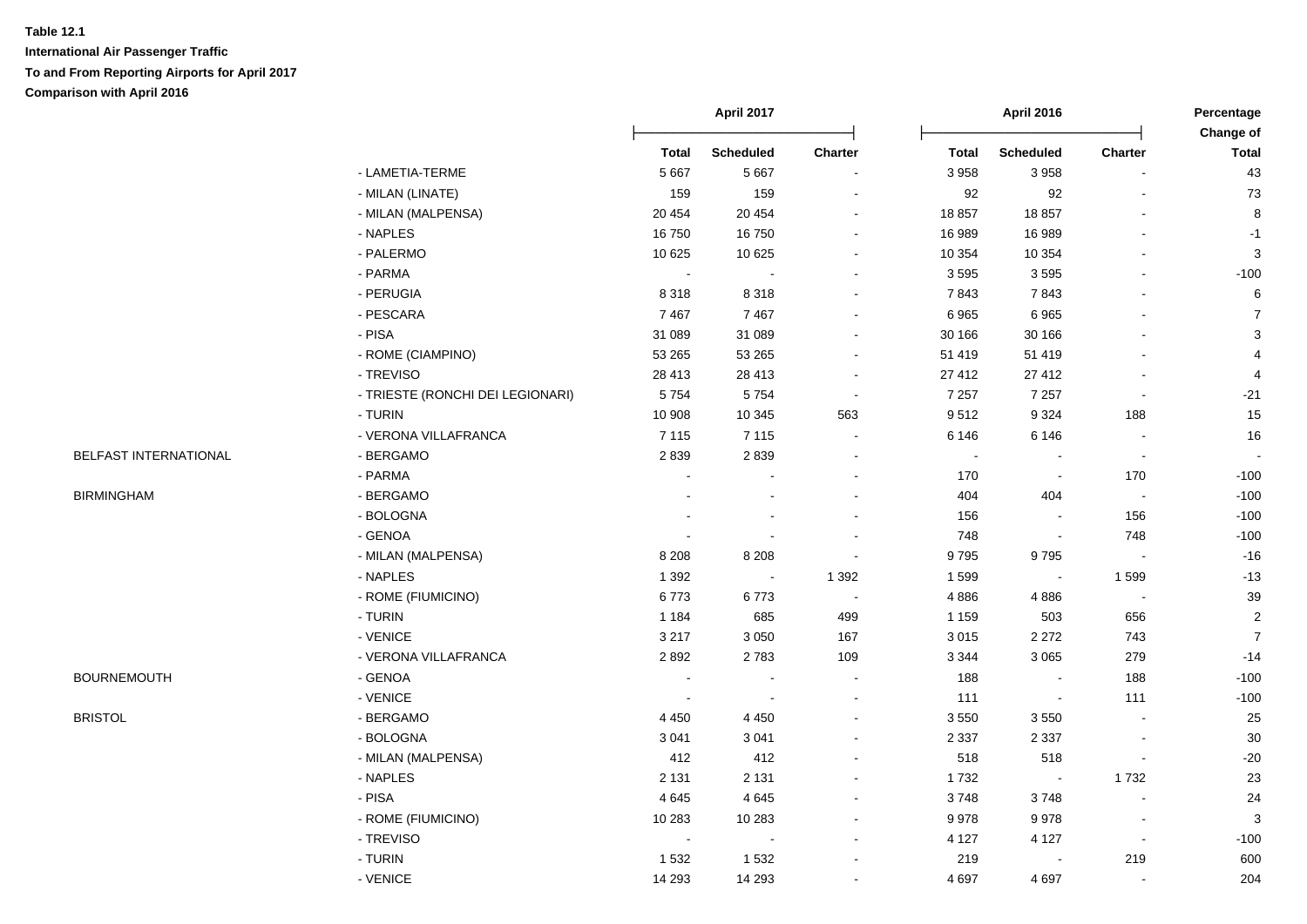|                             |                      |                          | April 2017               |                          | <b>April 2016</b>        |                          | Percentage<br>Change of  |                |
|-----------------------------|----------------------|--------------------------|--------------------------|--------------------------|--------------------------|--------------------------|--------------------------|----------------|
|                             |                      | <b>Total</b>             | <b>Scheduled</b>         | Charter                  | <b>Total</b>             | <b>Scheduled</b>         | <b>Charter</b>           | <b>Total</b>   |
| <b>CARDIFF WALES</b>        | - GENOA              | $\sim$                   | $\overline{\phantom{a}}$ | $\overline{\phantom{a}}$ | 146                      | $\blacksquare$           | 146                      | $-100$         |
|                             | - MILAN (MALPENSA)   | 2 3 0 3                  | 2 3 0 3                  |                          | 1733                     | 1733                     |                          | 33             |
|                             | - ROME (FIUMICINO)   | 1640                     | 1 6 4 0                  |                          | $\overline{\phantom{a}}$ |                          |                          |                |
|                             | - VENICE             | $\overline{\phantom{a}}$ |                          |                          | 157                      |                          | 157                      | $-100$         |
|                             | - VERONA VILLAFRANCA | 468                      | 468                      |                          | 71                       | 71                       | $\sim$                   | 559            |
| EAST MIDLANDS INTERNATIONAL | - BERGAMO            | 4 4 4 0                  | 4 4 4 0                  | $\sim$                   | 4 3 2 9                  | 4 3 2 9                  | $\overline{\phantom{a}}$ | $\mathbf{3}$   |
|                             | - GENOA              | $\sim$                   | $\sim$                   | $\overline{\phantom{a}}$ | 148                      | $\sim$                   | 148                      | $-100$         |
|                             | - NAPLES             | 1 3 2 4                  | $\sim$                   | 1 3 2 4                  | 1 277                    | $\blacksquare$           | 1 277                    | $\overline{4}$ |
|                             | - PISA               | 3 0 9 5                  | 3 0 9 5                  | $\overline{\phantom{a}}$ | 2746                     | 2746                     |                          | 13             |
|                             | - ROME (CIAMPINO)    | 4 6 22                   | 4 6 2 2                  | $\sim$                   | 4 1 3 9                  | 4 1 3 9                  |                          | 12             |
|                             | - TREVISO            | 5 6 5 8                  | 5 6 5 8                  |                          | 5 5 6 4                  | 5 5 6 4                  | $\blacksquare$           | $\overline{2}$ |
|                             | - VENICE             | $\sim$                   |                          | $\sim$                   | 146                      |                          | 146                      | $-100$         |
| <b>EDINBURGH</b>            | - BERGAMO            | 7 0 8 9                  | 7 0 8 9                  |                          | $\sim$                   |                          |                          |                |
|                             | - BOLOGNA            | 2825                     | 2825                     |                          | 3 0 6 7                  | 3 0 6 7                  |                          | -8             |
|                             | - MILAN (MALPENSA)   | 13 4 71                  | 13 4 71                  |                          | 12 439                   | 12 4 39                  |                          | $\, 8$         |
|                             | - NAPLES             | 3 2 7 8                  | 3 2 7 8                  |                          | 2 2 2 8                  | 2 2 2 8                  |                          | 47             |
|                             | - PISA               | 4 4 4 1                  | 4 4 4 1                  | $\sim$                   | 4 2 5 2                  | 4 2 5 2                  |                          | $\overline{4}$ |
|                             | - ROME (CIAMPINO)    | 7768                     | 7768                     | $\sim$                   | 6 1 9 9                  | 6 1 9 9                  |                          | 25             |
|                             | - ROME (FIUMICINO)   | 2544                     | 2 5 4 4                  | $\sim$                   | 3 1 5 6                  | 3 1 5 6                  |                          | $-19$          |
|                             | - TURIN              | 462                      | 462                      | $\sim$                   | $\sim$                   |                          | $\sim$                   | $\sim$         |
|                             | - VENICE             | 8 2 8 0                  | 8 2 8 0                  |                          | 8 0 28                   | 7886                     | 142                      | 3              |
|                             | - VERONA VILLAFRANCA | 432                      | 432                      |                          | 434                      | 434                      | $\blacksquare$           |                |
| <b>GLASGOW</b>              | - GENOA              | $\sim$                   | $\overline{\phantom{a}}$ |                          | 187                      |                          | 187                      | $-100$         |
|                             | - MILAN (MALPENSA)   | 3 4 0 2                  | 3 4 0 2                  | $\sim$                   | 2897                     | 2897                     | $\mathbf{r}$             | 17             |
|                             | - NAPLES             | 1655                     | $\sim$                   | 1 6 5 5                  | 1833                     |                          | 1833                     | $-10$          |
|                             | - ROME (FIUMICINO)   | 3 0 8 2                  | 3 0 8 2                  |                          | 2621                     | 2621                     | $\overline{\phantom{a}}$ | 18             |
|                             | - TURIN              | 622                      |                          | 622                      | 637                      |                          | 637                      | $-2$           |
|                             | - VENICE             |                          |                          |                          | 187                      | $\overline{\phantom{a}}$ | 187                      | $-100$         |
| <b>HUMBERSIDE</b>           | - PISA               | $\sim$                   | $\overline{\phantom{a}}$ | $\sim$                   | 35                       | $\blacksquare$           | 35                       | $-100$         |
| <b>LEEDS BRADFORD</b>       | - NAPLES             | 2 2 7 7                  | 2 2 7 7                  | $\overline{\phantom{a}}$ | 1 6 9 3                  | 1 6 9 3                  |                          | 34             |
|                             | - PISA               | 4 0 5 4                  | 4 0 5 4                  | $\blacksquare$           | 2883                     | 2883                     |                          | 41             |
|                             | - ROME (FIUMICINO)   | 3 0 5 7                  | 3 0 5 7                  | $\sim$                   | 2 1 9 7                  | 2 1 9 7                  |                          | 39             |
|                             | - TREVISO            | 2993                     | 2993                     |                          | 2798                     | 2798                     |                          | $\overline{7}$ |
|                             | - VENICE             | 2 1 3 1                  | 2 1 3 1                  |                          | 2 1 2 7                  | 2 1 2 7                  |                          | $\blacksquare$ |
| LIVERPOOL (JOHN LENNON)     | - BARI (PALESE)      | 2845                     | 2845                     |                          |                          |                          |                          | $\blacksquare$ |
|                             | - BERGAMO            | 2512                     | 2512                     |                          |                          |                          |                          | $\blacksquare$ |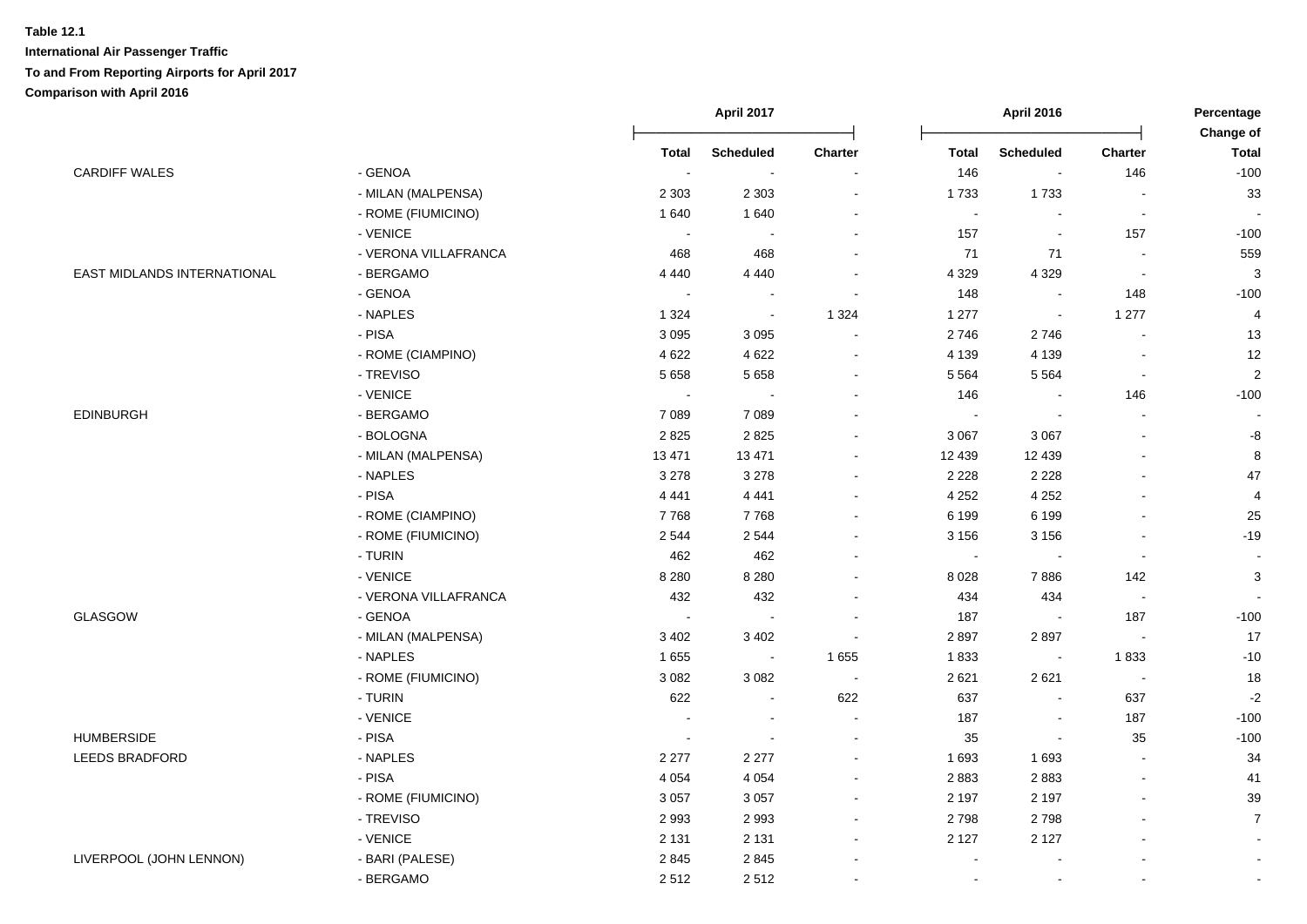|                         |                          |           | April 2017       |                          |                | <b>April 2016</b> |                | Percentage<br>Change of |
|-------------------------|--------------------------|-----------|------------------|--------------------------|----------------|-------------------|----------------|-------------------------|
|                         |                          | Total     | <b>Scheduled</b> | <b>Charter</b>           | <b>Total</b>   | <b>Scheduled</b>  | Charter        | Total                   |
|                         | - NAPLES                 | 3569      | 3569             |                          | 3868           | 3868              |                | -8                      |
|                         | - PISA                   | 2748      | 2748             | ÷,                       | 3 0 5 4        | 3 0 5 4           |                | $-10$                   |
|                         | - ROME (FIUMICINO)       | 6 1 3 9   | 6 1 3 9          | $\blacksquare$           | $\blacksquare$ |                   |                |                         |
|                         | - TURIN                  | 155       | 155              | $\blacksquare$           | $\sim$         |                   |                |                         |
| <b>MANCHESTER</b>       | - BERGAMO                | 13 4 21   | 13 4 21          | $\blacksquare$           | 12813          | 12813             |                |                         |
|                         | - BOLOGNA                | 4687      | 4687             | $\sim$                   | 4 1 1 3        | 4 1 1 3           |                | 14                      |
|                         | - BRINDISI               | 2610      | 2610             | $\sim$                   | 2 742          | 2742              |                | $-5$                    |
|                         | - CATANIA (FONTANAROSSA) | 5 2 2 2   | 4566             | 656                      | 2 6 5 2        | 2652              | $\blacksquare$ | 97                      |
|                         | - GENOA                  |           |                  |                          | 2 1 7 1        | $\blacksquare$    | 2 1 7 1        | $-100$                  |
|                         | - MILAN (MALPENSA)       | 16 403    | 16 403           | $\overline{\phantom{a}}$ | 10 920         | 10739             | 181            | 50                      |
|                         | - NAPLES                 | 12 136    | 9481             | 2655                     | 4 3 0 3        | 1 2 2 6           | 3077           | 182                     |
|                         | - PISA                   | 6850      | 6850             |                          | 4 8 2 2        | 4 8 2 2           |                | 42                      |
|                         | - ROME (CIAMPINO)        | 15 360    | 15 360           |                          | 13 3 27        | 13 3 27           |                | 15                      |
|                         | - ROME (FIUMICINO)       | 9803      | 9803             |                          | 6 2 6 4        | 6 2 6 4           |                | 56                      |
|                         | - TURIN                  | 3 4 7 0   | 2918             | 552                      | 1449           | 667               | 782            | 139                     |
|                         | - VENICE                 | 15873     | 15 3 9 7         | 476                      | 16 174         | 13 935            | 2 2 3 9        | $-2$                    |
|                         | - VERONA VILLAFRANCA     | 388       | $\sim$           | 388                      | 2 170          | 1463              | 707            | $-82$                   |
| NEWCASTLE               | - PISA                   | 147       | 147              | $\sim$                   | 121            | 121               |                | 21                      |
|                         | - ROME (FIUMICINO)       | 2 1 6 5   | 2 1 6 5          |                          | 2 2 1 0        | 2 2 1 0           |                | $-2$                    |
| <b>PRESTWICK</b>        | - PISA                   | 2783      | 2783             |                          | 2 2 1 4        | 2 2 1 4           |                | 26                      |
|                         | - ROME (CIAMPINO)        | 3 0 4 4   | 3 0 4 4          |                          | 3 0 3 0        | 3 0 3 0           |                |                         |
| <b>Total ITALY</b>      |                          | 1 321 151 | 1 302 603        | 18 548                   | 1 163 108      | 1 134 945         | 28 163         | 14                      |
| <b>LUXEMBOURG</b>       |                          |           |                  |                          |                |                   |                |                         |
| <b>GATWICK</b>          | - LUXEMBOURG             | 6 3 8 0   | 6 3 8 0          | $\blacksquare$           | 6744           | 6744              |                | $-5$                    |
| <b>HEATHROW</b>         | - LUXEMBOURG             | 13 4 37   | 13 4 37          |                          | 11886          | 11886             |                | 13                      |
| <b>LONDON CITY</b>      | - LUXEMBOURG             | 15 953    | 15 953           |                          | 17 014         | 17014             |                | -6                      |
| <b>STANSTED</b>         | - LUXEMBOURG             | 9994      | 9994             |                          | $\blacksquare$ |                   |                |                         |
| <b>BIRMINGHAM</b>       | - LUXEMBOURG             | 2766      | 2766             |                          |                |                   |                |                         |
| <b>MANCHESTER</b>       | - LUXEMBOURG             | 3 2 3 2   | 3 2 3 2          |                          |                |                   | $\blacksquare$ |                         |
| <b>PRESTWICK</b>        | - LUXEMBOURG             | 4         | $\overline{4}$   |                          | $\blacksquare$ |                   | $\sim$         |                         |
| SOUTHAMPTON             | - LUXEMBOURG             |           |                  |                          | 43             |                   | 43             | $-100$                  |
| <b>Total LUXEMBOURG</b> |                          | 51766     | 51 766           |                          | 35 687         | 35 644            | 43             | 45                      |
| <b>MALTA</b>            |                          |           |                  |                          |                |                   |                |                         |
| <b>GATWICK</b>          | - MALTA                  | 33 2 28   | 30 24 3          | 2 9 8 5                  | 27 493         | 26 0 28           | 1 4 6 5        | 21                      |
| <b>HEATHROW</b>         | - MALTA                  | 17 4 68   | 17468            |                          | 14 591         | 14 591            |                | 20                      |
| <b>LUTON</b>            | - MALTA                  | 12 118    | 12 118           |                          | 11 912         | 11746             | 166            | $\overline{2}$          |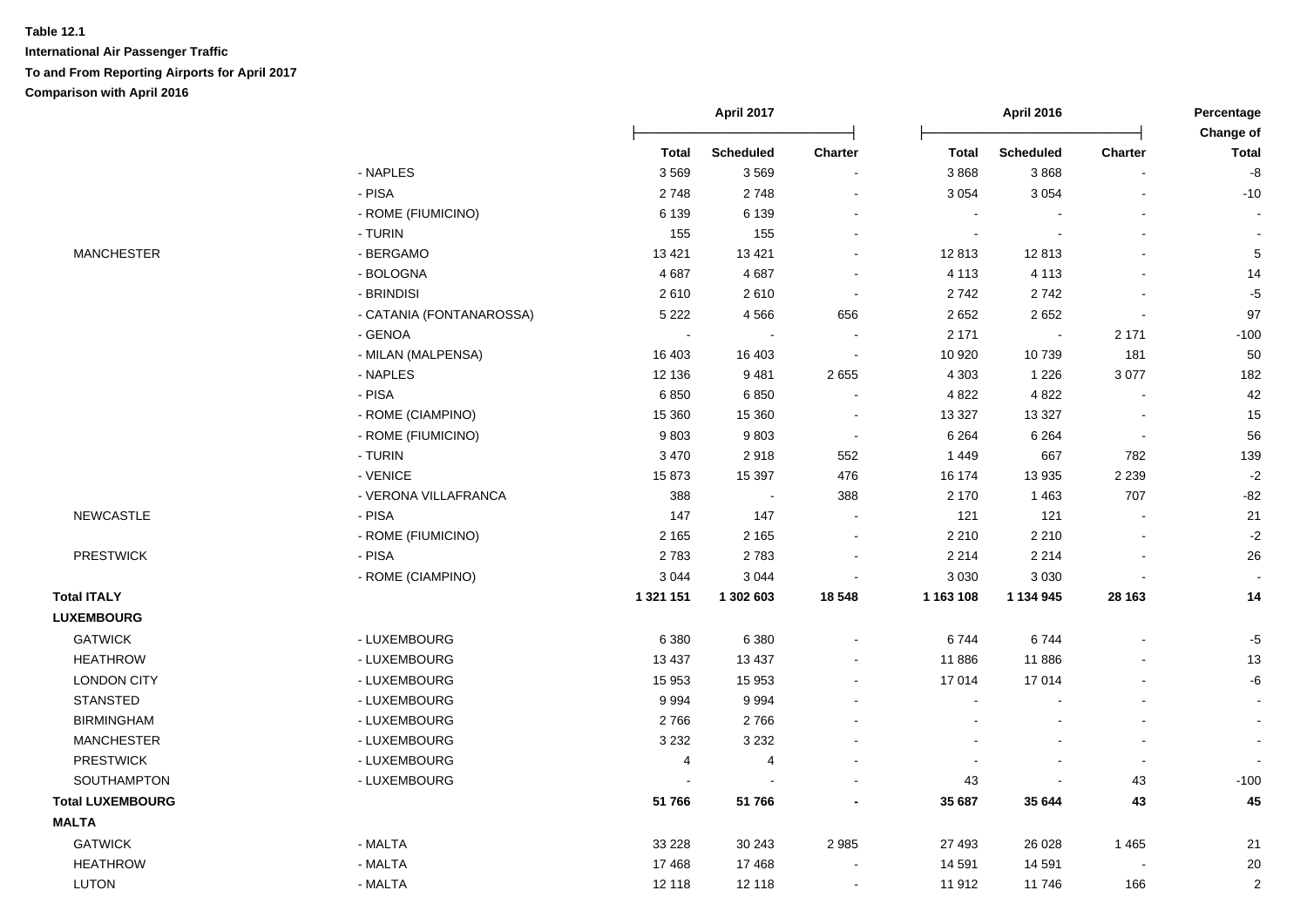|                             |             |                | April 2017       |                |          | April 2016       |                | Percentage                |  |
|-----------------------------|-------------|----------------|------------------|----------------|----------|------------------|----------------|---------------------------|--|
|                             |             | Total          | <b>Scheduled</b> | <b>Charter</b> | Total    | <b>Scheduled</b> | <b>Charter</b> | Change of<br><b>Total</b> |  |
| <b>STANSTED</b>             | - MALTA     | 7690           | 7690             |                | 7 2 5 7  | 7 2 5 7          |                | 6                         |  |
| <b>BIRMINGHAM</b>           | - MALTA     | 6048           | 4553             | 1495           | 4 4 3 9  | 4 2 8 9          | 150            | 36                        |  |
| <b>BOURNEMOUTH</b>          | - MALTA     |                | $\sim$           |                | 2675     | 2675             |                | $-100$                    |  |
| <b>BRISTOL</b>              | - MALTA     | 6 2 1 1        | 4576             | 1 6 3 5        | 4 5 9 5  | 4595             |                | 35                        |  |
| EAST MIDLANDS INTERNATIONAL | - MALTA     | 5 4 3 4        | 5434             |                | 3 1 2 4  | 3 1 2 4          |                | 74                        |  |
| <b>EDINBURGH</b>            | - MALTA     | 6 2 7 3        | 6 2 7 3          |                | 5989     | 5989             |                | 5                         |  |
| <b>GLASGOW</b>              | - MALTA     | 1 3 7 9        | 1 3 7 9          |                | $\sim$   |                  | $\blacksquare$ |                           |  |
| <b>LEEDS BRADFORD</b>       | - MALTA     | 4 1 0 3        | 4 1 0 3          |                | 3 2 8 8  | 3 1 4 0          | 148            | 25                        |  |
| LIVERPOOL (JOHN LENNON)     | - MALTA     | 2789           | 2789             |                | 3 0 8 3  | 3 0 8 3          |                | $-10$                     |  |
| <b>MANCHESTER</b>           | - MALTA     | 23 256         | 18 963           | 4 2 9 3        | 20 057   | 18 479           | 1578           | 16                        |  |
| NEWCASTLE                   | - MALTA     | 4 1 5 2        | 4 1 5 2          |                | 2 5 9 3  | 2 5 9 3          |                | 60                        |  |
| <b>PRESTWICK</b>            | - MALTA     | 1 3 1 9        | 1 3 1 9          |                | 1 3 0 4  | 1 3 0 4          |                | $\mathbf{1}$              |  |
| <b>Total MALTA</b>          |             | 131 468        | 121 060          | 10 408         | 112 400  | 108 893          | 3507           | 17                        |  |
| <b>NETHERLANDS</b>          |             |                |                  |                |          |                  |                |                           |  |
| <b>GATWICK</b>              | - AMSTERDAM | 92 866         | 92 866           |                | 91 479   | 91 479           |                | $\overline{2}$            |  |
| <b>HEATHROW</b>             | - AMSTERDAM | 143 134        | 143 134          |                | 138 572  | 138 572          |                | 3                         |  |
| <b>LONDON CITY</b>          | - AMSTERDAM | 50 295         | 50 295           |                | 46 782   | 46782            |                |                           |  |
|                             | - ROTTERDAM | 18 055         | 18 0 55          |                | 18 9 21  | 18 9 21          |                | -5                        |  |
| <b>LUTON</b>                | - AMSTERDAM | 68 337         | 68 337           |                | 47 374   | 47 374           |                | 44                        |  |
| SOUTHEND                    | - AMSTERDAM | 20 336         | 20 336           |                | 19 190   | 19 190           |                | 6                         |  |
|                             | - GRONINGEN | 2751           | 2751             |                | 1831     | 1831             |                | 50                        |  |
| <b>STANSTED</b>             | - AMSTERDAM | 27 0 20        | 27 0 20          |                | 27 380   | 27 380           |                | $-1$                      |  |
|                             | - EINDHOVEN | 20 881         | 20 881           | $\sim$         | 21 598   | 21 598           |                | $-3$                      |  |
|                             | - ROTTERDAM | 260            | $\blacksquare$   | 260            | $\sim$   |                  |                |                           |  |
| <b>ABERDEEN</b>             | - AMSTERDAM | 22742          | 22742            |                | 25 7 7 2 | 25 7 7 2         |                | $-12$                     |  |
| BELFAST CITY (GEORGE BEST)  | - AMSTERDAM | 4 1 7 5        | 4 1 7 5          |                | 3 3 1 0  | 3 3 1 0          | $\blacksquare$ | 26                        |  |
| BELFAST INTERNATIONAL       | - AMSTERDAM | 11888          | 11888            |                | 11 319   | 11 319           | $\blacksquare$ | 5                         |  |
| <b>BIRMINGHAM</b>           | - AMSTERDAM | 61 236         | 61 236           |                | 56 833   | 56 786           | 47             | 8                         |  |
| <b>BRISTOL</b>              | - AMSTERDAM | 35 480         | 35 480           |                | 34 764   | 34 764           |                | 2                         |  |
| <b>CARDIFF WALES</b>        | - AMSTERDAM | 11 582         | 11 582           |                | 11 602   | 11 602           |                |                           |  |
| CITY OF DERRY (EGLINTON)    | - AMSTERDAM | $\blacksquare$ |                  |                | 92       | $\sim$           | 92             | $-100$                    |  |
| DONCASTER SHEFFIELD         | - AMSTERDAM | 4636           | 4636             |                | 4 9 4 8  | 4 9 4 8          |                | -6                        |  |
| DURHAM TEES VALLEY          | - AMSTERDAM | 8 4 0 0        | 8 4 0 0          |                | 9 0 7 4  | 9074             | ÷.             | $-7$                      |  |
| EAST MIDLANDS INTERNATIONAL | - AMSTERDAM | 3861           | 3861             |                | 3788     | 3788             | $\overline{a}$ | $\overline{2}$            |  |
| <b>EDINBURGH</b>            | - AMSTERDAM | 61 618         | 61 618           |                | 57 741   | 57 741           |                | $\overline{7}$            |  |
| <b>EXETER</b>               | - AMSTERDAM | 3879           | 3879             |                | 3848     | 3848             |                | $\mathbf{1}$              |  |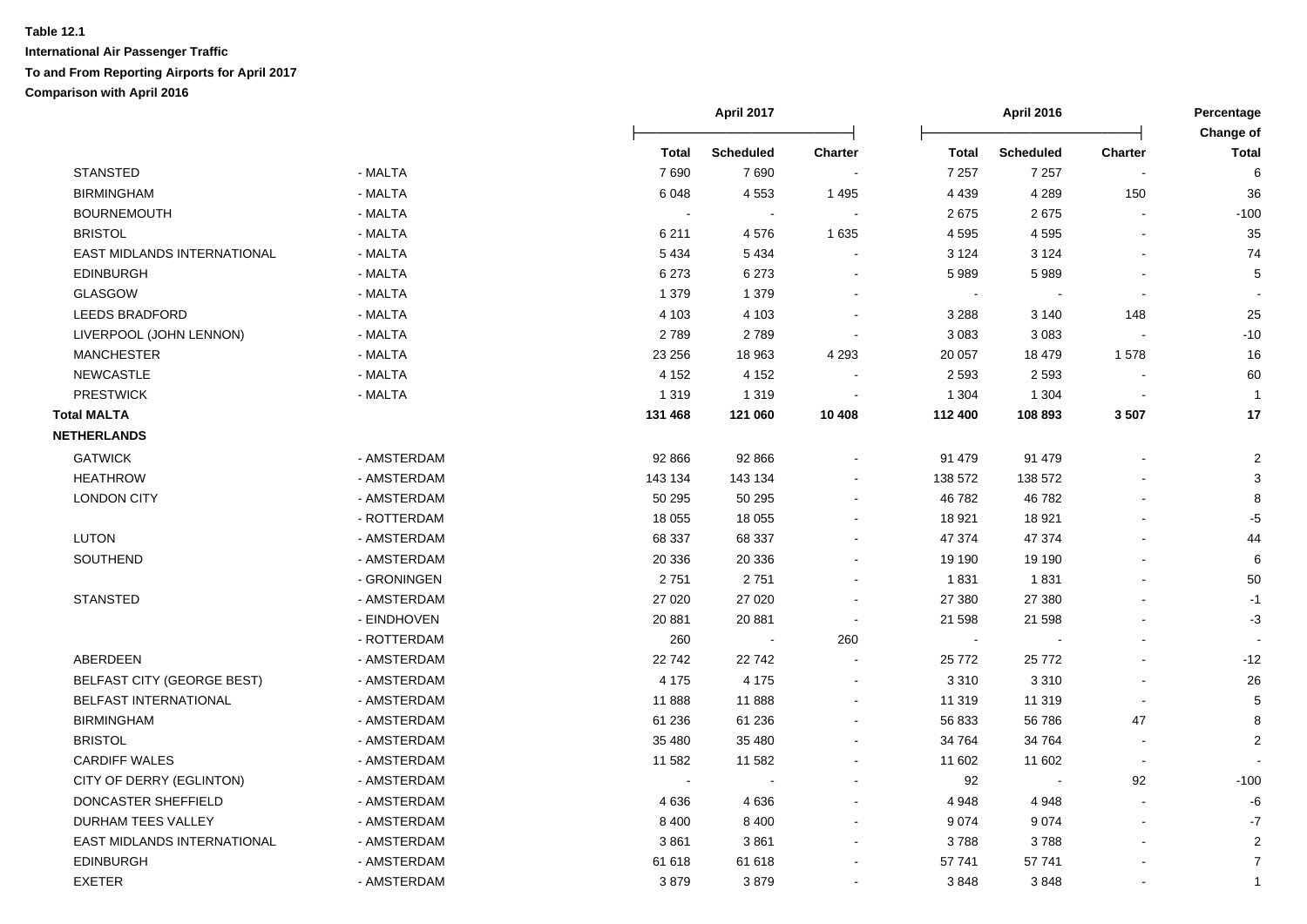|                                   |                                |              | April 2017 |                          |                          | <b>April 2016</b> |                | Percentage<br>Change of |
|-----------------------------------|--------------------------------|--------------|------------|--------------------------|--------------------------|-------------------|----------------|-------------------------|
|                                   |                                | <b>Total</b> | Scheduled  | Charter                  | <b>Total</b>             | Scheduled         | Charter        | <b>Total</b>            |
| <b>GLASGOW</b>                    | - AMSTERDAM                    | 39 574       | 39 574     |                          | 37 772                   | 37 772            |                | 5                       |
| <b>GUERNSEY</b>                   | - ROTTERDAM                    | 253          | 253        |                          | 147                      | 147               |                | 72                      |
| <b>HUMBERSIDE</b>                 | - AMSTERDAM                    | 10 093       | 10 093     |                          | 10 311                   | 10 311            |                | $-2$                    |
| <b>INVERNESS</b>                  | - AMSTERDAM                    | 5 0 24       | 5 0 2 4    | $\overline{\phantom{a}}$ | 731                      | 731               | $\blacksquare$ | 587                     |
| <b>JERSEY</b>                     | - ROTTERDAM                    | 117          | 117        |                          | 131                      | 131               |                | $-11$                   |
| LEEDS BRADFORD                    | - AMSTERDAM                    | 21 930       | 21 930     |                          | 21 992                   | 21 992            |                |                         |
| LIVERPOOL (JOHN LENNON)           | - AMSTERDAM                    | 18 278       | 18 278     |                          | 19 230                   | 19 230            |                | $-5$                    |
| <b>MANCHESTER</b>                 | - AMSTERDAM                    | 90 991       | 90 991     |                          | 94 057                   | 94 057            | $\blacksquare$ | $-3$                    |
|                                   | - EINDHOVEN                    | 5763         | 5763       |                          | 5 6 8 0                  | 5 6 8 0           | $\overline{a}$ | $\overline{1}$          |
|                                   | - ROTTERDAM                    |              |            |                          | 2799                     | 2799              | $\overline{a}$ | $-100$                  |
| <b>NEWCASTLE</b>                  | - AMSTERDAM                    | 33 868       | 33 868     |                          | 33 4 85                  | 33 4 85           |                | $\overline{1}$          |
| <b>NORWICH</b>                    | - AMSTERDAM                    | 12 532       |            | 12 532                   | 13 0 20                  | 13 0 20           |                | $-4$                    |
| SOUTHAMPTON                       | - AMSTERDAM                    | 19673        | 19673      |                          | 14 015                   | 14 015            | $\overline{a}$ | 40                      |
| <b>Total NETHERLANDS</b>          |                                | 931 528      | 918736     | 12792                    | 889 588                  | 889 449           | 139            | 5                       |
| PORTUGAL(EXCLUDING MADEIRA)       |                                |              |            |                          |                          |                   |                |                         |
| <b>GATWICK</b>                    | - AZORES LAJES TERCEIRA ISLAND | 205          | 205        |                          | $\overline{\phantom{a}}$ |                   |                |                         |
|                                   | - AZORES PONTA DELGADA         | 326          | 326        |                          | 437                      | 437               |                | $-25$                   |
|                                   | - FARO                         | 73893        | 72 660     | 1 2 3 3                  | 64 642                   | 63 456            | 1 1 8 6        | 14                      |
|                                   | - LISBON                       | 39 4 24      | 38 703     | 721                      | 22 489                   | 22 489            | $\blacksquare$ | 75                      |
|                                   | - OPORTO (PORTUGAL)            | 30 198       | 30 198     | $\blacksquare$           | 23 158                   | 23 158            |                | 30                      |
| <b>HEATHROW</b>                   | - FARO                         | 2 5 8 1      | 2581       |                          | 2 1 5 6                  | 2 1 5 6           |                | 20                      |
|                                   | - LISBON                       | 81 673       | 81 673     |                          | 63 343                   | 63 343            | $\overline{a}$ | 29                      |
| <b>LUTON</b>                      | - FARO                         | 23 359       | 23 359     |                          | 18 636                   | 18 3 69           | 267            | 25                      |
|                                   | - LISBON                       | 25 1 28      | 25 1 28    |                          | 17744                    | 17744             |                | 42                      |
|                                   | - OPORTO (PORTUGAL)            | 6 2 8 9      | 6 2 8 9    |                          | 3 3 3 7                  | 3 3 3 7           |                | 88                      |
| SOUTHEND                          | - FARO                         | 10 637       | 10 637     |                          | 9 3 4 1                  | 9 3 4 1           |                | 14                      |
| <b>STANSTED</b>                   | - AZORES PONTA DELGADA         | 1636         | 1636       |                          | 1 4 6 7                  | 1 4 6 7           |                | 12                      |
|                                   | - FARO                         | 29 6 94      | 28 119     | 1575                     | 25 281                   | 22 645            | 2636           | 17                      |
|                                   | - LISBON                       | 32 916       | 32 916     | $\sim$                   | 31 992                   | 31 992            |                | $\mathsf 3$             |
|                                   | - OPORTO (PORTUGAL)            | 28 29 5      | 28 29 5    | $\sim$                   | 24 605                   | 24 605            |                | 15                      |
| <b>BELFAST CITY (GEORGE BEST)</b> | - FARO                         | 6925         | 6925       | $\overline{\phantom{a}}$ | 6 3 5 7                  | 6 3 5 7           | $\overline{a}$ | 9                       |
| <b>BELFAST INTERNATIONAL</b>      | - FARO                         | 16 090       | 16 090     | $\blacksquare$           | 10723                    | 10723             | $\blacksquare$ | 50                      |
| <b>BIRMINGHAM</b>                 | - FARO                         | 30 481       | 29 264     | 1 2 1 7                  | 13 688                   | 12 290            | 1 3 9 8        | 123                     |
|                                   | - LISBON                       | 6 3 8 8      | 6 3 8 8    |                          | $\blacksquare$           |                   | $\overline{a}$ |                         |
|                                   | - OPORTO (PORTUGAL)            | 3 2 6 3      | 3 2 6 3    |                          | $\sim$                   |                   |                |                         |
| <b>BOURNEMOUTH</b>                | - FARO                         |              |            |                          | 5789                     | 5789              |                | $-100$                  |
|                                   |                                |              |            |                          |                          |                   |                |                         |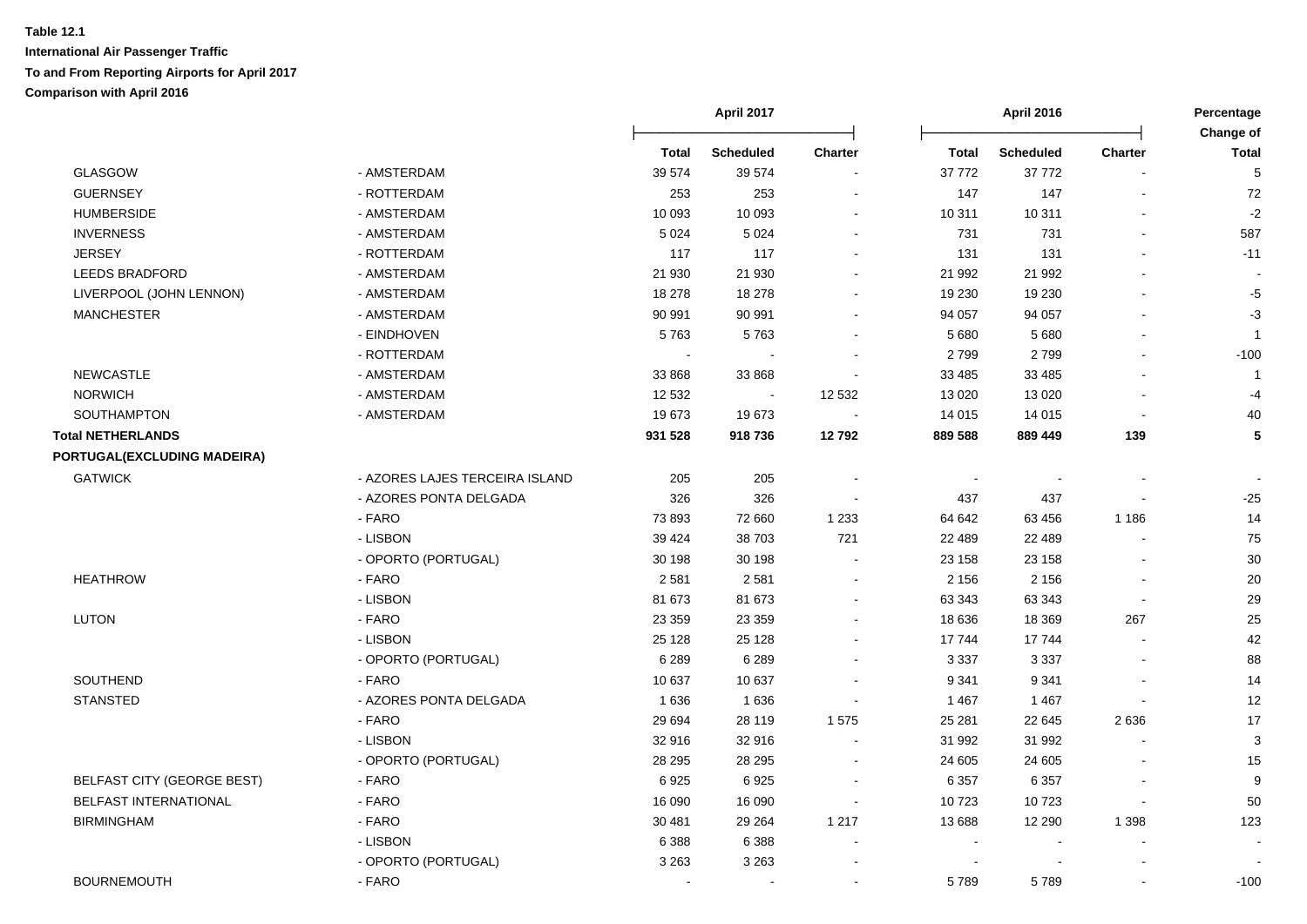|                                          |                     |         | April 2017       |                | <b>April 2016</b> |                  |                          | Percentage<br>Change of |  |
|------------------------------------------|---------------------|---------|------------------|----------------|-------------------|------------------|--------------------------|-------------------------|--|
|                                          |                     | Total   | <b>Scheduled</b> | <b>Charter</b> | <b>Total</b>      | <b>Scheduled</b> | <b>Charter</b>           | <b>Total</b>            |  |
| <b>BRISTOL</b>                           | - FARO              | 29782   | 29782            |                | 27 419            | 27 419           |                          | 9                       |  |
|                                          | - LISBON            | 6768    | 6768             |                | 5722              | 5722             |                          | 18                      |  |
|                                          | - OPORTO (PORTUGAL) | 3974    | 3974             |                | 4 0 2 2           | 4 0 2 2          |                          | $-1$                    |  |
| <b>CARDIFF WALES</b>                     | - FARO              | 5 1 9 7 | 5 1 9 7          |                | 2 5 9 8           | 2598             |                          | 100                     |  |
| DONCASTER SHEFFIELD                      | - FARO              | 2 2 5 4 | 2 2 5 4          |                | 1 3 6 5           | 1 3 6 5          |                          | 65                      |  |
| EAST MIDLANDS INTERNATIONAL              | - FARO              | 24 391  | 24 391           |                | 23 4 86           | 23 4 86          |                          | $\overline{4}$          |  |
| <b>EDINBURGH</b>                         | - FARO              | 12 845  | 12 845           |                | 10 918            | 10918            |                          | 18                      |  |
|                                          | - LISBON            | 5 4 7 5 | 5475             |                | 4 0 4 1           | 4 0 4 1          |                          | 35                      |  |
|                                          | - OPORTO (PORTUGAL) | 3 1 1 0 | 3 1 1 0          |                | $\sim$            |                  | $\overline{a}$           |                         |  |
| <b>EXETER</b>                            | - FARO              | 1651    | 1651             |                | 1 1 0 5           | 1 1 0 5          |                          | 49                      |  |
| GLASGOW                                  | - FARO              | 9443    | 9443             |                | 6948              | 6948             |                          | 36                      |  |
|                                          | - LISBON            | 3 2 2 4 | 3 2 2 4          |                |                   |                  |                          | $\blacksquare$          |  |
| <b>JERSEY</b>                            | - OPORTO (PORTUGAL) | 130     | 130              |                | $\sim$            |                  |                          | $\blacksquare$          |  |
| LEEDS BRADFORD                           | - FARO              | 21 114  | 21 114           |                | 17747             | 17747            |                          | 19                      |  |
| LIVERPOOL (JOHN LENNON)                  | - FARO              | 20 480  | 20 480           |                | 18 380            | 18 380           |                          | 11                      |  |
|                                          | - LISBON            | 5 1 2 6 | 5 1 2 6          |                | 5 1 2 2           | 5 1 2 2          |                          |                         |  |
|                                          | - OPORTO (PORTUGAL) | 2740    | 2740             |                | 3 177             | 3 1 7 7          |                          | $-14$                   |  |
| <b>MANCHESTER</b>                        | - FARO              | 45 763  | 44 157           | 1 606          | 35 807            | 33 285           | 2 5 2 2                  | 28                      |  |
|                                          | - LISBON            | 17810   | 17458            | 352            | 14 013            | 14 013           |                          | 27                      |  |
|                                          | - OPORTO (PORTUGAL) | 4913    | 4913             |                | 3772              | 3772             |                          | 30                      |  |
| <b>NEWCASTLE</b>                         | - FARO              | 16 008  | 16 008           |                | 9566              | 9566             |                          | 67                      |  |
| NEWQUAY                                  | - FARO              | 2920    | 2920             |                | $\sim$            |                  |                          |                         |  |
| <b>PRESTWICK</b>                         | - FARO              | 7651    | 7651             |                | 7626              | 7626             |                          |                         |  |
| <b>SOUTHAMPTON</b>                       | - FARO              | 1840    | 1840             |                | 147               | 147              |                          | 1152                    |  |
| <b>Total PORTUGAL(EXCLUDING MADEIRA)</b> |                     | 704 010 | 697 306          | 6704           | 548 166           | 540 157          | 8 0 0 9                  | 28                      |  |
| PORTUGAL(MADEIRA)                        |                     |         |                  |                |                   |                  |                          |                         |  |
| <b>GATWICK</b>                           | - FUNCHAL           | 27 8 88 | 24 670           | 3 2 1 8        | 21 410            | 18732            | 2678                     | 30                      |  |
|                                          | - PORTO SANTO       |         | $\sim$           |                | 47                | 47               |                          | $-100$                  |  |
| <b>LUTON</b>                             | - FUNCHAL           |         |                  |                | 1 0 7 5           | $\sim$           | 1 0 7 5                  | $-100$                  |  |
| <b>STANSTED</b>                          | - FUNCHAL           | 1 3 4 1 | 1 3 4 1          |                | $\sim$            | $\sim$           |                          |                         |  |
| <b>BIRMINGHAM</b>                        | - FUNCHAL           | 3916    | 2616             | 1 300          | 3713              | 2 3 2 0          | 1 3 9 3                  | 5                       |  |
| <b>BRISTOL</b>                           | - FUNCHAL           | 2784    | 2784             |                | 2 3 0 5           | 2 3 0 5          |                          | 21                      |  |
| EAST MIDLANDS INTERNATIONAL              | - FUNCHAL           | 2 5 5 0 | 1 2 7 3          | 1 277          | 2 5 2 2           | 1 2 1 2          | 1 3 1 0                  | $\overline{1}$          |  |
| <b>EDINBURGH</b>                         | - FUNCHAL           | 2614    | 2614             |                | 1 9 9 7           | 1997             | $\overline{\phantom{a}}$ | 31                      |  |
| <b>GLASGOW</b>                           | - FUNCHAL           | 2 3 1 6 | 1 2 4 1          | 1 0 7 5        | 2747              | 1 1 7 6          | 1571                     | $-16$                   |  |
| <b>JERSEY</b>                            | - FUNCHAL           | 834     | 834              |                | 1 1 9 0           | 1 1 9 0          |                          | $-30$                   |  |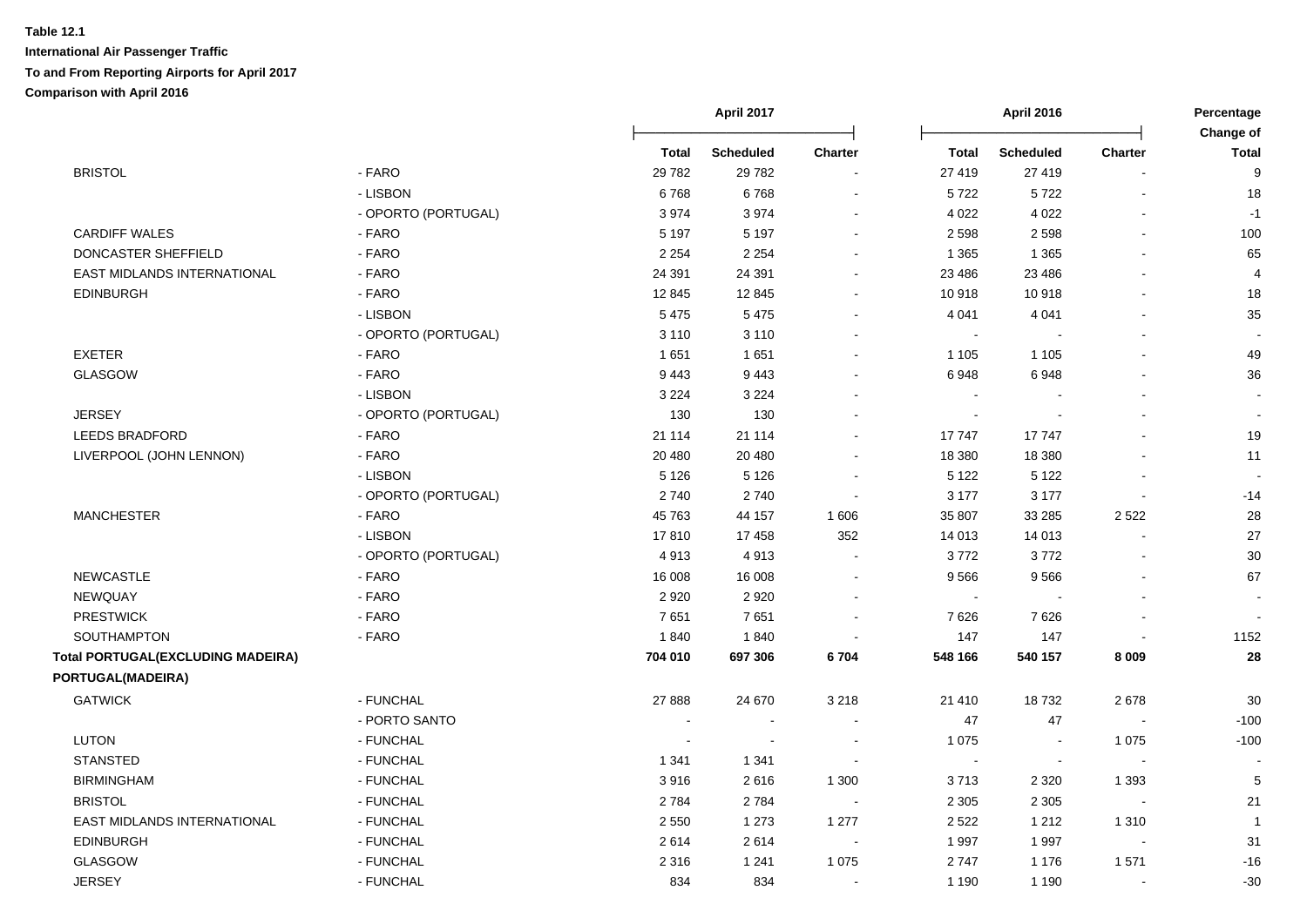|                                |                                  | April 2017   |                  |                | <b>April 2016</b> |                  |                      |                           |
|--------------------------------|----------------------------------|--------------|------------------|----------------|-------------------|------------------|----------------------|---------------------------|
|                                |                                  | <b>Total</b> | <b>Scheduled</b> | Charter        | <b>Total</b>      | <b>Scheduled</b> | Charter              | Change of<br><b>Total</b> |
| <b>LEEDS BRADFORD</b>          | - FUNCHAL                        | 1 3 0 7      | 1 3 0 7          |                | 1 2 8 2           | 1 2 8 2          | $\blacksquare$       | $\overline{2}$            |
| <b>MANCHESTER</b>              | - FUNCHAL                        | 10 231       | 7565             | 2 6 6 6        | 6 4 2 4           | 3 9 0 1          | 2 5 2 3              | 59                        |
| <b>NEWCASTLE</b>               | - FUNCHAL                        | 1 1 8 9      | 1 1 8 9          | $\sim$         | 959               | 959              |                      | 24                        |
| <b>Total PORTUGAL(MADEIRA)</b> |                                  | 56 970       | 47 434           | 9536           | 45 671            | 35 121           | 10 550               | 25                        |
| <b>SLOVENIA</b>                |                                  |              |                  |                |                   |                  |                      |                           |
| <b>GATWICK</b>                 | - LJUBLJANA                      | 5 1 9 0      | 5 1 9 0          |                | $\sim$            | $\blacksquare$   |                      |                           |
| LUTON                          | - LJUBLJANA                      | 5514         | 5514             |                | 4 9 2 2           | 4 9 2 2          | $\blacksquare$       | 12                        |
| <b>STANSTED</b>                | - LJUBLJANA                      | 9438         | 9438             | $\sim$         | 8 3 6 3           | 8 3 6 3          | $\blacksquare$       | 13                        |
| <b>Total SLOVENIA</b>          |                                  | 20 14 2      | 20 142           | $\blacksquare$ | 13 285            | 13 285           | $\blacksquare$       | 52                        |
| <b>SPAIN</b>                   |                                  |              |                  |                |                   |                  |                      |                           |
| <b>GATWICK</b>                 | - ALICANTE                       | 81 387       | 78 290           | 3 0 9 7        | 63 244            | 60 338           | 2 9 0 6              | 29                        |
|                                | - ALMERIA                        | 14 100       | 14 100           | $\blacksquare$ | 8688              | 8688             | $\blacksquare$       | 62                        |
|                                | - ASTURIAS                       | 3 1 3 6      | 3 1 3 6          | $\blacksquare$ | $\sim$            |                  |                      |                           |
|                                | - BARCELONA                      | 134 603      | 134 603          | $\sim$         | 109 604           | 109 604          | $\ddot{\phantom{a}}$ | 23                        |
|                                | - BILBAO                         | 10 018       | 9679             | 339            | 6809              | 6809             | $\blacksquare$       | 47                        |
|                                | - GRANADA                        | 4 2 9 5      | 4 2 9 5          | $\blacksquare$ |                   |                  |                      | $\sim$                    |
|                                | - IBIZA                          | 6598         | 6598             | $\blacksquare$ | 1494              | 1 4 9 4          | $\blacksquare$       | 342                       |
|                                | - LIEIDA                         | 639          |                  | 639            | 1 201             | $\sim$           | 1 2 0 1              | -47                       |
|                                | - MADRID                         | 91799        | 91799            |                | 80 40 5           | 80 40 5          |                      | 14                        |
|                                | - MAHON                          | 8943         | 8943             | $\sim$         | 6 6 0 8           | 6 6 0 8          | $\sim$               | 35                        |
|                                | - MALAGA                         | 109 987      | 103 947          | 6 0 4 0        | 101 394           | 97 840           | 3554                 | 8                         |
|                                | - MURCIA SAN JAVIER              | 16 300       | 16 300           | $\bullet$      | 14 204            | 14 204           |                      | 15                        |
|                                | - PALMA DE MALLORCA              | 63 436       | 58 618           | 4818           | 52 697            | 45 816           | 6881                 | 20                        |
|                                | - SANTIAGO DE COMPOSTELA (SPAIN) | 5778         | 5778             | $\sim$         | 4 2 5 0           | 4 2 5 0          | $\blacksquare$       | 36                        |
|                                | - SEVILLE                        | 16 5 98      | 16 598           | $\sim$         | 19 9 27           | 19 9 27          | $\blacksquare$       | $-17$                     |
|                                | - VALENCIA                       | 29 0 95      | 29 0 95          | $\blacksquare$ | 28 946            | 28 946           |                      | $\overline{1}$            |
|                                | - VALLADOLID                     | 286          |                  | 286            | $\sim$            |                  |                      |                           |
| <b>HEATHROW</b>                | - A CORUNA                       | 8 3 7 5      | 8 3 7 5          | $\sim$         | 8 3 8 6           | 8 3 8 6          | $\blacksquare$       | $\blacksquare$            |
|                                | - ASTURIAS                       | 3723         | 3723             | $\sim$         | 467               | 467              |                      | 697                       |
|                                | - BARCELONA                      | 60 347       | 60 347           | $\sim$         | 65 644            | 65 644           |                      | -8                        |
|                                | - BILBAO                         | 15 160       | 15 160           | $\sim$         | 14 066            | 14 066           |                      | 8                         |
|                                | - IBIZA                          | 2700         | 2700             |                | 4 1 9 1           | 4 1 9 1          | $\blacksquare$       | $-36$                     |
|                                | - MADRID                         | 122 224      | 122 224          | $\sim$         | 104 471           | 104 471          | $\blacksquare$       | 17                        |
|                                | - MAHON                          | 258          | 258              | $\sim$         | 313               | 313              | $\sim$               | $-18$                     |
|                                | - MALAGA                         | 3 2 0 8      | 3 2 0 8          |                | 2755              | 2755             |                      | 16                        |
|                                | - MURCIA SAN JAVIER              | 2 2 1 8      | 2 2 1 8          |                | $\sim$            | $\blacksquare$   | $\mathbf{r}$         |                           |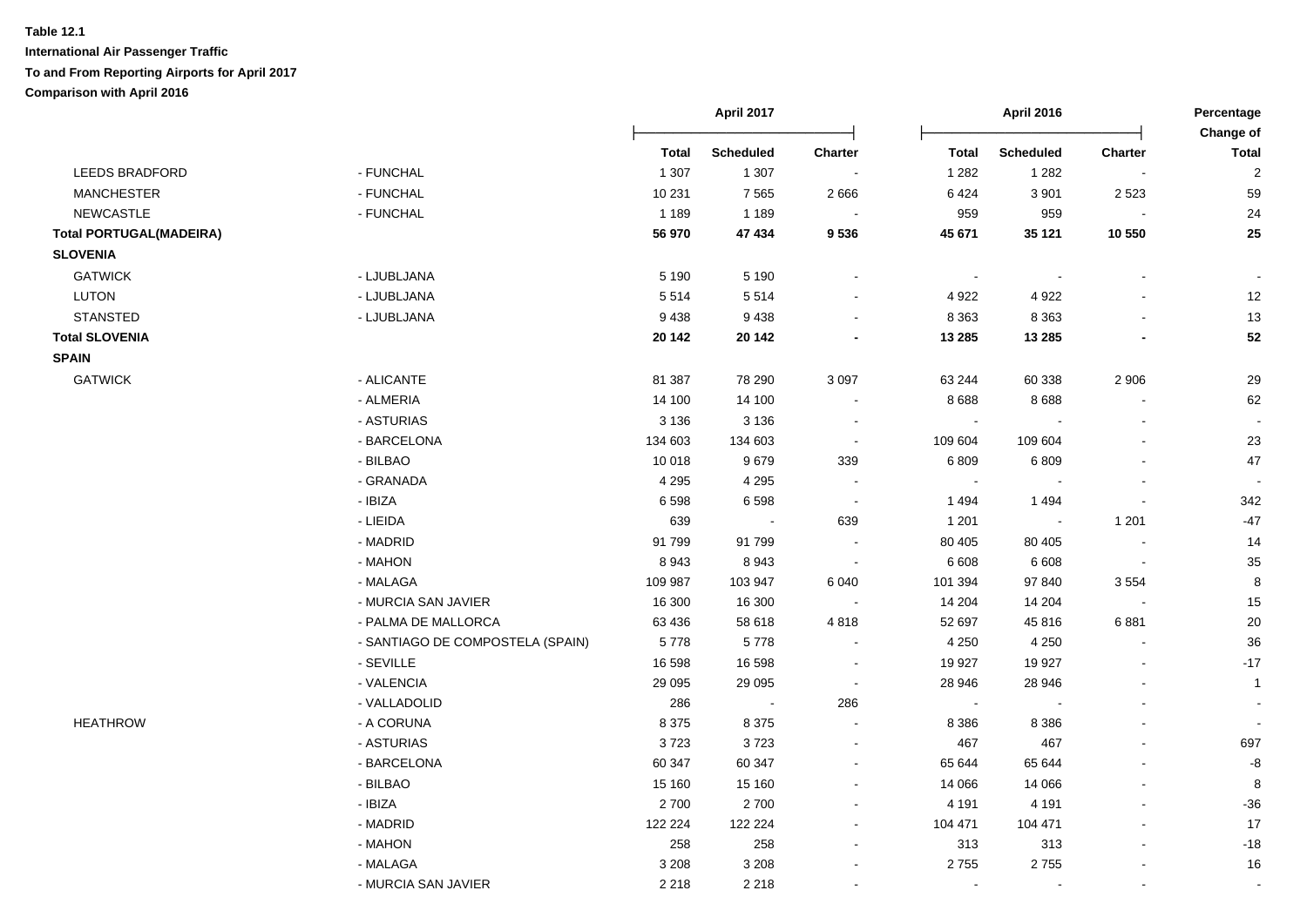|                    |                                 | April 2017   |                  | <b>April 2016</b>        |              |                          | Percentage<br>Change of  |                |
|--------------------|---------------------------------|--------------|------------------|--------------------------|--------------|--------------------------|--------------------------|----------------|
|                    |                                 | <b>Total</b> | <b>Scheduled</b> | Charter                  | <b>Total</b> | <b>Scheduled</b>         | Charter                  | <b>Total</b>   |
|                    | - PALMA DE MALLORCA             | 9825         | 9825             | $\blacksquare$           | 11 469       | 11 469                   |                          | $-14$          |
| <b>LONDON CITY</b> | - GRANADA                       | 1785         | 1785             | $\sim$                   | 1936         | 1936                     |                          | -8             |
|                    | - IBIZA                         | 5722         | 5722             | ä,                       | 4 5 0 3      | 4 5 0 3                  | $\sim$                   | 27             |
|                    | - MADRID                        | $\sim$       | $\sim$           | $\blacksquare$           | 6014         | 6014                     | $\sim$                   | $-100$         |
|                    | - MALAGA                        | 4 4 5 9      | 4 4 5 9          | $\blacksquare$           | 4 3 9 2      | 4 3 9 2                  |                          | $\overline{2}$ |
|                    | - PALMA DE MALLORCA             | 2623         | 2623             | $\sim$                   | 2 2 5 3      | 2 2 5 3                  |                          | 16             |
| LUTON              | - ALICANTE                      | 27 487       | 27 487           | ä,                       | 18 681       | 18 681                   |                          | 47             |
|                    | - BARCELONA                     | 46 521       | 46 521           | $\overline{\phantom{a}}$ | 20 4 95      | 20 4 95                  |                          | 127            |
|                    | - GIRONA                        | 3981         | 3981             | $\blacksquare$           | 5 4 6 0      | 5 4 6 0                  | $\overline{\phantom{a}}$ | $-27$          |
|                    | - IBIZA                         | 423          | 423              | $\blacksquare$           | 327          | 327                      | $\sim$                   | 29             |
|                    | - MADRID                        | 14 3 20      | 14 3 20          | $\blacksquare$           | 12 047       | 12 047                   |                          | 19             |
|                    | - MAHON                         | 1 3 8 4      | 1 3 8 4          | $\blacksquare$           | 1561         | 1561                     |                          | $-11$          |
|                    | - MALAGA                        | 33 263       | 31 955           | 1 3 0 8                  | 28 339       | 26 994                   | 1 3 4 5                  | 17             |
|                    | - MURCIA SAN JAVIER             | 10 203       | 10 203           | $\sim$                   | 9837         | 9837                     | $\sim$                   | 4              |
|                    | - PALMA DE MALLORCA             | 18 904       | 17 250           | 1 6 5 4                  | 12 780       | 11 030                   | 1750                     | 48             |
|                    | - VALENCIA                      | 3714         | 3714             | $\blacksquare$           | $\sim$       |                          |                          |                |
|                    | - VIGO                          | 351          | 351              | $\blacksquare$           | $\sim$       | $\sim$                   |                          |                |
| SOUTHEND           | - ALICANTE                      | 9911         | 9911             | $\blacksquare$           | 8912         | 8912                     |                          | 11             |
|                    | - BARCELONA                     | 3520         | 3520             | $\blacksquare$           | 2778         | 2778                     |                          | 27             |
|                    | - IBIZA                         | 150          | 150              | $\blacksquare$           | 160          | 160                      |                          | -6             |
|                    | - MALAGA                        | 8940         | 8940             | $\overline{a}$           | 8895         | 8895                     |                          | $\overline{1}$ |
|                    | - MURCIA SAN JAVIER             | 529          | 529              | ä,                       | $\sim$       |                          |                          |                |
|                    | - PALMA DE MALLORCA             | 7 3 6 3      | 7 3 6 3          | $\blacksquare$           | 1639         | 1 6 3 9                  |                          | 349            |
| <b>STANSTED</b>    | - ALICANTE                      | 28 536       | 28 536           | $\blacksquare$           | 21 247       | 21 247                   |                          | 34             |
|                    | - ALMERIA                       | 2719         | 2719             | $\sim$                   | 3 1 0 8      | 3 1 0 8                  |                          | $-13$          |
|                    | - ASTURIAS                      | 8 2 5 5      | 8 2 5 5          | ä,                       | 8 0 3 9      | 8 0 3 9                  |                          | $\mathsf 3$    |
|                    | - BARCELONA                     | 42 316       | 42 316           | ä,                       | 40 011       | 40 011                   |                          | $\,6$          |
|                    | - BILBAO                        | 13753        | 13753            | $\blacksquare$           | 12 4 94      | 12 4 94                  |                          | 10             |
|                    | - CASTELLON COSTA AZAHAR        | 3 0 0 3      | 3 0 0 3          | $\blacksquare$           | $\sim$       | $\overline{\phantom{a}}$ | $\sim$                   |                |
|                    | - CASTELLON DE LA PLANA AIRPORT | 1 3 5 0      | 1 3 5 0          | ä,                       | 3 9 9 9      | 3999                     |                          | $-66$          |
|                    | - GIRONA                        | 7603         | 7603             | $\blacksquare$           | 7 2 2 3      | 7 2 2 3                  | $\blacksquare$           | $\sqrt{5}$     |
|                    | - IBIZA                         | 19 237       | 19 237           | $\blacksquare$           | 15 4 46      | 15 4 46                  |                          | 25             |
|                    | - JEREZ                         | 5996         | 5996             | $\blacksquare$           | 5973         | 5973                     |                          |                |
|                    | - MADRID                        | 43516        | 43516            | ä,                       | 40 074       | 40 074                   |                          | 9              |
|                    | - MAHON                         | 186          | 186              | $\blacksquare$           |              |                          |                          |                |
|                    | - MALAGA                        | 34 889       | 34 889           | $\blacksquare$           | 30 700       | 30 700                   |                          | 14             |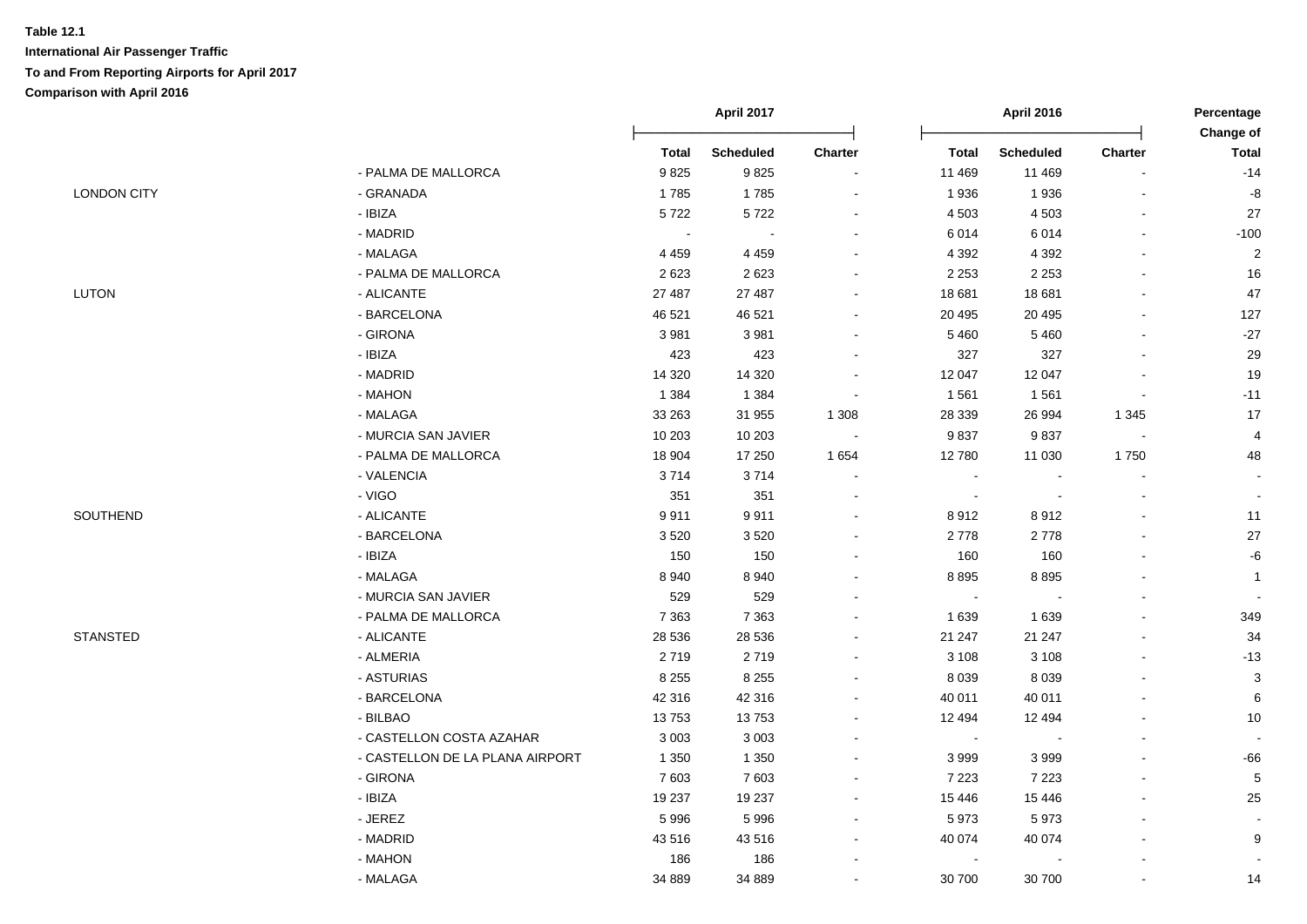|                            |                                  | April 2017   |                  |                          | <b>April 2016</b> |                          | Percentage<br>Change of  |                          |
|----------------------------|----------------------------------|--------------|------------------|--------------------------|-------------------|--------------------------|--------------------------|--------------------------|
|                            |                                  | <b>Total</b> | <b>Scheduled</b> | Charter                  | <b>Total</b>      | <b>Scheduled</b>         | <b>Charter</b>           | <b>Total</b>             |
|                            | - MURCIA SAN JAVIER              | 13 2 43      | 13 24 3          | $\blacksquare$           | 13714             | 13714                    | $\sim$                   | $-3$                     |
|                            | - PALMA DE MALLORCA              | 35 0 78      | 35 078           | $\sim$                   | 28 678            | 28 678                   | $\blacksquare$           | 22                       |
|                            | - REUS                           | 4702         | 4702             | $\sim$                   | 4 0 9 0           | 4 0 9 0                  | ä,                       | 15                       |
|                            | - SANTANDER                      | 7 0 3 5      | 7 0 3 5          | $\blacksquare$           | 6 1 2 3           | 6 1 2 3                  | $\blacksquare$           | 15                       |
|                            | - SANTIAGO DE COMPOSTELA (SPAIN) | 7 3 3 0      | 7 3 3 0          | $\sim$                   | 6761              | 6761                     | $\blacksquare$           | 8                        |
|                            | - SEVILLE                        | 10879        | 10879            | $\sim$                   | 10 884            | 10884                    | $\blacksquare$           |                          |
|                            | - VALENCIA                       | 10 631       | 10 631           | $\blacksquare$           | 10 379            | 10 379                   | $\blacksquare$           | $\overline{2}$           |
|                            | - ZARAGOZA                       | 7756         | 7756             | $\sim$                   | 6681              | 6681                     | $\blacksquare$           | 16                       |
| ABERDEEN                   | - ALICANTE                       | 3 1 1 5      | 3 1 1 5          | $\blacksquare$           | $\sim$            |                          | $\overline{a}$           | $\sim$                   |
|                            | - MALAGA                         | 3 1 8 8      | 3 1 8 8          | $\sim$                   |                   |                          | $\blacksquare$           |                          |
| BELFAST CITY (GEORGE BEST) | - ALICANTE                       | 1779         | 1779             | $\sim$                   | 351               | 351                      | $\overline{a}$           | 407                      |
|                            | - MALAGA                         | 6656         | 6656             | $\overline{a}$           | 6 0 0 7           | 6 0 0 7                  | ä,                       | 11                       |
|                            | - PALMA DE MALLORCA              | 2018         | 2018             | $\blacksquare$           | 311               | 311                      | $\overline{a}$           | 549                      |
| BELFAST INTERNATIONAL      | - ALICANTE                       | 21 7 26      | 21 7 26          | $\sim$                   | 12 4 6 6          | 12 4 66                  |                          | 74                       |
|                            | - BARCELONA                      | 6 2 5 3      | 6 2 5 3          | $\sim$                   | 4 3 2 8           | 4 3 2 8                  |                          | 44                       |
|                            | - GIRONA                         | 2 4 8 1      | 2 4 8 1          | $\sim$                   | $\sim$            |                          | $\blacksquare$           | $\sim$                   |
|                            | - IBIZA                          | 357          | 357              | $\blacksquare$           |                   |                          |                          |                          |
|                            | - MAHON                          | 132          | 132              |                          |                   |                          |                          |                          |
|                            | - MALAGA                         | 16914        | 16914            | $\blacksquare$           | 8840              | 8840                     |                          | 91                       |
|                            | - PALMA DE MALLORCA              | 12897        | 12897            | $\blacksquare$           | 9511              | 9511                     |                          | 36                       |
|                            | - REUS                           | 146          | 146              | $\sim$                   | $\sim$            |                          | $\sim$                   |                          |
|                            | - SEVILLE                        | 448          | $\sim$           | 448                      | $\sim$            |                          | $\blacksquare$           | $\overline{\phantom{a}}$ |
| <b>BIRMINGHAM</b>          | - ALICANTE                       | 40 287       | 37 084           | 3 2 0 3                  | 28 614            | 24 134                   | 4 4 8 0                  | 41                       |
|                            | - BARCELONA                      | 27 492       | 27 492           | $\sim$                   | 25 871            | 25 871                   | $\sim$                   | $\,6\,$                  |
|                            | - BILBAO                         | $\sim$       |                  | $\blacksquare$           | 196               |                          | 196                      | $-100$                   |
|                            | - GIRONA                         | 4 1 1 1      | 4 1 1 1          | $\blacksquare$           |                   |                          | $\sim$                   | $\overline{\phantom{a}}$ |
|                            | - IBIZA                          | 3419         | 3419             | $\sim$                   | 2 4 3 4           | 2 4 3 4                  | $\sim$                   | 40                       |
|                            | - LIEIDA                         | $\sim$       | $\sim$           | $\sim$                   | 87                | $\blacksquare$           | 87                       | $-100$                   |
|                            | - MADRID                         | 11 829       | 11 453           | 376                      | 11 781            | 11 781                   | $\blacksquare$           | $\sim$                   |
|                            | - MAHON                          | 187          | 187              | $\sim$                   | $\sim$            |                          | $\blacksquare$           |                          |
|                            | - MALAGA                         | 44 4 94      | 39 972           | 4 5 22                   | 29 321            | 26 947                   | 2 3 7 4                  | 52                       |
|                            | - MURCIA SAN JAVIER              | 5 8 0 4      | 5 8 0 4          | $\sim$                   | 5920              | 5920                     | $\overline{\phantom{a}}$ | $-2$                     |
|                            | - PALMA DE MALLORCA              | 30 381       | 25 389           | 4 9 9 2                  | 22 548            | 18 4 35                  | 4 1 1 3                  | 35                       |
|                            | - REUS                           | 2 9 9 4      | 2994             | $\sim$                   | $\sim$            | $\overline{\phantom{a}}$ | $\overline{\phantom{a}}$ |                          |
| <b>BOURNEMOUTH</b>         | - ALICANTE                       | 179          | 179              | $\sim$                   | 6 0 9 6           | 6096                     | $\blacksquare$           | $-97$                    |
|                            | - GIRONA                         |              |                  | $\overline{\phantom{a}}$ | 5 3 2 4           | 5 3 2 4                  |                          | $-100$                   |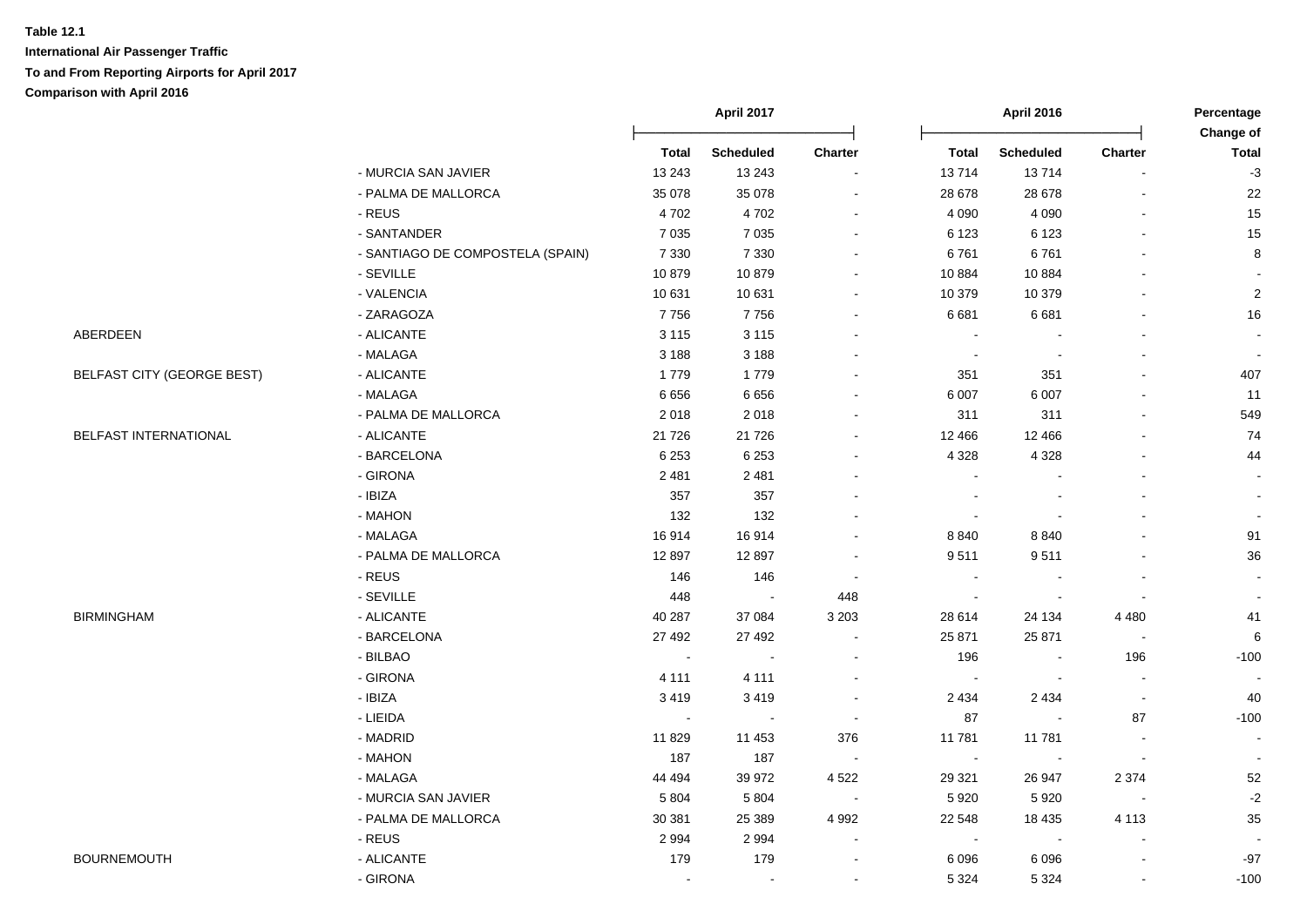|                             |                                 | April 2017   |                         |                |                | <b>April 2016</b> | Percentage               |                         |
|-----------------------------|---------------------------------|--------------|-------------------------|----------------|----------------|-------------------|--------------------------|-------------------------|
|                             |                                 |              |                         |                |                |                   |                          | Change of               |
|                             |                                 | <b>Total</b> | <b>Scheduled</b>        | <b>Charter</b> | <b>Total</b>   | <b>Scheduled</b>  | <b>Charter</b>           | <b>Total</b>            |
|                             | - MALAGA                        | 75           | 75                      |                | 7 5 4 3        | 7543              | $\sim$                   | $-99$                   |
|                             | - MURCIA SAN JAVIER             | $\sim$       | $\sim$                  |                | 5 6 3 5        | 5 6 3 5           | $\blacksquare$           | $-100$                  |
|                             | - PALMA DE MALLORCA             | 1 3 7 4      | 102                     | 1 2 7 2        | 9724           | 7702              | 2022                     | $-86$                   |
| <b>BRISTOL</b>              | - ALICANTE                      | 32 5 23      | 32 5 23                 |                | 30 40 8        | 28 867            | 1541                     | $\overline{7}$          |
|                             | - BARCELONA                     | 17 335       | 17 335                  |                | 13 555         | 13 555            |                          | 28                      |
|                             | - BILBAO                        | 2570         | 2570                    |                | $\omega$       | $\sim$            |                          |                         |
|                             | - CASTELLON DE LA PLANA AIRPORT | 2814         | 2814                    |                | 2 1 0 2        | 2 1 0 2           | $\sim$                   | 34                      |
|                             | - GIRONA                        | 7 1 7 3      | 7 1 7 3                 |                | 6444           | 6444              | $\sim$                   | 11                      |
|                             | - IBIZA                         | 3929         | 3929                    |                | 2936           | 2936              | $\sim$                   | 34                      |
|                             | - MADRID                        | 9 1 2 8      | 9 1 2 8                 | $\sim$         | 8 1 2 5        | 8 1 2 5           | $\overline{\phantom{a}}$ | 12                      |
|                             | - MAHON                         | 719          | 719                     |                | 186            | 186               | $\blacksquare$           | 287                     |
|                             | - MALAGA                        | 31 7 20      | 31 7 20                 |                | 30 780         | 28 901            | 1879                     | $\mathbf{3}$            |
|                             | - MURCIA SAN JAVIER             | 7455         | 7455                    |                | 6 3 5 0        | 6 3 5 0           | $\blacksquare$           | 17                      |
|                             | - PALMA DE MALLORCA             | 31 395       | 29 300                  | 2 0 9 5        | 27 460         | 27 460            | $\sim$                   | 14                      |
| <b>CARDIFF WALES</b>        | - ALICANTE                      | 10 043       | 6830                    | 3 2 1 3        | 7481           | 4 3 5 4           | 3 1 2 7                  | 34                      |
|                             | - BARCELONA                     | 2 4 3 3      | 2 4 3 3                 |                | 2921           | 2921              | $\sim$                   | $-17$                   |
|                             | - MADRID                        | 952          | 952                     |                | $\blacksquare$ |                   | $\sim$                   |                         |
|                             | - MALAGA                        | 6588         | 4701                    | 1887           | 7 0 4 7        | 4 1 9 4           | 2853                     | $\mathbf{-7}$           |
|                             | - PALMA DE MALLORCA             | 3 2 9 2      | 3 2 9 2                 |                | 1 903          | 1685              | 218                      | 73                      |
| DONCASTER SHEFFIELD         | - ALICANTE                      | 7 2 6 3      | 2 5 2 2                 | 4741           | 7 2 3 6        | 2 2 8 1           | 4 9 5 5                  |                         |
|                             | - BARCELONA                     | $\sim$       | $\sim$                  | $\sim$         | 133            | $\sim$            | 133                      | $-100$                  |
|                             | - MALAGA                        | 5708         | 2 1 7 5                 | 3 5 3 3        | 6763           | 2 0 6 9           | 4 6 9 4                  | $-16$                   |
|                             | - PALMA DE MALLORCA             | 3 0 5 6      | $\sim$                  | 3 0 5 6        | 2 1 2 0        | $\sim$            | 2 1 2 0                  | 44                      |
| EAST MIDLANDS INTERNATIONAL | - ALICANTE                      | 37 120       | 33 865                  | 3 2 5 5        | 36 988         | 33 881            | 3 1 0 7                  |                         |
|                             | - BARCELONA                     | 10 533       | 10 533                  | $\sim$         | 10 347         | 10 347            | $\overline{\phantom{a}}$ | $\overline{2}$          |
|                             | - GIRONA                        | 2856         | 2856                    | $\sim$         | $\blacksquare$ | $\sim$            | $\sim$                   |                         |
|                             | - IBIZA                         | 2 9 6 0      | 2 9 6 0                 | $\sim$         | 3 0 8 6        | 3 0 8 6           | $\blacksquare$           | $-4$                    |
|                             | - MADRID                        | 2 4 2 6      | $\sim 100$ km s $^{-1}$ | 2 4 2 6        | $\sim$         |                   | $\sim$                   |                         |
|                             | - MAHON                         | 2821         | 2821                    |                | 2680           | 2680              | $\sim$                   | 5                       |
|                             | - MALAGA                        | 29 0 96      | 25 9 21                 | 3 1 7 5        | 28 4 9 9       | 25 239            | 3 2 6 0                  | $\overline{\mathbf{c}}$ |
|                             | - MURCIA SAN JAVIER             | 10 234       | 10 234                  |                | 10 132         | 10 132            |                          | $\mathbf{1}$            |
|                             | - PALMA DE MALLORCA             | 31 302       | 28 207                  | 3 0 9 5        | 29 204         | 25 9 54           | 3 2 5 0                  | $\overline{7}$          |
|                             | - REUS                          | 2 7 3 4      | 2 7 3 4                 |                | $\sim$         | $\sim$            | $\sim$                   |                         |
|                             | - VALENCIA                      | 4 4 5 1      | 4 4 5 1                 | $\sim$         | 4 3 5 6        | 4 3 5 6           | $\sim$                   | $\mathbf 2$             |
| <b>EDINBURGH</b>            | - ALICANTE                      | 19 905       | 19 905                  |                | 15 860         | 15 860            |                          | 26                      |
|                             | - ALMERIA                       | 145          | 145                     |                | $\blacksquare$ |                   | $\blacksquare$           | $\blacksquare$          |
|                             |                                 |              |                         |                |                |                   |                          |                         |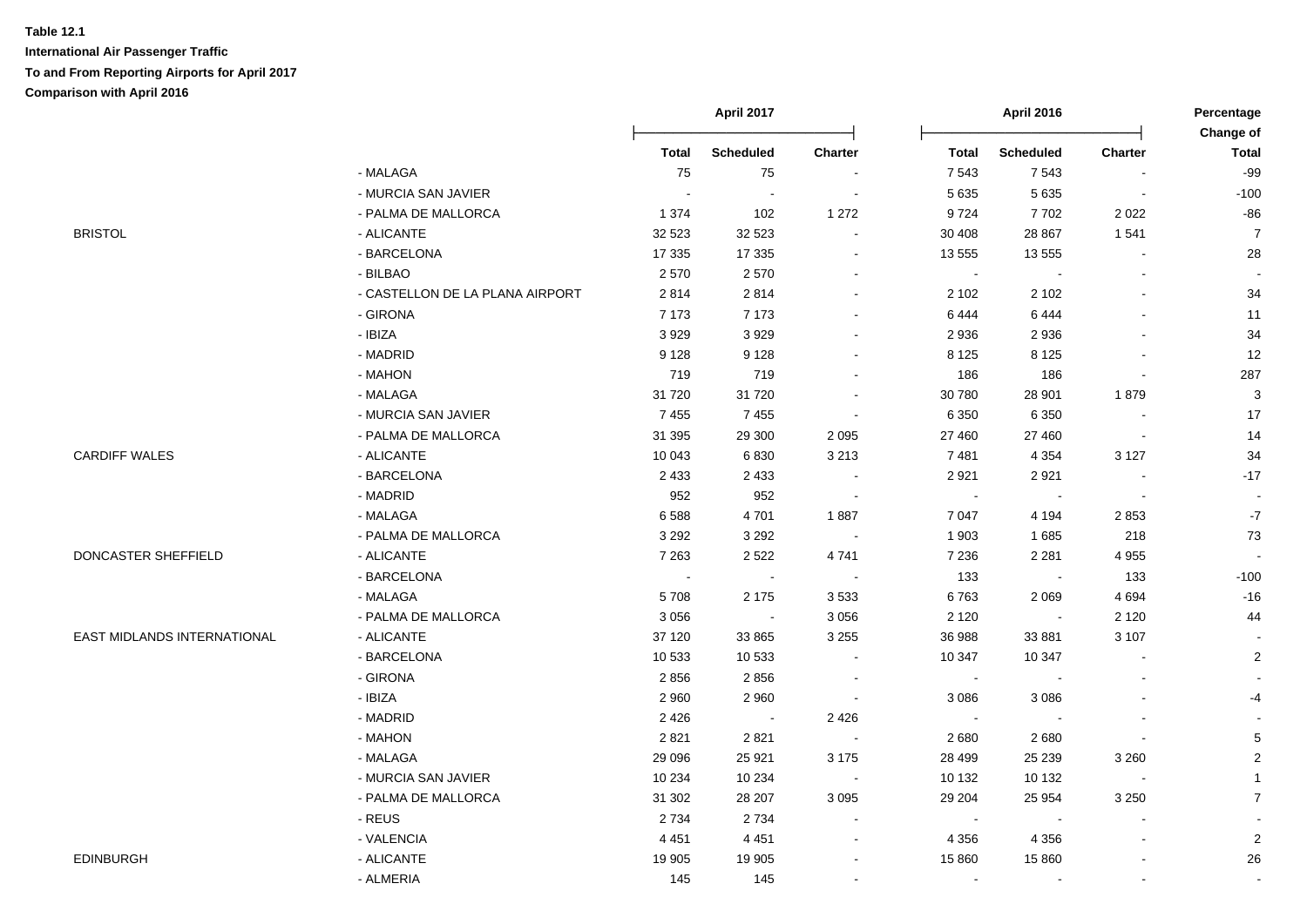|                       |                                  |              | April 2017       |                |                | April 2016       |                          | Percentage<br>Change of |
|-----------------------|----------------------------------|--------------|------------------|----------------|----------------|------------------|--------------------------|-------------------------|
|                       |                                  | <b>Total</b> | <b>Scheduled</b> | Charter        | <b>Total</b>   | <b>Scheduled</b> | <b>Charter</b>           | <b>Total</b>            |
|                       | - BARCELONA                      | 16787        | 16787            |                | 14 680         | 14 680           | $\blacksquare$           | 14                      |
|                       | - BILBAO                         | 201          | 201              |                |                |                  |                          |                         |
|                       | - GIRONA                         | 3 2 5 2      | 3 2 5 2          |                |                |                  |                          |                         |
|                       | - IBIZA                          | 3 0 0 4      | 3 0 0 4          |                |                |                  |                          |                         |
|                       | - MADRID                         | 16 579       | 16 579           |                | 15 897         | 15 897           |                          | 4                       |
|                       | - MAHON                          | 138          | 138              |                | 151            | 151              |                          | -9                      |
|                       | - MALAGA                         | 18 4 51      | 18 451           | $\sim$         | 17 682         | 17 682           |                          | 4                       |
|                       | - MURCIA SAN JAVIER              | 2 1 8 6      | 2 1 8 6          | $\sim$         | $\sim$         | $\sim$           | $\sim$                   |                         |
|                       | - PALMA DE MALLORCA              | 18 985       | 17 367           | 1 6 1 8        | 15764          | 14 108           | 1656                     | 20                      |
|                       | - REUS                           | 154          | 154              | $\sim$         | $\blacksquare$ | $\blacksquare$   | $\blacksquare$           |                         |
|                       | - SANTANDER                      | 3 1 2 9      | 3 1 2 9          | $\sim$         | 2680           | 2680             | $\blacksquare$           | 17                      |
|                       | - VALLADOLID                     | 182          | $\blacksquare$   | 182            |                |                  |                          | $\blacksquare$          |
|                       | - VIGO                           | 2974         | 2974             | $\blacksquare$ |                |                  | $\blacksquare$           | $\sim$                  |
|                       | - ZARAGOZA                       | 183          | $\sim$           | 183            |                |                  |                          | $\blacksquare$          |
| EXETER                | - ALICANTE                       | 3011         | 3 0 1 1          |                | 1967           | 1967             |                          | 53                      |
|                       | - MALAGA                         | 3611         | 3611             | $\sim$         | 2 3 5 5        | 2 3 5 5          | $\overline{\phantom{a}}$ | 53                      |
|                       | - PALMA DE MALLORCA              | 4 4 4 0      | 1411             | 3 0 2 9        | 2 4 5 9        | 609              | 1850                     | 81                      |
| GLASGOW               | - ALICANTE                       | 29 974       | 23 203           | 6771           | 19 351         | 15 647           | 3704                     | 55                      |
|                       | - BARCELONA                      | 4 2 6 8      | 4 2 6 8          | $\sim$         | 2611           | 2611             |                          | 63                      |
|                       | - GIRONA                         | 183          | 183              | $\sim$         | $\mathbf{u}$   | $\sim$           |                          | $\sim$                  |
|                       | - IBIZA                          | 566          | 391              | 175            | 373            | 373              | $\blacksquare$           | 52                      |
|                       | - MAHON                          | 192          | 192              | $\sim$         | $\sim$         |                  | $\overline{\phantom{a}}$ |                         |
|                       | - MALAGA                         | 24 5 31      | 21 709           | 2 8 2 2        | 18 211         | 16 053           | 2 1 5 8                  | $35\,$                  |
|                       | - PALMA DE MALLORCA              | 16 011       | 8875             | 7 1 3 6        | 14 308         | 10 496           | 3812                     | 12                      |
|                       | - REUS                           | 218          | 218              |                |                |                  |                          | $\blacksquare$          |
|                       | - SANTIAGO DE COMPOSTELA (SPAIN) | 148          | $\sim$           | 148            |                |                  |                          | $\sim$                  |
|                       | - VALENCIA                       | 2644         | 2644             | $\sim$         |                |                  |                          | $\sim$                  |
| <b>JERSEY</b>         | - MADRID                         | 4            | $\sim$           | 4              |                |                  |                          | $\blacksquare$          |
| <b>LEEDS BRADFORD</b> | - ALICANTE                       | 29710        | 29710            |                | 28 969         | 28 969           |                          | 3                       |
|                       | - ALMERIA                        | 163          | 163              |                | $\blacksquare$ |                  |                          | $\sim$                  |
|                       | - BARCELONA                      | 8 0 4 5      | 8 0 4 5          |                | 9553           | 9553             |                          | $-16$                   |
|                       | - GIRONA                         | 2843         | 2843             |                | $\sim$         |                  |                          | $\sim$                  |
|                       | - IBIZA                          | 3 4 0 0      | 3 4 0 0          |                | 2 3 1 0        | 2 3 1 0          | $\overline{a}$           | 47                      |
|                       | - MADRID                         | 337          | 337              | $\sim$         | $\sim$         | $\sim$           | $\sim$                   |                         |
|                       | - MAHON                          | 181          | 181              |                | 972            | 972              |                          | $-81$                   |
|                       | - MALAGA                         | 27 394       | 27 394           |                | 21 346         | 21 346           | $\blacksquare$           | 28                      |
|                       |                                  |              |                  |                |                |                  |                          |                         |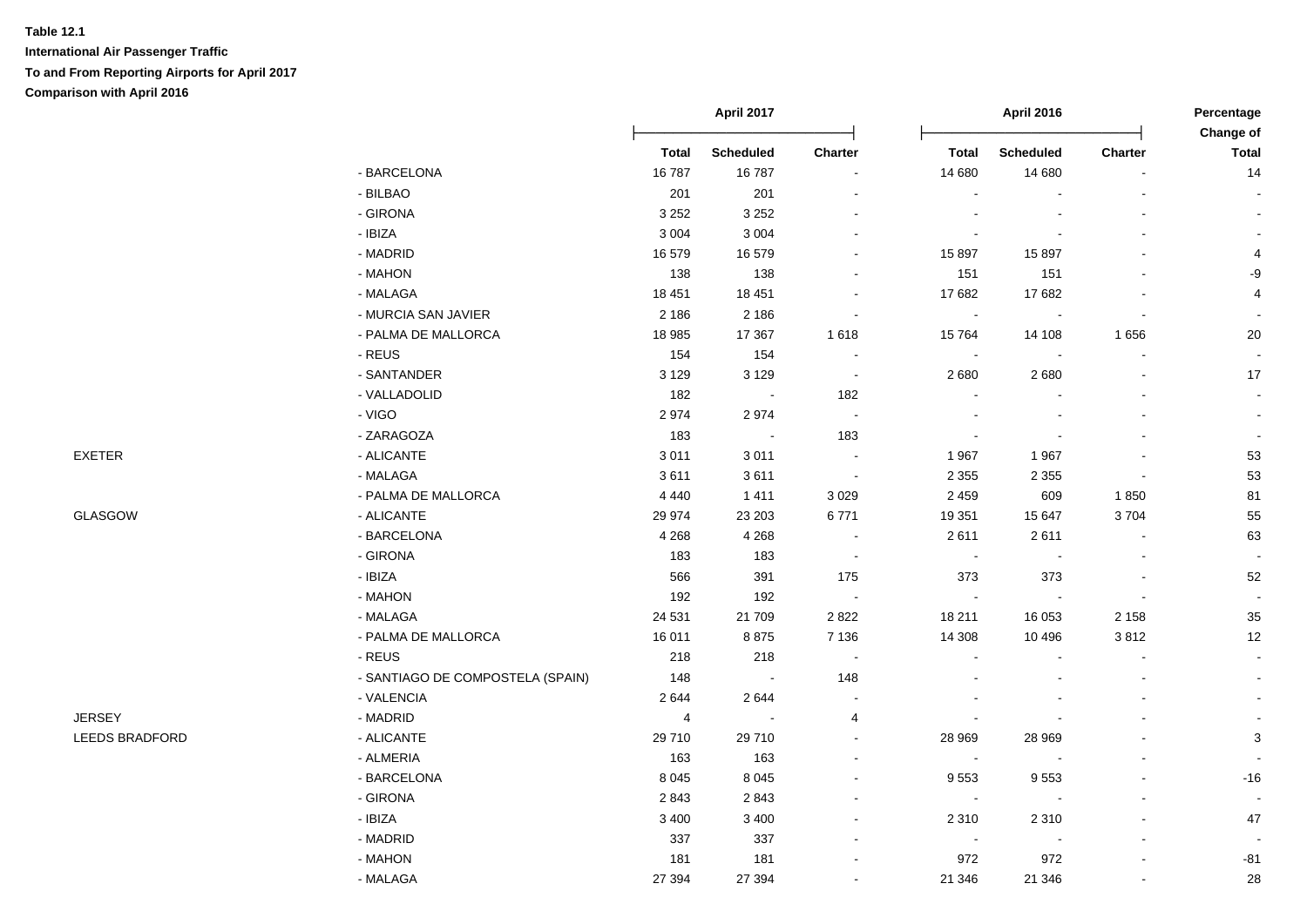|                         |                          | April 2017     |                  |                          | <b>April 2016</b> |                  | Percentage<br>Change of  |                          |
|-------------------------|--------------------------|----------------|------------------|--------------------------|-------------------|------------------|--------------------------|--------------------------|
|                         |                          | <b>Total</b>   | <b>Scheduled</b> | Charter                  | <b>Total</b>      | <b>Scheduled</b> | Charter                  | <b>Total</b>             |
|                         | - MURCIA SAN JAVIER      | 6 1 2 5        | 6 1 2 5          | $\blacksquare$           | 5 4 8 4           | 5 4 8 4          |                          | 12                       |
|                         | - PALMA DE MALLORCA      | 22 216         | 22 216           | $\blacksquare$           | 20 098            | 20 098           |                          | 11                       |
|                         | $-REUS$                  | 137            | 137              | $\blacksquare$           | 145               | 145              |                          | $\mbox{-}6$              |
| LIVERPOOL (JOHN LENNON) | - ALICANTE               | 23 4 93        | 23 4 93          | $\blacksquare$           | 20 186            | 20 18 6          | $\blacksquare$           | 16                       |
|                         | - BARCELONA              | 24 504         | 24 504           | $\blacksquare$           | 26 233            | 26 233           | $\blacksquare$           | $\mathbf{-7}$            |
|                         | - CASTELLÓN COSTA AZAHAR | $\blacksquare$ |                  | $\blacksquare$           | 134               |                  | 134                      | $-100$                   |
|                         | - GIRONA                 | 2796           | 2796             | $\blacksquare$           |                   | $\sim$           | $\blacksquare$           |                          |
|                         | - IBIZA                  | 2 5 0 7        | 2 5 0 7          |                          | 3 3 4 6           | 3 3 4 6          |                          | $-25$                    |
|                         | - MADRID                 | 9 0 27         | 9 0 27           | $\blacksquare$           | 8691              | 8691             | $\overline{a}$           | $\overline{4}$           |
|                         | - MALAGA                 | 23 218         | 23 218           | $\blacksquare$           | 19769             | 19769            | $\blacksquare$           | 17                       |
|                         | - PALMA DE MALLORCA      | 18 4 32        | 18 4 32          | $\blacksquare$           | 16 295            | 16 295           | $\blacksquare$           | 13                       |
|                         | - REUS                   | 2899           | 2899             | $\blacksquare$           | $\sim$            |                  |                          |                          |
|                         | - VALENCIA               |                |                  |                          | 417               |                  | 417                      | $-100$                   |
| <b>MANCHESTER</b>       | - ALICANTE               | 76 599         | 68788            | 7811                     | 61 240            | 54 525           | 6715                     | $25\,$                   |
|                         | - ALMERIA                | 2919           | 2919             |                          | 4701              | 4701             |                          | $-38$                    |
|                         | - BARCELONA              | 41 3 25        | 41 3 25          | $\sim$                   | 35 241            | 35 241           |                          | 17                       |
|                         | - BILBAO                 | 5 1 7 8        | 5 1 7 8          | $\blacksquare$           | 4897              | 4897             |                          | 6                        |
|                         | - GIRONA                 | 4816           | 4 6 3 2          | 184                      | 4 4 0 0           | 4 4 0 0          | ä,                       | $\boldsymbol{9}$         |
|                         | - IBIZA                  | 10 4 9 9       | 10 499           | $\blacksquare$           | 9 3 1 6           | 9316             | $\blacksquare$           | 13                       |
|                         | - LIEIDA                 | 599            | $\sim$           | 599                      | 208               | $\sim$           | 208                      | 188                      |
|                         | - MADRID                 | 14 4 15        | 14 4 15          | $\sim$                   | 15 571            | 13 5 26          | 2 0 4 5                  | $\mathbf{-7}$            |
|                         | - MAHON                  | 3015           | 3015             | $\sim$                   | 148               | 148              | $\sim$                   | 1937                     |
|                         | - MALAGA                 | 66 453         | 60 545           | 5 9 0 8                  | 48 771            | 43 457           | 5314                     | 36                       |
|                         | - MURCIA SAN JAVIER      | 14 8 74        | 14 874           | $\sim$                   | 12 441            | 12 441           | $\overline{\phantom{a}}$ | $20\,$                   |
|                         | - PALMA DE MALLORCA      | 50 951         | 46 385           | 4566                     | 47 869            | 40 850           | 7019                     | $\,6\,$                  |
|                         | - REUS                   | 211            | 211              | $\sim$                   | 144               | 144              | $\blacksquare$           | 47                       |
|                         | - VALENCIA               | 4 2 6 1        | 4 2 6 1          | $\blacksquare$           | 4 6 0 3           | 4 6 0 3          |                          | $\mathbf{-7}$            |
| <b>NEWCASTLE</b>        | - ALICANTE               | 32 446         | 32 446           | $\blacksquare$           | 27 580            | 27 580           |                          | 18                       |
|                         | - BARCELONA              | 7 2 9 6        | 7 2 9 6          | $\blacksquare$           | 9 1 0 1           | 9 1 0 1          |                          | $-20$                    |
|                         | - GIRONA                 | 2836           | 2836             | $\blacksquare$           | $\sim$            |                  | $\blacksquare$           | $\overline{\phantom{a}}$ |
|                         | - IBIZA                  | 426            | 426              | $\overline{\phantom{a}}$ | 147               | 147              | $\overline{\phantom{a}}$ | 190                      |
|                         | - MADRID                 | 2 5 0 7        | 2414             | 93                       | 95                | $\blacksquare$   | 95                       | 2539                     |
|                         | - MAHON                  | 143            | 143              | $\sim$                   | 160               | 160              | $\overline{a}$           | $-11$                    |
|                         | - MALAGA                 | 25 25 9        | 25 25 9          | $\blacksquare$           | 22 733            | 22 7 33          | $\blacksquare$           | 11                       |
|                         | - MURCIA SAN JAVIER      | 2 1 0 6        | 2 1 0 6          | $\overline{\phantom{a}}$ | 2 2 6 1           | 2 2 6 1          | $\overline{a}$           | $\mathbf{-7}$            |
|                         | - PALMA DE MALLORCA      | 26 770         | 26 770           | $\overline{a}$           | 17 363            | 17 363           | $\blacksquare$           | 54                       |
|                         |                          |                |                  |                          |                   |                  |                          |                          |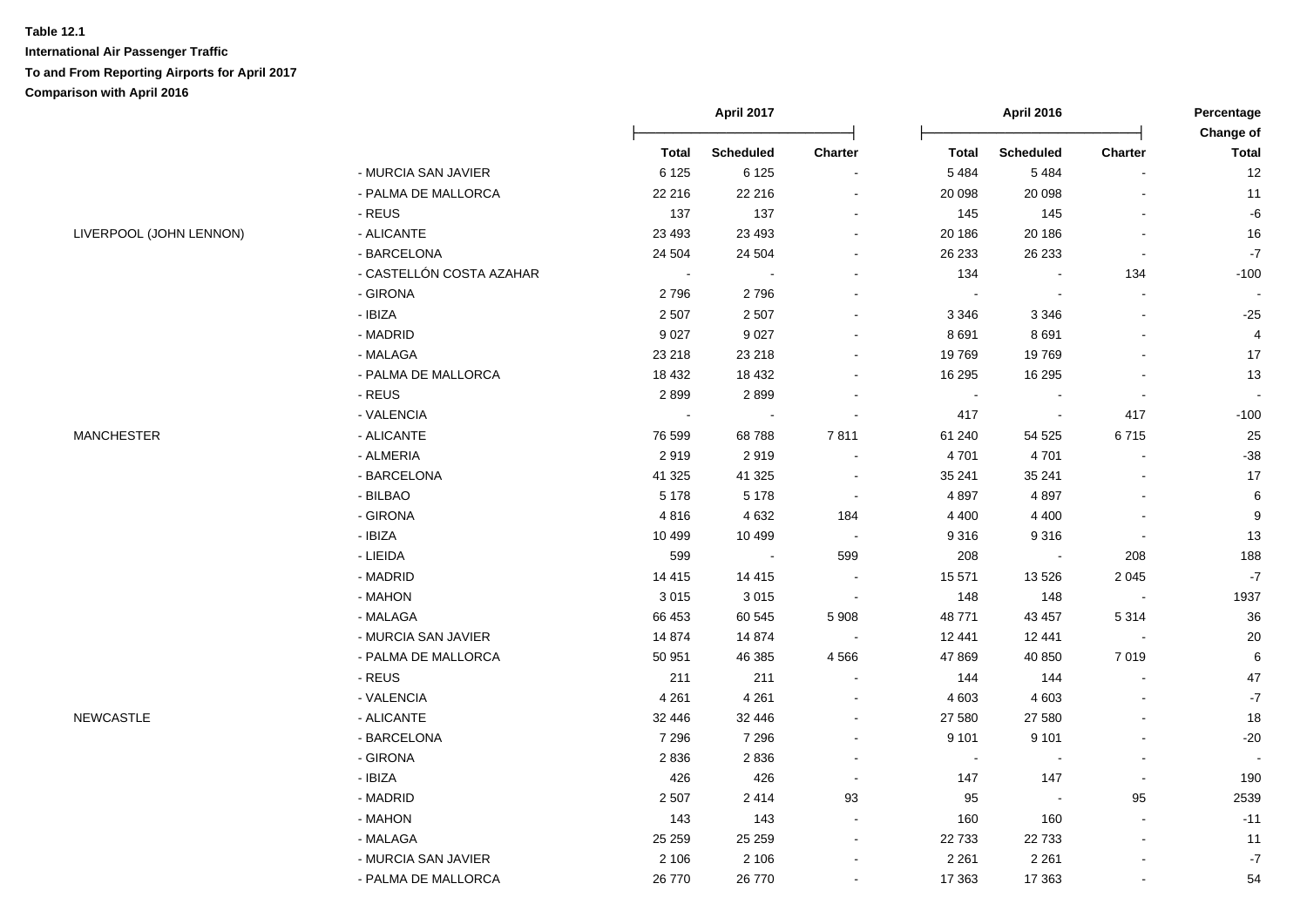|                              |                               |              | April 2017<br><b>April 2016</b> |                |              | Percentage<br>Change of |                          |                |
|------------------------------|-------------------------------|--------------|---------------------------------|----------------|--------------|-------------------------|--------------------------|----------------|
|                              |                               | <b>Total</b> | <b>Scheduled</b>                | <b>Charter</b> | <b>Total</b> | <b>Scheduled</b>        | Charter                  | <b>Total</b>   |
|                              | - REUS                        | 194          | 194                             |                | 119          | 119                     |                          | 63             |
| NEWQUAY                      | - ALICANTE                    | 2873         | 2873                            |                | 2 3 5 2      | 2 3 5 2                 |                          | 22             |
| <b>NORWICH</b>               | - ALICANTE                    | 1540         | 1540                            |                | 1 2 7 8      | 1 2 7 8                 |                          | 21             |
|                              | - MALAGA                      | 1 4 0 2      | 1 4 0 2                         |                | 1 0 5 2      | 1 0 5 2                 | $\blacksquare$           | 33             |
| <b>PRESTWICK</b>             | - ALICANTE                    | 7 3 2 1      | 7 3 2 1                         |                | 7451         | 7451                    |                          | $-2$           |
|                              | - BARCELONA                   | 10 136       | 10 136                          |                | 10 039       | 10 039                  |                          | $\mathbf{1}$   |
|                              | - GIRONA                      | 2739         | 2739                            |                | $\sim$       |                         |                          |                |
|                              | - IBIZA                       | 2825         | 2825                            |                | 2 4 9 2      | 2 4 9 2                 |                          | 13             |
|                              | - MALAGA                      | 7 1 5 0      | 7 1 5 0                         |                | 7807         | 7807                    |                          | -8             |
|                              | - MURCIA SAN JAVIER           | 2759         | 2759                            |                | 3 1 9 3      | 3 1 9 3                 |                          | $-14$          |
|                              | - PALMA DE MALLORCA           | 8 3 9 7      | 8 3 9 7                         |                | 7 2 9 0      | 7 2 9 0                 |                          | 15             |
| SOUTHAMPTON                  | - ALICANTE                    | 1744         | 1744                            |                | 1 4 7 9      | 1 4 7 9                 |                          | 18             |
|                              | - MALAGA                      | 2725         | 2725                            |                | 143          | 143                     |                          | 1806           |
|                              | - PALMA DE MALLORCA           | 573          | 573                             |                | $\sim$       |                         |                          |                |
| <b>Total SPAIN</b>           |                               | 2763732      | 2 659 033                       | 104 699        | 2 331 998    | 2 2 3 4 8 2 5           | 97 173                   | 19             |
| <b>SPAIN(CANARY ISLANDS)</b> |                               |              |                                 |                |              |                         |                          |                |
| <b>GATWICK</b>               | - ARRECIFE                    | 44 984       | 38 285                          | 6 6 9 9        | 37 252       | 30 439                  | 6813                     | $21$           |
|                              | - FUERTEVENTURA               | 27 415       | 21 933                          | 5 4 8 2        | 25 5 34      | 20 5 21                 | 5 0 1 3                  | $\overline{7}$ |
|                              | - LAS PALMAS                  | 30 659       | 20 866                          | 9793           | 23 441       | 15764                   | 7677                     | 31             |
|                              | - SANTA CRUZ DE LA PALMA      | 5896         | 2846                            | 3 0 5 0        | 2 5 4 3      | $\mathbf{r}$            | 2 5 4 3                  | 132            |
|                              | - TENERIFE (SURREINA SOFIA)   | 77 261       | 63 585                          | 13676          | 71 557       | 56 836                  | 14721                    | 8              |
| <b>HEATHROW</b>              | - LAS PALMAS                  | 4 1 9 3      | 4 1 9 3                         |                | 4 3 3 6      | 4 3 3 6                 |                          | $-3$           |
|                              | - TENERIFE (NORTE LOS RODEOS) |              |                                 |                | 2886         | 2886                    |                          | $-100$         |
| <b>LUTON</b>                 | - ARRECIFE                    | 14 280       | 11 212                          | 3 0 6 8        | 9 1 6 2      | 6 5 0 3                 | 2659                     | 56             |
|                              | - FUERTEVENTURA               | 4897         | 3 1 0 7                         | 1790           | 2948         | 2948                    |                          | 66             |
|                              | - LAS PALMAS                  | 4 2 8 7      | 2829                            | 1 4 5 8        | 4680         | 3 0 6 5                 | 1615                     | -8             |
|                              | - TENERIFE (SURREINA SOFIA)   | 20 894       | 18 0 20                         | 2874           | 13 5 31      | 10 441                  | 3 0 9 0                  | 54             |
| SOUTHEND                     | - ARRECIFE                    | 2771         | 2771                            |                | 2 5 2 3      | 2 5 2 3                 |                          | 10             |
|                              | - TENERIFE (SURREINA SOFIA)   | 2 5 5 5      | 2 5 5 5                         |                | 2 2 5 0      | 2 2 5 0                 | $\overline{\phantom{a}}$ | 14             |
| <b>STANSTED</b>              | - ARRECIFE                    | 14 945       | 13 667                          | 1 2 7 8        | 12 038       | 10 562                  | 1 4 7 6                  | 24             |
|                              | - FUERTEVENTURA               | 12 3 63      | 10915                           | 1 4 4 8        | 9 2 7 9      | 7877                    | 1 4 0 2                  | 33             |
|                              | - LAS PALMAS                  | 12 3 65      | 10878                           | 1 4 8 7        | 8781         | 7455                    | 1 3 2 6                  | 41             |
|                              | - TENERIFE (SURREINA SOFIA)   | 25 396       | 22 579                          | 2817           | 19 411       | 16 29 6                 | 3 1 1 5                  | 31             |
| ABERDEEN                     | - LAS PALMAS                  |              |                                 |                | 190          |                         | 190                      | $-100$         |
|                              | - TENERIFE (SURREINA SOFIA)   | 3 1 4 0      |                                 | 3 1 4 0        | 3 1 2 6      |                         | 3 1 2 6                  |                |
| <b>BELFAST INTERNATIONAL</b> | - ARRECIFE                    | 10 215       | 7 5 0 9                         | 2706           | 7 5 8 7      | 4 6 4 9                 | 2938                     | 35             |
|                              |                               |              |                                 |                |              |                         |                          |                |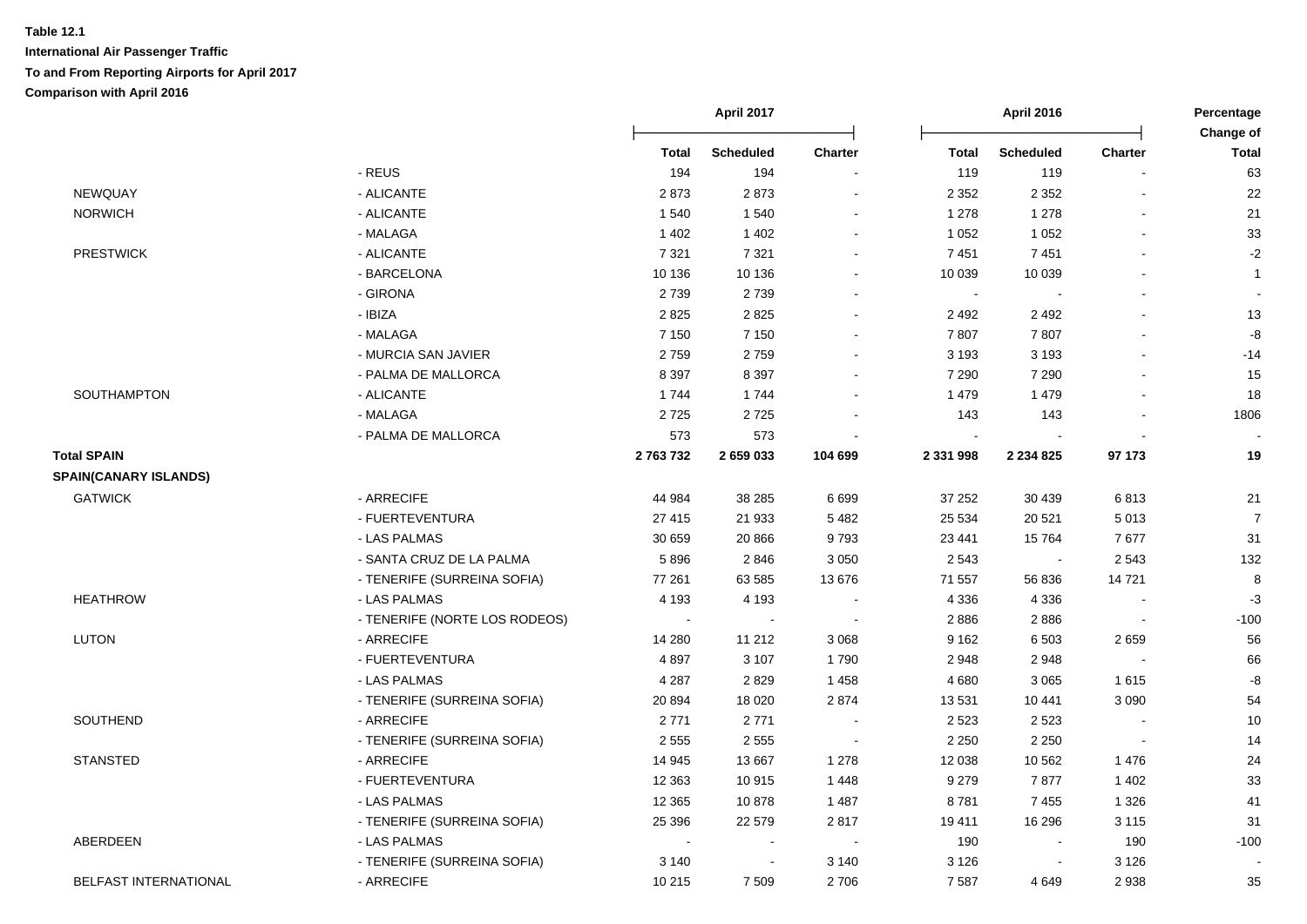|                             |                             |              | <b>April 2017</b> |                | <b>April 2016</b> |                  | Percentage<br>Change of |                |
|-----------------------------|-----------------------------|--------------|-------------------|----------------|-------------------|------------------|-------------------------|----------------|
|                             |                             | <b>Total</b> | <b>Scheduled</b>  | <b>Charter</b> | <b>Total</b>      | <b>Scheduled</b> | <b>Charter</b>          | <b>Total</b>   |
|                             | - FUERTEVENTURA             | 1 1 9 7      | 1 1 9 7           |                | $\sim$            |                  |                         |                |
|                             | - LAS PALMAS                | 2938         | 1 3 6 5           | 1573           | 2 4 4 0           | 1 0 3 4          | 1 4 0 6                 | 20             |
|                             | - TENERIFE (SURREINA SOFIA) | 10705        | 5 3 0 2           | 5 4 0 3        | 8 1 7 3           | 2 4 2 0          | 5753                    | 31             |
| <b>BIRMINGHAM</b>           | - ARRECIFE                  | 25 807       | 20 648            | 5 1 5 9        | 16 596            | 11761            | 4835                    | 56             |
|                             | - FUERTEVENTURA             | 16 623       | 13 092            | 3531           | 13 4 78           | 9649             | 3829                    | 23             |
|                             | - LAS PALMAS                | 16 539       | 13597             | 2 9 4 2        | 11 693            | 7 3 6 9          | 4 3 2 4                 | 41             |
|                             | - TENERIFE (SURREINA SOFIA) | 43 120       | 36 037            | 7 0 8 3        | 27 546            | 20 679           | 6867                    | 57             |
| <b>BOURNEMOUTH</b>          | - ARRECIFE                  | 3 1 3 9      | $\sim$            | 3 1 3 9        | 1468              |                  | 1468                    | 114            |
|                             | - LAS PALMAS                | 1 6 3 2      | 172               | 1 4 6 0        | 3 0 4 0           | 1725             | 1 3 1 5                 | $-46$          |
|                             | - TENERIFE (SURREINA SOFIA) | 2793         | $\sim$            | 2793           | 4 5 21            | 1 3 9 4          | 3 1 2 7                 | $-38$          |
| <b>BRISTOL</b>              | - ARRECIFE                  | 15 176       | 11 536            | 3640           | 13 573            | 10 638           | 2935                    | 12             |
|                             | - FUERTEVENTURA             | 8773         | 5 2 9 1           | 3 4 8 2        | 7847              | 5914             | 1933                    | 12             |
|                             | - LAS PALMAS                | 8 1 2 4      | 6667              | 1 4 5 7        | 8527              | 4 8 6 4          | 3663                    | $-5$           |
|                             | - TENERIFE (SURREINA SOFIA) | 15 390       | 11 803            | 3587           | 15743             | 12 186           | 3557                    | $-2$           |
| <b>CARDIFF WALES</b>        | - ARRECIFE                  | 3 3 2 6      | $\sim$            | 3 3 2 6        | 2878              | $\sim$           | 2878                    | 16             |
|                             | - LAS PALMAS                | 1851         | $\sim$            | 1851           | 1831              | $\sim$           | 1831                    | $\overline{1}$ |
|                             | - TENERIFE (SURREINA SOFIA) | 5730         | 1 4 3 4           | 4 2 9 6        | 4641              | 1 3 4 8          | 3 2 9 3                 | 23             |
| DONCASTER SHEFFIELD         | - ARRECIFE                  | 3 3 1 2      | $\blacksquare$    | 3 3 1 2        | 2828              | $\blacksquare$   | 2828                    | 17             |
|                             | - LAS PALMAS                | 1913         | $\blacksquare$    | 1913           | 1731              | $\mathbf{r}$     | 1731                    | 11             |
|                             | - TENERIFE (SURREINA SOFIA) | 4 4 6 3      | $\blacksquare$    | 4 4 6 3        | 4705              | $\mathbf{r}$     | 4705                    | $-5$           |
| EAST MIDLANDS INTERNATIONAL | - ARRECIFE                  | 22 480       | 19 433            | 3 0 4 7        | 17 732            | 15 0 78          | 2654                    | 27             |
|                             | - FUERTEVENTURA             | 12789        | 9629              | 3 160          | 11 2 24           | 9857             | 1 3 6 7                 | 14             |
|                             | - LAS PALMAS                | 11 658       | 9 1 7 1           | 2 4 8 7        | 11 321            | 8 6 0 3          | 2718                    | $\sqrt{3}$     |
|                             | - TENERIFE (SURREINA SOFIA) | 28 155       | 23 598            | 4 5 5 7        | 29 067            | 24 508           | 4559                    | $-3$           |
| <b>EDINBURGH</b>            | - ARRECIFE                  | 7 1 6 0      | 5771              | 1 3 8 9        | 6 1 6 1           | 4661             | 1500                    | 16             |
|                             | - FUERTEVENTURA             | 5 5 4 5      | 5 5 4 5           |                | 1417              | 1 4 1 7          |                         | 291            |
|                             | - LAS PALMAS                | 7 0 0 3      | 5 6 6 7           | 1 3 3 6        | 5874              | 4 6 5 3          | 1 2 2 1                 | 19             |
|                             | - TENERIFE (SURREINA SOFIA) | 20 341       | 17529             | 2812           | 18 194            | 15 0 64          | 3 1 3 0                 | 12             |
| <b>EXETER</b>               | - ARRECIFE                  | 3 2 4 8      | $\overline{a}$    | 3 2 4 8        | 2 4 8 6           | $\sim$           | 2 4 8 6                 | 31             |
|                             | - LAS PALMAS                | 1426         | $\sim$            | 1426           | 1 4 8 5           |                  | 1 4 8 5                 | $-4$           |
|                             | - TENERIFE (SURREINA SOFIA) | 3985         | $\blacksquare$    | 3 9 8 5        | 4 3 8 1           | $\sim$           | 4 3 8 1                 | -9             |
| GLASGOW                     | - ARRECIFE                  | 16779        | 8 0 2 2           | 8757           | 9 3 9 8           | 7662             | 1736                    | 79             |
|                             | - FUERTEVENTURA             | 9 2 3 1      | 3682              | 5 5 4 9        | 8 1 2 9           | 6 2 0 9          | 1920                    | 14             |
|                             | - LAS PALMAS                | 9749         | 5 1 0 0           | 4 6 4 9        | 5837              | 4 1 1 7          | 1720                    | 67             |
|                             | - TENERIFE (SURREINA SOFIA) | 23 974       | 7832              | 16 142         | 24 4 30           | 17469            | 6961                    | $-2$           |
| <b>HUMBERSIDE</b>           | - TENERIFE (SURREINA SOFIA) | 1 4 0 2      | $\sim$            | 1 4 0 2        | $\sim$            |                  |                         |                |
|                             |                             |              |                   |                |                   |                  |                         |                |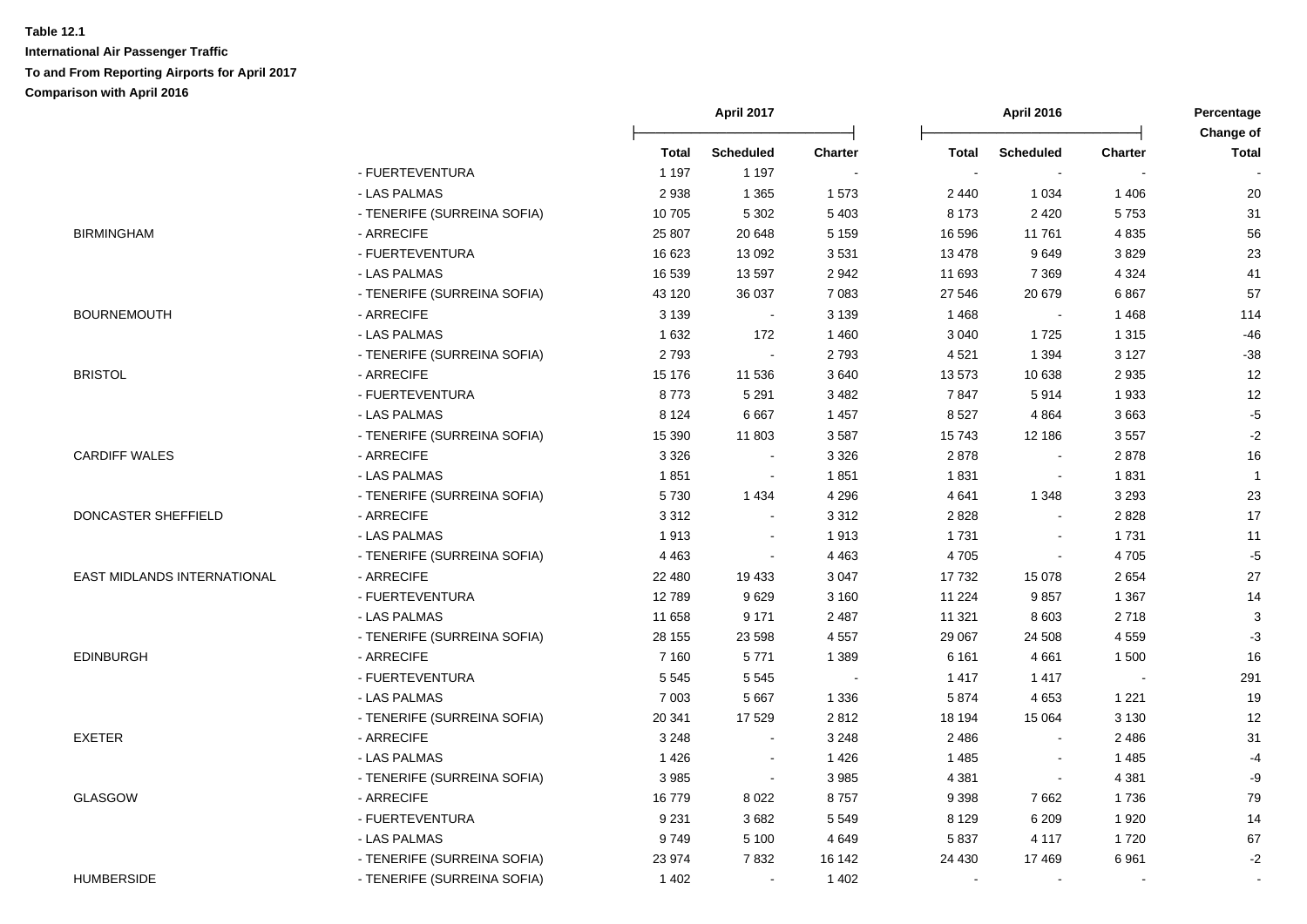|                                    |                               |              | April 2017       |                |                | <b>April 2016</b> |                          | Percentage<br>Change of |  |
|------------------------------------|-------------------------------|--------------|------------------|----------------|----------------|-------------------|--------------------------|-------------------------|--|
|                                    |                               | <b>Total</b> | <b>Scheduled</b> | <b>Charter</b> | <b>Total</b>   | <b>Scheduled</b>  | Charter                  | <b>Total</b>            |  |
| <b>JERSEY</b>                      | - TENERIFE (SURREINA SOFIA)   | 886          | $\sim$           | 886            | 599            | $\sim$            | 599                      | 48                      |  |
| <b>LEEDS BRADFORD</b>              | - ARRECIFE                    | 11780        | 11780            |                | 8 3 0 4        | 8 3 0 4           |                          | 42                      |  |
|                                    | - FUERTEVENTURA               | 4527         | 4527             | $\sim$         | 4941           | 4 9 4 1           | $\blacksquare$           | -8                      |  |
|                                    | - LAS PALMAS                  | 7588         | 7588             | $\sim$         | 2982           | 2982              | $\blacksquare$           | 154                     |  |
|                                    | - TENERIFE (SURREINA SOFIA)   | 19631        | 18 29 2          | 1 3 3 9        | 15 7 33        | 13 982            | 1751                     | 25                      |  |
| LIVERPOOL (JOHN LENNON)            | - ARRECIFE                    | 6038         | 6038             |                | 5 3 8 1        | 5 3 8 1           |                          | 12                      |  |
|                                    | - FUERTEVENTURA               | 5729         | 5729             |                | 5700           | 5700              |                          | $\mathbf{1}$            |  |
|                                    | - LAS PALMAS                  | 3 0 5 6      | 3 0 5 6          |                | 1785           | 1785              |                          | 71                      |  |
|                                    | - TENERIFE (SURREINA SOFIA)   | 4 1 1 4      | 4 1 1 4          | $\sim$         | 3 1 7 8        | 3 1 7 8           | $\blacksquare$           | 29                      |  |
| <b>MANCHESTER</b>                  | - ARRECIFE                    | 41765        | 34 990           | 6775           | 34 550         | 28 29 2           | 6 2 5 8                  | 21                      |  |
|                                    | - FUERTEVENTURA               | 24 795       | 19575            | 5 2 2 0        | 19 101         | 14 082            | 5019                     | $30\,$                  |  |
|                                    | - LAS PALMAS                  | 25 5 95      | 16894            | 8701           | 20 500         | 14 4 98           | 6 0 0 2                  | 25                      |  |
|                                    | - SANTA CRUZ DE LA PALMA      | 2954         | $\sim$           | 2 9 5 4        | 1 3 8 3        | $\sim$            | 1 3 8 3                  | 114                     |  |
|                                    | - TENERIFE (SURREINA SOFIA)   | 80 329       | 66 099           | 14 2 30        | 68 440         | 54 164            | 14 276                   | 17                      |  |
| <b>NEWCASTLE</b>                   | - ARRECIFE                    | 12 302       | 12 302           |                | 7 3 9 4        | 7 3 9 4           |                          | 66                      |  |
|                                    | - FUERTEVENTURA               | 4 4 4 6      | 4 4 4 6          |                | 3563           | 3563              |                          | 25                      |  |
|                                    | - LAS PALMAS                  | 5 3 6 8      | 5 3 6 8          | $\sim$         | 4 8 20         | 4 8 20            |                          | 11                      |  |
|                                    | - TENERIFE (SURREINA SOFIA)   | 22 241       | 22 241           |                | 18 549         | 18549             |                          | 20                      |  |
| <b>NORWICH</b>                     | - TENERIFE (NORTE LOS RODEOS) | 2 9 9 0      | $\blacksquare$   | 2 9 9 0        | $\blacksquare$ |                   |                          |                         |  |
| <b>PRESTWICK</b>                   | - ARRECIFE                    | 3 0 3 6      | 3036             |                | 3 0 28         | 3 0 28            |                          | $\blacksquare$          |  |
|                                    | - FUERTEVENTURA               | 1 2 9 0      | 1 2 9 0          |                | 1 3 9 6        | 1 3 9 6           |                          | -8                      |  |
|                                    | - LAS PALMAS                  | 2 9 0 0      | 2 9 0 0          |                | 3 1 6 5        | 3 1 6 5           |                          | $\mbox{-}8$             |  |
|                                    | - TENERIFE (SURREINA SOFIA)   | 9 0 5 2      | 9052             |                | 7588           | 7588              |                          | 19                      |  |
| <b>Total SPAIN(CANARY ISLANDS)</b> |                               | 998 404      | 766 187          | 232 217        | 815 530        | 622 422           | 193 108                  | 22                      |  |
| <b>SWEDEN</b>                      |                               |              |                  |                |                |                   |                          |                         |  |
| <b>GATWICK</b>                     | - GOTEBORG (LANDVETTER)       | 16830        | 16830            |                | 13 281         | 13 281            |                          | 27                      |  |
|                                    | - OSTERSUND / FROSON          | 728          | 728              |                | $\sim$         |                   |                          |                         |  |
|                                    | - STOCKHOLM (ARLANDA)         | 41 794       | 41 793           | $\mathbf{1}$   | 39 371         | 39 371            |                          | 6                       |  |
| <b>HEATHROW</b>                    | - GOTEBORG (LANDVETTER)       | 21 708       | 21 708           |                | 19 668         | 19668             |                          | 10                      |  |
|                                    | - STOCKHOLM (ARLANDA)         | 85 960       | 85 960           |                | 85 608         | 85 608            |                          |                         |  |
| <b>LUTON</b>                       | - STOCKHOLM (ARLANDA)         | 5 3 4 0      | 5 3 4 0          |                | $\sim$         | $\sim$            | $\sim$                   |                         |  |
| <b>STANSTED</b>                    | - GOTEBORG (LANDVETTER)       | 14 707       | 14 707           | $\sim$         | 23 28 3        | 23 28 3           |                          | $-37$                   |  |
|                                    | - STOCKHOLM (SKAVSTA)         | 19 604       | 19 604           |                | 18700          | 18700             |                          | 5                       |  |
|                                    | - VASTERAS                    | 7 2 7 1      | 7 271            |                | 5888           | 5888              | $\overline{\phantom{a}}$ | 23                      |  |
| ABERDEEN                           | - STOCKHOLM (ARLANDA)         | 14           | 14               |                |                |                   | $\blacksquare$           |                         |  |
| <b>BIRMINGHAM</b>                  | - GOTEBORG (LANDVETTER)       |              | $\sim$           |                | 207            | 51                | 156                      | $-100$                  |  |
|                                    |                               |              |                  |                |                |                   |                          |                         |  |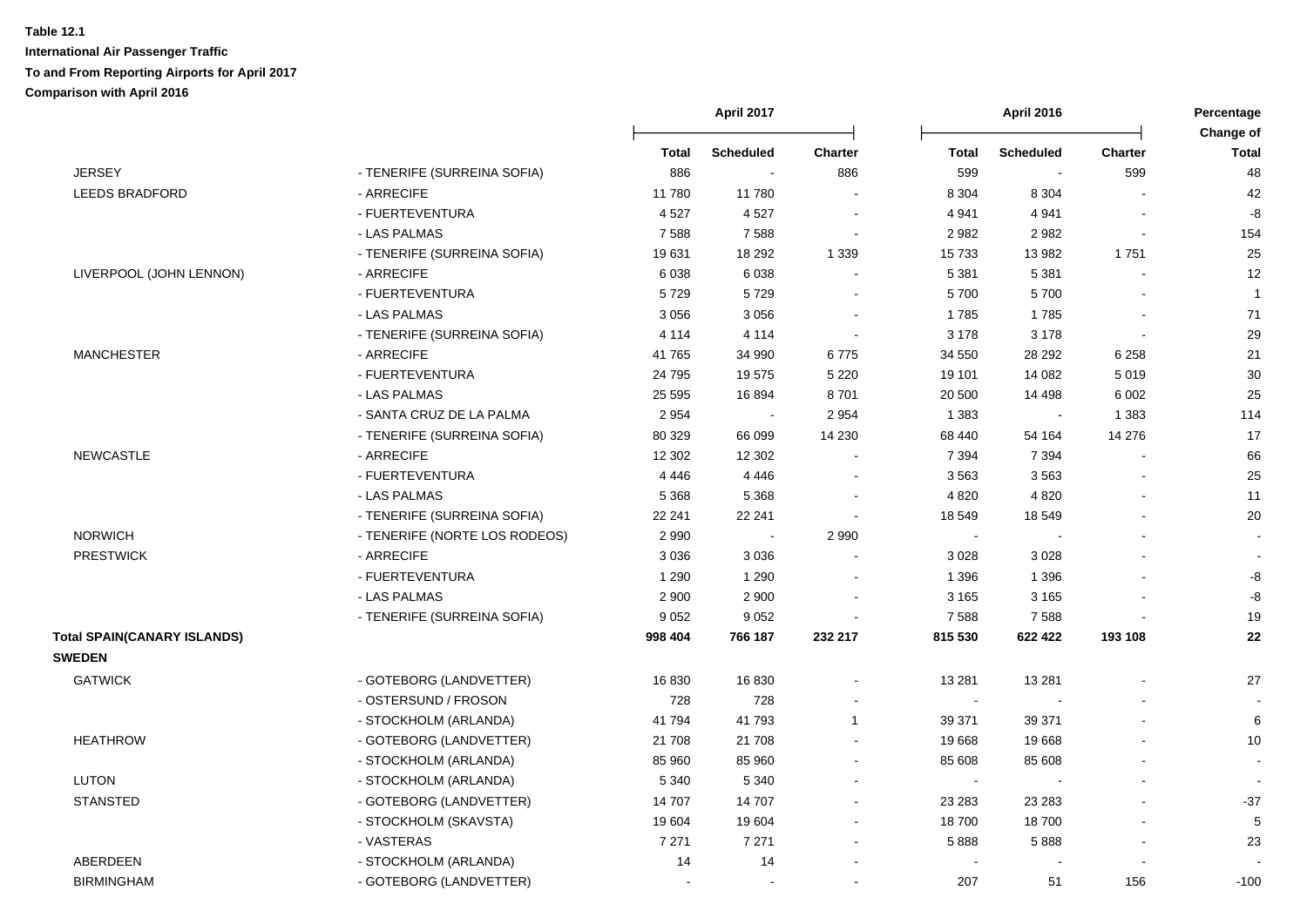|                                 |                         |                             | April 2017       |                |            | <b>April 2016</b> |                          | Percentage<br>Change of |  |
|---------------------------------|-------------------------|-----------------------------|------------------|----------------|------------|-------------------|--------------------------|-------------------------|--|
|                                 |                         | <b>Total</b>                | <b>Scheduled</b> | Charter        | Total      | <b>Scheduled</b>  | Charter                  | <b>Total</b>            |  |
|                                 | - STOCKHOLM (ARLANDA)   | 480                         | 480              |                | $\sim$     |                   |                          |                         |  |
| <b>EDINBURGH</b>                | - GOTEBORG (LANDVETTER) | 2725                        | 2725             | $\sim$         | 2672       | 2672              | $\blacksquare$           | $\overline{\mathbf{c}}$ |  |
|                                 | - STOCKHOLM (ARLANDA)   | 12 192                      | 12 192           |                | 8779       | 8779              |                          | $39\,$                  |  |
| <b>MANCHESTER</b>               | - GOTEBORG (LANDVETTER) | $\mathcal{L}_{\mathcal{A}}$ | $\blacksquare$   |                | 914        | 914               | $\blacksquare$           | $-100$                  |  |
|                                 | - STOCKHOLM (ARLANDA)   | 16 553                      | 16 553           |                | 12 850     | 12 850            | $\overline{\phantom{a}}$ | 29                      |  |
| <b>Total SWEDEN</b>             |                         | 245 906                     | 245 905          | $\mathbf{1}$   | 231 221    | 231 065           | 156                      | 6                       |  |
| Total WESTERN EUROPE-EU         |                         | 12 121 484                  | 11 599 079       | 522 405        | 10 517 786 | 10 054 877        | 462 909                  | 15                      |  |
| <b>WESTERN EUROPE-OTHER</b>     |                         |                             |                  |                |            |                   |                          |                         |  |
| <b>BOSNIA-HERZEGOVINA</b>       |                         |                             |                  |                |            |                   |                          |                         |  |
| <b>LUTON</b>                    | - TUZLA                 | 2 4 4 3                     | 2 4 4 3          |                |            |                   |                          |                         |  |
| <b>Total BOSNIA-HERZEGOVINA</b> |                         | 2 4 4 3                     | 2 4 4 3          |                |            |                   | $\blacksquare$           | Infinity                |  |
| <b>FAROE ISLANDS</b>            |                         |                             |                  |                |            |                   |                          |                         |  |
| <b>EDINBURGH</b>                | - VAGAR                 | 1464                        | 1464             |                | 1 0 4 2    | 1 0 4 2           | $\overline{a}$           | 40                      |  |
| <b>Total FAROE ISLANDS</b>      |                         | 1464                        | 1464             |                | 1 0 4 2    | 1 0 4 2           | $\blacksquare$           | 40                      |  |
| <b>ICELAND</b>                  |                         |                             |                  |                |            |                   |                          |                         |  |
| <b>GATWICK</b>                  | - KEFLAVIK              | 42 492                      | 42 492           |                | 29 816     | 29 816            | $\blacksquare$           | 43                      |  |
| <b>HEATHROW</b>                 | - KEFLAVIK              | 27 070                      | 27 070           |                | 20 562     | 20 5 62           |                          | $32\,$                  |  |
| LUTON                           | - KEFLAVIK              | 8765                        | 8765             |                | 7 3 6 6    | 7 3 6 6           | $\blacksquare$           | 19                      |  |
| <b>STANSTED</b>                 | - KEFLAVIK              | 3 1 7 2                     | 3 1 7 2          |                | 2 2 6 8    | 2 2 6 8           |                          | 40                      |  |
| ABERDEEN                        | - KEFLAVIK              | 1452                        | 1 4 5 2          |                | 1 3 5 8    | 1 3 5 8           |                          | $\overline{7}$          |  |
| BELFAST INTERNATIONAL           | - KEFLAVIK              | 1947                        | 1947             |                | 2 3 1 9    | 2 3 1 9           |                          | $-16$                   |  |
| <b>BIRMINGHAM</b>               | - KEFLAVIK              | 4 4 7 8                     | 4 4 7 8          |                | 3 1 6 1    | 3 1 6 1           |                          | 42                      |  |
| <b>BRISTOL</b>                  | - KEFLAVIK              | 2 0 5 9                     | 2 0 5 9          |                | 2732       | 2732              |                          | $-25$                   |  |
| <b>EDINBURGH</b>                | - AKUREYRI              | 363                         | $\sim$           | 363            | $\sim$     |                   |                          |                         |  |
|                                 | - KEFLAVIK              | 8 2 2 3                     | 8 2 2 3          | $\sim$         | 4 1 4 3    | 4 1 4 3           |                          | 98                      |  |
| <b>GLASGOW</b>                  | - KEFLAVIK              | 8739                        | 8739             | $\blacksquare$ | 6899       | 6899              | $\blacksquare$           | 27                      |  |
| <b>MANCHESTER</b>               | - KEFLAVIK              | 14710                       | 14 710           | $\blacksquare$ | 9 3 1 5    | 9315              | $\overline{a}$           | 58                      |  |
| <b>Total ICELAND</b>            |                         | 123 470                     | 123 107          | 363            | 89 939     | 89 939            | $\blacksquare$           | 37                      |  |
| <b>KOSOVO</b>                   |                         |                             |                  |                |            |                   |                          |                         |  |
| <b>GATWICK</b>                  | - PRISTINA              | 1692                        | 1692             |                | 1 2 4 4    | 1 2 4 4           |                          | $36\,$                  |  |
| <b>Total KOSOVO</b>             |                         | 1692                        | 1692             | $\blacksquare$ | 1 2 4 4    | 1 2 4 4           | $\blacksquare$           | 36                      |  |
| <b>MACEDONIA</b>                |                         |                             |                  |                |            |                   |                          |                         |  |
| LUTON                           | - OHRID                 | 2 3 4 4                     | 2 3 4 4          |                | 2 1 1 4    | 2 1 1 4           |                          | 11                      |  |
|                                 | - SKOPJE                | 7 1 8 2                     | 7 1 8 2          |                | 5 3 3 7    | 5 3 3 7           |                          | $35\,$                  |  |
| <b>Total MACEDONIA</b>          |                         | 9526                        | 9526             | $\blacksquare$ | 7451       | 7451              | $\blacksquare$           | 28                      |  |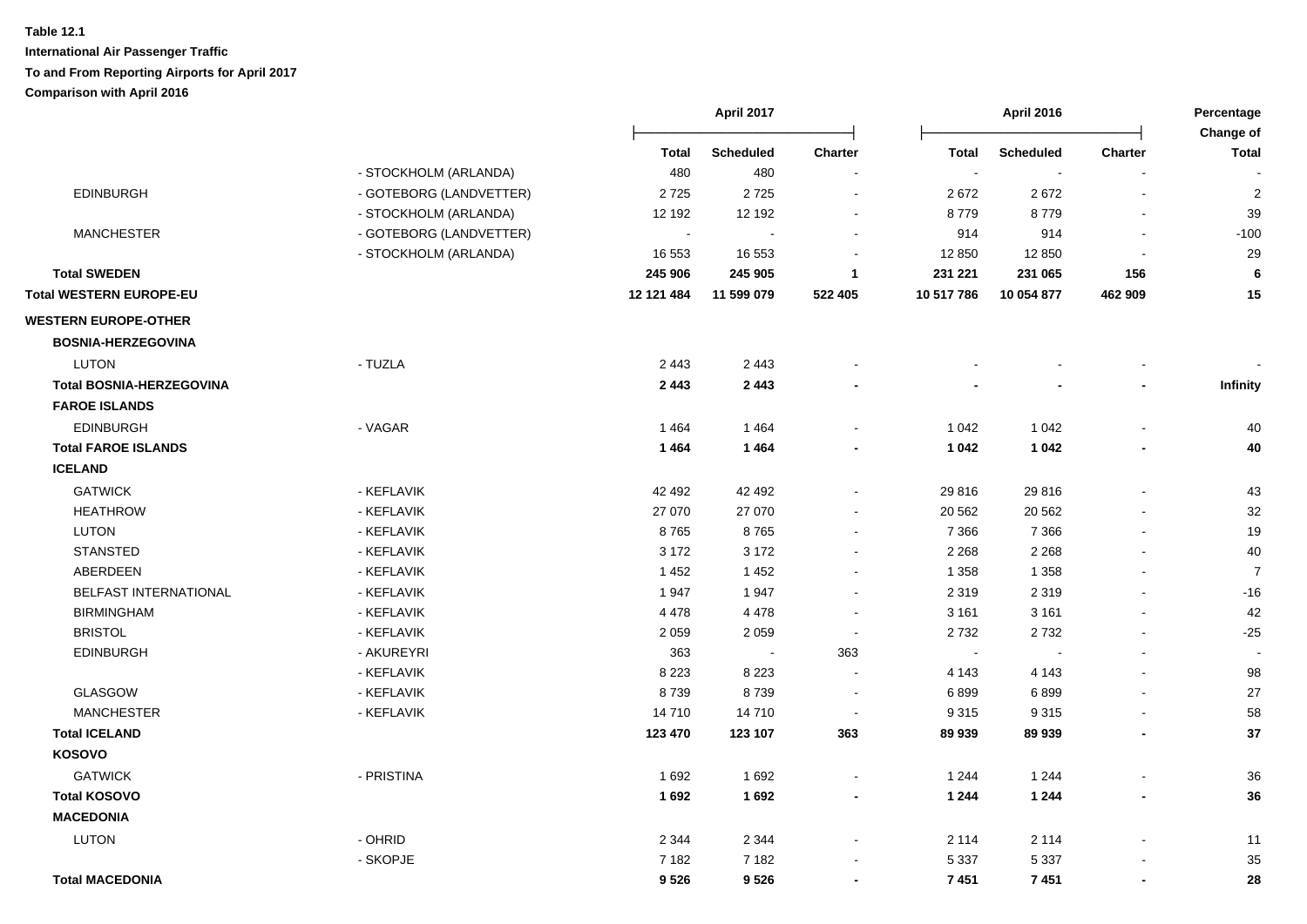|                                     |                       |                          | April 2017               |                          |              | <b>April 2016</b> |                          | Percentage<br><b>Change of</b> |
|-------------------------------------|-----------------------|--------------------------|--------------------------|--------------------------|--------------|-------------------|--------------------------|--------------------------------|
|                                     |                       | Total                    | <b>Scheduled</b>         | <b>Charter</b>           | <b>Total</b> | <b>Scheduled</b>  | <b>Charter</b>           | <b>Total</b>                   |
| <b>NORWAY</b>                       |                       |                          |                          |                          |              |                   |                          |                                |
| <b>GATWICK</b>                      | - ALESUND             |                          |                          |                          | 2 2 4 1      | 2 2 4 1           | $\blacksquare$           | $-100$                         |
|                                     | - BERGEN              | 15 945                   | 15 945                   |                          | 14 090       | 14 090            |                          | 13                             |
|                                     | - OSLO (GARDERMOEN)   | 34 708                   | 34 708                   |                          | 26 730       | 26 730            |                          | 30                             |
|                                     | - STAVANGER           | 8 2 8 5                  | 8 2 8 5                  |                          | 5 2 2 3      | 5 2 2 3           |                          | 59                             |
|                                     | - TRONDHEIM (VAERNES) | 5935                     | 5935                     |                          | 5999         | 5999              |                          | $-1$                           |
| <b>HEATHROW</b>                     | - BERGEN              | 7628                     | 7628                     |                          | 9837         | 9837              |                          | $-22$                          |
|                                     | - OSLO (GARDERMOEN)   | 57 311                   | 57 311                   |                          | 54 908       | 54 908            |                          | 4                              |
|                                     | - STAVANGER           | 13788                    | 13788                    |                          | 15 639       | 15 639            |                          | $-12$                          |
| <b>STANSTED</b>                     | - OSLO (GARDERMOEN)   | 27915                    | 27 915                   |                          | $\sim$       |                   |                          |                                |
|                                     | - RYGGE               |                          |                          |                          | 21 784       | 21 784            |                          | $-100$                         |
|                                     | - SANDEFJORD(TORP)    | 6563                     | 6563                     |                          | 6 0 4 5      | 6 0 4 5           | $\blacksquare$           | $\boldsymbol{9}$               |
| ABERDEEN                            | - BERGEN              | 2889                     | 2889                     |                          | 2 5 5 3      | 2 5 5 3           | $\blacksquare$           | 13                             |
|                                     | - HAUGESUND           |                          |                          |                          | 549          | 549               | $\blacksquare$           | $-100$                         |
|                                     | - OSLO (GARDERMOEN)   | 2684                     | 2684                     |                          | 3 3 0 2      | 3 3 0 2           |                          | $-19$                          |
|                                     | - STAVANGER           | 7077                     | 7077                     |                          | 8 4 5 8      | 8458              | ÷.                       | $-16$                          |
| <b>EDINBURGH</b>                    | - OSLO (GARDERMOEN)   | 9915                     | 9915                     |                          | 7640         | 7640              | $\blacksquare$           | 30                             |
|                                     | - RYGGE               | $\sim$                   |                          |                          | 3616         | 3616              | $\mathbf{r}$             | $-100$                         |
| GLASGOW                             | - STAVANGER           | 73                       | 73                       | $\overline{\phantom{a}}$ | $\sim$       | $\blacksquare$    | $\blacksquare$           |                                |
| LIVERPOOL (JOHN LENNON)             | - EVENES              |                          | $\overline{a}$           |                          | 302          | $\sim$            | 302                      | $-100$                         |
|                                     | - SANDEFJORD(TORP)    | $\overline{a}$           | $\overline{a}$           | $\blacksquare$           | 3547         | 3547              | $\sim$                   | $-100$                         |
|                                     | - STAVANGER           | 78                       | $\sim$                   | 78                       | 155          | $\sim$            | 155                      | $-50$                          |
| <b>MANCHESTER</b>                   | - BERGEN              | 1657                     | 1657                     | $\overline{\phantom{a}}$ | 1 2 8 9      | 1 2 8 9           | $\blacksquare$           | 29                             |
|                                     | - OSLO (GARDERMOEN)   | 11 739                   | 11 739                   | $\sim$                   | 9739         | 9739              | $\mathbf{r}$             | 21                             |
|                                     | - RYGGE               | $\overline{\phantom{a}}$ |                          | $\sim$                   | 5 2 4 6      | 5 2 4 6           | $\blacksquare$           | $-100$                         |
|                                     | - SANDEFJORD(TORP)    | 5 4 3 5                  | 5 4 3 5                  |                          |              |                   |                          |                                |
|                                     | - STAVANGER           | 2 5 4 9                  | 2549                     |                          | 2 4 4 8      | 2 4 4 8           |                          | 4                              |
| <b>NEWCASTLE</b>                    | - STAVANGER           | 775                      | 775                      |                          | $\sim$       |                   | $\overline{\phantom{a}}$ |                                |
| <b>Total NORWAY</b>                 |                       | 222 949                  | 222 871                  | 78                       | 211 340      | 210 883           | 457                      | 5                              |
| <b>REPUBLIC OF MONTENEGRO</b>       |                       |                          |                          |                          |              |                   |                          |                                |
| <b>GATWICK</b>                      | - TIVAT               | 2 5 9 0                  | 2 5 9 0                  |                          | 60           | 60                |                          | 4217                           |
| <b>STANSTED</b>                     | - PODGORICA           | 3 2 0 0                  | 3 2 0 0                  |                          | 2892         | 2892              | $\sim$                   | 11                             |
| <b>BIRMINGHAM</b>                   | - TIVAT               |                          | $\overline{\phantom{a}}$ | $\overline{\phantom{a}}$ | 66           | $\blacksquare$    | 66                       | $-100$                         |
| <b>MANCHESTER</b>                   | - TIVAT               | 2737                     | 2737                     |                          | 2 0 3 0      | 2 0 3 0           |                          | 35                             |
| <b>Total REPUBLIC OF MONTENEGRO</b> |                       | 8527                     | 8527                     | $\blacksquare$           | 5 0 4 8      | 4982              | 66                       | 69                             |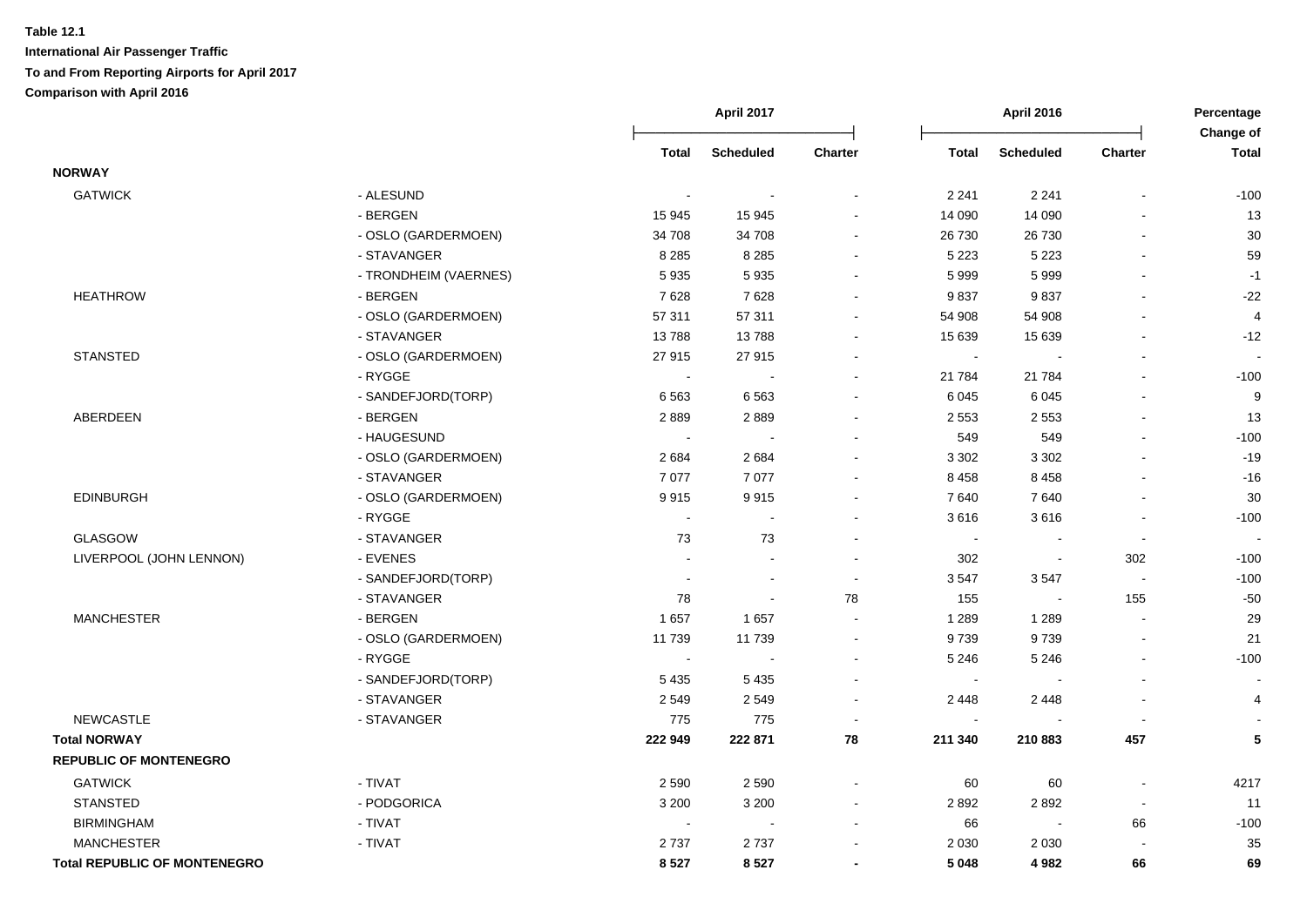|                                 |                 |              | April 2017<br><b>April 2016</b> |                | Percentage<br>Change of |                  |                          |                |
|---------------------------------|-----------------|--------------|---------------------------------|----------------|-------------------------|------------------|--------------------------|----------------|
|                                 |                 | <b>Total</b> | <b>Scheduled</b>                | Charter        | <b>Total</b>            | <b>Scheduled</b> | <b>Charter</b>           | <b>Total</b>   |
| <b>REPUBLIC OF SERBIA</b>       |                 |              |                                 |                |                         |                  |                          |                |
| <b>HEATHROW</b>                 | - BELGRADE      | 8 1 8 7      | 8 1 8 7                         |                | 7 2 4 2                 | 7 2 4 2          |                          | 13             |
| <b>LUTON</b>                    | - BELGRADE      | 4 1 7 0      | 4 1 7 0                         |                | 4 0 0 4                 | 4 0 0 4          |                          | $\overline{4}$ |
| <b>Total REPUBLIC OF SERBIA</b> |                 | 12 3 5 7     | 12 3 5 7                        |                | 11 246                  | 11 246           | L.                       | 10             |
| <b>SWITZERLAND</b>              |                 |              |                                 |                |                         |                  |                          |                |
| <b>GATWICK</b>                  | - BALE MULHOUSE | 24 670       | 24 670                          |                | 23 602                  | 23 602           |                          | 5              |
|                                 | - GENEVA        | 72 432       | 67700                           | 4732           | 67 734                  | 65 358           | 2 3 7 6                  | $\overline{7}$ |
|                                 | - ZURICH        | 13 950       | 13 941                          | 9              | 13 4 14                 | 13414            |                          |                |
| <b>HEATHROW</b>                 | - BALE MULHOUSE | 21 3 21      | 21 321                          | $\sim$         | 22 108                  | 22 108           | $\sim$                   | $-4$           |
|                                 | - GENEVA        | 90 4 21      | 89813                           | 608            | 83 966                  | 83 414           | 552                      | 8              |
|                                 | - ZURICH        | 102 696      | 102 696                         | $\blacksquare$ | 90 836                  | 90 836           | $\blacksquare$           | 13             |
| <b>LONDON CITY</b>              | - BALE MULHOUSE | 2 2 1 7      | 2 2 1 7                         | $\sim$         | 1862                    | 1862             | $\sim$                   | 19             |
|                                 | - BERNE         | 848          | 848                             | $\sim$         | 125                     | 125              | ä,                       | 578            |
|                                 | - GENEVA        | 19612        | 19612                           | $\sim$         | 18 2 24                 | 18 2 24          | $\blacksquare$           | 8              |
|                                 | - ZURICH        | 34 054       | 34 054                          | $\sim$         | 33 163                  | 33 163           | $\overline{\phantom{a}}$ | 3              |
| <b>LUTON</b>                    | - ALTENRHEIN    |              |                                 |                | 22                      | $\sim$           | 22                       | $-100$         |
|                                 | - BALE MULHOUSE | 8 0 4 1      | 8 0 4 1                         |                | 7632                    | 7632             | $\mathbf{r}$             | 5              |
|                                 | - GENEVA        | 25 389       | 25 389                          |                | 21 4 84                 | 21 467           | 17                       | 18             |
|                                 | - ZURICH        | 15 992       | 15 992                          |                | 8 5 6 0                 | 8 5 6 0          |                          | 87             |
| SOUTHEND                        | - GENEVA        | 5794         | 5794                            |                | 2 9 0 7                 | 2 9 0 7          | $\blacksquare$           | 99             |
| <b>STANSTED</b>                 | - BALE MULHOUSE | 10 186       | 10 186                          |                | 9731                    | 9731             | $\overline{a}$           | 5              |
|                                 | - GENEVA        | 8992         | 8992                            |                | 5 3 8 7                 | 5 2 4 6          | 141                      | 67             |
| ABERDEEN                        | - GENEVA        | 712          | 712                             |                | 724                     | 724              | $\blacksquare$           | $-2$           |
| BELFAST INTERNATIONAL           | - GENEVA        | 2 3 9 9      | 2 3 9 9                         |                | 785                     | 785              | $\sim$                   | 206            |
| <b>BIRMINGHAM</b>               | - GENEVA        | 6871         | 6871                            |                | 3683                    | 3 4 9 9          | 184                      | 87             |
|                                 | - ZURICH        | 8 2 9 7      | 8 2 9 7                         |                | 8 0 8 5                 | 8 0 8 5          | ÷,                       | 3              |
| <b>BOURNEMOUTH</b>              | - GENEVA        | 5812         | 5812                            |                | 2 3 0 1                 | 2 3 0 1          | $\overline{a}$           | 153            |
| <b>BRISTOL</b>                  | - BALE MULHOUSE | 4703         | 4703                            |                | 4 3 4 0                 | 4 3 4 0          | $\blacksquare$           | 8              |
|                                 | - GENEVA        | 23 5 63      | 22 447                          | 1 1 1 6        | 17 592                  | 17 381           | 211                      | 34             |
| <b>CARDIFF WALES</b>            | - GENEVA        | 440          | 397                             | 43             | 249                     | 249              |                          | 77             |
| EAST MIDLANDS INTERNATIONAL     | - GENEVA        | 2 4 9 3      | 2 4 9 3                         |                | 577                     | 577              | L,                       | 332            |
| <b>EDINBURGH</b>                | - BALE MULHOUSE | 12 078       | 12 078                          | $\sim$         | 9 0 0 1                 | 9 0 0 1          |                          | 34             |
|                                 | - GENEVA        | 17 092       | 16 943                          | 149            | 13 065                  | 11 825           | 1 2 4 0                  | 31             |
|                                 | - ZURICH        | 2 1 3 8      | 2 1 3 8                         | $\sim$         | 392                     | 392              | $\overline{a}$           | 445            |
| <b>EXETER</b>                   | - GENEVA        | 349          | 349                             |                | 182                     | 182              |                          | 92             |
| <b>GLASGOW</b>                  | - GENEVA        | 3547         | 3547                            |                | 1 2 2 7                 | 1 2 2 7          |                          | 189            |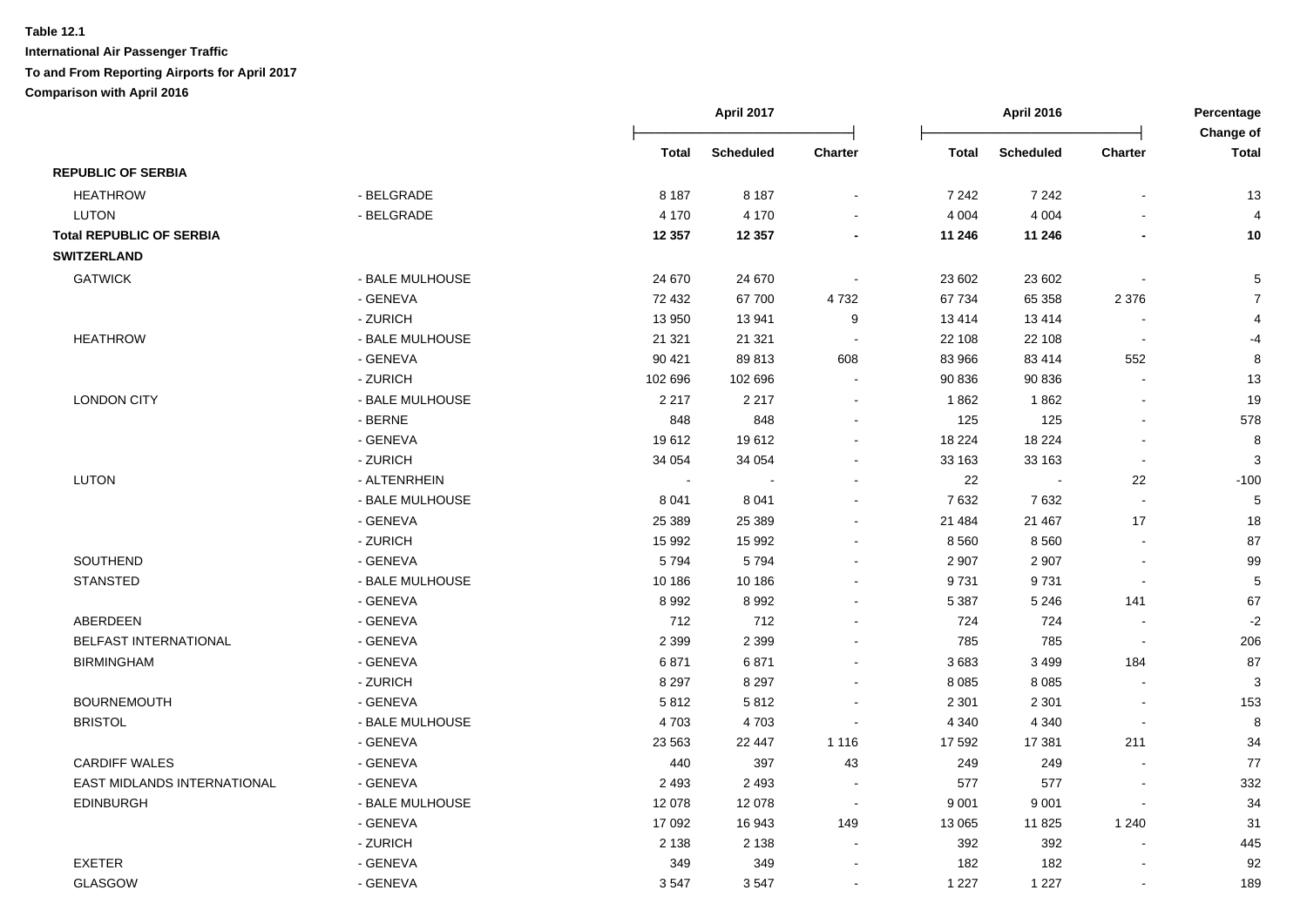|                          |                            |                  | April 2017       |                          |                          | <b>April 2016</b> |                          | Percentage<br>Change of |  |
|--------------------------|----------------------------|------------------|------------------|--------------------------|--------------------------|-------------------|--------------------------|-------------------------|--|
|                          |                            | <b>Total</b>     | <b>Scheduled</b> | <b>Charter</b>           | Total                    | <b>Scheduled</b>  | <b>Charter</b>           | <b>Total</b>            |  |
| <b>INVERNESS</b>         | - GENEVA                   | $\sim$           |                  |                          | 247                      | 247               |                          | $-100$                  |  |
| <b>ISLE OF MAN</b>       | - GENEVA                   | 244              | 244              |                          | $\overline{\phantom{a}}$ |                   |                          |                         |  |
| <b>JERSEY</b>            | - BALE MULHOUSE            | 71               | 71               |                          | $\sim$                   |                   |                          |                         |  |
|                          | - BERNE                    | 82               | 82               |                          | 101                      | 101               |                          | $-19$                   |  |
|                          | - GENEVA                   | 340              | 340              |                          | 406                      | 406               |                          | $-16$                   |  |
| <b>LEEDS BRADFORD</b>    | - GENEVA                   | 4 5 24           | 4 5 24           | $\sim$                   | 3 9 3 3                  | 3933              |                          | 15                      |  |
| LIVERPOOL (JOHN LENNON)  | $-BERNE$                   |                  |                  |                          | 34                       |                   | 34                       | $-100$                  |  |
|                          | - GENEVA                   | 11 492           | 11 492           | $\sim$                   | 10 196                   | 10 196            | $\sim$                   | 13                      |  |
| <b>MANCHESTER</b>        | - BALE MULHOUSE            | 7536             | 7536             |                          | 7 7 8 1                  | 7781              | $\overline{\phantom{a}}$ | $-3$                    |  |
|                          | - GENEVA                   | 28 958           | 27 831           | 1 1 2 7                  | 20 240                   | 19687             | 553                      | 43                      |  |
|                          | - ZURICH                   | 11 040           | 11 040           |                          | 9856                     | 9856              |                          | 12                      |  |
| NEWCASTLE                | - GENEVA                   | 6521             | 6521             |                          | 5742                     | 5742              |                          | 14                      |  |
| SOUTHAMPTON              | - GENEVA                   | 845              | 845              |                          | 439                      | 439               |                          | 92                      |  |
| <b>Total SWITZERLAND</b> |                            | 618762           | 610978           | 7784                     | 531 935                  | 526 605           | 5 3 3 0                  | 16                      |  |
| <b>TURKEY</b>            |                            |                  |                  |                          |                          |                   |                          |                         |  |
| <b>GATWICK</b>           | - ANKARA (ESENBOGA)        | $\boldsymbol{9}$ |                  | $\boldsymbol{9}$         | $\sim$                   |                   |                          |                         |  |
|                          | - ANTALYA                  | 17857            | 15 0 22          | 2835                     | 17 170                   | 13 3 10           | 3 8 6 0                  | $\overline{4}$          |  |
|                          | - BODRUM (MILAS)           | 4 5 5 2          | 4552             |                          | 4 8 3 1                  | 4831              |                          | -6                      |  |
|                          | - BURSA YENISEHIR          | $\sim$           | $\sim$           |                          | 59                       | $\mathbf{r}$      | 59                       | $-100$                  |  |
|                          | - DALAMAN                  | 12 166           | 10 561           | 1 605                    | 12 946                   | 11 535            | 1411                     | $\textnormal{-}6$       |  |
|                          | - ISTANBUL                 | 17 246           | 17 246           | $\blacksquare$           | 22 480                   | 22 480            |                          | $-23$                   |  |
|                          | - ISTANBUL (SABIHA GOKCEN) | 5 2 8 3          | 5 2 8 3          |                          | 15 061                   | 15 061            |                          | $-65$                   |  |
|                          | - IZMIR (ADNAN MENDERES)   | 2876             | 2876             |                          | 2 5 4 7                  | 2 5 4 7           |                          | 13                      |  |
| <b>HEATHROW</b>          | - ISTANBUL                 | 90 227           | 90 227           |                          | 77 584                   | 77 584            |                          | 16                      |  |
| <b>LUTON</b>             | - ANTALYA                  | 1785             | 1785             |                          | 774                      | 774               |                          | 131                     |  |
|                          | - BODRUM (MILAS)           | 226              | 226              |                          | $\sim$                   |                   |                          |                         |  |
|                          | - ISTANBUL                 |                  | $\blacksquare$   |                          | 6 171                    | 6 171             |                          | $-100$                  |  |
| <b>STANSTED</b>          | - ANTALYA                  | 2 9 0 7          | 1567             | 1 3 4 0                  | 3 0 4 9                  | 3 0 4 9           |                          | $-5$                    |  |
|                          | - BODRUM (MILAS)           | 781              | 781              | $\overline{\phantom{a}}$ | 809                      | 809               |                          | $-3$                    |  |
|                          | - DALAMAN                  | 4 3 2 9          | 4 3 2 9          | $\overline{\phantom{a}}$ | 4 4 5 4                  | 4 4 5 4           |                          | $-3$                    |  |
|                          | - ISTANBUL                 | 9 3 7 6          | 9311             | 65                       | $\sim$                   | $\sim$            |                          |                         |  |
|                          | - ISTANBUL (SABIHA GOKCEN) | 21 578           | 21 578           |                          | 18 903                   | 18 903            |                          | 14                      |  |
|                          | - IZMIR (ADNAN MENDERES)   | 4 2 4 8          | 3629             | 619                      | 2831                     | 2831              | $\sim$                   | 50                      |  |
| BELFAST INTERNATIONAL    | - DALAMAN                  |                  | $\blacksquare$   |                          | 1 2 9 7                  | $\blacksquare$    | 1 2 9 7                  | $-100$                  |  |
|                          | - ISTANBUL                 |                  |                  |                          | 57                       |                   | 57                       | $-100$                  |  |
| <b>BIRMINGHAM</b>        | - ANTALYA                  | 3791             | 3 3 2 2          | 469                      | 5845                     | 3583              | 2 2 6 2                  | $-35$                   |  |
|                          |                            |                  |                  |                          |                          |                   |                          |                         |  |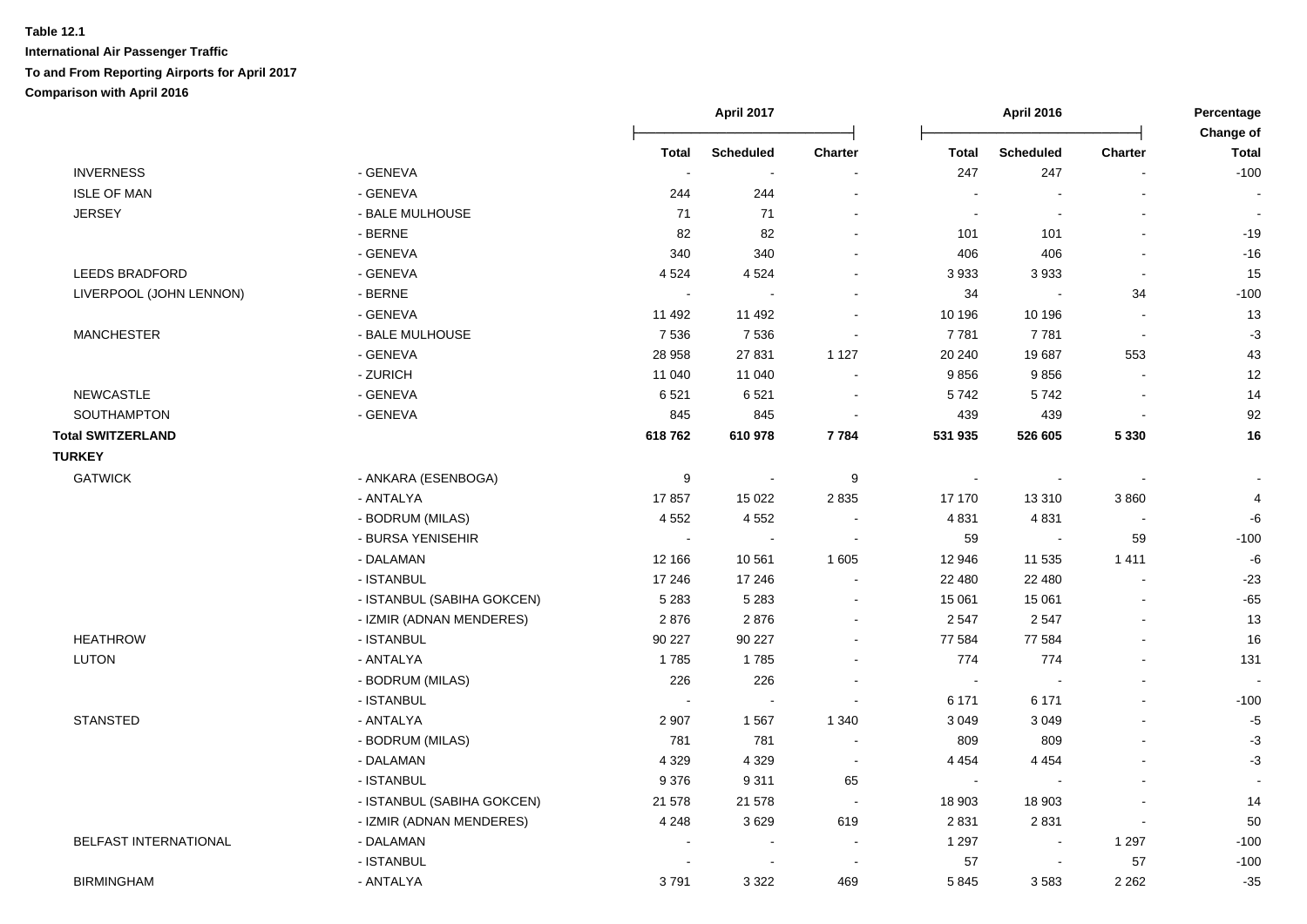|                                   |                          |           | April 2017       |                          | <b>April 2016</b>           |                  |                          | Percentage<br>Change of |  |
|-----------------------------------|--------------------------|-----------|------------------|--------------------------|-----------------------------|------------------|--------------------------|-------------------------|--|
|                                   |                          | Total     | <b>Scheduled</b> | <b>Charter</b>           | <b>Total</b>                | <b>Scheduled</b> | <b>Charter</b>           | Total                   |  |
|                                   | - BURSA YENISEHIR        | $\sim$    | $\sim$           |                          | 54                          | $\sim$           | 54                       | $-100$                  |  |
|                                   | - DALAMAN                | 3 2 4 1   | 1594             | 1647                     | 3 2 1 2                     | 3 2 1 2          |                          | $\overline{1}$          |  |
|                                   | - ISTANBUL               | 11 998    | 11 998           | $\sim$                   | 12 007                      | 12 007           |                          |                         |  |
| <b>BRISTOL</b>                    | - ANTALYA                |           |                  |                          | 1 3 2 1                     | 1 3 2 1          |                          | $-100$                  |  |
|                                   | - BODRUM (MILAS)         | $\sim$    | $\sim$           |                          | 1 1 3 1                     | 1 1 3 1          |                          | $-100$                  |  |
|                                   | - DALAMAN                | 3 4 5 0   | 1813             | 1 637                    | 3 4 6 7                     | 3 4 6 7          |                          |                         |  |
| EAST MIDLANDS INTERNATIONAL       | - ANTALYA                | 1692      | 1692             | $\sim$                   | 3 0 31                      | 1575             | 1456                     | $-44$                   |  |
|                                   | - DALAMAN                | 1868      | 1653             | 215                      | 151                         | 151              | $\overline{\phantom{a}}$ | 1137                    |  |
| <b>EDINBURGH</b>                  | - BODRUM (MILAS)         | 1739      | 1739             |                          | 2 4 7 8                     | 2478             |                          | $-30$                   |  |
|                                   | - DALAMAN                | 2792      | 2792             | $\overline{\phantom{a}}$ | 2659                        | 2659             |                          | 5                       |  |
|                                   | - ISTANBUL               | 6912      | 6912             | $\sim$                   | 8 9 8 0                     | 8980             | $\overline{\phantom{a}}$ | $-23$                   |  |
| GLASGOW                           | - ANTALYA                | 7 9 0 8   | 1 3 1 1          | 6 5 9 7                  | 7 3 9 4                     | 7 3 9 4          | $\blacksquare$           | $\overline{7}$          |  |
|                                   | - DALAMAN                | 4751      | 164              | 4587                     | 3 3 4 6                     | 2940             | 406                      | 42                      |  |
| <b>LEEDS BRADFORD</b>             | - ANTALYA                | 1 2 1 5   | 1 2 1 5          |                          | 1 2 3 1                     | 1 2 3 1          |                          | $-1$                    |  |
|                                   | - DALAMAN                | 195       | 195              |                          | 196                         | 196              |                          | $-1$                    |  |
| LIVERPOOL (JOHN LENNON)           | - ANTALYA                | 100       | $\sim$           | 100                      | $\sim$                      |                  |                          |                         |  |
|                                   | - BODRUM (MILAS)         | 1 1 4 6   | 1 1 4 6          | $\sim$                   | 2 3 0 0                     | 2 3 0 0          | $\blacksquare$           | $-50$                   |  |
| <b>MANCHESTER</b>                 | - ANTALYA                | 22 059    | 18 672           | 3 3 8 7                  | 15 642                      | 11 403           | 4 2 3 9                  | 41                      |  |
|                                   | - DALAMAN                | 15 0 96   | 13516            | 1580                     | 10 855                      | 9453             | 1 4 0 2                  | 39                      |  |
|                                   | - ISTANBUL               | 17 509    | 17 509           | $\sim$                   | 23 178                      | 23 178           |                          | $-24$                   |  |
|                                   | - IZMIR (ADNAN MENDERES) | 573       | $\sim$           | 573                      | $\mathcal{L}_{\mathcal{A}}$ |                  |                          |                         |  |
| <b>NEWCASTLE</b>                  | - ANTALYA                | 166       | 166              |                          | 1765                        | 1765             |                          | $-91$                   |  |
|                                   | - DALAMAN                | 3 0 4 8   | 3048             |                          | 1882                        | 1882             |                          | 62                      |  |
| <b>Total TURKEY</b>               |                          | 306 695   | 279 430          | 27 265                   | 303 148                     | 286 645          | 16 503                   | $\mathbf{1}$            |  |
| <b>Total WESTERN EUROPE-OTHER</b> |                          | 1 307 885 | 1 272 395        | 35 490                   | 1 162 393                   | 1 140 037        | 22 3 5 6                 | 13                      |  |
| <b>EASTERN EUROPE-EU</b>          |                          |           |                  |                          |                             |                  |                          |                         |  |
| <b>BULGARIA</b>                   |                          |           |                  |                          |                             |                  |                          |                         |  |
| <b>GATWICK</b>                    | - SOFIA                  | 9 2 5 5   | 9 2 5 5          |                          | 8633                        | 8633             |                          | $\overline{7}$          |  |
| <b>HEATHROW</b>                   | - SOFIA                  | 14 2 25   | 14 2 25          | ۰                        | 14 0 26                     | 14 0 26          |                          | $\mathbf{1}$            |  |
| LUTON                             | - BURGAS                 | 4 3 4 6   | 4 3 4 6          | $\blacksquare$           | 4 2 3 7                     | 4 2 3 7          |                          | $\sqrt{3}$              |  |
|                                   | - SOFIA                  | 26 107    | 26 107           | $\overline{\phantom{a}}$ | 24 996                      | 24 996           |                          | $\overline{4}$          |  |
|                                   | - VARNA                  | 9 3 6 1   | 9 3 6 1          |                          | 5 4 3 2                     | 5 4 3 2          |                          | 72                      |  |
| <b>STANSTED</b>                   | - PLOVDIV                | 4 2 7 5   | 4 2 7 5          | $\sim$                   | 4 8 0 8                     | 4 8 0 8          |                          | $-11$                   |  |
|                                   | - SOFIA                  | 23 213    | 23 213           | $\blacksquare$           | 2872                        | 2872             | $\blacksquare$           | 708                     |  |
| BELFAST INTERNATIONAL             | - SOFIA                  |           |                  |                          | 153                         | $\sim$           | 153                      | $-100$                  |  |
| <b>BIRMINGHAM</b>                 | - SOFIA                  | 9012      | 9012             | $\blacksquare$           | 2 2 6 5                     | 2 2 6 5          | $\overline{\phantom{a}}$ | 298                     |  |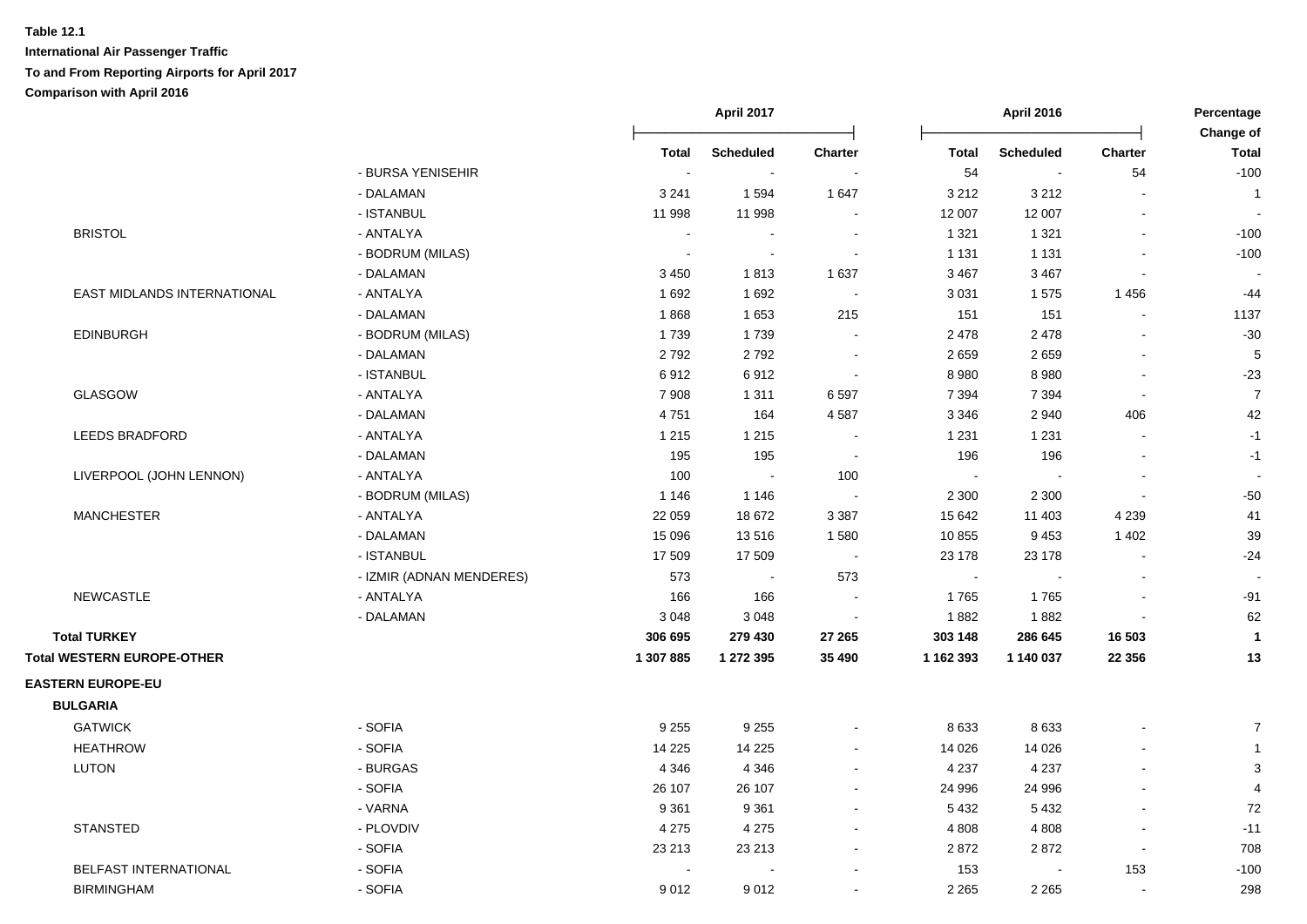|                             |                 |         | <b>April 2017</b> |                |              | <b>April 2016</b> |                          | Percentage<br><b>Change of</b> |
|-----------------------------|-----------------|---------|-------------------|----------------|--------------|-------------------|--------------------------|--------------------------------|
|                             |                 | Total   | <b>Scheduled</b>  | <b>Charter</b> | <b>Total</b> | <b>Scheduled</b>  | <b>Charter</b>           | <b>Total</b>                   |
| <b>BRISTOL</b>              | - SOFIA         | 3 4 8 3 | 3 4 8 3           |                | 2 5 5 3      | 2 3 8 6           | 167                      | 36                             |
| DONCASTER SHEFFIELD         | - SOFIA         | 2569    | 2569              |                | $\sim$       |                   | $\overline{\phantom{a}}$ |                                |
| EAST MIDLANDS INTERNATIONAL | - SOFIA         | $\sim$  |                   |                | 125          | $\sim$            | 125                      | $-100$                         |
| <b>GLASGOW</b>              | - SOFIA         | 3 0 8 7 | 3 0 8 7           |                |              |                   | $\blacksquare$           |                                |
| LIVERPOOL (JOHN LENNON)     | - SOFIA         | 2707    | 2707              |                | $\sim$       |                   | $\overline{\phantom{a}}$ | $\sim$                         |
| <b>MANCHESTER</b>           | - SOFIA         | 5731    | 5731              |                | 4575         | 4 4 0 4           | 171                      | 25                             |
| <b>Total BULGARIA</b>       |                 | 117 371 | 117 371           |                | 74 675       | 74 059            | 616                      | 57                             |
| <b>CZECH REPUBLIC</b>       |                 |         |                   |                |              |                   |                          |                                |
| <b>GATWICK</b>              | - PRAGUE        | 34 513  | 34 513            |                | 21 707       | 21 707            |                          | 59                             |
| <b>HEATHROW</b>             | - PRAGUE        | 39 366  | 39 366            |                | 38 112       | 38 112            |                          | 3                              |
| <b>LUTON</b>                | - BRNO (TURANY) | 3697    | 3697              |                | 3617         | 3617              |                          | $\boldsymbol{2}$               |
|                             | - PRAGUE        | 10717   | 10717             |                | 9715         | 9715              | $\blacksquare$           | 10                             |
| STANSTED                    | - BRNO (TURANY) | 10 599  | 10 599            |                | 10 381       | 10 381            |                          | $\boldsymbol{2}$               |
|                             | - OSTRAVA       | 4 1 7 3 | 4 1 7 3           |                | 4 5 3 2      | 4 5 3 2           |                          | -8                             |
|                             | - PRAGUE        | 24 8 32 | 24 832            |                | 28 737       | 28737             |                          | $-14$                          |
| <b>BIRMINGHAM</b>           | - PRAGUE        | 5736    | 5736              |                | 768          | 768               |                          | 647                            |
| <b>BRISTOL</b>              | - PRAGUE        | 5 4 7 0 | 5 4 7 0           |                | 4 9 4 7      | 4 9 4 7           |                          | 11                             |
| EAST MIDLANDS INTERNATIONAL | - PRAGUE        | 2 0 4 6 | 2046              |                | 2 2 7 4      | 2 2 7 4           |                          | $-10$                          |
| <b>EDINBURGH</b>            | - PRAGUE        | 7 0 8 2 | 7 0 8 2           |                | 5 3 4 3      | 5 3 4 3           |                          | 33                             |
| <b>GLASGOW</b>              | - PRAGUE        | 2673    | 2673              |                | 2 4 8 5      | 2 4 8 5           |                          | $\bf 8$                        |
| <b>LEEDS BRADFORD</b>       | - PRAGUE        | 2 3 9 7 | 2 3 9 7           |                | 3 1 0 9      | 3 1 0 9           | $\blacksquare$           | $-23$                          |
| LIVERPOOL (JOHN LENNON)     | - PRAGUE        | 5943    | 5943              |                | 1702         | 1702              | $\blacksquare$           | 249                            |
| <b>MANCHESTER</b>           | - PRAGUE        | 15 102  | 15 102            |                | 10 860       | 10 860            |                          | 39                             |
| <b>NEWCASTLE</b>            | - PRAGUE        | 2 1 4 9 | 2 1 4 9           |                | 2 3 9 7      | 2 3 9 7           |                          | $-10$                          |
| <b>Total CZECH REPUBLIC</b> |                 | 176 495 | 176 495           |                | 150 686      | 150 686           |                          | 17                             |
| <b>ESTONIA</b>              |                 |         |                   |                |              |                   |                          |                                |
| <b>GATWICK</b>              | - TALLIN        | 2 4 2 0 | 2 4 2 0           |                | 2 7 0 1      | 2701              |                          | $-10$                          |
| <b>HEATHROW</b>             | - TALLIN        | 2670    | 2670              |                | $\sim$       |                   |                          |                                |
| <b>STANSTED</b>             | - TALLIN        | 6 0 4 4 | 6044              |                | 6 0 8 9      | 6 0 8 9           |                          | $-1$                           |
| <b>Total ESTONIA</b>        |                 | 11 134  | 11 134            |                | 8790         | 8790              | $\blacksquare$           | $27\,$                         |
| <b>HUNGARY</b>              |                 |         |                   |                |              |                   |                          |                                |
| <b>GATWICK</b>              | - BUDAPEST      | 18 0 22 | 18 0 22           |                | 18 006       | 18 006            |                          |                                |
| <b>HEATHROW</b>             | - BUDAPEST      | 26 170  | 26 170            |                | 29 060       | 29 060            |                          | $-10$                          |
| <b>LUTON</b>                | - BUDAPEST      | 47 566  | 47 566            |                | 48 927       | 48 9 27           |                          | $-3$                           |
|                             | - DEBRECEN      | 10 928  | 10 928            |                | 10 334       | 10 334            |                          | 6                              |
| <b>STANSTED</b>             | - BUDAPEST      | 32 487  | 32 487            | $\sim$         | 31 333       | 31 333            |                          | 4                              |
|                             |                 |         |                   |                |              |                   |                          |                                |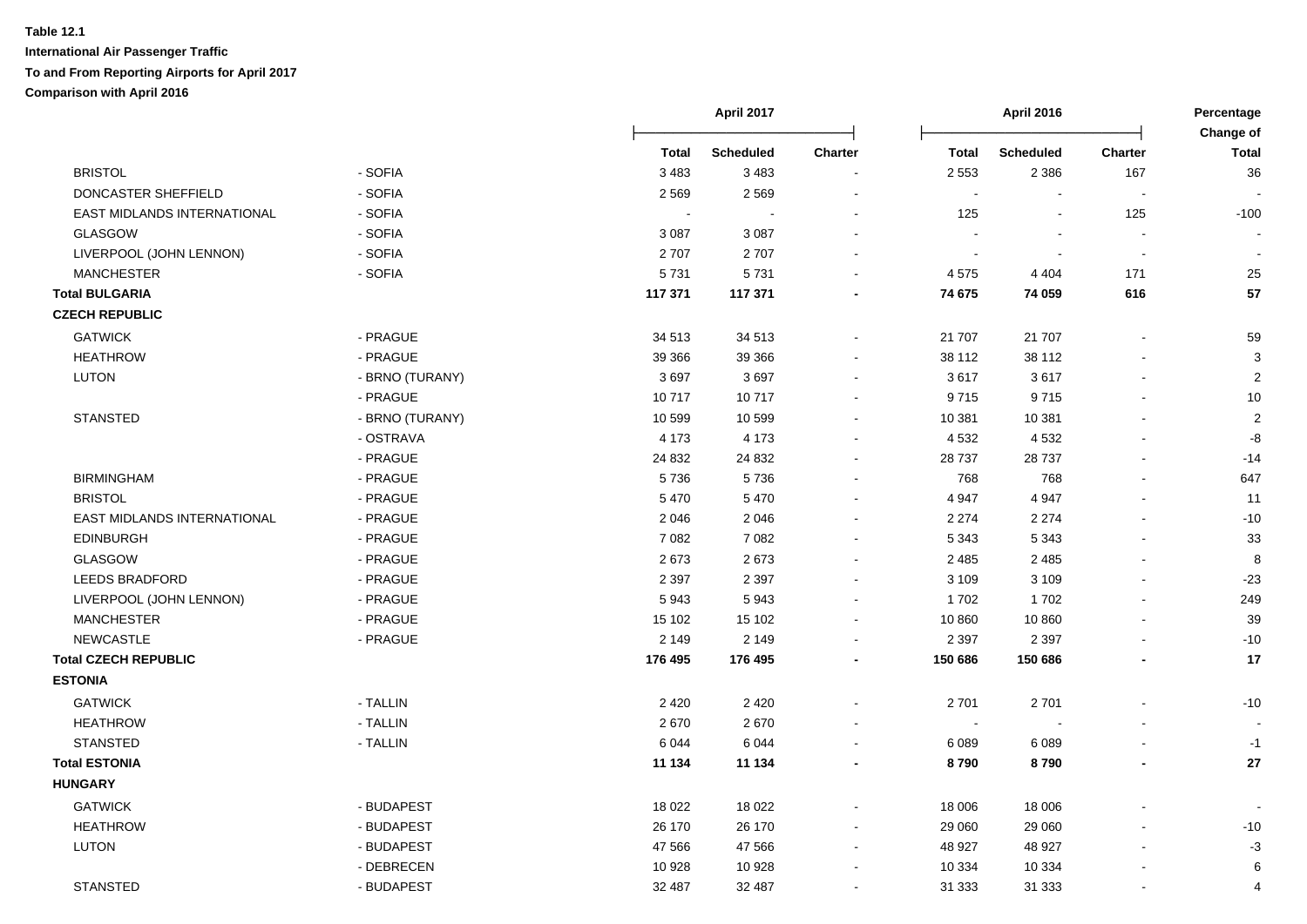|                                    |            |              | April 2017       |                |              | April 2016       |                | Percentage                |  |
|------------------------------------|------------|--------------|------------------|----------------|--------------|------------------|----------------|---------------------------|--|
|                                    |            | <b>Total</b> | <b>Scheduled</b> | <b>Charter</b> | <b>Total</b> | <b>Scheduled</b> | <b>Charter</b> | Change of<br><b>Total</b> |  |
| <b>BIRMINGHAM</b>                  | - BUDAPEST | 4016         | 4016             |                | 3824         | 3824             |                | 5                         |  |
| <b>BRISTOL</b>                     | - BUDAPEST | 4737         | 4737             |                | 4 6 9 2      | 4 6 9 2          |                | $\overline{\mathbf{1}}$   |  |
| <b>EAST MIDLANDS INTERNATIONAL</b> | - BUDAPEST | 6 1 4 3      | 6 1 4 3          |                | 1853         | 1853             |                | 232                       |  |
| <b>EDINBURGH</b>                   | - BUDAPEST | 3619         | 3619             |                | 2 9 64       | 2 9 6 4          |                | 22                        |  |
| <b>GLASGOW</b>                     | - BUDAPEST | 4 0 8 3      | 4 0 8 3          |                | 3802         | 3802             |                | $\overline{7}$            |  |
| <b>LEEDS BRADFORD</b>              | - BUDAPEST | 2 2 0 8      | 2 2 0 8          |                | 2 3 7 6      | 2 3 7 6          |                | $-7$                      |  |
| LIVERPOOL (JOHN LENNON)            | - BUDAPEST | 3 9 6 7      | 3 9 6 7          | $\sim$         | 2 3 4 5      | 2 3 4 5          |                | 69                        |  |
| <b>MANCHESTER</b>                  | - BUDAPEST | 12741        | 12741            | $\sim$         | 10 674       | 10 674           |                | 19                        |  |
| <b>Total HUNGARY</b>               |            | 176 687      | 176 687          |                | 170 190      | 170 190          |                | 4                         |  |
| <b>LATVIA</b>                      |            |              |                  |                |              |                  |                |                           |  |
| <b>GATWICK</b>                     | - RIGA     | 11 770       | 11 770           |                | 9708         | 9708             |                | 21                        |  |
| <b>LUTON</b>                       | - RIGA     | 15 277       | 15 277           |                | 14 090       | 14 090           |                | 8                         |  |
| <b>STANSTED</b>                    | - RIGA     | 21 303       | 21 30 3          | $\sim$         | 20 929       | 20 9 29          |                | $\overline{2}$            |  |
| DONCASTER SHEFFIELD                | - RIGA     | 3659         | 3659             |                | 2780         | 2780             |                | 32                        |  |
| <b>EAST MIDLANDS INTERNATIONAL</b> | - RIGA     | 4 1 8 6      | 4 1 8 6          |                | 4513         | 4513             |                | $\mathbf{-7}$             |  |
| GLASGOW                            | - RIGA     | 3 1 6 6      | 3 1 6 6          |                | 2657         | 2657             |                | 19                        |  |
| <b>LEEDS BRADFORD</b>              | - RIGA     | 3 0 5 8      | 3 0 5 8          |                | 2681         | 2681             |                | 14                        |  |
| LIVERPOOL (JOHN LENNON)            | - RIGA     | 2727         | 2727             |                | 2 5 5 4      | 2 5 5 4          |                | $\overline{7}$            |  |
| <b>MANCHESTER</b>                  | - RIGA     | 4547         | 4547             |                | 4 3 7 6      | 4 3 7 6          |                | $\overline{4}$            |  |
| <b>Total LATVIA</b>                |            | 69 693       | 69 693           |                | 64 288       | 64 288           |                | 8                         |  |
| <b>LITHUANIA</b>                   |            |              |                  |                |              |                  |                |                           |  |
| <b>GATWICK</b>                     | - KAUNAS   |              |                  |                | 4587         | 4587             |                | $-100$                    |  |
| <b>LUTON</b>                       | - KAUNAS   | 20 008       | 20 008           |                | 16 205       | 16 20 5          |                | 23                        |  |
|                                    | - PALANGA  | 5 3 0 9      | 5 3 0 9          | $\sim$         | 3572         | 3572             |                | 49                        |  |
|                                    | - VILNIUS  | 25 669       | 25 6 69          | $\sim$         | 26 077       | 26 077           |                | $-2$                      |  |
| <b>STANSTED</b>                    | - KAUNAS   | 5941         | 5941             |                | $\sim$       |                  |                |                           |  |
|                                    | - PALANGA  | 3 1 9 7      | 3 1 9 7          |                | 3 1 8 4      | 3 1 8 4          |                |                           |  |
|                                    | - VILNIUS  | 10 655       | 10 655           |                | 10 466       | 10 4 66          |                | $\mathbf 2$               |  |
| BELFAST INTERNATIONAL              | - VILNIUS  | 2987         | 2987             |                | 2760         | 2760             |                | 8                         |  |
| <b>BIRMINGHAM</b>                  | - KAUNAS   | 154          | 154              |                | $\sim$       |                  |                |                           |  |
|                                    | - VILNIUS  | 3 0 6 0      | 3 0 6 0          |                | 2899         | 2899             |                | 6                         |  |
| <b>BRISTOL</b>                     | - KAUNAS   | 3 0 8 9      | 3 0 8 9          |                | 3 2 0 8      | 3 2 0 8          |                | -4                        |  |
| DONCASTER SHEFFIELD                | - VILNIUS  | 3784         | 3784             |                | 3867         | 3867             |                | $-2$                      |  |
| <b>EDINBURGH</b>                   | - KAUNAS   | 3 1 7 7      | 3 1 7 7          |                | 2 9 3 0      | 2 9 3 0          |                | 8                         |  |
| GLASGOW                            | - PALANGA  | 2876         | 2876             |                | $\sim$       |                  |                |                           |  |
|                                    | - VILNIUS  |              | $\blacksquare$   | $\sim$         | 2 0 7 5      | 2075             |                | $-100$                    |  |
|                                    |            |              |                  |                |              |                  |                |                           |  |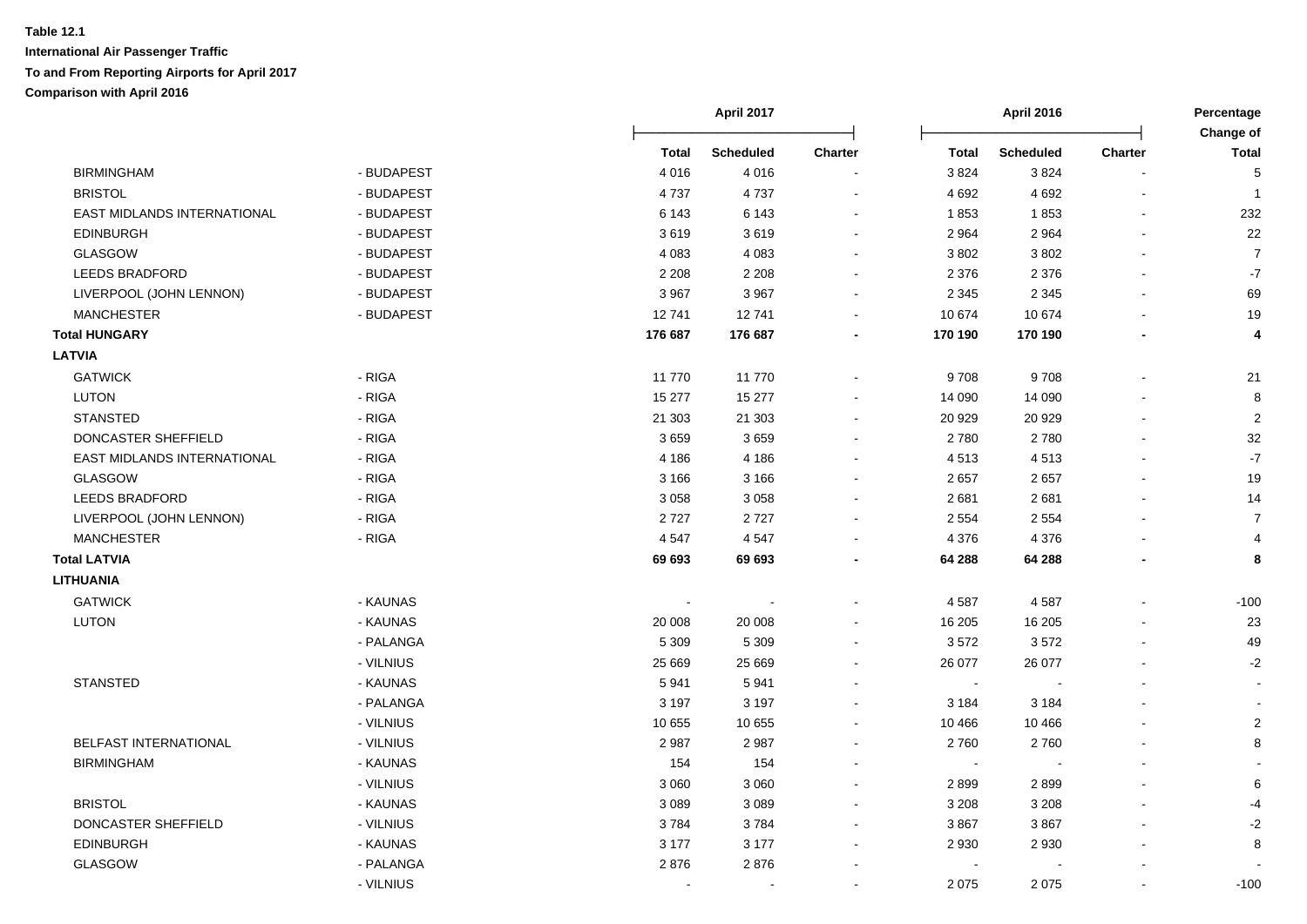|                              |                           |                | <b>April 2017</b> |                          |                | <b>April 2016</b>        |                          | Percentage<br>Change of  |
|------------------------------|---------------------------|----------------|-------------------|--------------------------|----------------|--------------------------|--------------------------|--------------------------|
|                              |                           | Total          | <b>Scheduled</b>  | Charter                  | <b>Total</b>   | <b>Scheduled</b>         | <b>Charter</b>           | <b>Total</b>             |
| <b>LEEDS BRADFORD</b>        | - VILNIUS                 | 2614           | 2614              |                          | ÷,             |                          |                          |                          |
| LIVERPOOL (JOHN LENNON)      | - VILNIUS                 | 3 1 2 4        | 3 1 2 4           |                          | 2767           | 2767                     |                          | 13                       |
| <b>Total LITHUANIA</b>       |                           | 95 644         | 95 644            | $\blacksquare$           | 84 597         | 84 597                   |                          | 13                       |
| <b>POLAND</b>                |                           |                |                   |                          |                |                          |                          |                          |
| <b>GATWICK</b>               | - GDANSK                  | $\mathbf{1}$   | $\sim$            | $\mathbf 1$              |                |                          |                          |                          |
|                              | - KRAKOW                  | 11 583         | 11 583            | $\blacksquare$           | 11 697         | 11 697                   |                          | $-1$                     |
|                              | - WARSAW (CHOPIN)         | $\sim$         |                   | $\blacksquare$           | 5 1 0 6        | 5 1 0 6                  |                          | $-100$                   |
| <b>HEATHROW</b>              | - KRAKOW                  | 8 3 7 4        | 8 3 7 4           | $\blacksquare$           | 8936           | 8936                     |                          | -6                       |
|                              | - WARSAW (CHOPIN)         | 35 143         | 35 143            | $\blacksquare$           | 33 27 3        | 33 273                   |                          | 6                        |
| LUTON                        | - BYDGOSZCZ               | $\sim$         |                   |                          | 145            | 145                      | $\sim$                   | $-100$                   |
|                              | - GDANSK                  | 23 806         | 23 806            | $\blacksquare$           | 23 346         | 23 346                   |                          | $\overline{2}$           |
|                              | - KATOWICE                | 27716          | 27716             | $\blacksquare$           | 25 636         | 25 636                   | $\overline{\phantom{a}}$ | 8                        |
|                              | - KRAKOW                  | $\blacksquare$ |                   | $\blacksquare$           | 424            | $\overline{\phantom{a}}$ | 424                      | $-100$                   |
|                              | - LUBLIN (PORT LOTNICZY)  | 9650           | 9650              |                          | 9496           | 9496                     |                          | $\overline{2}$           |
|                              | - POZNAN                  | 13 968         | 13 968            | $\overline{a}$           | 13 3 26        | 13 3 26                  |                          | $\,$ 5 $\,$              |
|                              | - RZESZOW                 | 4 6 3 4        | 4634              | $\blacksquare$           | 4 6 38         | 4638                     |                          |                          |
|                              | - SZCZECIN (GOLENOW)      | 3923           | 3923              |                          | 3764           | 3764                     |                          | 4                        |
|                              | - SZYMANY (MAZURY)        | 3952           | 3952              | $\blacksquare$           | $\blacksquare$ |                          |                          |                          |
|                              | - WARSAW (CHOPIN)         | 36 436         | 36 436            | $\overline{\phantom{a}}$ | 31 147         | 31 147                   |                          | 17                       |
|                              | - WROCLAW                 | 9 3 9 7        | 9 3 9 7           | $\blacksquare$           | 9561           | 9561                     |                          | $-2$                     |
| <b>STANSTED</b>              | - BYDGOSZCZ               | 10 307         | 10 307            | $\blacksquare$           | 10 339         | 10 339                   |                          |                          |
|                              | - GDANSK                  | 16 907         | 16 907            | $\blacksquare$           | 17 446         | 17 446                   |                          | $-3$                     |
|                              | - KATOWICE                | 10 597         | 10 597            | $\blacksquare$           | 10 616         | 10 616                   | $\blacksquare$           | $\overline{\phantom{a}}$ |
|                              | - KRAKOW                  | 29 10 6        | 29 106            | $\blacksquare$           | 29 716         | 29 3 34                  | 382                      | $-2$                     |
|                              | - LODZ LUBLINEK           | 9 2 3 8        | 9 2 3 8           | $\blacksquare$           | 9 2 7 2        | 9 2 7 2                  |                          | $\sim$                   |
|                              | - LUBLIN (PORT LOTNICZY)  | 5974           | 5974              |                          | 6 0 0 1        | 6 0 0 1                  |                          |                          |
|                              | - POZNAN                  | 10 568         | 10 568            | $\overline{a}$           | 10 573         | 10573                    |                          |                          |
|                              | - RZESZOW                 | 13841          | 13841             | $\blacksquare$           | 13 579         | 13579                    |                          | 2                        |
|                              | - SZCZECIN (GOLENOW)      | 10 143         | 10 143            | $\overline{a}$           | 9 9 6 5        | 9965                     |                          | $\sqrt{2}$               |
|                              | - SZYMANY (MAZURY)        | 4 3 1 7        | 4 3 1 7           | $\blacksquare$           | $\bullet$      | $\overline{\phantom{a}}$ |                          |                          |
|                              | - WARSAW (MODLIN MASOVIA) | 35 966         | 35 966            | $\blacksquare$           | 36 197         | 36 197                   |                          | $-1$                     |
|                              | - WROCLAW                 | 18 697         | 18 697            | $\blacksquare$           | 18 582         | 18 5 82                  |                          | $\mathbf{1}$             |
| ABERDEEN                     | - GDANSK                  | 3419           | 3419              |                          | 2879           | 2879                     |                          | 19                       |
|                              | - WARSAW (CHOPIN)         | 2531           | 2531              |                          |                |                          |                          | $\overline{\phantom{a}}$ |
| <b>BELFAST INTERNATIONAL</b> | - GDANSK                  | 2969           | 2969              |                          |                |                          |                          | $\blacksquare$           |
|                              | - KATOWICE                | 2 6 0 2        | 2 6 0 2           |                          | 2416           | 2416                     |                          | 8                        |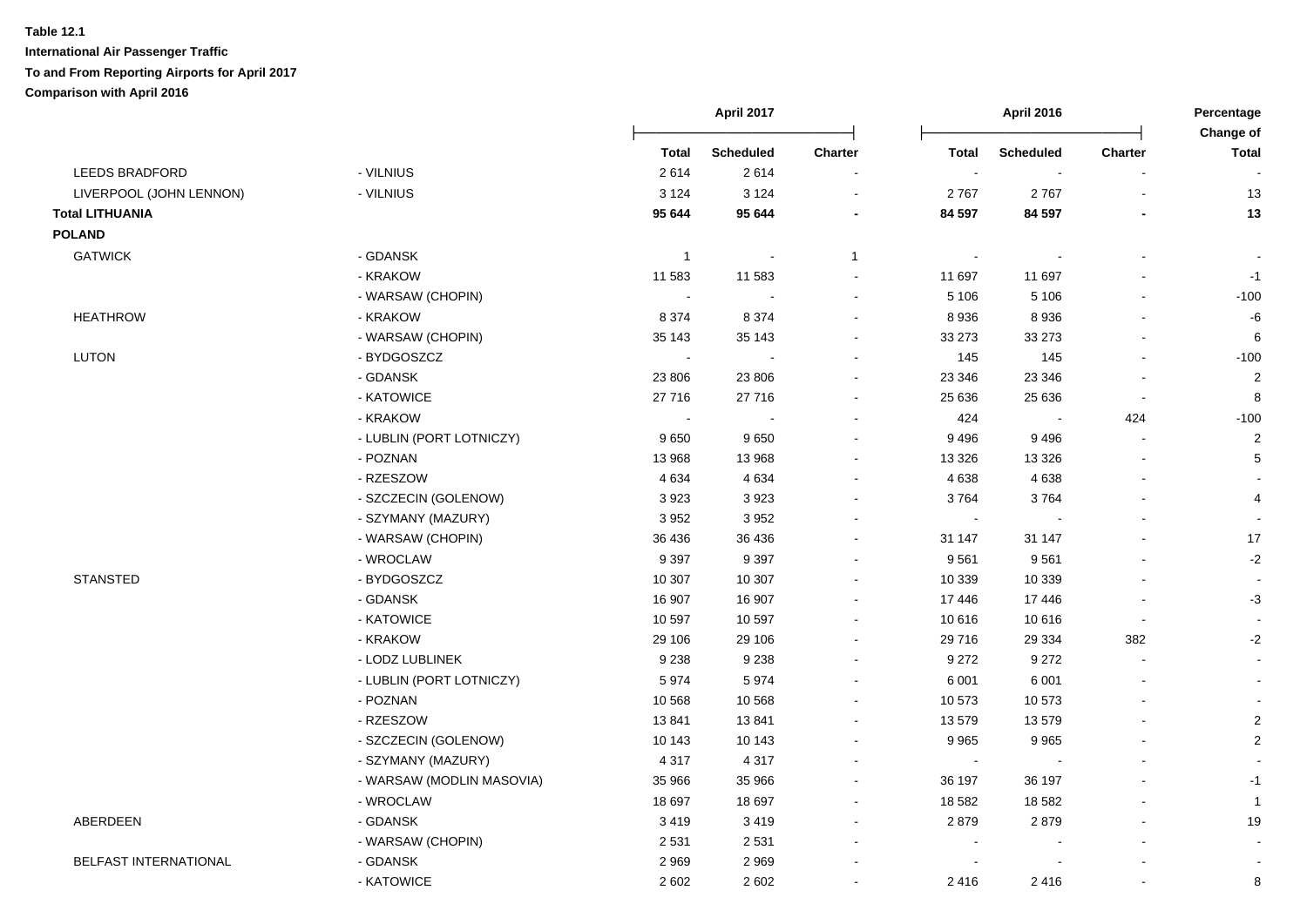|                             |                           | April 2017 |                  |                          | April 2016     |                  |                | Percentage<br>Change of |
|-----------------------------|---------------------------|------------|------------------|--------------------------|----------------|------------------|----------------|-------------------------|
|                             |                           | Total      | <b>Scheduled</b> | <b>Charter</b>           | <b>Total</b>   | <b>Scheduled</b> | <b>Charter</b> | <b>Total</b>            |
|                             | - KRAKOW                  | 8 0 5 4    | 8 0 5 4          | $\overline{\phantom{a}}$ | 3 4 7 0        | 3 4 7 0          | ä,             | 132                     |
|                             | - WARSAW (MODLIN MASOVIA) | 2766       | 2766             |                          | ÷,             |                  |                |                         |
|                             | - WROCLAW                 | 2 4 8 2    | 2 4 8 2          |                          | $\sim$         |                  |                |                         |
| <b>BIRMINGHAM</b>           | - BYDGOSZCZ               | 4523       | 4523             | $\sim$                   | 4681           | 4681             | $\overline{a}$ | $-3$                    |
|                             | - GDANSK                  | 3 1 7 4    | 3 1 7 4          | $\sim$                   | 2 8 2 4        | 2824             | $\blacksquare$ | 12                      |
|                             | - KATOWICE                | 2817       | 2817             | $\sim$                   | 3 2 2 0        | 3 2 2 0          |                | $-13$                   |
|                             | - KRAKOW                  | 3 1 7 7    | 3 1 7 7          | $\blacksquare$           | 2888           | 2888             | $\blacksquare$ | 10                      |
|                             | - POZNAN                  | 2884       | 2884             | $\sim$                   | 2764           | 2764             | $\overline{a}$ | 4                       |
|                             | - WARSAW (CHOPIN)         | 3971       | 3971             | $\sim$                   | 2 4 6 1        | 2 4 6 1          | $\blacksquare$ | 61                      |
|                             | - WARSAW (MODLIN MASOVIA) | 4 2 9 4    | 4 2 9 4          | $\sim$                   | $\sim$         |                  |                |                         |
|                             | - WROCLAW                 | 2 4 7 3    | 2 4 7 3          | $\sim$                   | 2611           | 2611             | $\overline{a}$ | $-5$                    |
| <b>BRISTOL</b>              | - GDANSK                  | 2 9 0 5    | 2 9 0 5          | $\sim$                   | 3 2 7 2        | 3 2 7 2          | $\sim$         | $-11$                   |
|                             | - KATOWICE                | 3528       | 3528             |                          | 4 0 36         | 4 0 3 6          | ä,             | $-13$                   |
|                             | - KRAKOW                  | 10 281     | 10 281           | $\sim$                   | 10 133         | 10 133           | ä,             | $\overline{1}$          |
|                             | - POZNAN                  | 3 2 9 7    | 3 2 9 7          | $\sim$                   | 2924           | 2924             | $\overline{a}$ | 13                      |
|                             | - RZESZOW                 | 2857       | 2857             |                          | 3 2 9 0        | 3 2 9 0          |                | $-13$                   |
|                             | - WARSAW (CHOPIN)         | 2778       | 2778             |                          | $\blacksquare$ |                  |                |                         |
|                             | - WARSAW (MODLIN MASOVIA) | 5872       | 5872             | $\sim$                   | 4760           | 4760             | $\overline{a}$ | 23                      |
|                             | - WROCLAW                 | 3 2 6 5    | 3 2 6 5          | $\sim$                   | 2798           | 2798             | $\overline{a}$ | 17                      |
| DONCASTER SHEFFIELD         | - GDANSK                  | 6 2 5 5    | 6 2 5 5          | $\sim$                   | 7 0 27         | 7 0 27           | $\blacksquare$ | $-11$                   |
|                             | - KATOWICE                | 7 0 6 9    | 7 0 6 9          | $\sim$                   | 8 1 8 9        | 8 1 8 9          | $\overline{a}$ | $-14$                   |
|                             | - LUBLIN (PORT LOTNICZY)  | 3655       | 3655             | $\sim$                   | 3 0 2 5        | 3 0 2 5          |                | 21                      |
|                             | - POZNAN                  | 6 2 6 0    | 6 2 6 0          | $\sim$                   | 5766           | 5766             |                | $\boldsymbol{9}$        |
|                             | - WARSAW (CHOPIN)         | 5 1 1 3    | 5 1 1 3          | $\sim$                   | 4 3 0 8        | 4 3 0 8          | $\blacksquare$ | 19                      |
|                             | - WROCLAW                 | 4410       | 4410             | $\sim$                   | 4 3 3 9        | 4 3 3 9          | $\blacksquare$ | $\sqrt{2}$              |
| EAST MIDLANDS INTERNATIONAL | - KRAKOW                  | 4 2 6 9    | 4 2 6 9          | $\sim$                   | 4618           | 4618             | L.             | -8                      |
|                             | - LODZ LUBLINEK           | 3 1 5 4    | 3 1 5 4          |                          | 3 1 8 6        | 3 1 8 6          |                | $-1$                    |
|                             | - RZESZOW                 | 4593       | 4593             | $\sim$                   | 4 6 6 2        | 4 6 6 2          |                | $-1$                    |
|                             | - WARSAW (MODLIN MASOVIA) | 1 5 3 5    | 1 5 3 5          |                          | 4 4 7 1        | 4 4 7 1          |                | $-66$                   |
|                             | - WROCLAW                 | 7 2 8 5    | 7 2 8 5          | $\sim$                   | 7613           | 7613             | $\blacksquare$ | $-4$                    |
| <b>EDINBURGH</b>            | - GDANSK                  | 4 6 2 5    | 4 6 2 5          | $\sim$                   | 4 6 3 7        | 4637             | $\blacksquare$ |                         |
|                             | - KRAKOW                  | 11 845     | 11 845           | $\sim$                   | 11 639         | 11 639           | $\blacksquare$ | $\overline{2}$          |
|                             | - POZNAN                  | 2860       | 2860             | $\blacksquare$           | 3 1 1 9        | 3 1 1 9          |                | -8                      |
|                             | - WARSAW (MODLIN MASOVIA) | 4 5 0 4    | 4 5 0 4          | $\sim$                   | $\blacksquare$ |                  | $\blacksquare$ |                         |
| <b>GLASGOW</b>              | - BYDGOSZCZ               | 2746       | 2746             | $\sim$                   | 3 0 27         | 3 0 27           |                | -9                      |
|                             | - GDANSK                  | 2718       | 2718             | $\sim$                   | 2857           | 2857             | $\blacksquare$ | $-5$                    |
|                             |                           |            |                  |                          |                |                  |                |                         |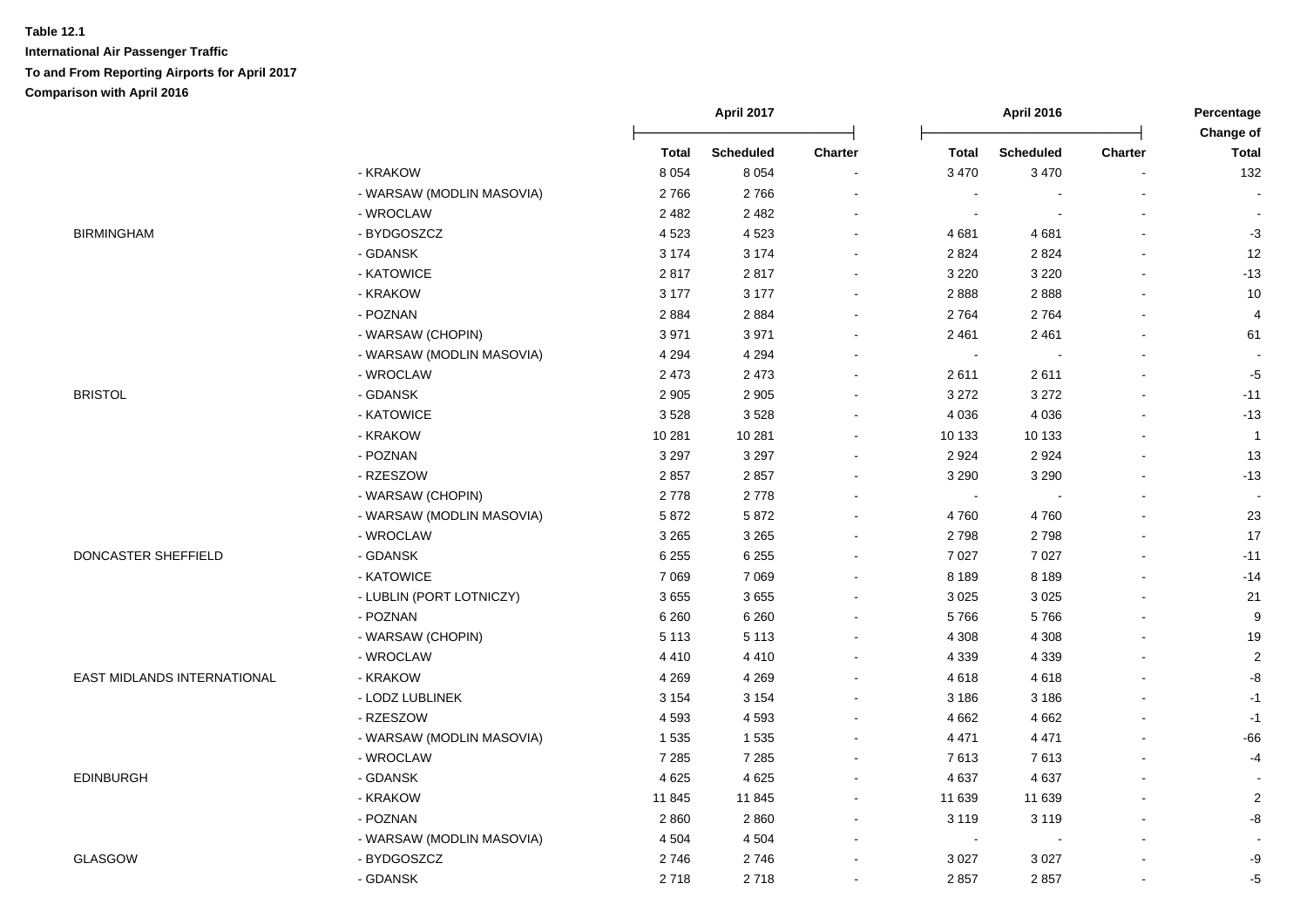|                         |                           |              | April 2017       |                          | <b>April 2016</b> |                  | Percentage<br>Change of |                |
|-------------------------|---------------------------|--------------|------------------|--------------------------|-------------------|------------------|-------------------------|----------------|
|                         |                           | <b>Total</b> | <b>Scheduled</b> | Charter                  | <b>Total</b>      | <b>Scheduled</b> | Charter                 | <b>Total</b>   |
|                         | - KATOWICE                | 3568         | 3568             | $\blacksquare$           | 2894              | 2894             |                         | 23             |
|                         | - LUBLIN (PORT LOTNICZY)  | 2 5 5 4      | 2 5 5 4          | $\sim$                   | 2828              | 2828             |                         | $-10$          |
|                         | - POZNAN                  | $\sim$       | $\sim$           | $\sim$                   | 2701              | 2701             | $\blacksquare$          | $-100$         |
|                         | - WARSAW (CHOPIN)         | 3 0 4 9      | 3 0 4 9          | $\sim$                   | 4 0 7 2           | 4 0 7 2          | $\blacksquare$          | $-25$          |
|                         | - WARSAW (MODLIN MASOVIA) | 4 0 8 1      | 4 0 8 1          | $\sim$                   | 4 6 3 0           | 4 6 3 0          | $\mathbf{r}$            | $-12$          |
|                         | - WROCLAW                 | 2875         | 2875             | $\blacksquare$           | 3 2 9 0           | 3 2 9 0          | $\blacksquare$          | $-13$          |
| LEEDS BRADFORD          | - GDANSK                  | 5 4 7 1      | 5 4 7 1          | $\blacksquare$           | 5 2 5 1           | 5 2 5 1          | $\blacksquare$          | $\overline{4}$ |
|                         | - KRAKOW                  | 6787         | 6787             | $\sim$                   | 4638              | 4638             | $\blacksquare$          | 46             |
|                         | - WARSAW (MODLIN MASOVIA) | 2975         | 2975             | $\sim$                   | $\sim$            |                  | $\blacksquare$          |                |
| LIVERPOOL (JOHN LENNON) | - GDANSK                  | 5 2 8 6      | 5 2 8 6          | $\blacksquare$           | 5410              | 5410             | ä,                      | $-2$           |
|                         | - KATOWICE                | 3 3 5 0      | 3 3 5 0          |                          | 2698              | 2698             |                         | 24             |
|                         | - KRAKOW                  | 7982         | 7982             | $\sim$                   | 8 4 8 1           | 8 4 8 1          |                         | $-6$           |
|                         | - POZNAN                  | 3 0 5 5      | 3 0 5 5          | $\sim$                   | 3 0 8 5           | 3 0 8 5          |                         | $-1$           |
|                         | - SZCZECIN (GOLENOW)      | 3 1 4 5      | 3 1 4 5          | $\sim$                   | 2 7 3 4           | 2734             |                         | 15             |
|                         | - WARSAW (CHOPIN)         | 3939         | 3939             | $\blacksquare$           | 4 0 1 0           | 4 0 1 0          |                         | $-2$           |
|                         | - WARSAW (MODLIN MASOVIA) | 5 5 9 1      | 5 5 9 1          | $\sim$                   | 4617              | 4617             | $\mathbf{r}$            | 21             |
|                         | - WROCLAW                 | 4 4 4 3      | 4 4 4 3          | $\blacksquare$           | 4 6 24            | 4 6 24           | $\blacksquare$          | $-4$           |
| <b>MANCHESTER</b>       | - GDANSK                  | 4 0 6 1      | 4 0 61           | $\overline{a}$           | 3 0 8 4           | 3 0 8 4          | $\blacksquare$          | $32\,$         |
|                         | - KRAKOW                  | 13 214       | 13 2 14          | $\blacksquare$           | 4877              | 4877             | $\blacksquare$          | 171            |
|                         | - RZESZOW                 | 3 1 8 0      | 3 1 8 0          | $\blacksquare$           | 2843              | 2843             | $\blacksquare$          | 12             |
|                         | - WARSAW (MODLIN MASOVIA) | 4 1 4 1      | 4 1 4 1          | $\sim$                   | 4 5 6 0           | 4 5 6 0          | $\blacksquare$          | -9             |
|                         | - WROCLAW                 | 4 1 1 4      | 4 1 1 4          |                          |                   |                  |                         |                |
| <b>NEWCASTLE</b>        | - GDANSK                  | 2588         | 2588             |                          |                   |                  |                         |                |
|                         | - KRAKOW                  | 2 1 9 0      | 2 1 9 0          | $\sim$                   | 2 4 1 3           | 2413             |                         | -9             |
|                         | - WARSAW (MODLIN MASOVIA) | 2 4 4 9      | 2 4 4 9          | $\blacksquare$           |                   |                  |                         |                |
|                         | - WROCLAW                 | 2850         | 2850             | $\blacksquare$           |                   |                  |                         |                |
| <b>Total POLAND</b>     |                           | 640 997      | 640 996          | 1                        | 580 431           | 579 625          | 806                     | 10             |
| <b>ROMANIA</b>          |                           |              |                  |                          |                   |                  |                         |                |
| <b>GATWICK</b>          | - BUCHAREST (OTOPENI)     | 10 804       | 10 804           | $\overline{\phantom{a}}$ |                   |                  |                         |                |
| <b>HEATHROW</b>         | - BUCHAREST (OTOPENI)     | 23 000       | 23 000           | $\sim$                   | 21 076            | 21 0 76          | $\blacksquare$          | 9              |
| <b>LUTON</b>            | - BACAU                   | 7640         | 7640             | $\blacksquare$           | 6 2 1 2           | 6 2 1 2          | $\blacksquare$          | 23             |
|                         | - BUCHAREST (OTOPENI)     | 46 422       | 46 422           | $\blacksquare$           | 39 581            | 39 581           | $\mathbf{r}$            | $17$           |
|                         | - CLUJ NAPOCA             | 29 517       | 29 517           | $\sim$                   | 18 204            | 18 204           | $\blacksquare$          | 62             |
|                         | - CONSTANTA               | 3098         | 3 0 9 8          | $\blacksquare$           | 2807              | 2807             | $\overline{a}$          | 10             |
|                         | - CRAIOVA                 | 9762         | 9762             | $\blacksquare$           | 6 3 5 2           | 6 3 5 2          |                         | 54             |
|                         | - IASI                    | 14 978       | 14 978           | $\blacksquare$           | 11 462            | 11 462           | $\blacksquare$          | 31             |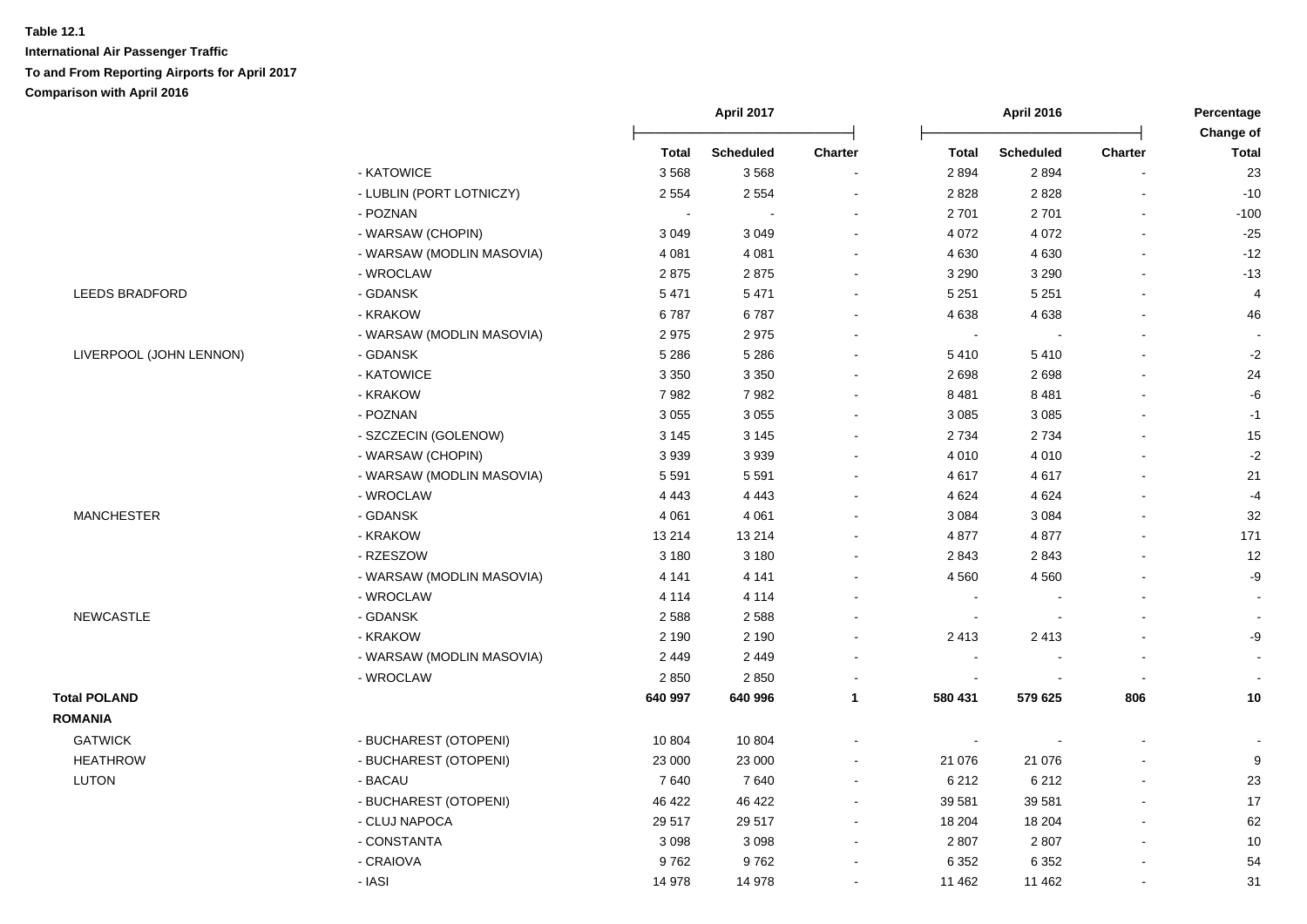|                                |                       |           | April 2017       |                          |                          | <b>April 2016</b> |                | Percentage<br>Change of  |  |
|--------------------------------|-----------------------|-----------|------------------|--------------------------|--------------------------|-------------------|----------------|--------------------------|--|
|                                |                       | Total     | <b>Scheduled</b> | Charter                  | <b>Total</b>             | <b>Scheduled</b>  | <b>Charter</b> | <b>Total</b>             |  |
|                                | - SATU MARE           | 2831      | 2831             |                          | $\overline{\phantom{a}}$ |                   |                |                          |  |
|                                | - SIBIU               | 6 6 8 2   | 6 6 8 2          |                          | 4891                     | 4891              |                | 37                       |  |
|                                | - SUCEAVA             | 5885      | 5885             |                          | $\sim$                   |                   |                |                          |  |
|                                | - TIMISOARA           | 9504      | 9504             |                          | 8757                     | 8757              |                | 9                        |  |
|                                | - TIRGU MURES         |           |                  |                          | 5 6 5 9                  | 5 6 5 9           |                | $-100$                   |  |
| <b>STANSTED</b>                | - BUCHAREST (OTOPENI) | 21 269    | 21 269           |                          | 21 132                   | 21 132            |                | $\mathbf{1}$             |  |
|                                | - TIMISOARA           | 10 232    | 10 232           |                          | $\blacksquare$           |                   |                | $\blacksquare$           |  |
| <b>BIRMINGHAM</b>              | - BUCHAREST (OTOPENI) | 4 1 9 6   | 4 1 9 6          |                          |                          |                   |                | $\blacksquare$           |  |
| <b>BRISTOL</b>                 | - BUCHAREST (OTOPENI) | 3 1 7 5   | 3 1 7 5          |                          | $\sim$                   |                   |                | $\blacksquare$           |  |
| DONCASTER SHEFFIELD            | - BUCHAREST (OTOPENI) | 4 8 9 4   | 4894             |                          | 4 2 8 4                  | 4 2 8 4           |                | 14                       |  |
|                                | - CLUJ NAPOCA         | 2 9 6 5   | 2 9 6 5          |                          | $\blacksquare$           |                   |                | $\blacksquare$           |  |
| GLASGOW                        | - BUCHAREST (OTOPENI) | 6 1 0 4   | 6 1 0 4          |                          | 4589                     | 4589              |                | 33                       |  |
| LIVERPOOL (JOHN LENNON)        | - BACAU               | 2 2 1 3   | 2 2 1 3          |                          | 2 0 5 0                  | 2 0 5 0           |                | 8                        |  |
|                                | - BUCHAREST (OTOPENI) | 4 9 0 2   | 4 9 0 2          |                          | 4 1 0 8                  | 4 1 0 8           |                | 19                       |  |
|                                | - CLUJ NAPOCA         | 1987      | 1987             |                          |                          |                   |                | $\sim$                   |  |
|                                | - CRAIOVA             | 2725      | 2725             |                          | $\blacksquare$           |                   |                |                          |  |
| <b>Total ROMANIA</b>           |                       | 234 785   | 234 785          |                          | 161 164                  | 161 164           |                | 46                       |  |
| <b>SLOVAK REPUBLIC</b>         |                       |           |                  |                          |                          |                   |                |                          |  |
| LUTON                          | - BRATISLAVA          |           |                  |                          | 5 6 9 8                  | 5 6 9 8           |                | $-100$                   |  |
|                                | - KOSICE              | 11 651    | 11 651           |                          | 10 206                   | 10 206            |                | 14                       |  |
|                                | - TATRY-POPRAD        | 4 0 5 1   | 4 0 5 1          |                          | 4 9 0 4                  | 4 9 0 4           |                | $-17$                    |  |
| <b>STANSTED</b>                | - BRATISLAVA          | 15 6 94   | 15 694           |                          | 20 356                   | 20 35 6           |                | $-23$                    |  |
| <b>BIRMINGHAM</b>              | - BRATISLAVA          | 4661      | 4 6 6 1          |                          | 4531                     | 4531              |                | $\mathbf{3}$             |  |
| <b>BRISTOL</b>                 | - KOSICE              | 2 4 6 6   | 2466             |                          | 2516                     | 2516              |                | $-2$                     |  |
| DONCASTER SHEFFIELD            | - KOSICE              | 3876      | 3876             |                          | 3 0 7 3                  | 3073              |                | 26                       |  |
| <b>EDINBURGH</b>               | - BRATISLAVA          | 3 1 9 2   | 3 1 9 2          |                          | 2717                     | 2717              |                | 17                       |  |
| <b>LEEDS BRADFORD</b>          | - BRATISLAVA          | 2738      | 2738             |                          | $\sim$                   |                   |                | $\blacksquare$           |  |
| <b>MANCHESTER</b>              | - BRATISLAVA          | 4586      | 4586             | $\overline{\phantom{a}}$ | 4 6 0 9                  | 4 6 0 9           |                | $\overline{\phantom{a}}$ |  |
| <b>Total SLOVAK REPUBLIC</b>   |                       | 52 915    | 52 915           |                          | 58 610                   | 58 610            |                | $-10$                    |  |
| <b>Total EASTERN EUROPE-EU</b> |                       | 1 575 721 | 1 575 720        | $\mathbf 1$              | 1 353 431                | 1 352 009         | 1422           | 16                       |  |
| <b>EASTERN EUROPE - OTHER</b>  |                       |           |                  |                          |                          |                   |                |                          |  |
| <b>ALBANIA</b>                 |                       |           |                  |                          |                          |                   |                |                          |  |
| <b>GATWICK</b>                 | - TIRANA              | 6 2 3 9   | 6 187            | 52                       | 4 8 2 6                  | 4826              |                | 29                       |  |
| <b>Total ALBANIA</b>           |                       | 6 2 3 9   | 6 187            | 52                       | 4826                     | 4826              |                | 29                       |  |
|                                |                       |           |                  |                          |                          |                   |                |                          |  |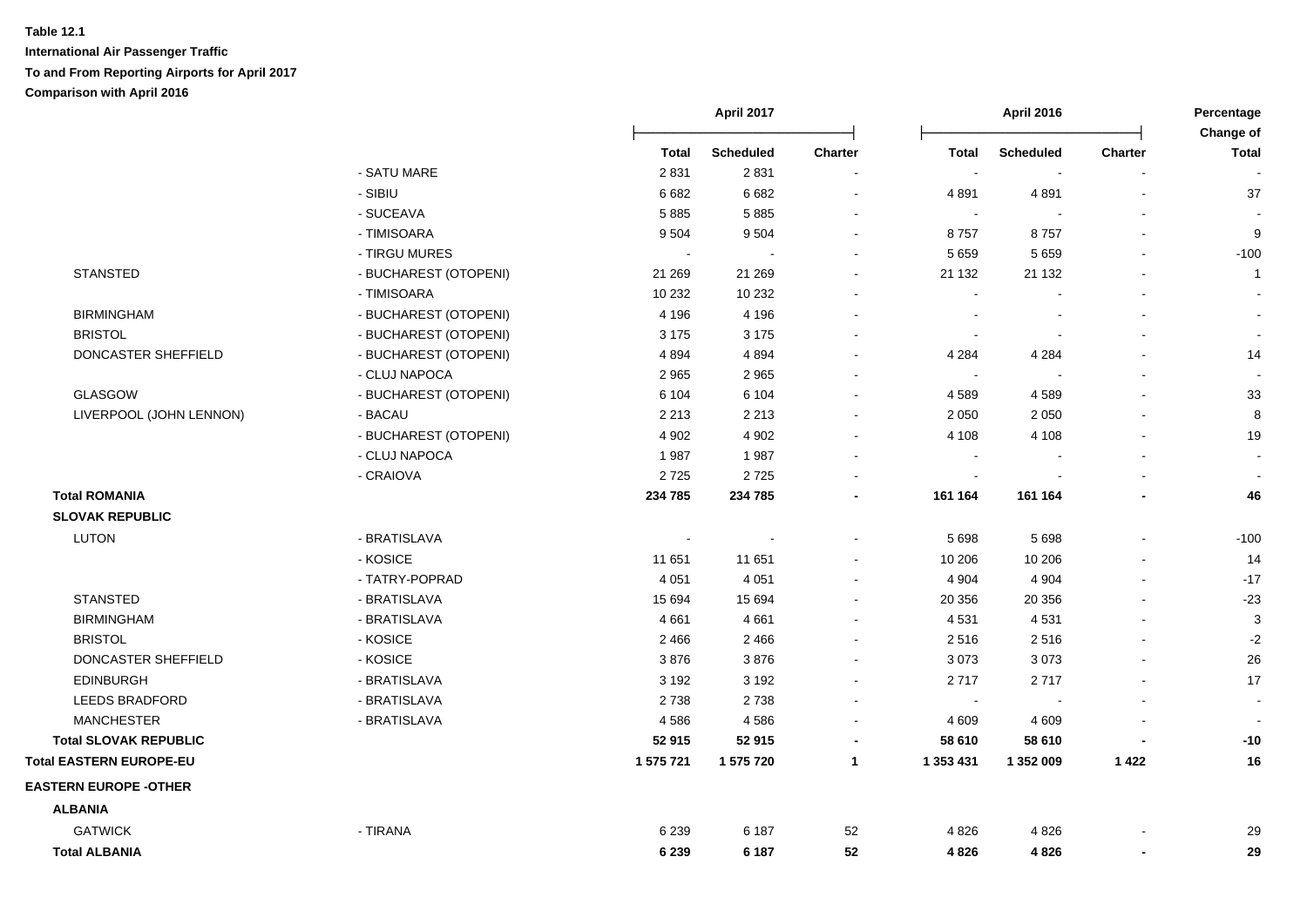|                                  |                              |                          | April 2017               |                          |                | <b>April 2016</b>        |                |                           |
|----------------------------------|------------------------------|--------------------------|--------------------------|--------------------------|----------------|--------------------------|----------------|---------------------------|
|                                  |                              | <b>Total</b>             | <b>Scheduled</b>         | <b>Charter</b>           | <b>Total</b>   | <b>Scheduled</b>         | <b>Charter</b> | Change of<br><b>Total</b> |
| <b>AZERBAIJAN</b>                |                              |                          |                          |                          |                |                          |                |                           |
| <b>HEATHROW</b>                  | - BAKU (HEYDER ALIYEV INT'L) | 4 6 2 4                  | 4 6 2 4                  | $\blacksquare$           | 5 3 0 9        | 5 3 0 9                  | $\blacksquare$ | $-13$                     |
| <b>Total AZERBAIJAN</b>          |                              | 4 6 24                   | 4 6 2 4                  |                          | 5 3 0 9        | 5 3 0 9                  |                | $-13$                     |
| <b>BELARUS</b>                   |                              |                          |                          |                          |                |                          |                |                           |
| <b>GATWICK</b>                   | - MINSK INT'L                | 2 5 4 2                  | 2542                     | $\sim$                   | 1758           | 1758                     | ä,             | 45                        |
| <b>Total BELARUS</b>             |                              | 2542                     | 2542                     |                          | 1758           | 1758                     |                | 45                        |
| <b>KAZAKHSTAN</b>                |                              |                          |                          |                          |                |                          |                |                           |
| <b>HEATHROW</b>                  | - ASTANA                     | 3 1 8 8                  | 3 1 8 8                  |                          | 2 3 0 9        | 2 3 0 9                  | $\blacksquare$ | 38                        |
| <b>LUTON</b>                     | - ALMATY                     |                          |                          |                          | $\overline{7}$ | $\sim$                   | $\overline{7}$ | $-100$                    |
| <b>Total KAZAKHSTAN</b>          |                              | 3 1 8 8                  | 3 1 8 8                  |                          | 2 3 1 6        | 2 3 0 9                  | $\overline{7}$ | 38                        |
| <b>REPUBLIC OF MOLDOVA</b>       |                              |                          |                          |                          |                |                          |                |                           |
|                                  | - CHISINAU (KISHINEV)        | 6849                     | 6849                     |                          | 4 0 7 4        | 4 0 7 4                  | $\sim$         | 68                        |
| <b>STANSTED</b>                  | - CHISINAU (KISHINEV)        | 5 2 4 6                  | 5 2 4 6                  |                          | 3 0 1 5        | 3015                     |                | 74                        |
| <b>Total REPUBLIC OF MOLDOVA</b> |                              | 12 095                   | 12 095                   |                          | 7 0 8 9        | 7 0 8 9                  |                | 71                        |
| <b>RUSSIA</b>                    |                              |                          |                          |                          |                |                          |                |                           |
| <b>GATWICK</b>                   | - ADLER / SOCHI              | $\overline{\phantom{a}}$ |                          |                          | 628            | $\overline{\phantom{a}}$ | 628            | $-100$                    |
|                                  | - MOSCOW (SHEREMETYEVO)      | 6790                     | 6790                     |                          | $\sim$         |                          | $\blacksquare$ |                           |
| <b>HEATHROW</b>                  | - MOSCOW (DOMODEDOVO)        | 23 508                   | 23 508                   | $\sim$                   | 21 30 5        | 21 30 5                  | $\sim$         | 10                        |
|                                  | - MOSCOW (SHEREMETYEVO)      | 35 874                   | 35 874                   |                          | 26 955         | 26 955                   | $\sim$         | 33                        |
|                                  | - ST PETERSBURG              | 7919                     | 7919                     | $\sim$                   | 6934           | 6934                     | $\blacksquare$ | 14                        |
| <b>LUTON</b>                     | - ADLER / SOCHI              | 453                      | $\blacksquare$           | 453                      | $\blacksquare$ | $\overline{\phantom{a}}$ | $\blacksquare$ |                           |
|                                  | - MOSCOW (SHEREMETYEVO)      |                          | $\blacksquare$           | $\sim$                   | $\overline{1}$ | $\sim$                   | $\mathbf{1}$   | $-100$                    |
|                                  | - MOSCOW (VNUKOVO)           |                          |                          | $\overline{\phantom{a}}$ | 11             | $\blacksquare$           | 11             | $-100$                    |
|                                  | - ST PETERSBURG              |                          |                          |                          | 2              |                          | $\overline{c}$ | $-100$                    |
| <b>Total RUSSIA</b>              |                              | 74 544                   | 74 091                   | 453                      | 55 836         | 55 194                   | 642            | 34                        |
| <b>TURKMENISTAN</b>              |                              |                          |                          |                          |                |                          |                |                           |
| <b>HEATHROW</b>                  | - ASHKHABAD                  | 1 2 3 6                  | 1 2 3 6                  |                          | 1496           | 1 4 9 6                  |                | $-17$                     |
| <b>BIRMINGHAM</b>                | - ASHKHABAD                  | 3 2 3 0                  | 3 2 3 0                  |                          | 3823           | 3823                     |                | $-16$                     |
| <b>Total TURKMENISTAN</b>        |                              | 4 4 6 6                  | 4 4 6 6                  | $\blacksquare$           | 5 3 1 9        | 5 3 1 9                  | $\blacksquare$ | $-16$                     |
| <b>UKRAINE</b>                   |                              |                          |                          |                          |                |                          |                |                           |
| <b>GATWICK</b>                   | - KIEV (BORISPOL)            | 15 0 76                  | 15 0 76                  |                          | 11 880         | 11880                    | ä,             | 27                        |
| <b>HEATHROW</b>                  | - KIEV (BORISPOL)            | 7499                     | 7499                     | $\sim$                   | 6 2 9 2        | 6 2 9 2                  | $\blacksquare$ | 19                        |
| <b>LUTON</b>                     | - KIEV (BORISPOL)            | $\overline{\phantom{a}}$ | $\overline{\phantom{a}}$ |                          | 2              | $\overline{\phantom{a}}$ | $\overline{a}$ | $-100$                    |
|                                  | - KIEV (ZHULYANY)            | 2855                     | 2855                     |                          | 2 6 6 0        | 2647                     | 13             | $\overline{7}$            |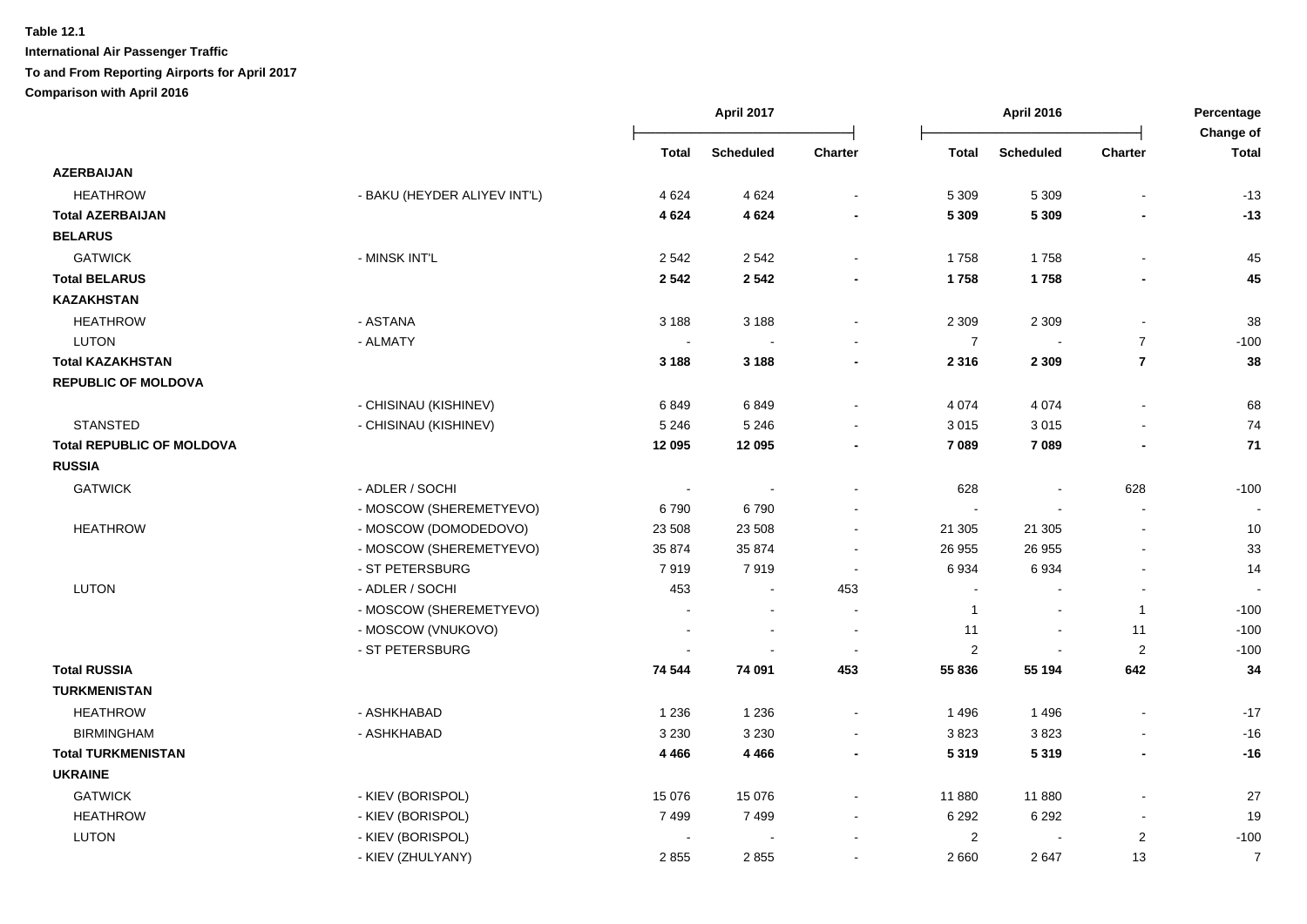|                                    |                  |              | <b>April 2017</b> |                          |              | <b>April 2016</b>        |                          | Percentage                |
|------------------------------------|------------------|--------------|-------------------|--------------------------|--------------|--------------------------|--------------------------|---------------------------|
|                                    |                  | <b>Total</b> | <b>Scheduled</b>  | Charter                  | <b>Total</b> | <b>Scheduled</b>         | Charter                  | Change of<br><b>Total</b> |
| <b>Total UKRAINE</b>               |                  | 25 4 30      | 25 4 30           |                          | 20 834       | 20819                    | 15                       | 22                        |
| <b>UZBEKISTAN</b>                  |                  |              |                   |                          |              |                          |                          |                           |
| <b>HEATHROW</b>                    | - TASHKENT       | 2 4 6 7      | 2 4 6 7           | $\sim$                   | 2 1 4 2      | 2 1 4 2                  |                          | 15                        |
| <b>Total UZBEKISTAN</b>            |                  | 2 4 6 7      | 2 4 6 7           | $\overline{\phantom{a}}$ | 2 1 4 2      | 2 1 4 2                  |                          | 15                        |
| <b>Total EASTERN EUROPE -OTHER</b> |                  | 135 595      | 135 090           | 505                      | 105 429      | 104 765                  | 664                      | 29                        |
| <b>NEAR EAST</b>                   |                  |              |                   |                          |              |                          |                          |                           |
| <b>ISRAEL</b>                      |                  |              |                   |                          |              |                          |                          |                           |
| <b>GATWICK</b>                     | - TEL AVIV       | 4 9 4 7      | 4576              | 371                      | 3 3 6 7      | 3 3 6 7                  | ÷,                       | 47                        |
| <b>HEATHROW</b>                    | - TEL AVIV       | 51 874       | 51 874            | $\sim$                   | 44 366       | 44 366                   | $\overline{\phantom{a}}$ | 17                        |
| <b>LUTON</b>                       | - OVDA           | 1 4 0 8      | 1 0 1 9           | 389                      | 1 0 1 5      | 865                      | 150                      | 39                        |
|                                    | - TEL AVIV       | 41 088       | 39 085            | 2 0 0 3                  | 32 755       | 32 075                   | 680                      | 25                        |
| <b>MANCHESTER</b>                  | - TEL AVIV       | 5 6 3 4      | 5 6 3 4           |                          | 3746         | 3746                     | . —                      | 50                        |
| <b>Total ISRAEL</b>                |                  | 104 951      | 102 188           | 2763                     | 85 249       | 84 419                   | 830                      | 23                        |
| <b>JORDAN</b>                      |                  |              |                   |                          |              |                          |                          |                           |
| <b>HEATHROW</b>                    | - AMMAN          | 20 882       | 20 882            | $\sim$                   | 17812        | 17812                    | $\blacksquare$           | 17                        |
| BELFAST INTERNATIONAL              | - AMMAN          | 67           | $\sim$            | 67                       | $\sim$       |                          |                          | $\overline{\phantom{a}}$  |
| <b>Total JORDAN</b>                |                  | 20 949       | 20 882            | $\bf 67$                 | 17812        | 17812                    | $\blacksquare$           | 18                        |
| <b>LEBANON</b>                     |                  |              |                   |                          |              |                          |                          |                           |
| <b>HEATHROW</b>                    | - BEIRUT         | 25 7 37      | 25 7 37           | $\overline{\phantom{a}}$ | 20 342       | 20 342                   |                          | 27                        |
| <b>Total LEBANON</b>               |                  | 25 737       | 25 737            | $\blacksquare$           | 20 342       | 20 342                   | $\blacksquare$           | 27                        |
| <b>Total NEAR EAST</b>             |                  | 151 637      | 148 807           | 2830                     | 123 403      | 122 573                  | 830                      | 23                        |
| <b>NORTH AFRICA</b>                |                  |              |                   |                          |              |                          |                          |                           |
| <b>ALGERIA</b>                     |                  |              |                   |                          |              |                          |                          |                           |
| <b>GATWICK</b>                     | - ALGIERS        | 5 2 7 2      | 5 2 7 2           | $\blacksquare$           | 3751         | 3751                     |                          | 41                        |
| <b>HEATHROW</b>                    | - ALGIERS        | 6811         | 6811              |                          | 6721         | 6721                     | $\overline{\phantom{a}}$ | $\overline{1}$            |
| <b>STANSTED</b>                    | - HASSI MESSAOUD |              |                   |                          | 500          | $\overline{\phantom{a}}$ | 500                      | $-100$                    |
| <b>Total ALGERIA</b>               |                  | 12 083       | 12 083            |                          | 10 972       | 10 472                   | 500                      | 10                        |
| <b>EGYPT</b>                       |                  |              |                   |                          |              |                          |                          |                           |
| <b>GATWICK</b>                     | - HURGHADA       | 14 14 1      | 6021              | 8 1 2 0                  | 12710        | 5737                     | 6973                     | 11                        |
|                                    | - LUXOR          | $\sim$       | $\sim$            | $\sim$                   | 922          | $\sim$                   | 922                      | $-100$                    |
|                                    | - MARSA ALAM     | 1 3 9 2      | 1 3 9 2           | $\overline{\phantom{a}}$ | 1 2 3 5      | $\sim$                   | 1 2 3 5                  | 13                        |
| <b>HEATHROW</b>                    | $-CAIRO$         | 35 4 93      | 35 4 93           | $\sim$                   | 28 0 22      | 28 0 22                  | $\sim$                   | 27                        |
|                                    | - LUXOR          | 992          | 992               | $\blacksquare$           | 595          | 595                      | $\sim$                   | 67                        |
| <b>BIRMINGHAM</b>                  | - HURGHADA       | 3939         | $\sim$            | 3939                     | 783          | $\blacksquare$           | 783                      | 403                       |
| EAST MIDLANDS INTERNATIONAL        | - HURGHADA       |              | $\sim$            | $\blacksquare$           | 1 3 8 3      | $\sim$                   | 1 3 8 3                  | $-100$                    |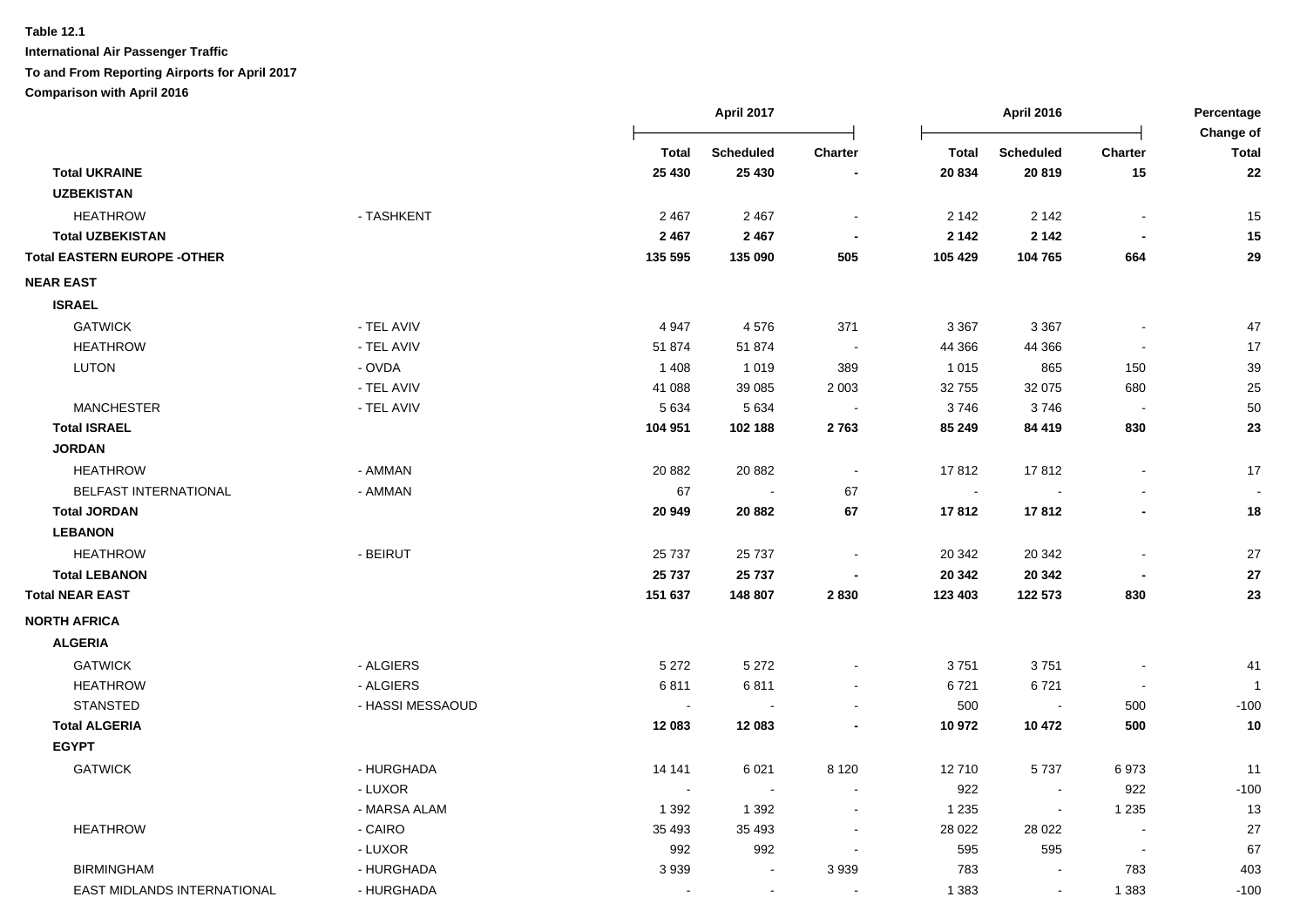|                                            |         |                  |                | <b>April 2016</b> |                          | Percentage     |                           |
|--------------------------------------------|---------|------------------|----------------|-------------------|--------------------------|----------------|---------------------------|
|                                            | Total   | <b>Scheduled</b> | <b>Charter</b> | <b>Total</b>      | <b>Scheduled</b>         | <b>Charter</b> | Change of<br><b>Total</b> |
| <b>MANCHESTER</b><br>- HURGHADA            | 13761   | 2631             | 11 130         | 9655              | 2 2 5 5                  | 7 4 0 0        | 43                        |
| <b>Total EGYPT</b>                         | 69718   | 46 529           | 23 189         | 55 305            | 36 609                   | 18 696         | 26                        |
| <b>MOROCCO</b>                             |         |                  |                |                   |                          |                |                           |
| <b>GATWICK</b><br>- AGADIR (AL MASSIRA)    | 7 2 9 0 | 7 2 9 0          | $\blacksquare$ | 7 3 9 0           | 5 9 0 9                  | 1 4 8 1        | $-1$                      |
| - CASABLANCA MOHAMED V                     | 6677    | 6677             | $\blacksquare$ | 4 1 8 3           | 4 1 8 3                  | $\blacksquare$ | 60                        |
| - MARRAKESH                                | 32 054  | 32 054           | $\sim$         | 29 853            | 29 853                   | $\Delta$       | $\overline{7}$            |
| - OUARZAZATE                               | 819     | $\blacksquare$   | 819            | 787               | $\blacksquare$           | 787            | 4                         |
| - RABAT                                    | 947     | 654              | 293            | 1952              | 1952                     | $\blacksquare$ | $-51$                     |
| - TANGIERS (IBN BATUTA)                    | 2745    | 2745             | $\sim$         | 1988              | 1988                     |                | 38                        |
| <b>HEATHROW</b><br>- CASABLANCA MOHAMED V  | 8 0 5 9 | 8 0 5 9          | $\blacksquare$ | 7 603             | 7603                     | $\blacksquare$ | 6                         |
| - RABAT                                    | 1 477   | 1 477            | $\blacksquare$ | $\sim$            | $\overline{\phantom{a}}$ |                |                           |
| <b>LUTON</b><br>- ESSAOUIRA                | 2884    | 2884             | $\blacksquare$ | 2 3 1 8           | 2 3 1 8                  |                | 24                        |
| - MARRAKESH                                | 6 104   | 6 1 0 4          | $\blacksquare$ | 7 602             | 7602                     |                | $-20$                     |
| <b>STANSTED</b><br>- AGADIR (AL MASSIRA)   | 3 2 9 7 | 3 2 9 7          | $\blacksquare$ | $\blacksquare$    | $\sim$                   | $\blacksquare$ | $\overline{\phantom{a}}$  |
| $-$ FEZ                                    | 3 2 6 8 | 3 2 6 8          | $\sim$         | 2653              | 2653                     |                | 23                        |
| - MARRAKESH                                | 10 985  | 10 678           | 307            | 10 328            | 10 328                   |                | $\,6$                     |
| - RABAT                                    | 4559    | 4559             | $\sim$         | 4 5 5 0           | 4 5 5 0                  |                |                           |
| <b>BIRMINGHAM</b><br>- MARRAKESH           | 1 4 6 9 | 1469             | $\blacksquare$ | 3 3 1 9           | 3319                     |                | $-56$                     |
| <b>BRISTOL</b><br>- MARRAKESH              | 2741    | 2741             | $\blacksquare$ | 2 5 5 9           | 2 5 5 9                  |                | $\overline{7}$            |
| <b>GLASGOW</b><br>- MARRAKESH              | $\sim$  | $\sim$           | $\blacksquare$ | 2633              | 2633                     |                | $-100$                    |
| LIVERPOOL (JOHN LENNON)<br>- MARRAKESH     | 2799    | 2799             | $\blacksquare$ | $\sim$            |                          |                |                           |
| <b>MANCHESTER</b><br>- AGADIR (AL MASSIRA) | 2964    | 2964             |                | 5 3 5 0           | 5 3 5 0                  |                | -45                       |
| - CASABLANCA MOHAMED V                     | 2 9 5 0 | 2 9 5 0          | $\blacksquare$ | $\sim$            |                          |                |                           |
| - MARRAKESH                                | 7 0 41  | 6 800            | 241            | 7 3 7 8           | 7 3 7 8                  |                | $-5$                      |
| <b>Total MOROCCO</b>                       | 111 129 | 109 469          | 1660           | 102 446           | 100 178                  | 2 2 6 8        | 8                         |
| <b>TUNISIA</b>                             |         |                  |                |                   |                          |                |                           |
| <b>GATWICK</b><br>- TUNIS                  | 2569    | 2569             | $\blacksquare$ | 1807              | 1807                     |                | 42                        |
| <b>HEATHROW</b><br>- TUNIS                 | 4 3 2 0 | 4 3 2 0          |                | 3531              | 3531                     |                | 22                        |
| <b>Total TUNISIA</b>                       | 6889    | 6889             |                | 5 3 3 8           | 5 3 3 8                  |                | 29                        |
| <b>Total NORTH AFRICA</b>                  | 199819  | 174 970          | 24 849         | 174 061           | 152 597                  | 21 4 64        | 15                        |
| <b>EAST AFRICA</b>                         |         |                  |                |                   |                          |                |                           |
| <b>ETHIOPIA</b>                            |         |                  |                |                   |                          |                |                           |
| - ADDIS ABABA                              | 16 135  | 16 135           |                | 13 360            | 13 3 60                  |                | 21                        |
| <b>Total ETHIOPIA</b>                      | 16 135  | 16 135           | $\blacksquare$ | 13 360            | 13 3 60                  | $\blacksquare$ | 21                        |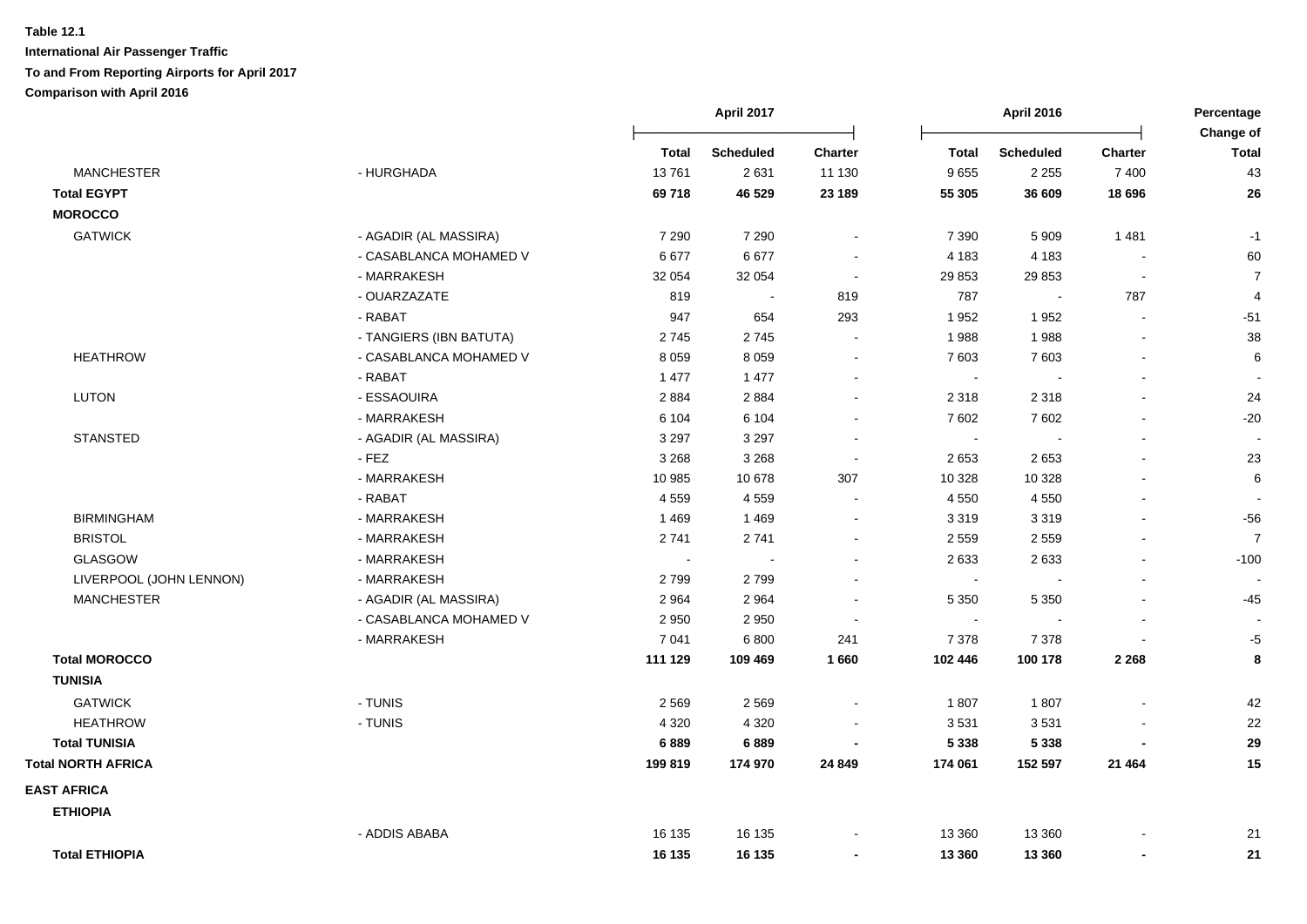**International Air Passenger Traffic To and From Reporting Airports for April 2017**

**Comparison with April 2016**

|                                       |                |         | April 2017       |                          |              | <b>April 2016</b> |                          | Percentage<br>Change of |  |
|---------------------------------------|----------------|---------|------------------|--------------------------|--------------|-------------------|--------------------------|-------------------------|--|
|                                       |                | Total   | <b>Scheduled</b> | <b>Charter</b>           | <b>Total</b> | <b>Scheduled</b>  | <b>Charter</b>           | <b>Total</b>            |  |
| <b>KENYA</b>                          |                |         |                  |                          |              |                   |                          |                         |  |
|                                       | - NAIROBI      | 29 057  | 29 057           | $\blacksquare$           | 21 293       | 21 29 3           | $\blacksquare$           | 36                      |  |
| <b>Total KENYA</b>                    |                | 29 057  | 29 057           |                          | 21 293       | 21 293            |                          | 36                      |  |
| <b>Total EAST AFRICA</b>              |                | 45 192  | 45 192           |                          | 34 653       | 34 653            |                          | 30                      |  |
| <b>WEST AFRICA</b>                    |                |         |                  |                          |              |                   |                          |                         |  |
| <b>GAMBIA</b>                         |                |         |                  |                          |              |                   |                          |                         |  |
| <b>GATWICK</b>                        | - BANJUL       | 3659    | 1468             | 2 1 9 1                  | 4 6 2 9      | 2765              | 1864                     | $-21$                   |  |
| <b>MANCHESTER</b>                     | - BANJUL       | 1 4 5 5 | 1 4 5 5          |                          | 3 1 4 5      | 3 1 4 5           |                          | $-54$                   |  |
| <b>Total GAMBIA</b>                   |                | 5 1 1 4 | 2923             | 2 1 9 1                  | 7774         | 5910              | 1864                     | $-34$                   |  |
| <b>GHANA</b>                          |                |         |                  |                          |              |                   |                          |                         |  |
| <b>HEATHROW</b>                       | - ACCRA        | 16 963  | 16 963           | $\sim$                   | 17 739       | 17739             |                          | -4                      |  |
| <b>Total GHANA</b>                    |                | 16 963  | 16 963           |                          | 17739        | 17739             |                          | -4                      |  |
| <b>NIGERIA</b>                        |                |         |                  |                          |              |                   |                          |                         |  |
| <b>GATWICK</b>                        | - LAGOS        | 7 1 2 9 | 7 1 2 9          | $\blacksquare$           | 4 2 2 9      | 4 2 2 9           | $\overline{\phantom{a}}$ | 69                      |  |
| <b>HEATHROW</b>                       | - ABUJA        | 2598    | 2598             |                          | 7879         | 7879              |                          | $-67$                   |  |
|                                       | - LAGOS        | 29 800  | 29 800           |                          | 30 350       | 30 350            |                          | $-2$                    |  |
| <b>Total NIGERIA</b>                  |                | 39 5 27 | 39 5 27          |                          | 42 458       | 42 458            |                          | $-7$                    |  |
| <b>Total WEST AFRICA</b>              |                | 61 604  | 59 413           | 2 1 9 1                  | 67 971       | 66 107            | 1864                     | -9                      |  |
| <b>CENTRAL AFRICA</b>                 |                |         |                  |                          |              |                   |                          |                         |  |
| <b>ANGOLA</b>                         |                |         |                  |                          |              |                   |                          |                         |  |
|                                       | - LUANDA       | 795     | 795              | $\overline{\phantom{a}}$ | 1 2 6 5      | 1 2 6 5           |                          | $-37$                   |  |
| <b>Total ANGOLA</b>                   |                | 795     | 795              | $\blacksquare$           | 1 2 6 5      | 1 2 6 5           |                          | $-37$                   |  |
| <b>Total CENTRAL AFRICA</b>           |                | 795     | 795              | $\blacksquare$           | 1 2 6 5      | 1 2 6 5           | $\blacksquare$           | $-37$                   |  |
| <b>SOUTHERN AFRICA</b>                |                |         |                  |                          |              |                   |                          |                         |  |
| <b>REPUBLIC OF SOUTH AFRICA</b>       |                |         |                  |                          |              |                   |                          |                         |  |
|                                       | - CAPE TOWN    | 19864   | 19864            | $\sim$                   | 19 664       | 19664             |                          | $\mathbf{1}$            |  |
|                                       | - JOHANNESBURG | 79 138  | 79 138           | $\sim$                   | 79 441       | 79 441            |                          |                         |  |
| <b>Total REPUBLIC OF SOUTH AFRICA</b> |                | 99 002  | 99 002           | $\blacksquare$           | 99 105       | 99 105            |                          |                         |  |
| <b>Total SOUTHERN AFRICA</b>          |                | 99 002  | 99 002           | $\blacksquare$           | 99 105       | 99 105            | $\blacksquare$           |                         |  |
| <b>MIDDLE EAST</b>                    |                |         |                  |                          |              |                   |                          |                         |  |
| <b>BAHRAIN</b>                        |                |         |                  |                          |              |                   |                          |                         |  |
|                                       | - BAHRAIN      | 30 779  | 30779            |                          | 22 780       | 22 780            |                          | 35                      |  |
| <b>Total BAHRAIN</b>                  |                | 30779   | 30779            | $\blacksquare$           | 22 780       | 22780             |                          | 35                      |  |
|                                       |                |         |                  |                          |              |                   |                          |                         |  |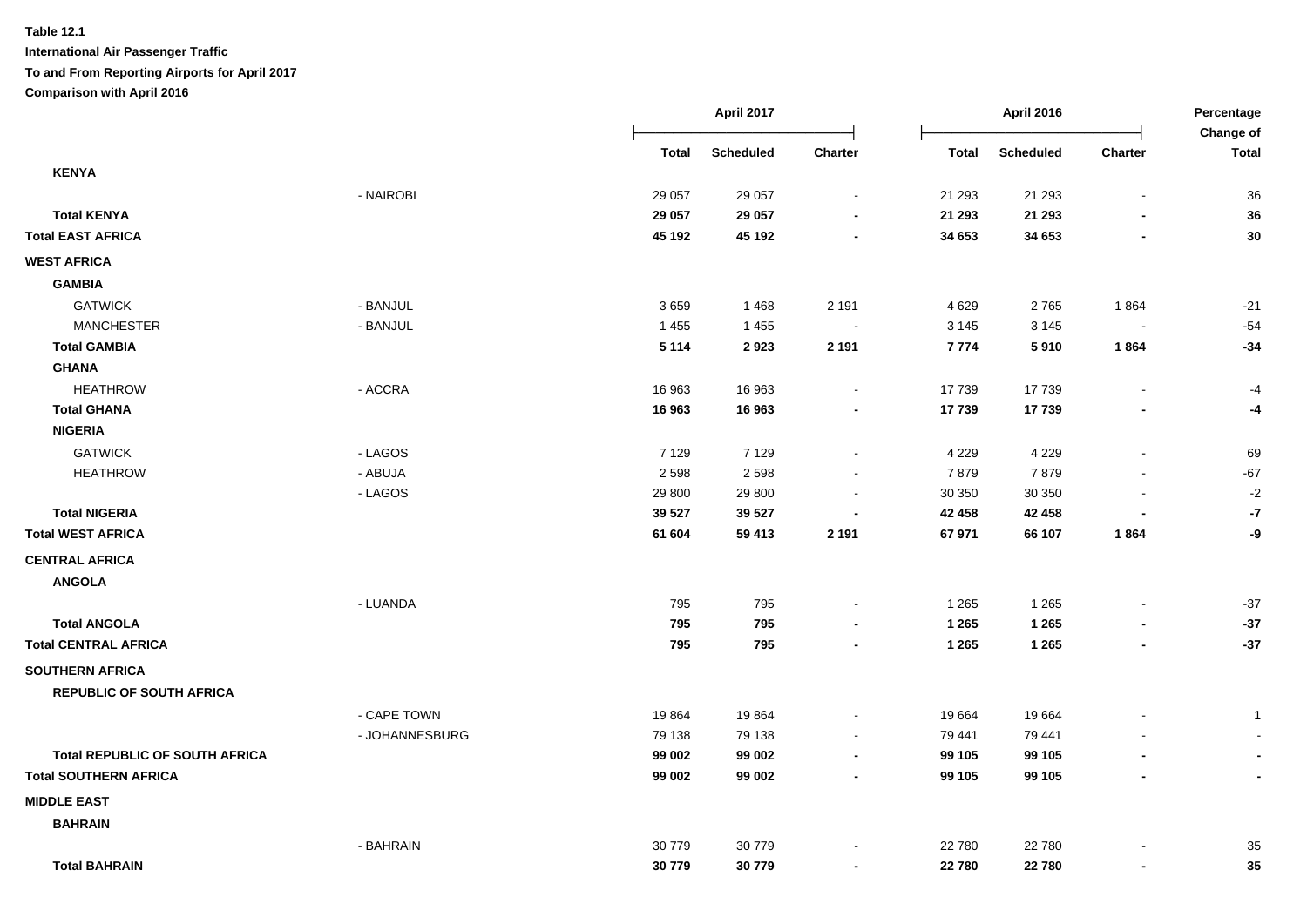|                             |                           |         | April 2017<br>April 2016 |                          |                | Percentage       |                |                           |
|-----------------------------|---------------------------|---------|--------------------------|--------------------------|----------------|------------------|----------------|---------------------------|
|                             |                           | Total   | <b>Scheduled</b>         | Charter                  | <b>Total</b>   | <b>Scheduled</b> | <b>Charter</b> | Change of<br><b>Total</b> |
| <b>IRAN</b>                 |                           |         |                          |                          |                |                  |                |                           |
|                             | - TEHRAN IMAM KHOMEINI    | 15 932  | 15 932                   |                          | 4 604          | 4 6 0 4          |                | 246                       |
| <b>Total IRAN</b>           |                           | 15932   | 15 932                   |                          | 4 604          | 4 6 0 4          |                | 246                       |
| <b>IRAQ</b>                 |                           |         |                          |                          |                |                  |                |                           |
| <b>GATWICK</b>              | - BAGHDAD (GECA)          | 818     | 818                      |                          | 484            | 484              |                | 69                        |
|                             | - SULAYMANIYAH INT        | 1 0 4 6 | 1 0 4 6                  |                          | 808            | 808              |                | 29                        |
| <b>MANCHESTER</b>           | - BAGHDAD (GECA)          | 1 2 6 9 | 1 2 6 9                  |                          | $\blacksquare$ |                  |                |                           |
| <b>Total IRAQ</b>           |                           | 3 1 3 3 | 3 1 3 3                  |                          | 1 2 9 2        | 1 2 9 2          |                | 142                       |
| <b>KUWAIT</b>               |                           |         |                          |                          |                |                  |                |                           |
| <b>HEATHROW</b>             | - KUWAIT                  | 36 388  | 36 388                   |                          | 24 457         | 24 457           |                | 49                        |
| <b>Total KUWAIT</b>         |                           | 36 388  | 36 388                   |                          | 24 457         | 24 457           |                | 49                        |
| <b>OMAN</b>                 |                           |         |                          |                          |                |                  |                |                           |
|                             | - MUSCAT                  | 29 949  | 29 949                   |                          | 17 543         | 17543            |                | 71                        |
| <b>Total OMAN</b>           |                           | 29 949  | 29 949                   |                          | 17 543         | 17543            |                | 71                        |
| QATAR                       |                           |         |                          |                          |                |                  |                |                           |
|                             | - DOHA HAMAD              | 125 638 | 125 638                  |                          | 97 727         | 97 727           |                | 29                        |
| <b>BIRMINGHAM</b>           | - DOHA HAMAD              | 12 130  | 12 130                   |                          | 12 685         | 12 685           |                | $-4$                      |
| <b>EDINBURGH</b>            | - DOHA HAMAD              | 11789   | 11789                    |                          | 9702           | 9702             |                | 22                        |
| <b>MANCHESTER</b>           | - DOHA HAMAD              | 30 335  | 30 335                   |                          | 28 623         | 28 6 23          |                | 6                         |
| <b>Total QATAR</b>          |                           | 179 892 | 179 892                  | $\blacksquare$           | 148 737        | 148 737          | ٠              | 21                        |
| <b>SAUDI ARABIA</b>         |                           |         |                          |                          |                |                  |                |                           |
| <b>HEATHROW</b>             | - JEDDAH                  | 23 549  | 23 549                   |                          | 21 950         | 21 950           |                | $\overline{7}$            |
|                             | - RIYADH                  | 25 152  | 25 152                   | $\sim$                   | 20 085         | 20 085           |                | 25                        |
| <b>MANCHESTER</b>           | - JEDDAH                  | 10 0 78 | 10 0 78                  | $\sim$                   | 8 3 2 9        | 8 3 2 9          |                | 21                        |
| <b>Total SAUDI ARABIA</b>   |                           | 58779   | 58779                    | $\overline{\phantom{a}}$ | 50 364         | 50 364           | $\blacksquare$ | $17$                      |
| <b>UNITED ARAB EMIRATES</b> |                           |         |                          |                          |                |                  |                |                           |
| <b>GATWICK</b>              | - DUBAI                   | 82 550  | 82 550                   |                          | 80 382         | 80 382           |                | 3                         |
| <b>HEATHROW</b>             | - ABU DHABI INTERNATIONAL | 87 091  | 87 091                   |                          | 74 665         | 74 665           |                | 17                        |
|                             | - DUBAI                   | 246 926 | 246 926                  | $\sim$                   | 224 697        | 224 697          |                | 10                        |
| <b>BIRMINGHAM</b>           | - DUBAI                   | 70 214  | 70 214                   | $\sim$                   | 62 610         | 62 610           |                | 12                        |
| <b>EDINBURGH</b>            | - ABU DHABI INTERNATIONAL | 9784    | 9784                     | $\sim$                   | 8736           | 8736             |                | 12                        |
| <b>GLASGOW</b>              | - DUBAI                   | 36 615  | 36 615                   |                          | 36 059         | 36 059           |                | $\sqrt{2}$                |
| <b>MANCHESTER</b>           | - ABU DHABI INTERNATIONAL | 39 459  | 39 459                   |                          | 37 633         | 37 633           |                | $\mathbf 5$               |
|                             | - DUBAI                   | 84 191  | 84 191                   |                          | 78 710         | 78 710           |                | $\overline{7}$            |
|                             |                           |         |                          |                          |                |                  |                |                           |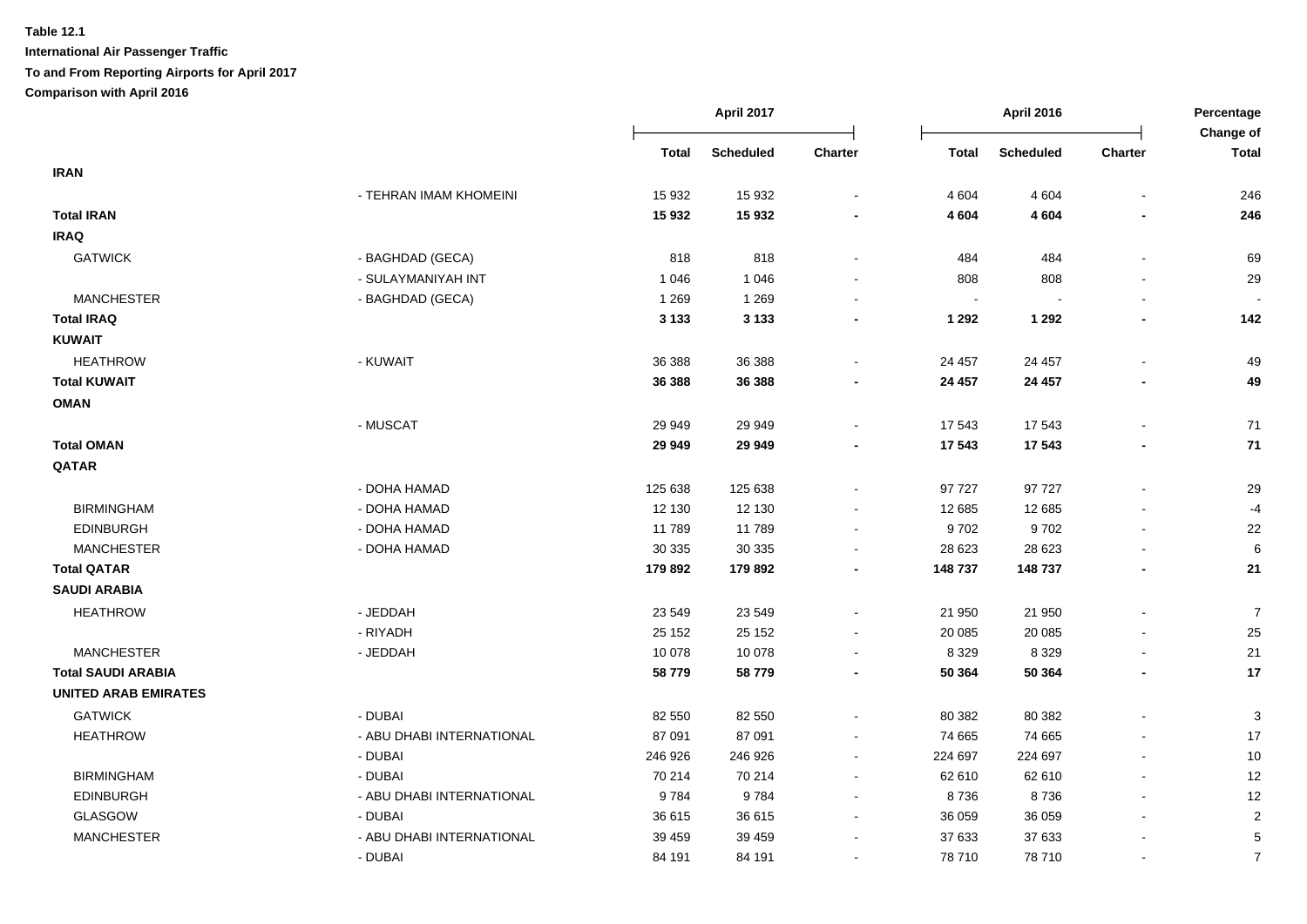|                                   |                            |           | April 2017       |                          | <b>April 2016</b> |                  | Percentage<br>Change of  |                |
|-----------------------------------|----------------------------|-----------|------------------|--------------------------|-------------------|------------------|--------------------------|----------------|
|                                   |                            | Total     | <b>Scheduled</b> | <b>Charter</b>           | <b>Total</b>      | <b>Scheduled</b> | <b>Charter</b>           | <b>Total</b>   |
| <b>NEWCASTLE</b>                  | - DUBAI                    | 20 535    | 20 535           |                          | 19 000            | 19 000           |                          | 8              |
| <b>Total UNITED ARAB EMIRATES</b> |                            | 677 365   | 677 365          |                          | 622 492           | 622 492          | ٠                        | 9              |
| <b>Total MIDDLE EAST</b>          |                            | 1 032 217 | 1 032 217        |                          | 892 269           | 892 269          |                          | 16             |
| <b>INDIAN SUB-CONTINENT</b>       |                            |           |                  |                          |                   |                  |                          |                |
| <b>BANGLADESH</b>                 |                            |           |                  |                          |                   |                  |                          |                |
| <b>HEATHROW</b>                   | - DHAKHA                   | 7 5 5 1   | 7551             |                          | 7800              | 7800             |                          | $-3$           |
|                                   | - SYLHET                   | 3978      | 3978             |                          | 3 0 4 0           | 3 0 4 0          |                          | 31             |
| <b>Total BANGLADESH</b>           |                            | 11 529    | 11 529           |                          | 10 840            | 10 840           |                          | 6              |
| <b>INDIA</b>                      |                            |           |                  |                          |                   |                  |                          |                |
| <b>GATWICK</b>                    | - GOA                      | 2 3 9 2   | $\sim$           | 2 3 9 2                  | 2 0 2 3           | $\sim$           | 2 0 2 3                  | 18             |
| <b>HEATHROW</b>                   | - AHMEDABAD                | 5441      | 5 4 4 1          |                          | 1 0 9 3           | 1 0 9 3          |                          | 398            |
|                                   | - AMRITSAR                 | 457       | 457              | $\sim$                   | 1 0 4 6           | 1 0 4 6          | $\overline{a}$           | $-56$          |
|                                   | - BANGALORE (BENGALURU)    | 14 000    | 14 000           | $\sim$                   | 13 578            | 13578            | $\blacksquare$           | 3              |
|                                   | - CHENNAI                  | 10 4 15   | 10 4 15          |                          | 9758              | 9758             |                          | $\overline{7}$ |
|                                   | - DELHI                    | 77 558    | 77 558           |                          | 79 615            | 79 615           |                          | $-3$           |
|                                   | - HYDERABAD (RAJIV GHANDI) | 10 388    | 10 388           |                          | 10 322            | 10 322           |                          | $\overline{1}$ |
|                                   | - MUMBAI                   | 74 877    | 74 877           |                          | 66 747            | 66747            |                          | 12             |
| <b>BIRMINGHAM</b>                 | - AMRITSAR                 | 6955      | 6955             |                          | 7 1 2 9           | 7 1 2 9          |                          | $-2$           |
|                                   | - DELHI                    | 5 4 2 2   | 5 4 2 2          |                          | 3864              | 3864             |                          | 40             |
| <b>Total INDIA</b>                |                            | 207 905   | 205 513          | 2 3 9 2                  | 195 175           | 193 152          | 2023                     | $\overline{7}$ |
| <b>PAKISTAN</b>                   |                            |           |                  |                          |                   |                  |                          |                |
| <b>GATWICK</b>                    | - ISLAMABAD                | 85        |                  | 85                       | $\sim$            |                  |                          |                |
| <b>HEATHROW</b>                   | - ISLAMABAD                | 11872     | 11872            | $\sim$                   | 10 4 28           | 10 4 28          |                          | 14             |
|                                   | - KARACHI                  | 4 1 9 6   | 4 1 9 6          | $\blacksquare$           | 3583              | 3583             | $\blacksquare$           | 17             |
|                                   | - LAHORE                   | 7 3 4 3   | 7 3 4 3          | $\blacksquare$           | 6 5 5 1           | 6551             | $\blacksquare$           | 12             |
| <b>BIRMINGHAM</b>                 | - ISLAMABAD                | 9623      | 9623             | $\blacksquare$           | 8617              | 8617             |                          | 12             |
| <b>MANCHESTER</b>                 | - ISLAMABAD                | 17 459    | 17 459           | $\overline{\phantom{a}}$ | 24 145            | 24 145           |                          | $-28$          |
|                                   | - KARACHI                  | 332       | 332              |                          | 833               | 833              | $\overline{a}$           | $-60$          |
|                                   | - LAHORE                   | 3984      | 3984             |                          | 4571              | 4571             |                          | $-13$          |
| <b>Total PAKISTAN</b>             |                            | 54 894    | 54 809           | 85                       | 58728             | 58728            | $\overline{\phantom{a}}$ | $-7$           |
| <b>SRI LANKA</b>                  |                            |           |                  |                          |                   |                  |                          |                |
| <b>GATWICK</b>                    | - COLOMBO                  | 1763      | $\sim$           | 1763                     | $\blacksquare$    |                  |                          |                |
| <b>HEATHROW</b>                   | - COLOMBO                  | 15 8 85   | 15 8 85          |                          | 15 237            | 15 2 37          |                          | 4              |
| <b>Total SRI LANKA</b>            |                            | 17 648    | 15885            | 1763                     | 15 237            | 15 237           | $\blacksquare$           | 16             |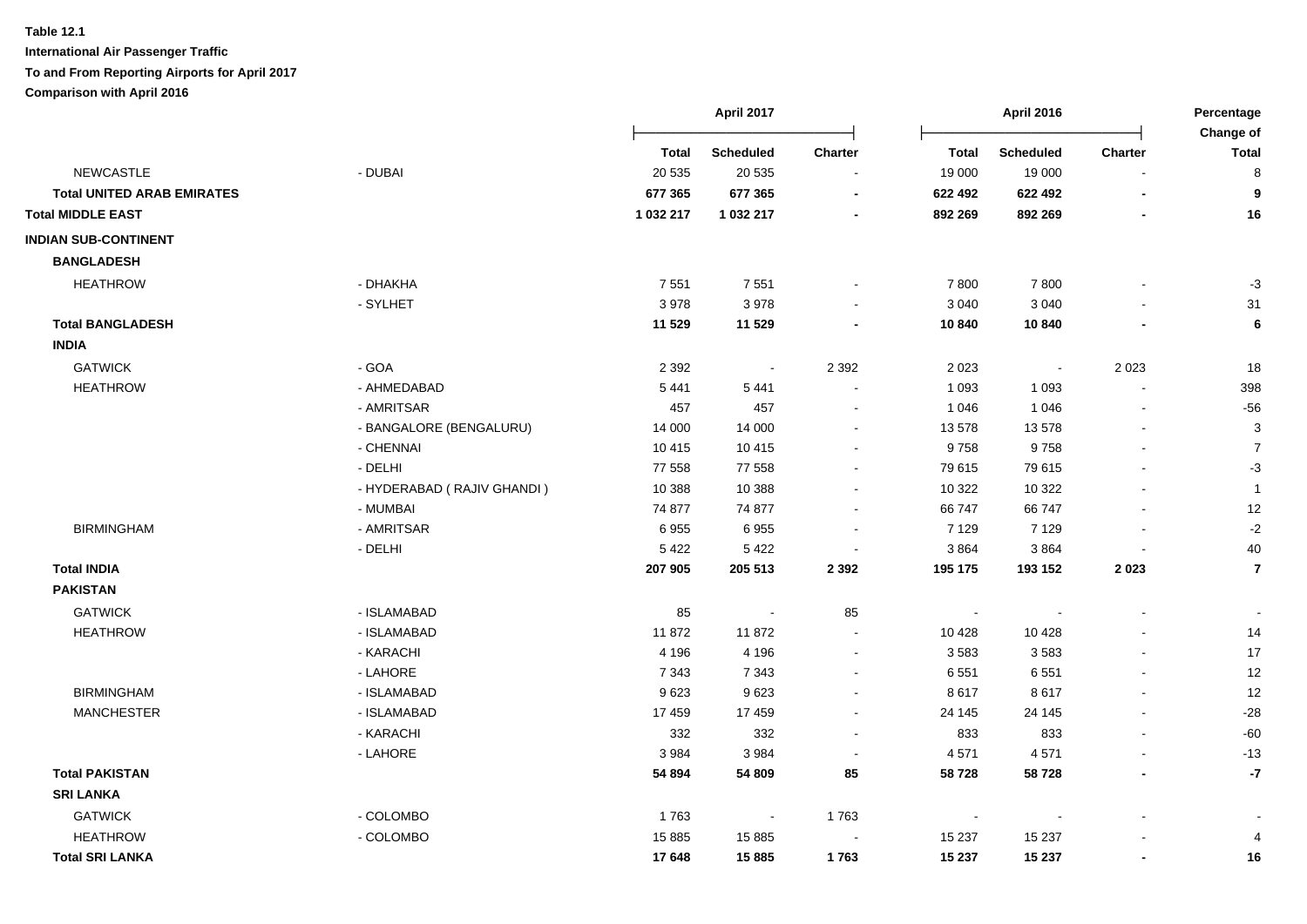|                                                      | April 2017     |                  | April 2016               |                          | Percentage<br>Change of |                |                |
|------------------------------------------------------|----------------|------------------|--------------------------|--------------------------|-------------------------|----------------|----------------|
|                                                      | Total          | <b>Scheduled</b> | Charter                  | <b>Total</b>             | <b>Scheduled</b>        | <b>Charter</b> | Total          |
| <b>Total INDIAN SUB-CONTINENT</b>                    | 291 976        | 287 736          | 4 2 4 0                  | 279 980                  | 277 957                 | 2023           | 4              |
| <b>FAR EAST</b>                                      |                |                  |                          |                          |                         |                |                |
| <b>BRUNEI</b>                                        |                |                  |                          |                          |                         |                |                |
| - BANDAR SERI BEGAWAN                                | 6759           | 6759             | $\blacksquare$           | 5 2 9 3                  | 5 2 9 3                 |                | 28             |
| <b>Total BRUNEI</b>                                  | 6759           | 6759             | $\blacksquare$           | 5 2 9 3                  | 5 2 9 3                 |                | 28             |
| <b>CHINA</b>                                         |                |                  |                          |                          |                         |                |                |
| <b>GATWICK</b><br>- CHONGQING JIANGBEI INTERNATIONAL | 2 0 8 0        | 2 0 8 0          | $\blacksquare$           |                          |                         |                | $\blacksquare$ |
| - TIANJIN                                            | 982            | 982              |                          |                          |                         |                | $\sim$         |
| - XIAMEN                                             | $\overline{1}$ | $\sim$           | 1                        | $\sim$                   |                         | $\blacksquare$ | $\blacksquare$ |
| - BEIJING<br><b>HEATHROW</b>                         | 40 226         | 40 226           | $\sim$                   | 39 652                   | 39 652                  |                | $\overline{1}$ |
| - CHENGDU                                            | $\sim$         | $\sim$           | $\blacksquare$           | 4 4 7 6                  | 4 4 7 6                 | $\blacksquare$ | $-100$         |
| - GUANGZHOU BAIYUN INTERNATIONAL                     | 11 127         | 11 127           | $\blacksquare$           | 11 175                   | 11 175                  | $\blacksquare$ |                |
| - SHANGHAI (PU DONG)                                 | 40 497         | 40 497           | $\overline{\phantom{a}}$ | 37 545                   | 37 545                  |                | 8              |
| - BEIJING<br><b>MANCHESTER</b>                       | 6750           | 6750             | $\sim$                   | $\overline{\phantom{a}}$ |                         |                |                |
| <b>Total CHINA</b>                                   | 101 663        | 101 662          | $\mathbf{1}$             | 92 848                   | 92 848                  |                | 9              |
| <b>HONG KONG</b>                                     |                |                  |                          |                          |                         |                |                |
| <b>GATWICK</b><br>- HONG KONG (CHEK LAP KOK)         | 8591           | 8591             | $\blacksquare$           |                          |                         |                |                |
| <b>HEATHROW</b><br>- HONG KONG (CHEK LAP KOK)        | 131 914        | 131 914          | $\overline{\phantom{a}}$ | 125 105                  | 125 105                 |                | $\mathbf 5$    |
| - HONG KONG (CHEK LAP KOK)<br><b>MANCHESTER</b>      | 10 350         | 10 350           | $\blacksquare$           | 9551                     | 9551                    |                | 8              |
| <b>Total HONG KONG</b>                               | 150 855        | 150 855          | $\blacksquare$           | 134 656                  | 134 656                 |                | 12             |
| <b>INDONESIA</b>                                     |                |                  |                          |                          |                         |                |                |
| <b>HEATHROW</b><br>- JAKARTA (SOEKARNO-HATTA INTNL)  | 2825           | 2825             | $\blacksquare$           | 1 0 5 6                  | 1 0 5 6                 | $\blacksquare$ | 168            |
| <b>Total INDONESIA</b>                               | 2825           | 2825             | $\blacksquare$           | 1 0 5 6                  | 1 0 5 6                 | $\blacksquare$ | 168            |
| <b>JAPAN</b>                                         |                |                  |                          |                          |                         |                |                |
| - TOKYO (HANEDA)                                     | 39 227         | 39 227           | $\blacksquare$           | 38 947                   | 38 947                  |                | $\overline{1}$ |
| - TOKYO (NARITA)                                     | 11 3 8 2       | 11 382           | $\blacksquare$           | 16 442                   | 16 442                  |                | $-31$          |
| <b>Total JAPAN</b>                                   | 50 609         | 50 609           | $\blacksquare$           | 55 389                   | 55 389                  |                | -9             |
| <b>MALAYSIA</b>                                      |                |                  |                          |                          |                         |                |                |
| - KUALA LUMPUR (SEPANG)                              | 60 342         | 60 342           | $\blacksquare$           | 44 3 64                  | 44 3 64                 | $\blacksquare$ | 36             |
| <b>Total MALAYSIA</b>                                | 60 342         | 60 342           | $\overline{\phantom{a}}$ | 44 364                   | 44 364                  |                | 36             |
| <b>PHILIPPINES</b>                                   |                |                  |                          |                          |                         |                |                |
| - MANILA                                             | 13 25 6        | 13 25 6          | $\blacksquare$           | 7 0 67                   | 7 0 6 7                 |                | 88             |
| <b>Total PHILIPPINES</b>                             | 13 256         | 13 25 6          | $\blacksquare$           | 7 0 6 7                  | 7 0 6 7                 |                | 88             |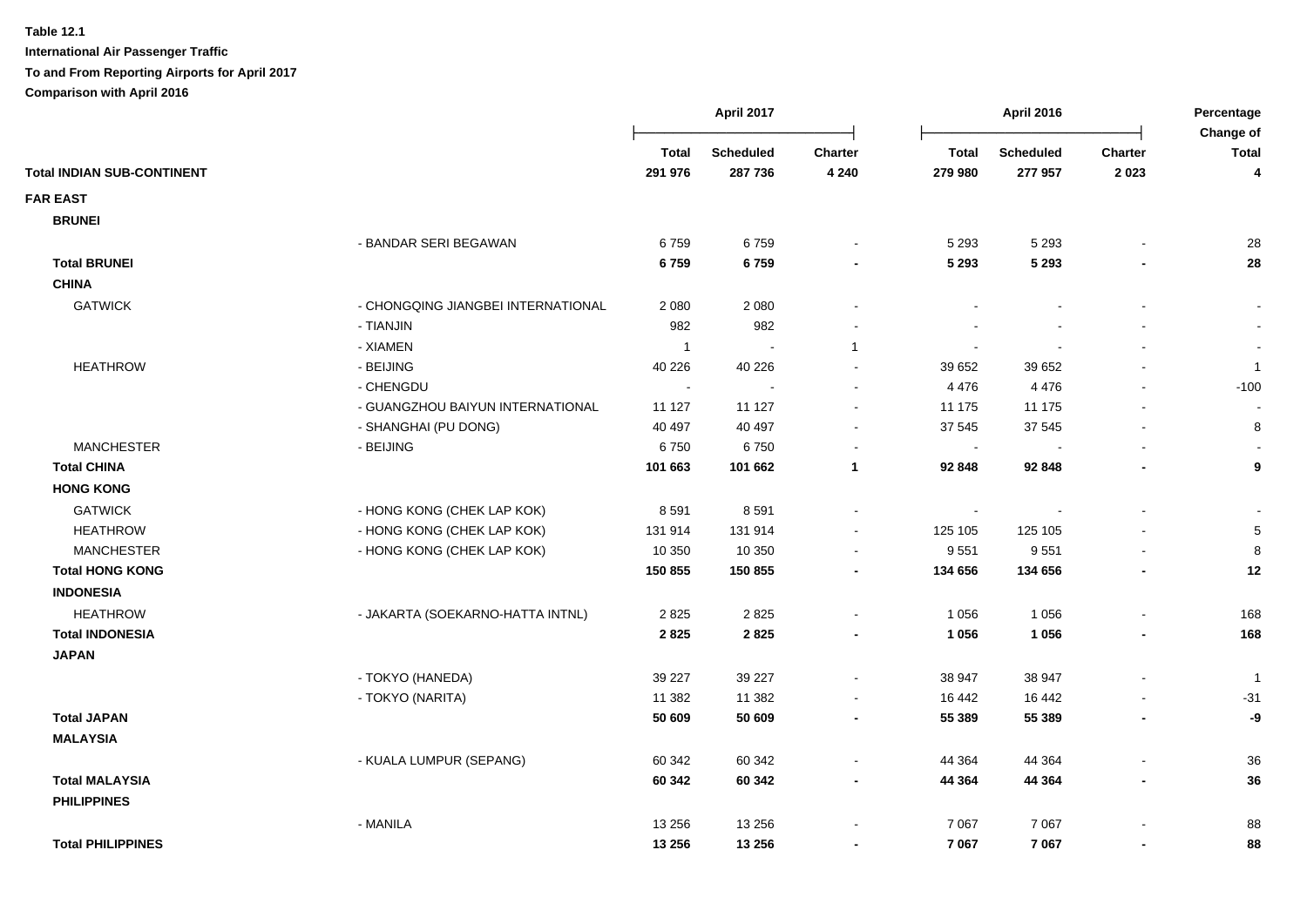|                                |                          |              | April 2017       |                | <b>April 2016</b> |                  | Percentage<br>Change of  |              |
|--------------------------------|--------------------------|--------------|------------------|----------------|-------------------|------------------|--------------------------|--------------|
|                                |                          | <b>Total</b> | <b>Scheduled</b> | <b>Charter</b> | <b>Total</b>      | <b>Scheduled</b> | <b>Charter</b>           | <b>Total</b> |
| <b>REPUBLIC OF KOREA</b>       |                          |              |                  |                |                   |                  |                          |              |
|                                | - SEOUL (INCHEON)        | 41 665       | 41 665           | $\sim$         | 38 602            | 38 602           | $\blacksquare$           | 8            |
| <b>Total REPUBLIC OF KOREA</b> |                          | 41 665       | 41 665           | $\blacksquare$ | 38 602            | 38 602           |                          | 8            |
| <b>SINGAPORE</b>               |                          |              |                  |                |                   |                  |                          |              |
|                                | - SINGAPORE              | 103 372      | 103 372          | $\blacksquare$ | 89 881            | 89 881           |                          | 15           |
| <b>MANCHESTER</b>              | - SINGAPORE              | 7688         | 7688             | $\sim$         | 8 1 9 3           | 8 1 9 3          |                          | -6           |
| <b>Total SINGAPORE</b>         |                          | 111 060      | 111 060          | $\blacksquare$ | 98 074            | 98 074           |                          | 13           |
| <b>TAIWAN</b>                  |                          |              |                  |                |                   |                  |                          |              |
| <b>HEATHROW</b>                | - TAIPEI                 | 1656         | 1656             | $\blacksquare$ | 1 3 5 2           | 1 3 5 2          |                          | 22           |
| <b>Total TAIWAN</b>            |                          | 1656         | 1656             |                | 1 3 5 2           | 1 3 5 2          |                          | 22           |
| <b>THAILAND</b>                |                          |              |                  |                |                   |                  |                          |              |
| <b>GATWICK</b>                 | - PHUKET                 | 2 1 2 7      | $\blacksquare$   | 2 1 2 7        | 2 3 3 2           | $\blacksquare$   | 2 3 3 2                  | $-9$         |
| <b>HEATHROW</b>                | - BANGKOK SUVARNABHUMI   | 77 667       | 77 667           | $\sim$         | 65 851            | 65 851           |                          | 18           |
| <b>MANCHESTER</b>              | - PHUKET                 | 868          | $\sim$           | 868            | $\sim$            |                  |                          |              |
| <b>Total THAILAND</b>          |                          | 80 662       | 77 667           | 2 9 9 5        | 68 183            | 65 851           | 2 3 3 2                  | 18           |
| <b>VIETNAM</b>                 |                          |              |                  |                |                   |                  |                          |              |
| <b>HEATHROW</b>                | - HANOI                  | 7542         | 7542             | $\sim$         | 5 0 4 7           | 5 0 4 7          |                          | 49           |
|                                | - HO CHI MINH CITY       | 5 8 3 2      | 5 8 3 2          | $\sim$         | 4759              | 4759             |                          | 23           |
| <b>Total VIETNAM</b>           |                          | 13 374       | 13 3 74          | $\blacksquare$ | 9806              | 9806             | $\overline{\phantom{a}}$ | 36           |
| <b>Total FAR EAST</b>          |                          | 634 726      | 631 730          | 2996           | 556 690           | 554 358          | 2 3 3 2                  | 14           |
| <b>AUSTRALASIA</b>             |                          |              |                  |                |                   |                  |                          |              |
| <b>AUSTRALIA</b>               |                          |              |                  |                |                   |                  |                          |              |
|                                | - MELBOURNE              | 12 063       | 12 063           | $\blacksquare$ | 10 458            | 10 122           | 336                      | 15           |
|                                | - SYDNEY                 | 23 240       | 23 240           |                | 23 717            | 23 381           | 336                      | $-2$         |
| <b>Total AUSTRALIA</b>         |                          | 35 303       | 35 303           | $\sim$         | 34 175            | 33 503           | 672                      | 3            |
| <b>NEW ZEALAND</b>             |                          |              |                  |                |                   |                  |                          |              |
|                                | - AUCKLAND INTERNATIONAL | 1 0 7 4      | 1 0 7 4          | $\blacksquare$ | 1 0 9 5           | 1 0 9 5          | $\overline{\phantom{a}}$ | $-2$         |
| <b>Total NEW ZEALAND</b>       |                          | 1 0 7 4      | 1 0 7 4          | $\blacksquare$ | 1 0 9 5           | 1 0 9 5          |                          | $-2$         |
| <b>Total AUSTRALASIA</b>       |                          | 36 377       | 36 377           | $\blacksquare$ | 35 270            | 34 598           | 672                      | $\mathbf{3}$ |
| <b>CANADA</b>                  |                          |              |                  |                |                   |                  |                          |              |
| <b>CANADA</b>                  |                          |              |                  |                |                   |                  |                          |              |
| <b>GATWICK</b>                 | - CALGARY                | 8 1 5 2      | 8 1 5 2          |                | 854               | 854              |                          | 855          |
|                                | - TORONTO                | 29 570       | 29 570           | $\blacksquare$ | 12 685            | 12 685           | $\sim$                   | 133          |
|                                |                          |              |                  |                |                   |                  |                          |              |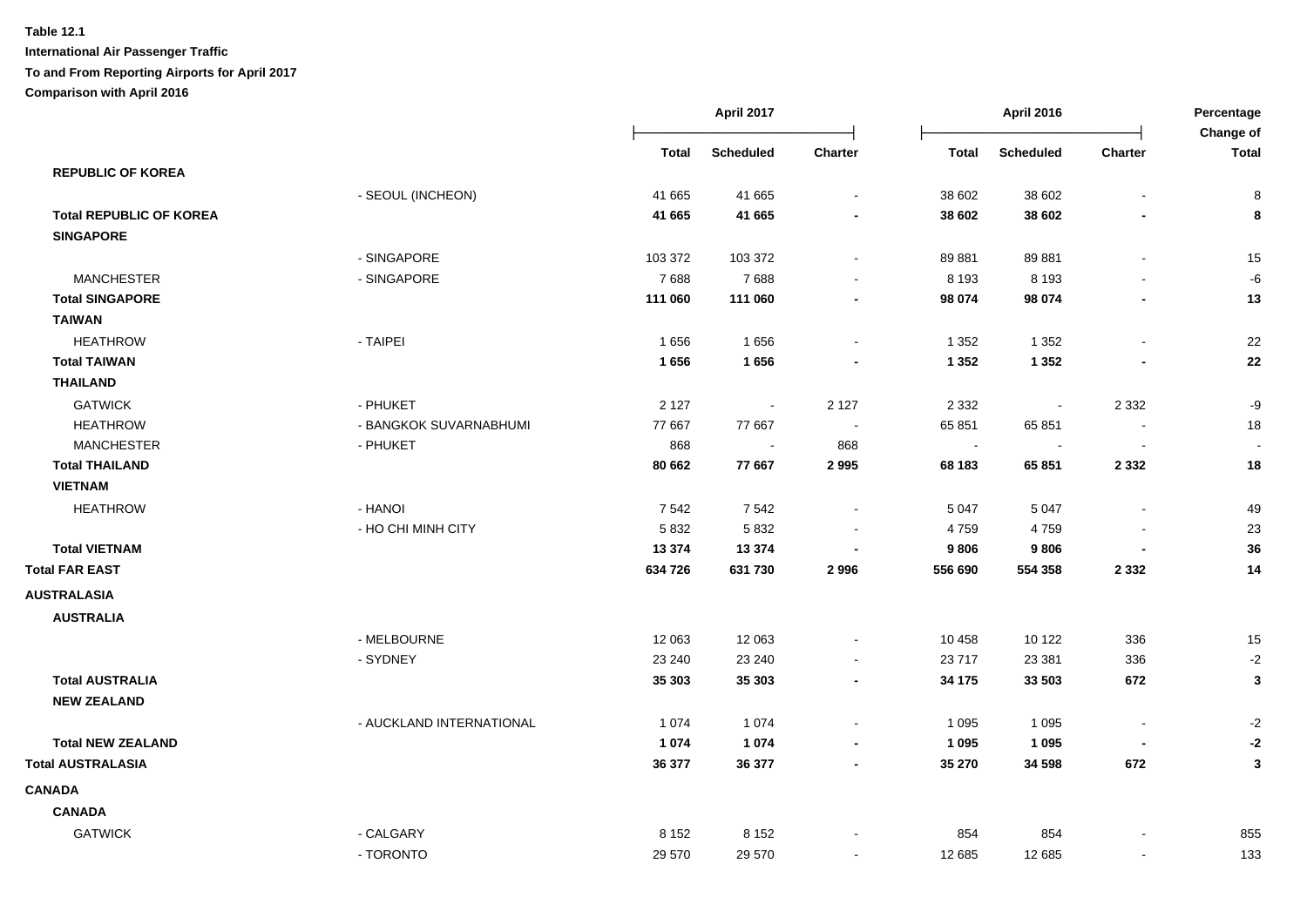|                                 |                             |              | April 2017       |                          |              | <b>April 2016</b>        |                          |                           |
|---------------------------------|-----------------------------|--------------|------------------|--------------------------|--------------|--------------------------|--------------------------|---------------------------|
|                                 |                             | <b>Total</b> | <b>Scheduled</b> | Charter                  | <b>Total</b> | <b>Scheduled</b>         | <b>Charter</b>           | Change of<br><b>Total</b> |
|                                 | - VANCOUVER                 | 4847         | 4847             |                          | 5 2 4 1      | 5 2 4 1                  |                          | -8                        |
| <b>HEATHROW</b>                 | - CALGARY                   | 23 979       | 23 979           | $\sim$                   | 22 587       | 22 5 87                  |                          | 6                         |
|                                 | - HALIFAX INT               | 6674         | 6674             | $\blacksquare$           | 5415         | 5415                     | $\blacksquare$           | 23                        |
|                                 | - MONTREAL (DORVAL)         | 24 623       | 24 623           |                          | 22 376       | 22 376                   | $\blacksquare$           | $10$                      |
|                                 | - OTTAWA INTERNATIONAL      | 10541        | 10 541           |                          | 9 4 5 4      | 9 4 5 4                  |                          | 11                        |
|                                 | - ST JOHNS                  | 3 0 5 6      | 3 0 5 6          |                          | 1807         | 1807                     | $\blacksquare$           | 69                        |
|                                 | - TORONTO                   | 89 0 29      | 89 0 29          | $\sim$                   | 84 032       | 84 032                   | $\blacksquare$           | $\,6\,$                   |
|                                 | - VANCOUVER                 | 41889        | 41889            |                          | 40 868       | 40 868                   |                          | $\overline{2}$            |
| <b>GLASGOW</b>                  | - TORONTO                   | 2011         | 2011             | $\overline{\phantom{a}}$ | 1969         | 1969                     |                          | $\overline{2}$            |
| <b>LEEDS BRADFORD</b>           | - TORONTO                   | 25           |                  | 25                       |              |                          |                          |                           |
| <b>MANCHESTER</b>               | - TORONTO                   | 2 3 9 8      | 2 3 9 8          | $\sim$                   | 2 4 1 8      | 2418                     |                          | $-1$                      |
| <b>Total CANADA</b>             |                             | 246 794      | 246 769          | 25                       | 209 706      | 209 706                  |                          | 18                        |
| <b>Total CANADA</b>             |                             | 246 794      | 246 769          | 25                       | 209 706      | 209 706                  |                          | 18                        |
| <b>UNITED STATES OF AMERICA</b> |                             |              |                  |                          |              |                          |                          |                           |
| <b>USA</b>                      |                             |              |                  |                          |              |                          |                          |                           |
| <b>GATWICK</b>                  | - BOSTON                    | 10 202       | 10 20 2          |                          | 10 559       | 10 559                   |                          | $-3$                      |
|                                 | - FORT LAUDERDALE           | 3715         | 3715             |                          | 2 4 3 0      | 2 4 3 0                  |                          | 53                        |
|                                 | - LAS VEGAS                 | 24 686       | 24 686           |                          | 27 760       | 27 760                   |                          | $-11$                     |
|                                 | - LOS ANGELES INTERNATIONAL | 16 4 23      | 16 4 23          |                          | 10 171       | 10 171                   |                          | 61                        |
|                                 | - NEW YORK (JF KENNEDY)     | 31 342       | 31 342           |                          | 18 397       | 18 397                   |                          | 70                        |
|                                 | - OAKLAND                   | 15 0 66      | 15 066           | $\sim$                   | $\sim$       |                          |                          |                           |
|                                 | - ORLANDO                   | 84 222       | 83 573           | 649                      | 74 415       | 74 415                   |                          | 13                        |
|                                 | - SANFORD                   | 3 9 6 8      | $\sim$           | 3 9 6 8                  | 4 3 1 1      | $\overline{\phantom{a}}$ | 4 3 1 1                  | -8                        |
|                                 | - TAMPA                     | 13862        | 13862            |                          | 13 957       | 13 957                   | $\blacksquare$           | $-1$                      |
| <b>HEATHROW</b>                 | - ATLANTA                   | 57 155       | 57 155           |                          | 58 149       | 58 149                   |                          | $-2$                      |
|                                 | - AUSTIN (BERGSTROM)        | 11 1 26      | 11 1 26          |                          | 11 085       | 11 085                   |                          |                           |
|                                 | - BALTIMORE                 | 11 238       | 11 238           |                          | 9 3 7 6      | 9 3 7 6                  |                          | 20                        |
|                                 | - BOSTON                    | 70 624       | 70 624           |                          | 61 677       | 61 677                   |                          | $15\,$                    |
|                                 | - CHARLOTTE                 | 28 4 13      | 28 413           |                          | 25 062       | 25 062                   |                          | $13$                      |
|                                 | - CHICAGO (O'HARE)          | 86919        | 86 919           |                          | 79 033       | 79 033                   |                          | $10$                      |
|                                 | - DALLAS/FORT WORTH         | 57 572       | 57 572           |                          | 51 939       | 51 939                   |                          | 11                        |
|                                 | - DENVER INTERNATIONAL      | 15 541       | 15 541           | $\sim$                   | 14 721       | 14 721                   |                          | 6                         |
|                                 | - DETROIT                   | 18 407       | 18 407           | $\sim$                   | 17613        | 17613                    | $\overline{\phantom{0}}$ | $\sqrt{5}$                |
|                                 | - HOUSTON                   | 39 455       | 39 455           |                          | 37 652       | 37 652                   |                          | $\sqrt{5}$                |
|                                 | - LAS VEGAS                 | 28 4 33      | 28 4 33          |                          | 26 021       | 26 0 21                  |                          | $\boldsymbol{9}$          |
|                                 | - LOS ANGELES INTERNATIONAL | 133 793      | 133 793          |                          | 127 429      | 127 429                  | $\blacksquare$           | $\mathbf 5$               |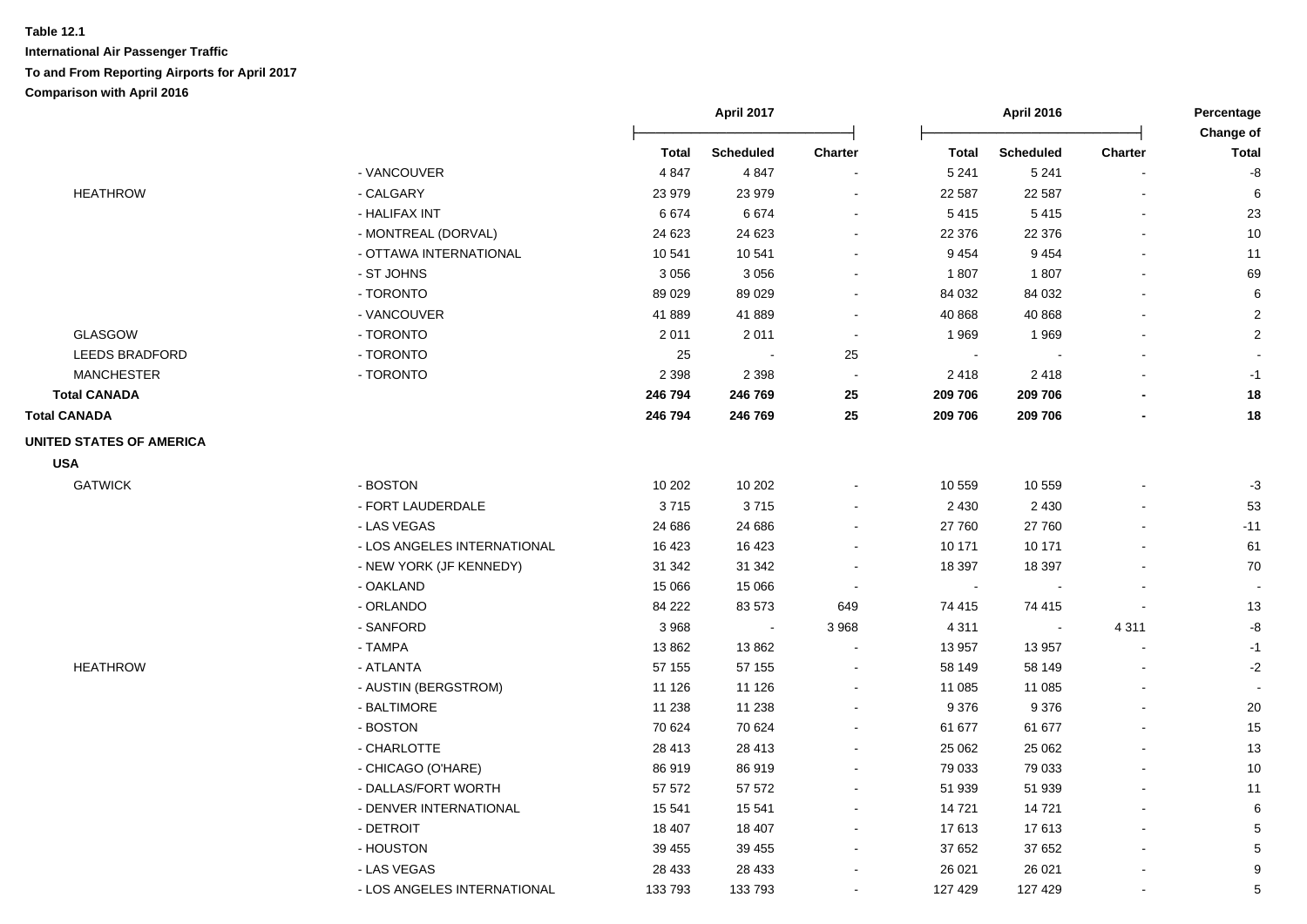|                       |                              |                          | April 2017               |         | April 2016               |                  |                | Percentage                |
|-----------------------|------------------------------|--------------------------|--------------------------|---------|--------------------------|------------------|----------------|---------------------------|
|                       |                              | <b>Total</b>             | Scheduled                | Charter | Total                    | <b>Scheduled</b> | Charter        | Change of<br><b>Total</b> |
|                       | - MIAMI INTERNATIONAL        | 86915                    | 86915                    |         | 80743                    | 80743            |                | 8                         |
|                       | - MINNEAPOLIS-ST PAUL        | 10810                    | 10810                    |         | 11 017                   | 11 017           |                | $-2$                      |
|                       | - NEW ORLEANS                | 6 1 6 3                  | 6 1 6 3                  |         | $\blacksquare$           |                  |                |                           |
|                       | - NEW YORK (JF KENNEDY)      | 269 604                  | 269 604                  |         | 243 868                  | 243 868          |                | 11                        |
|                       | - NEW YORK (NEWARK)          | 89 238                   | 89 238                   |         | 76 427                   | 76 427           |                | 17                        |
|                       | - PHILADELPHIA INTERNATIONAL | 45 042                   | 45 042                   |         | 36 867                   | 36 867           |                | 22                        |
|                       | - PHOENIX                    | 18 273                   | 18 273                   |         | 18 628                   | 18 6 28          | $\overline{a}$ | $-2$                      |
|                       | - RALEIGH                    | 11 564                   | 11 5 64                  |         | 9514                     | 9514             |                | 22                        |
|                       | - SALT LAKE CITY             | 9 0 0 6                  | 9 0 0 6                  |         | 1 2 3 1                  | 1 2 3 1          |                | 632                       |
|                       | - SAN DIEGO                  | 15 218                   | 15 218                   |         | 16 27 2                  | 16 27 2          |                | $\textnormal{-}6$         |
|                       | - SAN FRANCISCO              | 87789                    | 87789                    |         | 81 706                   | 81 706           | $\blacksquare$ | $\overline{7}$            |
|                       | - SAN JOSE                   | 9860                     | 9860                     |         | $\blacksquare$           |                  |                | $\blacksquare$            |
|                       | - SEATTLE (TACOMA)           | 35 000                   | 35 000                   |         | 31 398                   | 31 398           |                | 11                        |
|                       | - WASHINGTON (DULLES)        | 71 958                   | 71 958                   |         | 66 824                   | 66 824           |                | 8                         |
| <b>LONDON CITY</b>    | - NEW YORK (JF KENNEDY)      | 928                      | 928                      |         | 1620                     | 1 6 2 0          |                | $-43$                     |
| <b>LUTON</b>          | - NEW YORK (NEWARK)          | $\sim$                   |                          |         | 1 5 8 4                  | 1584             |                | $-100$                    |
| <b>STANSTED</b>       | - SANFORD                    | 1 3 5 9                  | $\sim$                   | 1 3 5 9 | $\blacksquare$           |                  |                |                           |
| BELFAST INTERNATIONAL | - NEW YORK (NEWARK)          | $\sim$                   | $\sim$                   |         | 5 8 7 1                  | 5871             |                | $-100$                    |
| <b>BIRMINGHAM</b>     | - NEW YORK (JF KENNEDY)      | $\sim$                   | $\overline{\phantom{a}}$ |         | 5 4 7 4                  | 5 4 7 4          |                | $-100$                    |
|                       | - NEW YORK (NEWARK)          | 7459                     | 7459                     |         | 6 189                    | 6 189            | $\blacksquare$ | 21                        |
|                       | - SANFORD                    | 1892                     | $\blacksquare$           | 1892    | 2 1 9 3                  |                  | 2 1 9 3        | $-14$                     |
| <b>CARDIFF WALES</b>  | - ORLANDO                    | 320                      | $\overline{\phantom{a}}$ | 320     |                          |                  |                | $\sim$                    |
| <b>EDINBURGH</b>      | - ATLANTA                    | 73                       | $\sim$                   | 73      | $\overline{\phantom{a}}$ |                  |                | $\overline{\phantom{a}}$  |
|                       | - NEW YORK (JF KENNEDY)      | 14 248                   | 14 248                   |         | 7 5 3 9                  | 7 5 3 9          |                | 89                        |
|                       | - NEW YORK (NEWARK)          | 8 0 6 2                  | 8 0 6 2                  |         | 8 0 8 8                  | 8 0 8 8          |                |                           |
| GLASGOW               | - LAS VEGAS                  | $\sim$                   |                          |         | 1 2 3 8                  | 1 2 3 8          |                | $-100$                    |
|                       | - NEW YORK (NEWARK)          | 7943                     | 7943                     |         | 7958                     | 7958             |                |                           |
|                       | - ORLANDO                    | 6 0 9 9                  | 5472                     | 627     | 6814                     | 6814             |                | $-10$                     |
| <b>MANCHESTER</b>     | - ATLANTA                    | 13 164                   | 13 164                   |         | 13 4 8 9                 | 13 4 8 9         |                | $-2$                      |
|                       | - BOSTON                     | 2833                     | 2833                     |         | $\blacksquare$           |                  | $\blacksquare$ |                           |
|                       | - CHICAGO (O'HARE)           | 7871                     | 7871                     |         | 6650                     | 6 6 5 0          |                | 18                        |
|                       | - HOUSTON                    | 5 2 6 0                  | 5 2 6 0                  |         | $\sim$                   |                  |                |                           |
|                       | - LAS VEGAS                  | 20 091                   | 20 091                   |         | 13 26 3                  | 13 263           |                | 51                        |
|                       | - MIAMI INTERNATIONAL        | $\overline{\phantom{a}}$ | $\overline{\phantom{a}}$ |         | 2 3 0 5                  | 2 3 0 5          |                | $-100$                    |
|                       | - NEW YORK (JF KENNEDY)      | 29 201                   | 29 201                   |         | 24 862                   | 24 862           |                | 17                        |
|                       | - NEW YORK (NEWARK)          | 7672                     | 7672                     |         | 7423                     | 7423             | $\blacksquare$ | 3                         |
|                       |                              |                          |                          |         |                          |                  |                |                           |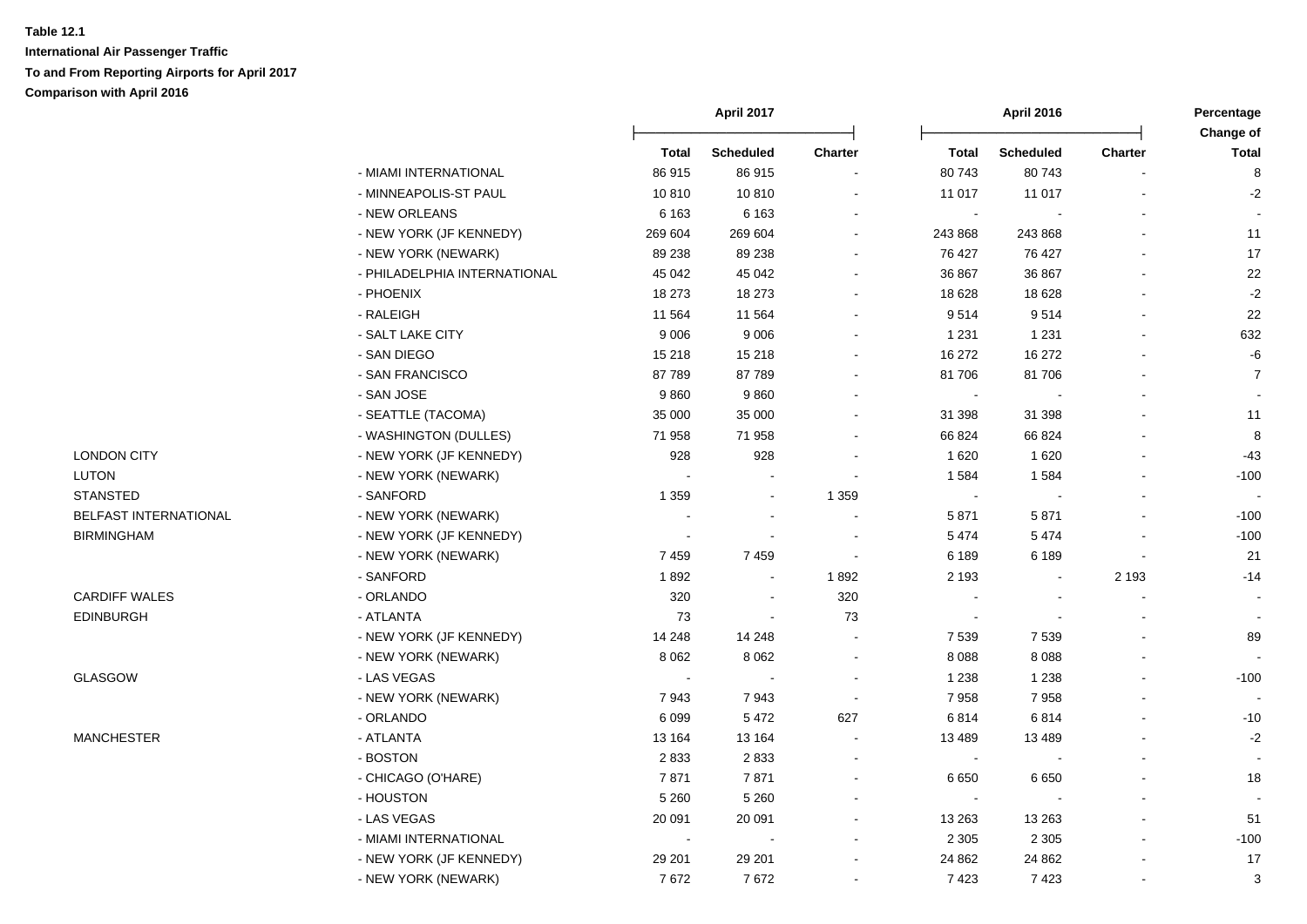|                                       |                              |         | April 2017<br>April 2016 |                          |                | Percentage<br>Change of  |                          |                |
|---------------------------------------|------------------------------|---------|--------------------------|--------------------------|----------------|--------------------------|--------------------------|----------------|
|                                       |                              | Total   | <b>Scheduled</b>         | <b>Charter</b>           | Total          | <b>Scheduled</b>         | <b>Charter</b>           | <b>Total</b>   |
|                                       | - ORLANDO                    | 52 266  | 52 266                   | $\blacksquare$           | 46 887         | 46 887                   |                          | 11             |
|                                       | - PHILADELPHIA INTERNATIONAL | 11 523  | 11 523                   | $\sim$                   | 9788           | 9788                     |                          | 18             |
|                                       | - SAN FRANCISCO              | 4 2 8 8 | 4 2 8 8                  | $\sim$                   | $\sim$         | $\overline{\phantom{a}}$ | $\overline{\phantom{a}}$ | $\blacksquare$ |
|                                       | - SANFORD                    | 4793    | $\sim$                   | 4793                     | 6414           | $\mathbf{r}$             | 6414                     | $-25$          |
|                                       | - WASHINGTON (DULLES)        | $\sim$  | $\sim$                   | $\sim$                   | 4 6 28         | 4628                     | $\sim$                   | $-100$         |
| <b>NEWCASTLE</b>                      | - SANFORD                    | 1746    | 1746                     | $\sim$                   | 2 3 7 9        | 2 3 7 9                  |                          | $-27$          |
| <b>Total USA</b>                      |                              | 1737693 | 1724 012                 | 13 681                   | 1548908        | 1 535 990                | 12918                    | 12             |
| <b>Total UNITED STATES OF AMERICA</b> |                              | 1737693 | 1724 012                 | 13 681                   | 1548908        | 1 535 990                | 12918                    | 12             |
| <b>CENTRAL AMERICA</b>                |                              |         |                          |                          |                |                          |                          |                |
| <b>COSTA RICA</b>                     |                              |         |                          |                          |                |                          |                          |                |
| <b>GATWICK</b>                        | - LIBERIA                    | 2 2 7 2 | $\sim$                   | 2 2 7 2                  | 2 2 0 7        | $\sim$                   | 2 2 0 7                  | $\mathbf{3}$   |
|                                       | - SAN JOSE COST RICA         | 4569    | 4569                     | $\sim$                   | 538            | 538                      | $\blacksquare$           | 749            |
| <b>Total COSTA RICA</b>               |                              | 6841    | 4569                     | 2 2 7 2                  | 2745           | 538                      | 2 2 0 7                  | 149            |
| <b>CUBA</b>                           |                              |         |                          |                          |                |                          |                          |                |
|                                       | - CUNAGUA (CAYO COCO)        | 1569    | 1569                     | $\sim$                   | 929            | 929                      | $\blacksquare$           | 69             |
|                                       | - HAVANA                     | 6 2 0 4 | 6 2 0 4                  | $\overline{\phantom{a}}$ | 7 3 5 2        | 7 3 5 2                  | $\blacksquare$           | $-16$          |
|                                       | - HOLGUIN (FRANK PAIS)       | 2 5 5 3 | 2 5 5 3                  | $\blacksquare$           | 2 4 9 1        | 2491                     | $\blacksquare$           | $\overline{2}$ |
|                                       | - VARADERO                   | 5 3 6 4 | 2997                     | 2 3 6 7                  | $\blacksquare$ |                          | $\blacksquare$           | $\sim$         |
| <b>MANCHESTER</b>                     | - CUNAGUA (CAYO COCO)        | 2517    | 2517                     |                          | 2 5 21         | 2 5 21                   |                          | $\blacksquare$ |
|                                       | - HOLGUIN (FRANK PAIS)       | 5 0 1 0 | 5 0 1 0                  | $\sim$                   | 2519           | 2519                     | $\blacksquare$           | 99             |
|                                       | - VARADERO                   | 2772    | 2772                     | $\sim$                   | 3 1 4 2        | 3 1 4 2                  |                          | $-12$          |
| <b>Total CUBA</b>                     |                              | 25 989  | 23 6 22                  | 2 3 6 7                  | 18 954         | 18 954                   |                          | 37             |
| <b>DOMINICAN REPUBLIC</b>             |                              |         |                          |                          |                |                          |                          |                |
| <b>GATWICK</b>                        | - PUERTO PLATA               | 2 9 6 2 | $\blacksquare$           | 2 9 6 2                  | 2 3 9 0        | $\blacksquare$           | 2 3 9 0                  | 24             |
|                                       | - PUNTA CANA                 | 13 932  | 5882                     | 8 0 5 0                  | 9953           | 4 0 0 0                  | 5953                     | 40             |
| <b>BIRMINGHAM</b>                     | - PUNTA CANA                 | 2954    | $\sim$                   | 2 9 5 4                  | $\sim$         | $\overline{\phantom{a}}$ | $\overline{\phantom{a}}$ |                |
| <b>MANCHESTER</b>                     | - PUERTO PLATA               | 2 5 3 0 | $\sim$                   | 2 5 3 0                  | 2667           | $\sim$                   | 2667                     | $-5$           |
|                                       | - PUNTA CANA                 | 7618    | $\blacksquare$           | 7618                     | 7 4 2 5        | $\blacksquare$           | 7425                     | 3              |
| <b>Total DOMINICAN REPUBLIC</b>       |                              | 29 996  | 5882                     | 24 114                   | 22 4 35        | 4 0 0 0                  | 18 4 35                  | 34             |
| <b>MEXICO</b>                         |                              |         |                          |                          |                |                          |                          |                |
| <b>GATWICK</b>                        | - CANCUN                     | 34 387  | 34 386                   | $\mathbf{1}$             | 34 4 28        | 21 938                   | 12 490                   |                |
|                                       | - COZUMEL                    |         | $\sim$                   |                          | 510            | $\sim$                   | 510                      | $-100$         |
|                                       | - PUERTO VALLARTA            | 2726    | $\sim$                   | 2726                     | 2637           | $\blacksquare$           | 2637                     | 3              |
| <b>HEATHROW</b>                       | - MEXICO CITY                | 26 621  | 26 621                   |                          | 17 652         | 17 652                   |                          | 51             |
| <b>STANSTED</b>                       | - CANCUN                     | 2072    | 2072                     | $\sim$                   | $\sim$         | $\sim$                   | $\sim$                   | $\sim$         |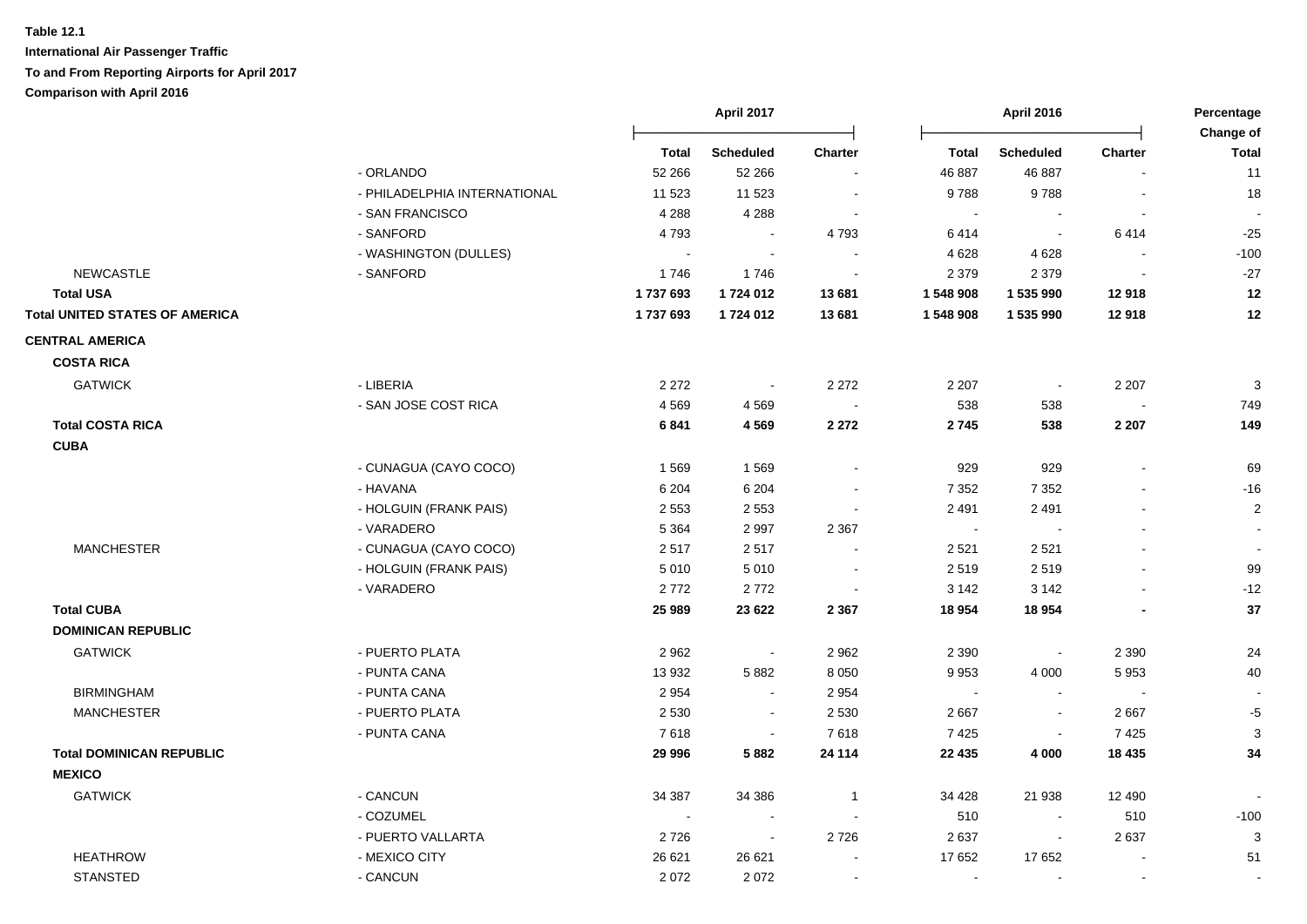|                                  |                           |          | April 2017<br>April 2016 |                |              | Percentage<br>Change of |                |                |
|----------------------------------|---------------------------|----------|--------------------------|----------------|--------------|-------------------------|----------------|----------------|
|                                  |                           | Total    | Scheduled                | <b>Charter</b> | <b>Total</b> | Scheduled               | <b>Charter</b> | <b>Total</b>   |
| <b>BIRMINGHAM</b>                | - CANCUN                  | 4884     | 4884                     |                | 5 1 6 5      | $\sim$                  | 5 1 6 5        | $-5$           |
| <b>MANCHESTER</b>                | - CANCUN                  | 17622    | 17 622                   |                | 21 587       | 10 195                  | 11 392         | $-18$          |
|                                  | - PUERTO VALLARTA         | 2665     | $\ddot{\phantom{a}}$     | 2 6 6 5        | 2822         |                         | 2822           | -6             |
| <b>NEWCASTLE</b>                 | - CANCUN                  | 1771     | 1771                     |                | 2 2 8 6      | 2 2 8 6                 |                | $-23$          |
| <b>Total MEXICO</b>              |                           | 92748    | 87 356                   | 5 3 9 2        | 87 087       | 52 071                  | 35 016         | $\overline{7}$ |
| <b>Total CENTRAL AMERICA</b>     |                           | 155 574  | 121 429                  | 34 145         | 131 221      | 75 563                  | 55 658         | 19             |
| <b>SOUTH AMERICA</b>             |                           |          |                          |                |              |                         |                |                |
| <b>ARGENTINA</b>                 |                           |          |                          |                |              |                         |                |                |
| <b>HEATHROW</b>                  | - BUENOS AIRES            | 13774    | 13774                    |                | 14 016       | 14 016                  |                | $-2$           |
| <b>Total ARGENTINA</b>           |                           | 13774    | 13774                    |                | 14 016       | 14 016                  |                | -2             |
| <b>BRAZIL</b>                    |                           |          |                          |                |              |                         |                |                |
|                                  | - RIO DE JANEIRO (GALEAO) | 8 1 2 5  | 8 1 2 5                  |                | 9758         | 9758                    |                | $-17$          |
|                                  | - SAO PAULO (GUARULHOS)   | 31 760   | 31 760                   |                | 36 277       | 36 277                  |                | $-12$          |
| <b>Total BRAZIL</b>              |                           | 39 885   | 39 885                   |                | 46 035       | 46 035                  |                | $-13$          |
| <b>CHILE</b>                     |                           |          |                          |                |              |                         |                |                |
|                                  | - SANTIAGO DE CHILE       | 5 1 9 9  | 5 1 9 9                  |                |              |                         |                |                |
| <b>Total CHILE</b>               |                           | 5 1 9 9  | 5 1 9 9                  |                |              |                         |                | Infinity       |
| <b>COLOMBIA</b>                  |                           |          |                          |                |              |                         |                |                |
|                                  | - BOGOTA                  | 13 3 9 9 | 13 3 9 9                 |                | 10 390       | 10 390                  |                | 29             |
| <b>Total COLOMBIA</b>            |                           | 13 3 9 9 | 13 3 9 9                 |                | 10 390       | 10 390                  |                | 29             |
| <b>PERU</b>                      |                           |          |                          |                |              |                         |                |                |
| <b>GATWICK</b>                   | - LIMA                    | 4826     | 4826                     |                |              |                         |                |                |
| <b>Total PERU</b>                |                           | 4826     | 4826                     |                |              |                         |                | Infinity       |
| <b>Total SOUTH AMERICA</b>       |                           | 77 083   | 77 083                   |                | 70 441       | 70 441                  |                | 9              |
| <b>CARIBBEAN AREA</b>            |                           |          |                          |                |              |                         |                |                |
| <b>ANTIGUA AND BARBUDA</b>       |                           |          |                          |                |              |                         |                |                |
|                                  | - ANTIGUA                 | 13 6 23  | 13 623                   |                | 16 863       | 16863                   |                | $-19$          |
| <b>Total ANTIGUA AND BARBUDA</b> |                           | 13 623   | 13 623                   |                | 16863        | 16863                   |                | $-19$          |
| <b>BAHAMAS</b>                   |                           |          |                          |                |              |                         |                |                |
| <b>HEATHROW</b>                  | - NASSAU                  | 5571     | 5571                     |                | 3853         | 3853                    |                | 45             |
| <b>Total BAHAMAS</b>             |                           | 5 5 7 1  | 5 5 7 1                  |                | 3853         | 3853                    |                | 45             |
| <b>BARBADOS</b>                  |                           |          |                          |                |              |                         |                |                |
| <b>GATWICK</b>                   | - BRIDGETOWN              | 34 162   | 30 867                   | 3 2 9 5        | 29 635       | 28 270                  | 1 3 6 5        | 15             |
| <b>BIRMINGHAM</b>                | - BRIDGETOWN              | 2 3 7 1  | $\blacksquare$           | 2 3 7 1        | 1 0 7 9      |                         | 1 0 7 9        | 120            |
|                                  |                           |          |                          |                |              |                         |                |                |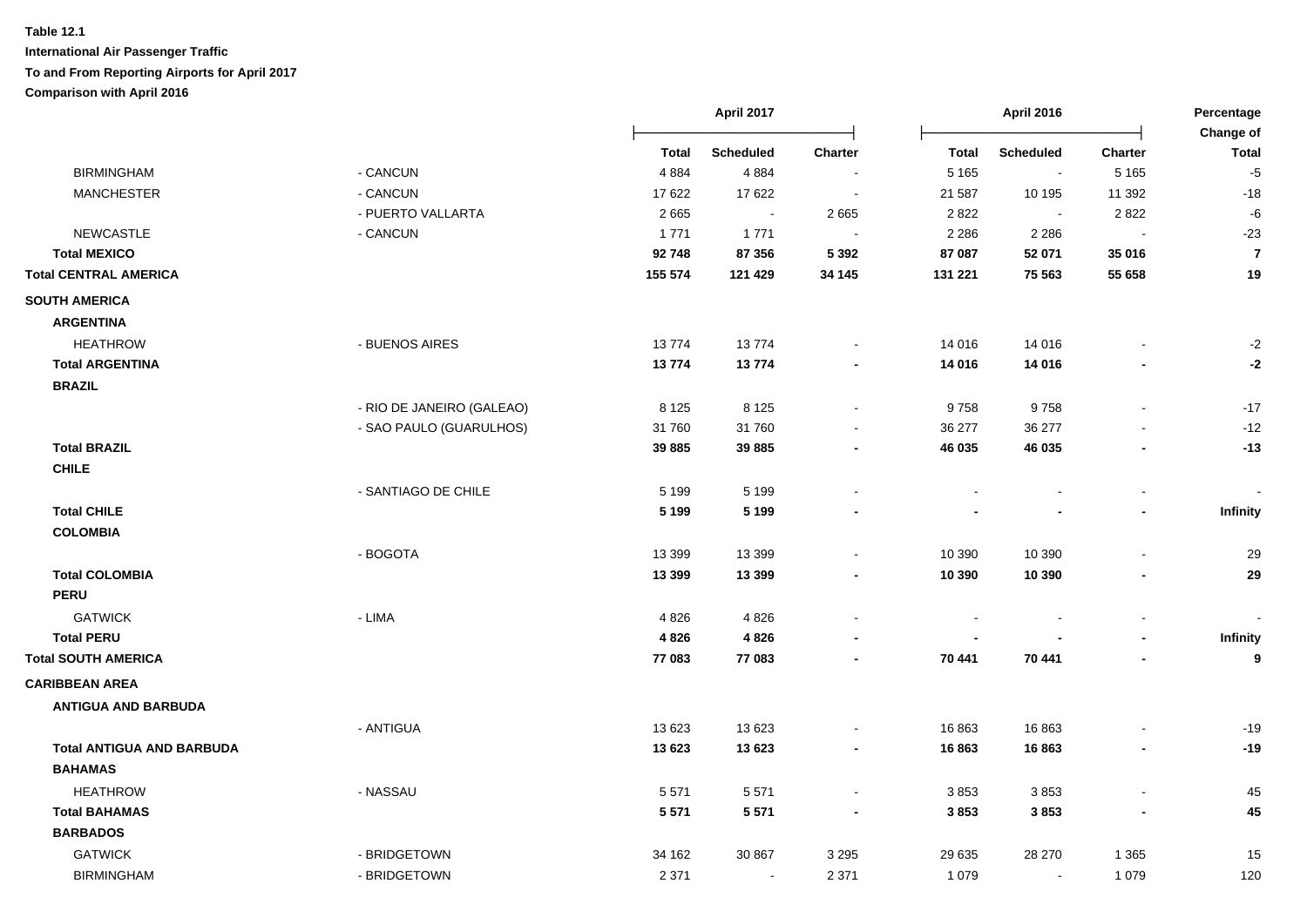|                                            |                          |              | April 2017       |                          |              | <b>April 2016</b>        |                          | Percentage<br>Change of  |
|--------------------------------------------|--------------------------|--------------|------------------|--------------------------|--------------|--------------------------|--------------------------|--------------------------|
|                                            |                          | <b>Total</b> | <b>Scheduled</b> | <b>Charter</b>           | <b>Total</b> | <b>Scheduled</b>         | <b>Charter</b>           | <b>Total</b>             |
| GLASGOW                                    | - BRIDGETOWN             | 278          | $\sim$           | 278                      | 214          | $\overline{\phantom{a}}$ | 214                      | 30                       |
| <b>MANCHESTER</b>                          | - BRIDGETOWN             | 7990         | 3866             | 4 1 2 4                  | 4 9 9 6      | 3580                     | 1416                     | 60                       |
| <b>Total BARBADOS</b>                      |                          | 44 801       | 34 733           | 10 068                   | 35 924       | 31 850                   | 4 0 7 4                  | 25                       |
| <b>BERMUDA</b>                             |                          |              |                  |                          |              |                          |                          |                          |
| <b>GATWICK</b>                             | - BERMUDA                | 9026         | 9026             | $\sim$                   | 7 1 1 2      | 7 1 1 2                  |                          | 27                       |
| <b>Total BERMUDA</b>                       |                          | 9026         | 9026             | $\blacksquare$           | 7 1 1 2      | 7 1 1 2                  |                          | 27                       |
| <b>CAYMAN ISLANDS</b>                      |                          |              |                  |                          |              |                          |                          |                          |
| <b>HEATHROW</b>                            | - GRAND CAYMAN           | 2985         | 2985             | $\blacksquare$           | 2 2 1 6      | 2 2 1 6                  | $\sim$                   | 35                       |
| <b>Total CAYMAN ISLANDS</b>                |                          | 2985         | 2985             | $\blacksquare$           | 2 2 1 6      | 2 2 1 6                  |                          | 35                       |
| <b>GRENADA</b>                             |                          |              |                  |                          |              |                          |                          |                          |
| <b>GATWICK</b>                             | - GRENADA                | 1890         | 1890             |                          | 8 2 0 6      | 8 2 0 6                  |                          | $-77$                    |
| <b>Total GRENADA</b>                       |                          | 1890         | 1890             |                          | 8 2 0 6      | 8 2 0 6                  |                          | $-77$                    |
| <b>ISLE OF CURACAO NETH.ANTILLES</b>       |                          |              |                  |                          |              |                          |                          |                          |
|                                            | - ARUBA                  | 1820         | $\blacksquare$   | 1820                     | 275          | $\blacksquare$           | 275                      | 562                      |
| <b>Total ISLE OF CURACAO NETH.ANTILLES</b> |                          | 1820         | $\blacksquare$   | 1820                     | 275          | $\blacksquare$           | 275                      | 562                      |
| <b>JAMAICA</b>                             |                          |              |                  |                          |              |                          |                          |                          |
|                                            | - KINGSTON               | 8 3 3 1      | 8 3 3 1          | $\overline{\phantom{a}}$ | 6 5 3 0      | 6530                     | $\overline{\phantom{a}}$ | 28                       |
|                                            | - MONTEGO BAY            | 18 685       | 9 2 0 2          | 9 4 8 3                  | 17 441       | 9841                     | 7600                     | $\overline{7}$           |
| <b>BIRMINGHAM</b>                          | - MONTEGO BAY            | 3 4 7 5      | $\blacksquare$   | 3 4 7 5                  | 3 4 4 1      | $\blacksquare$           | 3 4 4 1                  | $\overline{1}$           |
| <b>GLASGOW</b>                             | - MONTEGO BAY            | 236          | $\blacksquare$   | 236                      | $\sim$       | $\blacksquare$           |                          | $\overline{\phantom{a}}$ |
| <b>MANCHESTER</b>                          | - MONTEGO BAY            | 6839         | $\sim$           | 6839                     | 6 5 9 3      | $\blacksquare$           | 6593                     | $\overline{4}$           |
| <b>NEWCASTLE</b>                           | - MONTEGO BAY            |              | $\blacksquare$   |                          | 487          | $\blacksquare$           | 487                      | $-100$                   |
| <b>Total JAMAICA</b>                       |                          | 37 566       | 17 533           | 20 033                   | 34 492       | 16 371                   | 18 121                   | 9                        |
| <b>PUERTO RICO</b>                         |                          |              |                  |                          |              |                          |                          |                          |
| <b>GATWICK</b>                             | - SAN JUAN (PUERTO RICO) |              |                  | $\blacksquare$           | 1 2 8 4      | 1 2 8 4                  |                          | $-100$                   |
| <b>Total PUERTO RICO</b>                   |                          |              | $\blacksquare$   | $\blacksquare$           | 1 2 8 4      | 1 2 8 4                  | $\blacksquare$           | $-100$                   |
| <b>SAINT KITTS AND NEVIS</b>               |                          |              |                  |                          |              |                          |                          |                          |
|                                            | - ST KITTS               | 1 2 1 1      | 1 2 1 1          | $\sim$                   | 4516         | 4516                     | $\sim$                   | $-73$                    |
| <b>Total SAINT KITTS AND NEVIS</b>         |                          | 1 2 1 1      | 1 2 1 1          | $\blacksquare$           | 4516         | 4516                     | $\overline{\phantom{a}}$ | $-73$                    |
| <b>ST LUCIA</b>                            |                          |              |                  |                          |              |                          |                          |                          |
|                                            | - ST LUCIA (HEWANORRA)   | 14 080       | 14 080           | $\sim$                   | 19 606       | 19 606                   | $\sim$                   | $-28$                    |
| <b>Total ST LUCIA</b>                      |                          | 14 080       | 14 080           | $\blacksquare$           | 19 606       | 19 606                   | $\overline{\phantom{a}}$ | $-28$                    |
| <b>TRINIDAD AND TOBAGO</b>                 |                          |              |                  |                          |              |                          |                          |                          |
|                                            | - PORT OF SPAIN          | 4 2 8 8      | 4 2 8 8          |                          | 10 365       | 10 365                   |                          | $-59$                    |
|                                            | - TOBAGO                 | 2996         | 2 9 9 6          | $\blacksquare$           | 7 1 9 6      | 7 1 9 6                  | $\sim$                   | $-58$                    |
|                                            |                          |              |                  |                          |              |                          |                          |                          |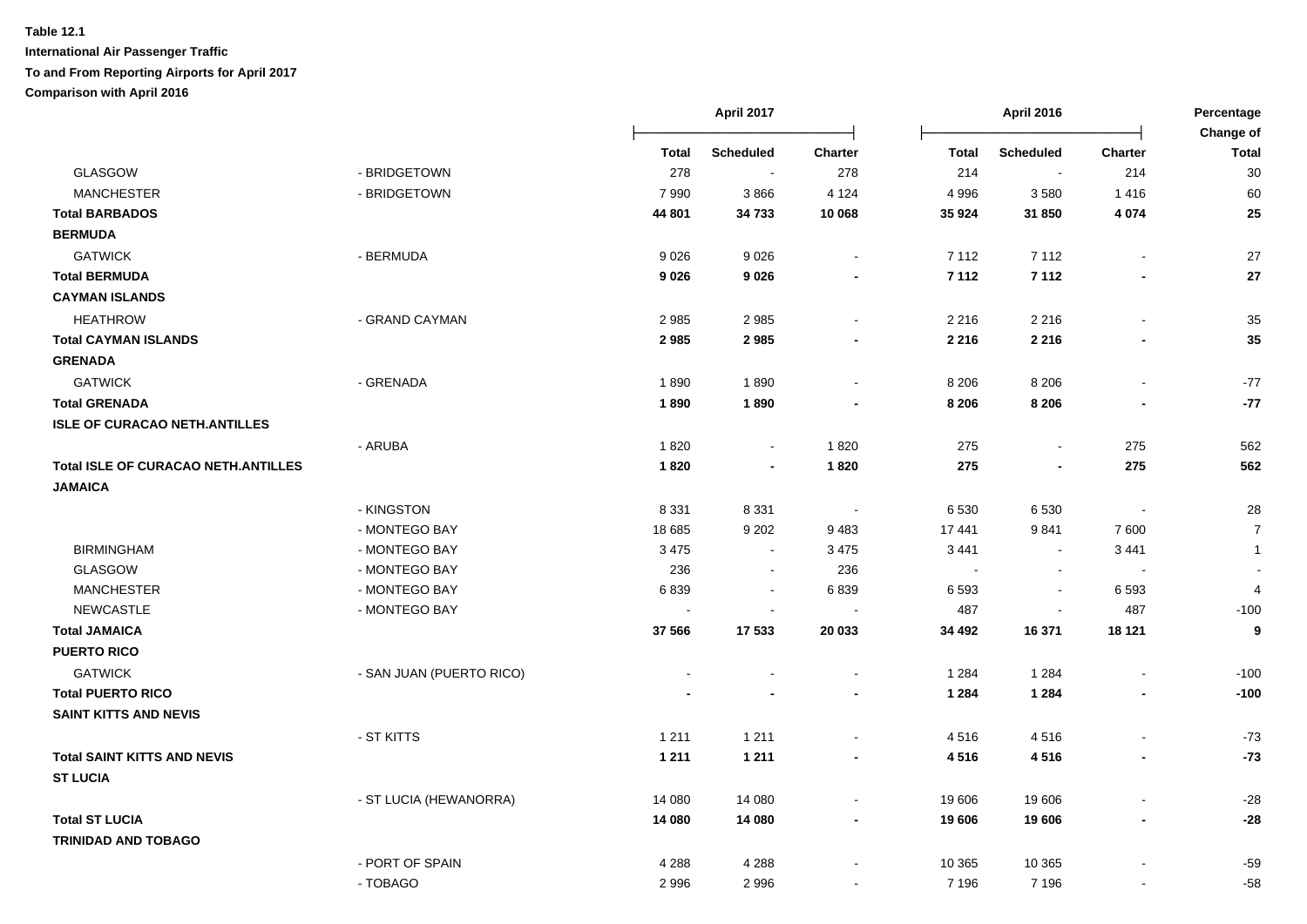|                                       |                       |                          | April 2017               |                | <b>April 2016</b> |                  | Percentage               |                           |
|---------------------------------------|-----------------------|--------------------------|--------------------------|----------------|-------------------|------------------|--------------------------|---------------------------|
|                                       |                       | <b>Total</b>             | <b>Scheduled</b>         | <b>Charter</b> | <b>Total</b>      | <b>Scheduled</b> | <b>Charter</b>           | Change of<br><b>Total</b> |
| <b>Total TRINIDAD AND TOBAGO</b>      |                       | 7 2 8 4                  | 7 2 8 4                  |                | 17 561            | 17 561           |                          | $-59$                     |
| <b>TURKS AND CAICOS ISLANDS</b>       |                       |                          |                          |                |                   |                  |                          |                           |
|                                       | - PROVIDENCIALES      | 888                      | 888                      |                | 3839              | 3839             | $\blacksquare$           | $-77$                     |
| <b>Total TURKS AND CAICOS ISLANDS</b> |                       | 888                      | 888                      |                | 3839              | 3839             |                          | $-77$                     |
| <b>Total CARIBBEAN AREA</b>           |                       | 140 745                  | 108 824                  | 31 921         | 155 747           | 133 277          | 22 470                   | $-10$                     |
| <b>INDIAN OCEAN ISLANDS</b>           |                       |                          |                          |                |                   |                  |                          |                           |
| <b>MALDIVE ISLANDS</b>                |                       |                          |                          |                |                   |                  |                          |                           |
|                                       | - MALE INTERNATIONAL  | $\overline{\phantom{a}}$ | $\sim$                   |                | 344               | 344              | L.                       | $-100$                    |
| <b>HEATHROW</b>                       | - MALE INTERNATIONAL  | 409                      | 409                      |                | $\sim$            |                  |                          |                           |
| <b>Total MALDIVE ISLANDS</b>          |                       | 409                      | 409                      |                | 344               | 344              |                          | 19                        |
| <b>MAURITIUS</b>                      |                       |                          |                          |                |                   |                  |                          |                           |
| <b>GATWICK</b>                        | - MAURITIUS           | 9 1 6 1                  | 9 1 6 1                  |                | 8976              | 8976             |                          | $\boldsymbol{2}$          |
| <b>HEATHROW</b>                       | - MAURITIUS           | 9475                     | 9475                     |                | 6921              | 6921             |                          | 37                        |
| <b>MANCHESTER</b>                     | - MAURITIUS           | 900                      | 900                      |                | $\blacksquare$    |                  |                          |                           |
| <b>Total MAURITIUS</b>                |                       | 19536                    | 19536                    |                | 15 897            | 15 897           |                          | 23                        |
| <b>Total INDIAN OCEAN ISLANDS</b>     |                       | 19 945                   | 19 945                   |                | 16 241            | 16 241           |                          | 23                        |
| <b>ATLANTIC OCEAN ISLANDS</b>         |                       |                          |                          |                |                   |                  |                          |                           |
| <b>CAPE VERDE ISLANDS</b>             |                       |                          |                          |                |                   |                  |                          |                           |
| <b>GATWICK</b>                        | - BOA VISTA (RABIL)   | 5 2 5 6                  | 3 1 6 2                  | 2 0 9 4        | 5 2 2 7           | 5 2 2 7          |                          | $\overline{1}$            |
|                                       | - ILHA DO SAL C.VERDE | 8517                     | 8517                     |                | 6 2 5 8           | 6 2 5 8          |                          | $36\,$                    |
| <b>BIRMINGHAM</b>                     | - BOA VISTA (RABIL)   | 1660                     | 1660                     | $\sim$         | 1615              | 1615             | $\blacksquare$           | $\mathbf{3}$              |
|                                       | - ILHA DO SAL C.VERDE | 3 0 9 3                  | 3093                     |                | 1 6 2 7           | 1627             | $\blacksquare$           | 90                        |
| <b>BRISTOL</b>                        | - ILHA DO SAL C.VERDE | 1644                     | 1644                     | $\sim$         | 1912              | 1912             | $\blacksquare$           | $-14$                     |
| <b>GLASGOW</b>                        | - ILHA DO SAL C.VERDE | 1459                     | $\overline{\phantom{a}}$ | 1 4 5 9        | $\sim$            |                  | $\blacksquare$           |                           |
| <b>MANCHESTER</b>                     | - BOA VISTA (RABIL)   | 5 3 7 4                  | 5 3 7 4                  |                | 3 2 1 3           | 3 2 1 3          |                          | 67                        |
|                                       | - ILHA DO SAL C.VERDE | 7 3 0 2                  | 7 3 0 2                  |                | 6 1 9 6           | 6 1 9 6          |                          | 18                        |
| <b>Total CAPE VERDE ISLANDS</b>       |                       | 34 305                   | 30752                    | 3 5 5 3        | 26 048            | 26 048           |                          | 32                        |
| <b>Total ATLANTIC OCEAN ISLANDS</b>   |                       | 34 305                   | 30752                    | 3553           | 26 048            | 26 048           |                          | 32                        |
| <b>OIL RIGS</b>                       |                       |                          |                          |                |                   |                  |                          |                           |
| <b>OIL RIGS</b>                       |                       |                          |                          |                |                   |                  |                          |                           |
| ABERDEEN                              | - OIL RIGS            | 28 859                   | $\blacksquare$           | 28 8 59        | 34 052            | $\sim$           | 34 052                   | $-15$                     |
| <b>BLACKPOOL</b>                      | - OIL RIGS            | 1 504                    | $\blacksquare$           | 1 504          | 1 601             | 1 601            | $\ddot{\phantom{a}}$     | -6                        |
| <b>HUMBERSIDE</b>                     | - OIL RIGS            | 1747                     | $\blacksquare$           | 1747           | 2 2 5 3           | 2 2 5 3          | $\overline{\phantom{a}}$ | $-22$                     |
| <b>KIRKWALL</b>                       | - OIL RIGS            | $\mathbf{1}$             | $\sim$                   | $\overline{1}$ |                   |                  | $\blacksquare$           | $\overline{\phantom{a}}$  |